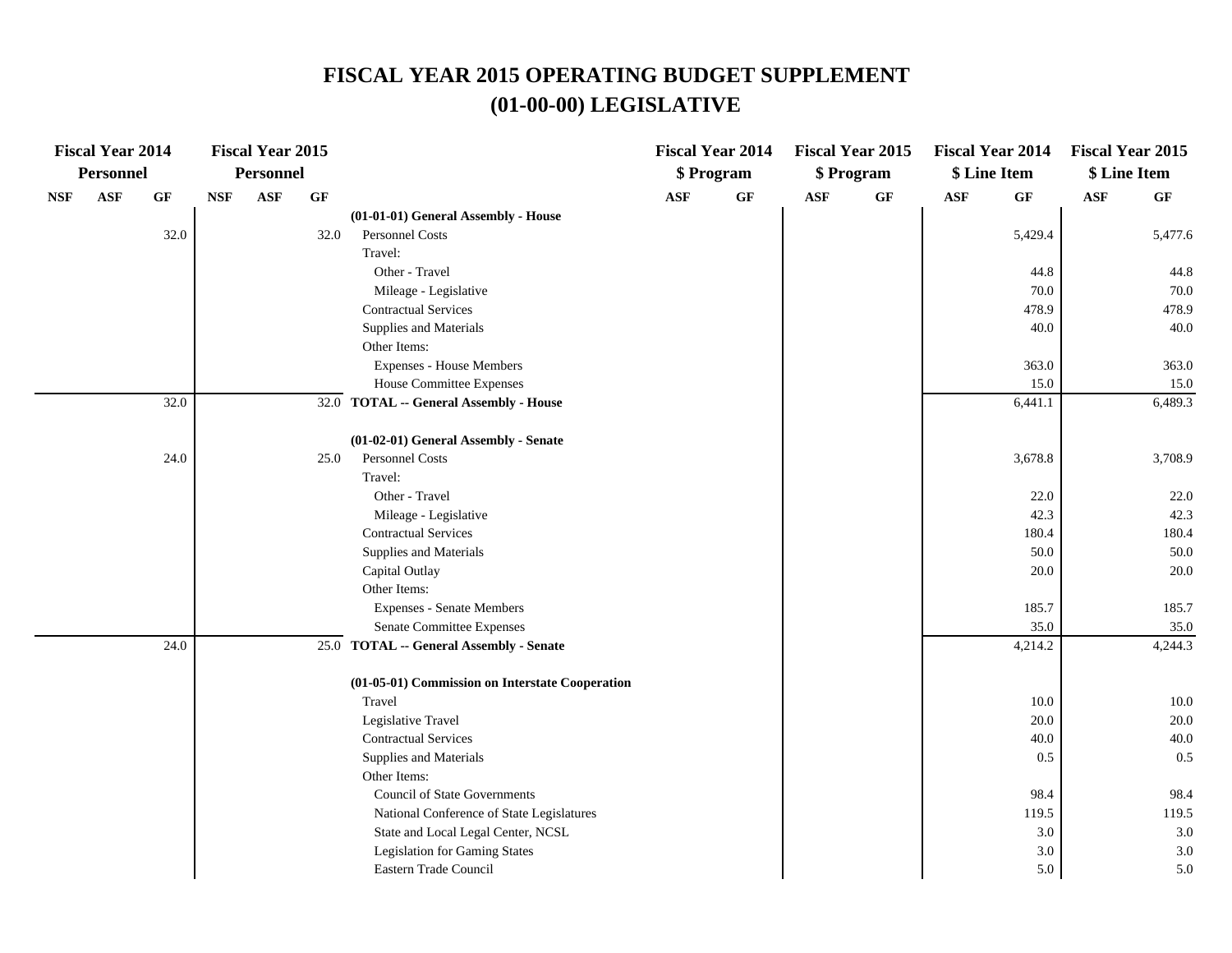|            | <b>Fiscal Year 2014</b> |                 |            | <b>Fiscal Year 2015</b> |                 |                                                      |            | <b>Fiscal Year 2014</b> |            | <b>Fiscal Year 2015</b> |            | <b>Fiscal Year 2014</b> | <b>Fiscal Year 2015</b> |                 |
|------------|-------------------------|-----------------|------------|-------------------------|-----------------|------------------------------------------------------|------------|-------------------------|------------|-------------------------|------------|-------------------------|-------------------------|-----------------|
|            | Personnel               |                 |            | <b>Personnel</b>        |                 |                                                      |            | \$ Program              |            | \$ Program              |            | \$ Line Item            | \$ Line Item            |                 |
| <b>NSF</b> | <b>ASF</b>              | $\bf{G} \bf{F}$ | <b>NSF</b> | <b>ASF</b>              | $\bf{G} \bf{F}$ |                                                      | <b>ASF</b> | $\bf{G} \bf{F}$         | <b>ASF</b> | $\bf{G} \bf{F}$         | <b>ASF</b> | GF                      | <b>ASF</b>              | $\bf{G} \bf{F}$ |
|            |                         |                 |            |                         |                 | Interstate Agriculture Commission                    |            |                         |            |                         |            | 25.0                    |                         | 25.0            |
|            |                         |                 |            |                         |                 | Delaware River Basin Commission                      |            |                         |            |                         |            | 447.0                   |                         | 447.0           |
|            |                         |                 |            |                         |                 | <b>TOTAL -- Commission on Interstate Cooperation</b> |            |                         |            |                         |            | 771.4                   |                         | 771.4           |
|            |                         |                 |            |                         |                 | (01-08-00) Legislative Council                       |            |                         |            |                         |            |                         |                         |                 |
|            |                         |                 |            |                         |                 | $(01-08-01)$ Research                                |            |                         |            |                         |            |                         |                         |                 |
|            |                         | 17.0            |            |                         | 17.0            | Personnel Costs                                      |            |                         |            |                         |            | 1,320.8                 |                         | 1,329.9         |
|            |                         |                 |            |                         |                 | Travel                                               |            |                         |            |                         |            | 18.3                    |                         | 18.3            |
|            |                         |                 |            |                         |                 | <b>Contractual Services</b>                          |            |                         |            |                         |            | 261.4                   |                         | 261.4           |
|            |                         |                 |            |                         |                 | Supplies and Materials                               |            |                         |            |                         |            | 119.7                   |                         | 119.7           |
|            |                         |                 |            |                         |                 | Capital Outlay                                       |            |                         |            |                         |            | 30.0                    |                         | 30.0            |
|            |                         |                 |            |                         |                 | Other Items:                                         |            |                         |            |                         |            |                         |                         |                 |
|            |                         |                 |            |                         |                 | Printing - Laws and Journals                         |            |                         |            |                         |            | 38.5                    |                         | 38.5            |
|            |                         |                 |            |                         |                 | <b>Sunset Committee Expenses</b>                     |            |                         |            |                         |            | 7.5                     |                         | 7.5             |
|            |                         |                 |            |                         |                 | Technical Advisory Office                            |            |                         |            |                         |            | 55.0                    |                         | 55.0            |
|            |                         | 17.0            |            |                         | 17.0            | TOTAL -- Research                                    |            |                         |            |                         |            | 1,851.2                 |                         | 1,860.3         |
|            |                         |                 |            |                         |                 | (01-08-02) Office of the Controller General          |            |                         |            |                         |            |                         |                         |                 |
|            |                         | 14.0            |            |                         | 13.0            | <b>Personnel Costs</b>                               |            |                         |            |                         |            | 1,488.9                 |                         | 1,500.9         |
|            |                         |                 |            |                         |                 | Travel                                               |            |                         |            |                         |            | 7.2                     |                         | 7.2             |
|            |                         |                 |            |                         |                 | <b>Contractual Services</b>                          |            |                         |            |                         |            | 494.1                   |                         | 494.1           |
|            |                         |                 |            |                         |                 | Supplies and Materials                               |            |                         |            |                         |            | 70.0                    |                         | 70.0            |
|            |                         |                 |            |                         |                 | Capital Outlay                                       |            |                         |            |                         |            | 27.0                    |                         | 27.0            |
|            |                         |                 |            |                         |                 | Contingencies:                                       |            |                         |            |                         |            |                         |                         |                 |
|            |                         |                 |            |                         |                 | Legislative Council                                  |            |                         |            |                         |            | 25.0                    |                         | 25.0            |
|            |                         |                 |            |                         |                 | Family Law Commission Expenses                       |            |                         |            |                         |            | 8.3                     |                         | 8.3             |
|            |                         |                 |            |                         |                 | University of Delaware Senior Center                 |            |                         |            |                         |            | 25.0                    |                         | 25.0            |
|            |                         |                 |            |                         |                 | Formula Update                                       |            |                         |            |                         |            |                         |                         |                 |
|            |                         |                 |            |                         |                 | Clean Air Policy Committee                           |            |                         |            |                         |            | 10.0                    |                         | 10.0            |
|            |                         |                 |            |                         |                 | JFC/CIP Contingency                                  |            |                         |            |                         |            | 15.0                    |                         | 15.0            |
|            |                         |                 |            |                         |                 | Internship Contingency                               |            |                         |            |                         |            | 5.0                     |                         | 5.0             |
|            |                         |                 |            |                         |                 | Security                                             |            |                         |            |                         |            | 30.0                    |                         | 30.0            |
|            |                         | 14.0            |            |                         | 13.0            | TOTAL -- Office of the Controller General            |            |                         |            |                         |            | 2,205.5                 |                         | 2,217.5         |
|            |                         |                 |            |                         |                 |                                                      |            |                         |            |                         |            |                         |                         |                 |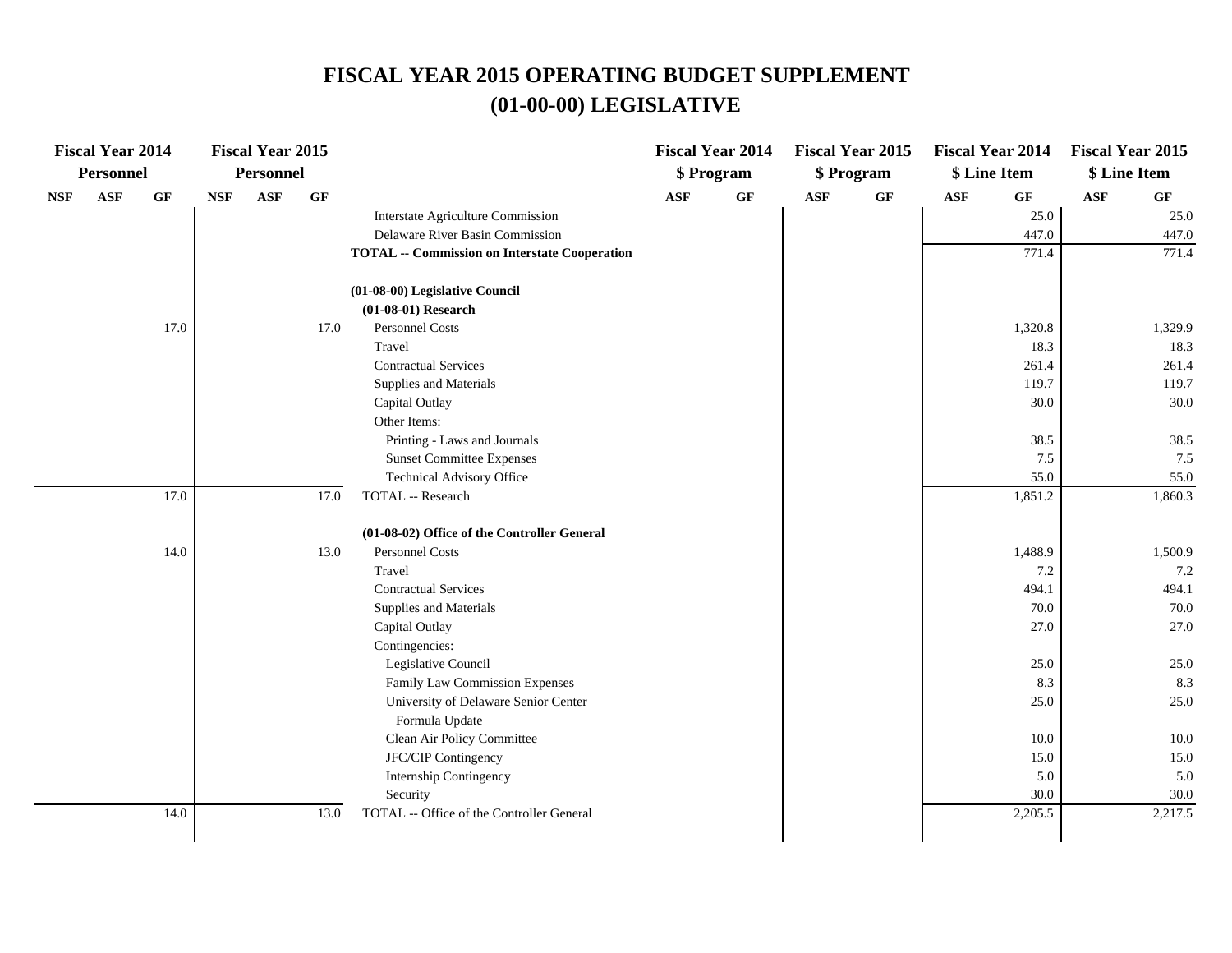|            | <b>Fiscal Year 2014</b><br><b>Personnel</b> |      |     | <b>Fiscal Year 2015</b><br><b>Personnel</b> |    |                                                  |     | <b>Fiscal Year 2014</b><br>\$ Program |            | <b>Fiscal Year 2015</b><br>\$ Program |     | <b>Fiscal Year 2014</b><br>\$ Line Item |     | <b>Fiscal Year 2015</b><br>\$ Line Item |
|------------|---------------------------------------------|------|-----|---------------------------------------------|----|--------------------------------------------------|-----|---------------------------------------|------------|---------------------------------------|-----|-----------------------------------------|-----|-----------------------------------------|
| <b>NSF</b> | ASF                                         | GF   | NSF | ASF                                         | GF |                                                  | ASF | GF                                    | <b>ASF</b> | GF                                    | ASF | GF                                      | ASF | GF                                      |
|            |                                             |      |     |                                             |    | $(01-08-03)$ Code Revisors                       |     |                                       |            |                                       |     |                                         |     |                                         |
|            |                                             |      |     |                                             |    | Travel                                           |     |                                       |            |                                       |     | 1.1                                     |     | 1.1                                     |
|            |                                             |      |     |                                             |    | <b>Contractual Services</b>                      |     |                                       |            |                                       |     | 170.8                                   |     | 170.8                                   |
|            |                                             |      |     |                                             |    | Supplies and Materials                           |     |                                       |            |                                       |     | 0.5                                     |     | 0.5                                     |
|            |                                             |      |     |                                             |    | <b>TOTAL -- Code Revisors</b>                    |     |                                       |            |                                       |     | 172.4                                   |     | 172.4                                   |
|            |                                             |      |     |                                             |    | (01-08-06) Commission on Uniform State Laws      |     |                                       |            |                                       |     |                                         |     |                                         |
|            |                                             |      |     |                                             |    | Travel                                           |     |                                       |            |                                       |     | 17.0                                    |     | 17.0                                    |
|            |                                             |      |     |                                             |    | <b>Contractual Services</b>                      |     |                                       |            |                                       |     | 28.3                                    |     | 28.3                                    |
|            |                                             |      |     |                                             |    | Supplies and Materials                           |     |                                       |            |                                       |     | 0.2                                     |     | 0.2                                     |
|            |                                             |      |     |                                             |    | <b>TOTAL</b> -- Commission on Uniform State Laws |     |                                       |            |                                       |     | 45.5                                    |     | 45.5                                    |
|            |                                             | 31.0 |     |                                             |    | 30.0 TOTAL -- Legislative Council                |     |                                       |            |                                       |     | 4,274.6                                 |     | 4,295.7                                 |
|            |                                             | 87.0 |     |                                             |    | 87.0 TOTAL -- LEGISLATIVE                        |     |                                       |            |                                       |     | 15,701.3                                |     | 15,800.7                                |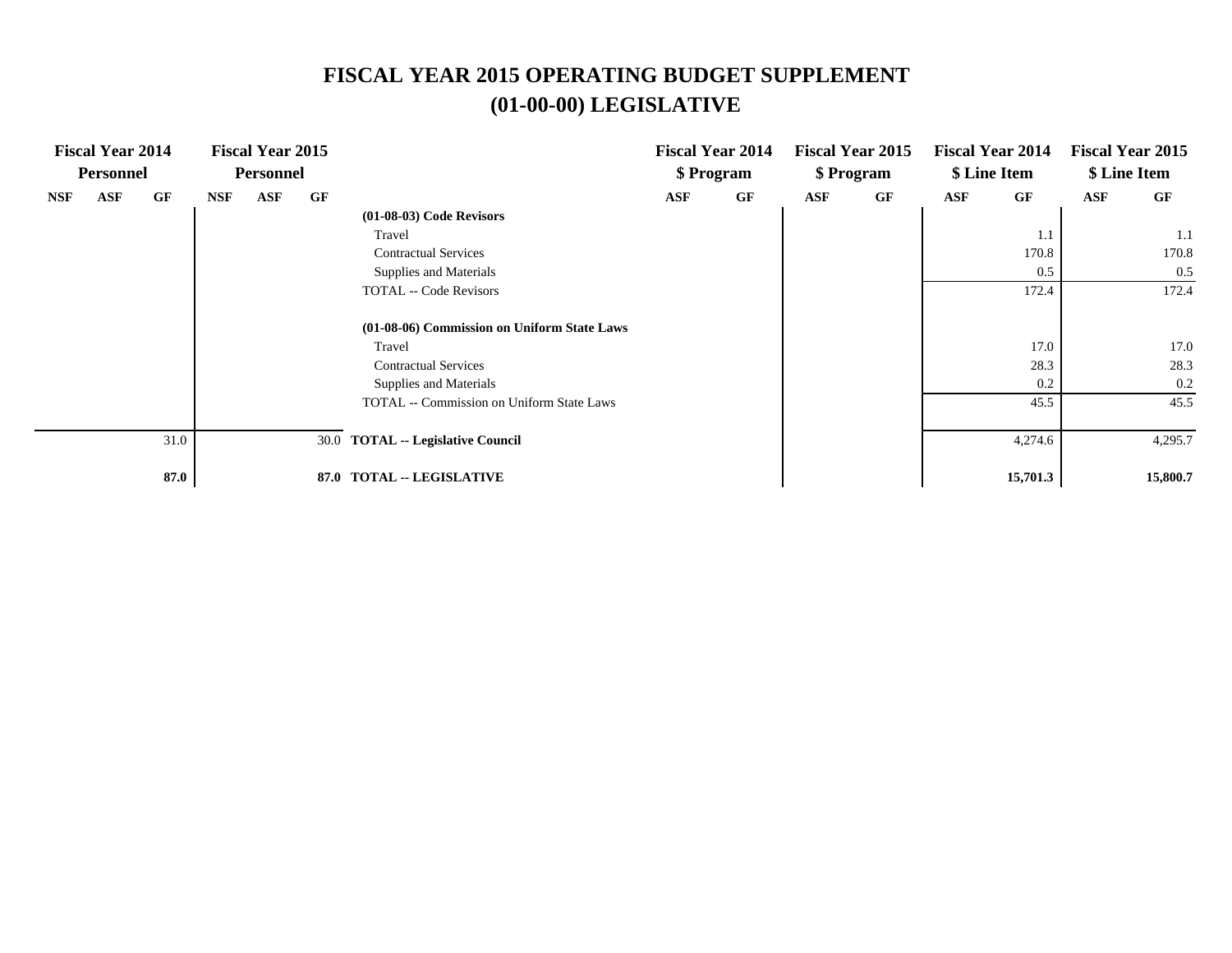|                  | <b>Fiscal Year 2014</b> |                 |                             | <b>Fiscal Year 2015</b> |       |                                                   | <b>Fiscal Year 2014</b> |                 | <b>Fiscal Year 2015</b> |                 | <b>Fiscal Year 2014</b> |                 | <b>Fiscal Year 2015</b> |          |
|------------------|-------------------------|-----------------|-----------------------------|-------------------------|-------|---------------------------------------------------|-------------------------|-----------------|-------------------------|-----------------|-------------------------|-----------------|-------------------------|----------|
|                  | <b>Personnel</b>        |                 |                             | <b>Personnel</b>        |       |                                                   | \$ Program              |                 | \$ Program              |                 | \$ Line Item            |                 | \$ Line Item            |          |
| <b>NSF</b>       | <b>ASF</b>              | $\bf{G} \bf{F}$ | $\ensuremath{\mathbf{NSF}}$ | ASF                     | GF    |                                                   | <b>ASF</b>              | $\bf{G} \bf{F}$ | $\mathbf{ASF}$          | $\bf{G} \bf{F}$ | $\mathbf{ASF}$          | $\bf{G} \bf{F}$ | $\mathbf{ASF}$          | GF       |
|                  |                         |                 |                             |                         |       | $(02-01-00)$ Supreme Court                        |                         |                 |                         |                 |                         |                 |                         |          |
| 11.3             |                         | 28.0            | 11.3                        |                         | 27.0  | Personnel Costs                                   |                         |                 |                         |                 | 9.4                     | 3,181.8         | 9.4                     | 3,139.5  |
|                  |                         |                 |                             |                         |       | Travel                                            |                         |                 |                         |                 | 6.8                     | 15.8            | 6.8                     | 15.8     |
|                  |                         |                 |                             |                         |       | <b>Contractual Services</b>                       |                         |                 |                         |                 | 101.4                   | 169.6           | 101.4                   | 169.6    |
|                  |                         |                 |                             |                         |       | Energy                                            |                         |                 |                         |                 |                         | 7.5             |                         | 7.5      |
|                  |                         |                 |                             |                         |       | Supplies and Materials                            |                         |                 |                         |                 | 5.0                     | 36.4            | 5.0                     | 36.4     |
|                  |                         |                 |                             |                         |       | Capital Outlay                                    |                         |                 |                         |                 | 6.7                     |                 | 6.7                     |          |
|                  |                         |                 |                             |                         |       | Other Items:                                      |                         |                 |                         |                 |                         |                 |                         |          |
|                  |                         |                 |                             |                         |       | Technology                                        |                         |                 |                         |                 | $20.0\,$                |                 | $20.0\,$                |          |
|                  |                         |                 |                             |                         |       | Court Security                                    |                         |                 |                         |                 | 2.2                     |                 | 1.8                     |          |
| 11.3             |                         | 28.0            | 11.3                        |                         | 27.0  | <b>TOTAL -- Supreme Court</b>                     |                         |                 |                         |                 | 151.5                   | 3,411.1         | 151.1                   | 3,368.8  |
|                  |                         | 28.0            |                             |                         | 27.0  | (-10) Supreme Court                               | 151.5                   | 3,411.1         | 151.1                   | 3,368.8         |                         |                 |                         |          |
| 11.3             |                         |                 | 11.3                        |                         |       | (-40) Regulatory Arms of the Court                |                         |                 |                         |                 |                         |                 |                         |          |
| 11.3             |                         | 28.0            | 11.3                        |                         |       | $\overline{27.0}$ TOTAL -- Internal Program Units | 151.5                   | 3,411.1         | 151.1                   | 3,368.8         |                         |                 |                         |          |
|                  |                         |                 |                             |                         |       |                                                   |                         |                 |                         |                 |                         |                 |                         |          |
|                  |                         |                 |                             |                         |       | (02-02-00) Court of Chancery                      |                         |                 |                         |                 |                         |                 |                         |          |
| 2.0              | 21.5                    | 28.5            | 2.0                         | 20.5                    | 28.5  | Personnel Costs                                   |                         |                 |                         |                 | 1,186.0                 | 3,164.5         | 1,113.6                 | 3,196.7  |
|                  |                         |                 |                             |                         |       | Travel                                            |                         |                 |                         |                 | 13.0                    |                 | 13.0                    |          |
|                  |                         |                 |                             |                         |       | <b>Contractual Services</b>                       |                         |                 |                         |                 | 867.1                   |                 | 867.1                   |          |
|                  |                         |                 |                             |                         |       | Supplies and Materials                            |                         |                 |                         |                 | 63.5                    |                 | 63.5                    |          |
|                  |                         |                 |                             |                         |       | Capital Outlay                                    |                         |                 |                         |                 | 35.0                    |                 | 35.0                    |          |
|                  |                         |                 |                             |                         |       | Other Item:                                       |                         |                 |                         |                 |                         |                 |                         |          |
|                  |                         |                 |                             |                         |       | <b>Court Security</b>                             |                         |                 |                         |                 | 39.0                    |                 | 12.0                    |          |
| 2.0              | 21.5                    | 28.5            | 2.0                         | 20.5                    |       | 28.5 TOTAL -- Court of Chancery                   |                         |                 |                         |                 | 2,203.6                 | 3,164.5         | 2,104.2                 | 3,196.7  |
| 2.0              | 21.5                    | 28.5            | 2.0                         | 20.5                    | 28.5  | (-10) Court of Chancery                           | 2,203.6                 | 3,164.5         | 2,104.2                 | 3,196.7         |                         |                 |                         |          |
| $\overline{2.0}$ | 21.5                    | 28.5            | 2.0                         | 20.5                    |       | 28.5 TOTAL -- Internal Program Unit               | 2,203.6                 | 3,164.5         | 2,104.2                 | 3,196.7         |                         |                 |                         |          |
|                  |                         |                 |                             |                         |       |                                                   |                         |                 |                         |                 |                         |                 |                         |          |
|                  |                         |                 |                             |                         |       | $(02-03-00)$ Superior Court                       |                         |                 |                         |                 |                         |                 |                         |          |
|                  |                         | 306.5           |                             |                         | 306.5 | Personnel Costs                                   |                         |                 |                         |                 |                         | 23,487.4        |                         | 23,730.0 |
|                  |                         |                 |                             |                         |       | Travel                                            |                         |                 |                         |                 |                         | 64.1            |                         | 64.1     |
|                  |                         |                 |                             |                         |       | <b>Contractual Services</b>                       |                         |                 |                         |                 |                         | 354.3           |                         | 354.3    |
|                  |                         |                 |                             |                         |       | Supplies and Materials                            |                         |                 |                         |                 |                         | 227.0           |                         | 227.0    |
|                  |                         |                 |                             |                         |       | Capital Outlay                                    |                         |                 |                         |                 |                         | 46.0            |                         | 46.0     |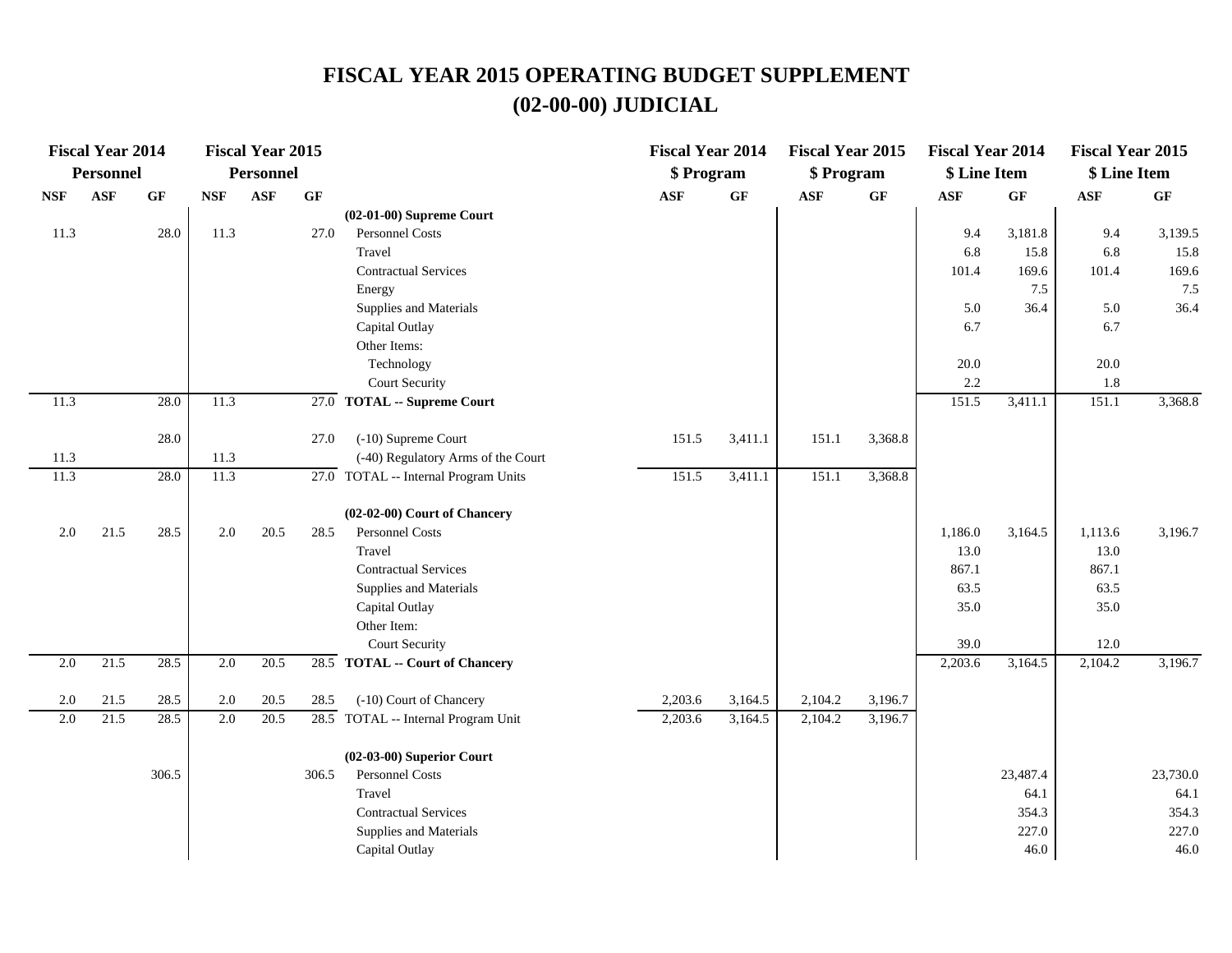|            | <b>Fiscal Year 2014</b> |                 |            | <b>Fiscal Year 2015</b> |                    |                                       | <b>Fiscal Year 2014</b> |          | <b>Fiscal Year 2015</b> |                 | <b>Fiscal Year 2014</b> |          | <b>Fiscal Year 2015</b> |          |
|------------|-------------------------|-----------------|------------|-------------------------|--------------------|---------------------------------------|-------------------------|----------|-------------------------|-----------------|-------------------------|----------|-------------------------|----------|
|            | <b>Personnel</b>        |                 |            | <b>Personnel</b>        |                    |                                       | \$ Program              |          | \$ Program              |                 | \$ Line Item            |          | \$ Line Item            |          |
| <b>NSF</b> | <b>ASF</b>              | $\bf{G} \bf{F}$ | <b>NSF</b> | <b>ASF</b>              | GF                 |                                       | <b>ASF</b>              | GF       | <b>ASF</b>              | $\bf{G} \bf{F}$ | <b>ASF</b>              | GF       | <b>ASF</b>              | GF       |
|            |                         |                 |            |                         |                    | Other Items:                          |                         |          |                         |                 |                         |          |                         |          |
|            |                         |                 |            |                         |                    | Jury Expenses                         |                         |          |                         |                 |                         | 612.8    |                         | 612.8    |
|            |                         |                 |            |                         |                    | Court Security                        |                         |          |                         |                 | 115.0                   |          | 91.6                    |          |
|            |                         | 306.5           |            |                         |                    | 306.5 TOTAL -- Superior Court         |                         |          |                         |                 | 115.0                   | 24,791.6 | 91.6                    | 25,034.2 |
|            |                         | 306.5           |            |                         | 306.5              | (-10) Superior Court                  | 115.0                   | 24,791.6 | 91.6                    | 25,034.2        |                         |          |                         |          |
|            |                         | 306.5           |            |                         | $\overline{306.5}$ | TOTAL -- Internal Program Unit        | 115.0                   | 24,791.6 | 91.6                    | 25,034.2        |                         |          |                         |          |
|            |                         |                 |            |                         |                    | (02-06-00) Court of Common Pleas      |                         |          |                         |                 |                         |          |                         |          |
|            | 4.0                     | 130.0           |            | 4.0                     | 130.0              | Personnel Costs                       |                         |          |                         |                 | 255.1                   | 9,562.8  | 255.1                   | 9,668.3  |
|            |                         |                 |            |                         |                    | Travel                                |                         |          |                         |                 |                         | 13.7     |                         | 13.7     |
|            |                         |                 |            |                         |                    | <b>Contractual Services</b>           |                         |          |                         |                 |                         | 266.2    |                         | 301.9    |
|            |                         |                 |            |                         |                    | Supplies and Materials                |                         |          |                         |                 |                         | 90.6     |                         | 90.6     |
|            |                         |                 |            |                         |                    | Capital Outlay                        |                         |          |                         |                 | 4.0                     | 14.6     | 4.0                     | 14.6     |
|            |                         |                 |            |                         |                    | Other Item:                           |                         |          |                         |                 |                         |          |                         |          |
|            |                         |                 |            | 2.0                     |                    | <b>Court Security</b>                 |                         |          |                         |                 | 91.0                    |          | 171.4                   |          |
|            | 4.0                     | 130.0           |            | 6.0                     | 130.0              | <b>TOTAL -- Court of Common Pleas</b> |                         |          |                         |                 | 350.1                   | 9,947.9  | 430.5                   | 10,089.1 |
|            | 4.0                     | 130.0           |            | 6.0                     | 130.0              | (-10) Court of Common Pleas           | 350.1                   | 9,947.9  | 430.5                   | 10,089.1        |                         |          |                         |          |
|            | 4.0                     | 130.0           |            | 6.0                     | 130.0              | TOTAL -- Internal Program Unit        | 350.1                   | 9,947.9  | 430.5                   | 10,089.1        |                         |          |                         |          |
|            |                         |                 |            |                         |                    | (02-08-00) Family Court               |                         |          |                         |                 |                         |          |                         |          |
|            | 68.0                    | 274.0           |            | 68.0                    | 274.0              | <b>Personnel Costs</b>                |                         |          |                         |                 | 4,150.0                 | 20,061.4 | 4,150.0                 | 20,426.6 |
|            |                         |                 |            |                         |                    | Travel                                |                         |          |                         |                 | 12.3                    | 34.8     | 12.3                    | 34.8     |
|            |                         |                 |            |                         |                    | <b>Contractual Services</b>           |                         |          |                         |                 | 289.7                   | 368.8    | 289.7                   | 368.8    |
|            |                         |                 |            |                         |                    | Supplies and Materials                |                         |          |                         |                 | 81.8                    | 116.2    | 81.8                    | 116.2    |
|            |                         |                 |            |                         |                    | Capital Outlay                        |                         |          |                         |                 | 48.0                    |          | 48.0                    |          |
|            |                         |                 |            |                         |                    | Other Items:                          |                         |          |                         |                 |                         |          |                         |          |
|            |                         |                 |            |                         |                    | Child Protection Registry Appeals     |                         |          |                         |                 | 113.3                   |          | 113.3                   |          |
|            |                         |                 |            |                         |                    | Technology                            |                         |          |                         |                 | 50.0                    |          | 50.0                    |          |
|            |                         |                 |            |                         |                    | <b>Court Security</b>                 |                         |          |                         |                 | 140.0                   |          | 170.0                   |          |
|            |                         |                 |            |                         |                    | <b>DCAP</b> Support                   |                         |          |                         |                 | 1,350.0                 |          | 250.0                   |          |
|            | 68.0                    | 274.0           |            | 68.0                    |                    | 274.0 TOTAL -- Family Court           |                         |          |                         |                 | 6,235.1                 | 20,581.2 | 5,165.1                 | 20,946.4 |
|            |                         |                 |            |                         |                    |                                       |                         |          |                         |                 |                         |          |                         |          |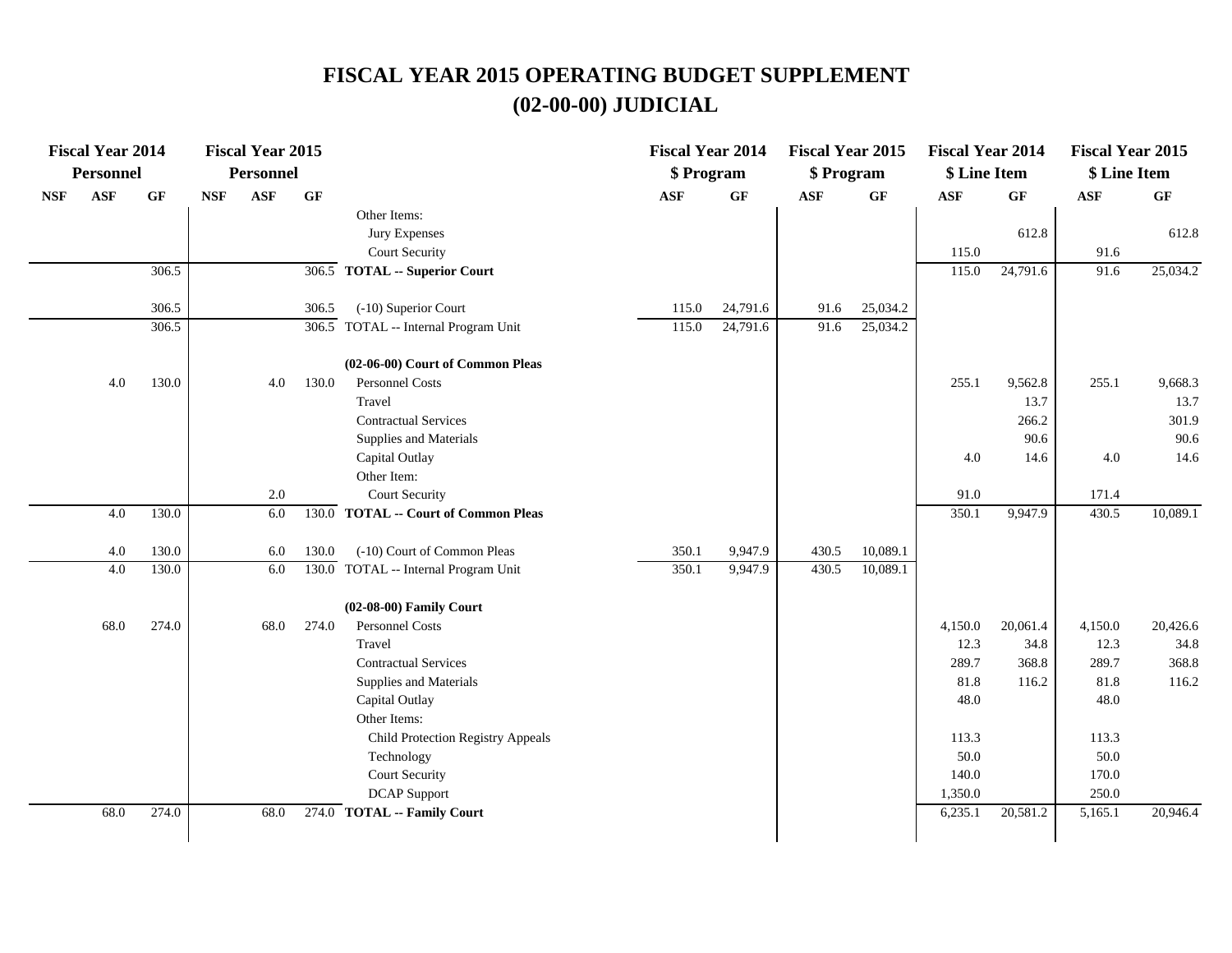|            | <b>Fiscal Year 2014</b> |       |                             | <b>Fiscal Year 2015</b> |       |                                                  | <b>Fiscal Year 2014</b> |          | <b>Fiscal Year 2015</b> |                 | <b>Fiscal Year 2014</b> |          | <b>Fiscal Year 2015</b> |          |
|------------|-------------------------|-------|-----------------------------|-------------------------|-------|--------------------------------------------------|-------------------------|----------|-------------------------|-----------------|-------------------------|----------|-------------------------|----------|
|            | <b>Personnel</b>        |       |                             | <b>Personnel</b>        |       |                                                  | \$ Program              |          | \$ Program              |                 | \$ Line Item            |          | \$ Line Item            |          |
| <b>NSF</b> | <b>ASF</b>              | GF    | $\ensuremath{\mathbf{NSF}}$ | $\mathbf{ASF}$          | GF    |                                                  | $\mathbf{ASF}$          | GF       | $\mathbf{ASF}$          | $\bf{G} \bf{F}$ | <b>ASF</b>              | GF       | $\mathbf{ASF}$          | GF       |
|            | 68.0                    | 274.0 |                             | 68.0                    | 274.0 | (-10) Family Court                               | 6,235.1                 | 20,581.2 | 5,165.1                 | 20,946.4        |                         |          |                         |          |
|            | 68.0                    | 274.0 |                             | 68.0                    |       | 274.0 TOTAL -- Internal Program Unit             | 6,235.1                 | 20,581.2 | 5,165.1                 | 20,946.4        |                         |          |                         |          |
|            |                         |       |                             |                         |       | (02-13-00) Justice of the Peace Court            |                         |          |                         |                 |                         |          |                         |          |
|            | 18.0                    | 246.5 |                             | 18.0                    | 246.5 | Personnel Costs                                  |                         |          |                         |                 | 1,403.4                 | 16,315.9 | 1,464.3                 | 16,503.5 |
|            |                         |       |                             |                         |       | Travel                                           |                         |          |                         |                 |                         | 12.8     |                         | 12.8     |
|            |                         |       |                             |                         |       | <b>Contractual Services</b>                      |                         |          |                         |                 |                         | 1,554.7  |                         | 1,554.7  |
|            |                         |       |                             |                         |       | Energy                                           |                         |          |                         |                 |                         | 105.8    |                         | 105.8    |
|            |                         |       |                             |                         |       | Supplies and Materials                           |                         |          |                         |                 |                         | 136.7    |                         | 136.7    |
|            |                         |       |                             |                         |       | Other Item:                                      |                         |          |                         |                 |                         |          |                         |          |
|            |                         |       |                             |                         |       | <b>Court Security</b>                            |                         |          |                         |                 | 1,161.3                 |          | 757.5                   |          |
|            | 18.0                    | 246.5 |                             | 18.0                    |       | 246.5 TOTAL -- Justice of the Peace Court        |                         |          |                         |                 | 2,564.7                 | 18,125.9 | 2,221.8                 | 18,313.5 |
|            | 18.0                    | 246.5 |                             | 18.0                    | 246.5 | (-10) Justice of the Peace Court                 | 2,564.7                 | 18,125.9 | 2,221.8                 | 18,313.5        |                         |          |                         |          |
|            | 18.0                    | 246.5 |                             | 18.0                    |       | 246.5 TOTAL -- Internal Program Unit             | 2,564.7                 | 18,125.9 | 2,221.8                 | 18,313.5        |                         |          |                         |          |
|            |                         |       |                             |                         |       | (02-15-00) Central Services Account              |                         |          |                         |                 |                         |          |                         |          |
|            |                         |       |                             |                         |       | <b>Contractual Services</b>                      |                         |          |                         |                 | 44.1                    |          | 44.1                    |          |
|            |                         |       |                             |                         |       | <b>TOTAL -- Central Services Account</b>         |                         |          |                         |                 | 44.1                    |          | 44.1                    |          |
|            |                         |       |                             |                         |       | (-10) Central Services Account                   | 44.1                    |          | 44.1                    |                 |                         |          |                         |          |
|            |                         |       |                             |                         |       | TOTAL -- Internal Program Unit                   | 44.1                    |          | 44.1                    |                 |                         |          |                         |          |
|            |                         |       |                             |                         |       | (02-17-00) Administrative Office of the Courts - |                         |          |                         |                 |                         |          |                         |          |
|            |                         |       |                             |                         |       | <b>Court Services</b>                            |                         |          |                         |                 |                         |          |                         |          |
|            |                         | 77.5  |                             |                         | 77.5  | Personnel Costs                                  |                         |          |                         |                 |                         | 6,159.6  |                         | 6,222.0  |
|            |                         |       |                             |                         |       | Travel                                           |                         |          |                         |                 |                         | 33.4     |                         | 29.4     |
|            |                         |       |                             |                         |       | <b>Contractual Services</b>                      |                         |          |                         |                 |                         | 1,157.6  |                         | 1,161.6  |
|            |                         |       |                             |                         |       | Energy                                           |                         |          |                         |                 |                         | 3.1      |                         | 3.1      |
|            |                         |       |                             |                         |       | Supplies and Materials                           |                         |          |                         |                 |                         | 346.1    |                         | 346.1    |
|            |                         |       |                             |                         |       | Capital Outlay                                   |                         |          |                         |                 |                         | 240.9    |                         | 240.9    |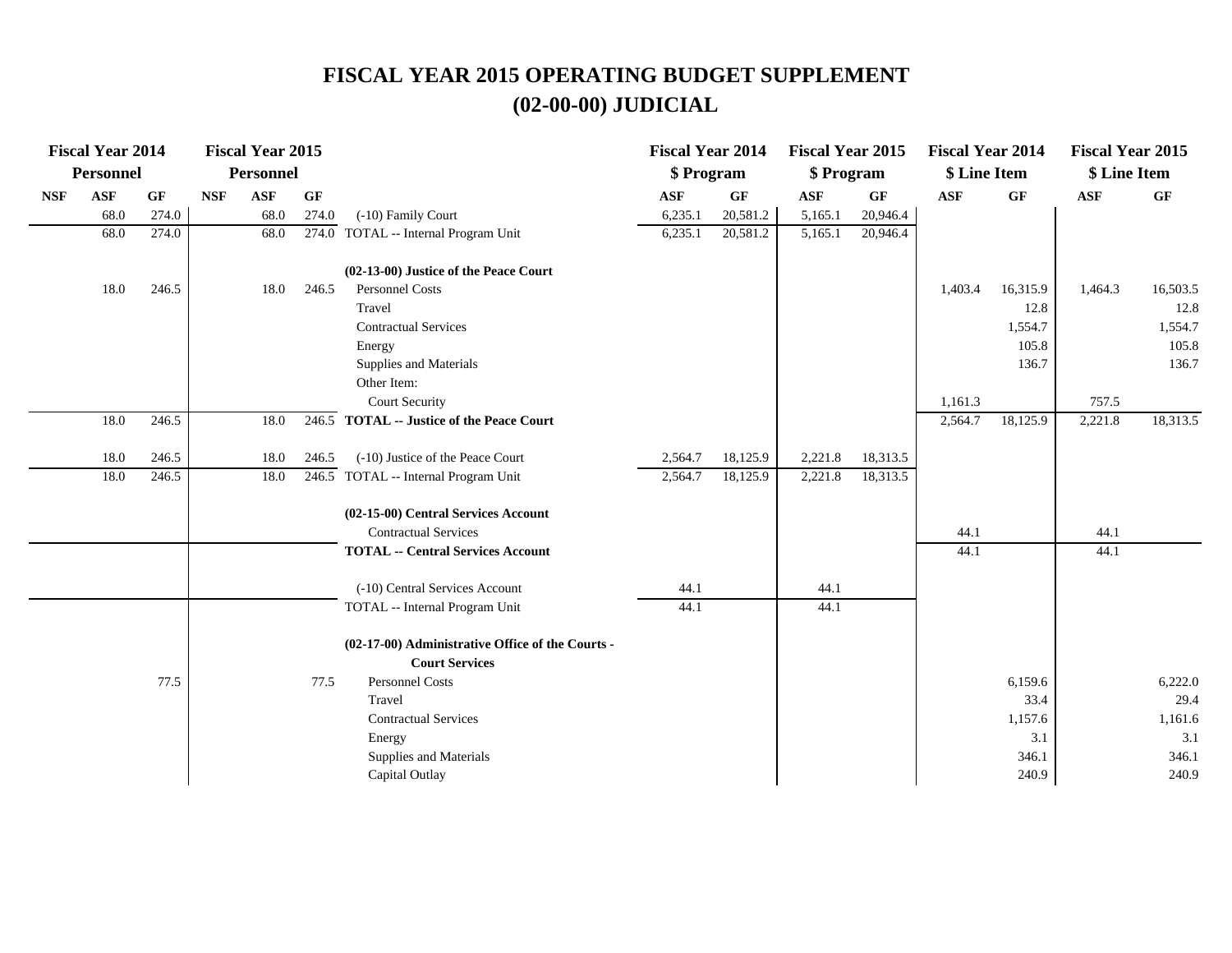| <b>Fiscal Year 2014</b>                         |            | <b>Fiscal Year 2015</b> |      |                                                     | <b>Fiscal Year 2014</b> |                 | <b>Fiscal Year 2015</b> |                 | <b>Fiscal Year 2014</b> |                 | <b>Fiscal Year 2015</b> |                 |
|-------------------------------------------------|------------|-------------------------|------|-----------------------------------------------------|-------------------------|-----------------|-------------------------|-----------------|-------------------------|-----------------|-------------------------|-----------------|
| <b>Personnel</b>                                |            | Personnel               |      |                                                     | \$ Program              |                 | \$ Program              |                 | \$ Line Item            |                 | \$ Line Item            |                 |
| $\mathbf{ASF}$<br>$\bf{G} \bf{F}$<br><b>NSF</b> | <b>NSF</b> | ASF                     | GF   |                                                     | $\mathbf{ASF}$          | $\bf{G} \bf{F}$ | $\mathbf{ASF}$          | $\bf{G} \bf{F}$ | $\mathbf{ASF}$          | $\bf{G} \bf{F}$ | ASF                     | $\bf{G} \bf{F}$ |
|                                                 |            |                         |      | Other Items:                                        |                         |                 |                         |                 |                         |                 |                         |                 |
|                                                 |            |                         |      | <b>DCAP Maintenance Agreements</b>                  |                         |                 |                         |                 |                         | 739.8           |                         | 739.8           |
|                                                 |            |                         |      | <b>Retired Judges</b>                               |                         |                 |                         |                 |                         | 60.0            |                         | 60.0            |
|                                                 |            |                         |      | Continuing Judicial Education                       |                         |                 |                         |                 |                         | 58.3            |                         | 58.3            |
|                                                 |            |                         |      | Victim Offender Mediation Program                   |                         |                 |                         |                 |                         | 361.1           |                         | 361.1           |
|                                                 |            |                         |      | <b>CASA</b> Attorneys                               |                         |                 |                         |                 |                         | 328.0           |                         | 328.0           |
|                                                 |            |                         |      | Family Court Civil Attorneys                        |                         |                 |                         |                 |                         | 864.4           |                         | 864.4           |
|                                                 |            |                         |      | Elder Law Program                                   |                         |                 |                         |                 |                         | 49.5            |                         | 49.5            |
|                                                 |            |                         |      | Interpreters                                        |                         |                 |                         |                 |                         | 523.3           |                         | 523.3           |
|                                                 |            |                         |      | Court Appointed Attorneys/Involuntary               |                         |                 |                         |                 |                         | 177.6           |                         | 177.6           |
|                                                 |            |                         |      | Commitment                                          |                         |                 |                         |                 |                         |                 |                         |                 |
|                                                 |            |                         |      | New Castle County Courthouse                        |                         |                 |                         |                 | 33.4                    | 361.4           | 33.4                    | 361.4           |
| 77.5                                            |            |                         |      | 77.5 TOTAL -- Administrative Office of the Courts - |                         |                 |                         |                 | 33.4                    | 11,464.1        | 33.4                    | 11,526.5        |
|                                                 |            |                         |      | <b>Court Services</b>                               |                         |                 |                         |                 |                         |                 |                         |                 |
| 31.0                                            |            |                         | 31.0 | (-01) Office of the State Court Administrator       | 33.4                    | 5,972.6         | 33.4                    | 5,997.3         |                         |                 |                         |                 |
| 9.0                                             |            |                         | 9.0  | (-03) Office of the State Court Collections         |                         | 553.4           |                         | 561.0           |                         |                 |                         |                 |
|                                                 |            |                         |      | Enforcement                                         |                         |                 |                         |                 |                         |                 |                         |                 |
| 34.0                                            |            |                         | 34.0 | (-04) Information Technology                        |                         | 4,470.5         |                         | 4,498.6         |                         |                 |                         |                 |
| 3.5                                             |            |                         | 3.5  | (-05) Law Libraries                                 |                         | 467.6           |                         | 469.6           |                         |                 |                         |                 |
| 77.5                                            |            |                         |      | 77.5 TOTAL -- Internal Program Units                | 33.4                    | 11,464.1        | 33.4                    | 11,526.5        |                         |                 |                         |                 |
|                                                 |            |                         |      | (02-18-00) Administrative Office of the Courts -    |                         |                 |                         |                 |                         |                 |                         |                 |
|                                                 |            |                         |      | <b>Non-Judicial Services</b>                        |                         |                 |                         |                 |                         |                 |                         |                 |
| 30.5<br>1.0                                     |            | 1.0                     | 30.5 | Personnel Costs                                     |                         |                 |                         |                 | 76.7                    | 2,267.5         | 76.7                    | 2,288.5         |
|                                                 |            |                         |      | Travel                                              |                         |                 |                         |                 |                         | 32.8            |                         | 32.8            |
|                                                 |            |                         |      | <b>Contractual Services</b>                         |                         |                 |                         |                 |                         | 194.0           |                         | 194.0           |
|                                                 |            |                         |      | Energy                                              |                         |                 |                         |                 |                         | 4.3             |                         | 4.3             |
|                                                 |            |                         |      | Supplies and Materials                              |                         |                 |                         |                 |                         | 28.3            |                         | 28.3            |
|                                                 |            |                         |      | Capital Outlay                                      |                         |                 |                         |                 |                         | 0.2             |                         | 0.2             |
|                                                 |            |                         |      | Other Items:                                        |                         |                 |                         |                 |                         |                 |                         |                 |
|                                                 |            |                         |      | Special Needs Fund                                  |                         |                 |                         |                 |                         | 0.5             |                         | 0.5             |
|                                                 |            |                         |      | Ivy Davis Scholarship Fund                          |                         |                 |                         |                 |                         | 50.0            |                         | 50.0            |
| 1.0<br>30.5                                     |            | 1.0                     |      | 30.5 TOTAL -- Administrative Office of the Courts - |                         |                 |                         |                 | 76.7                    | 2,577.6         | 76.7                    | 2,598.6         |
|                                                 |            |                         |      | <b>Non-Judicial Services</b>                        |                         |                 |                         |                 |                         |                 |                         |                 |
|                                                 |            |                         |      |                                                     |                         |                 |                         |                 |                         |                 |                         |                 |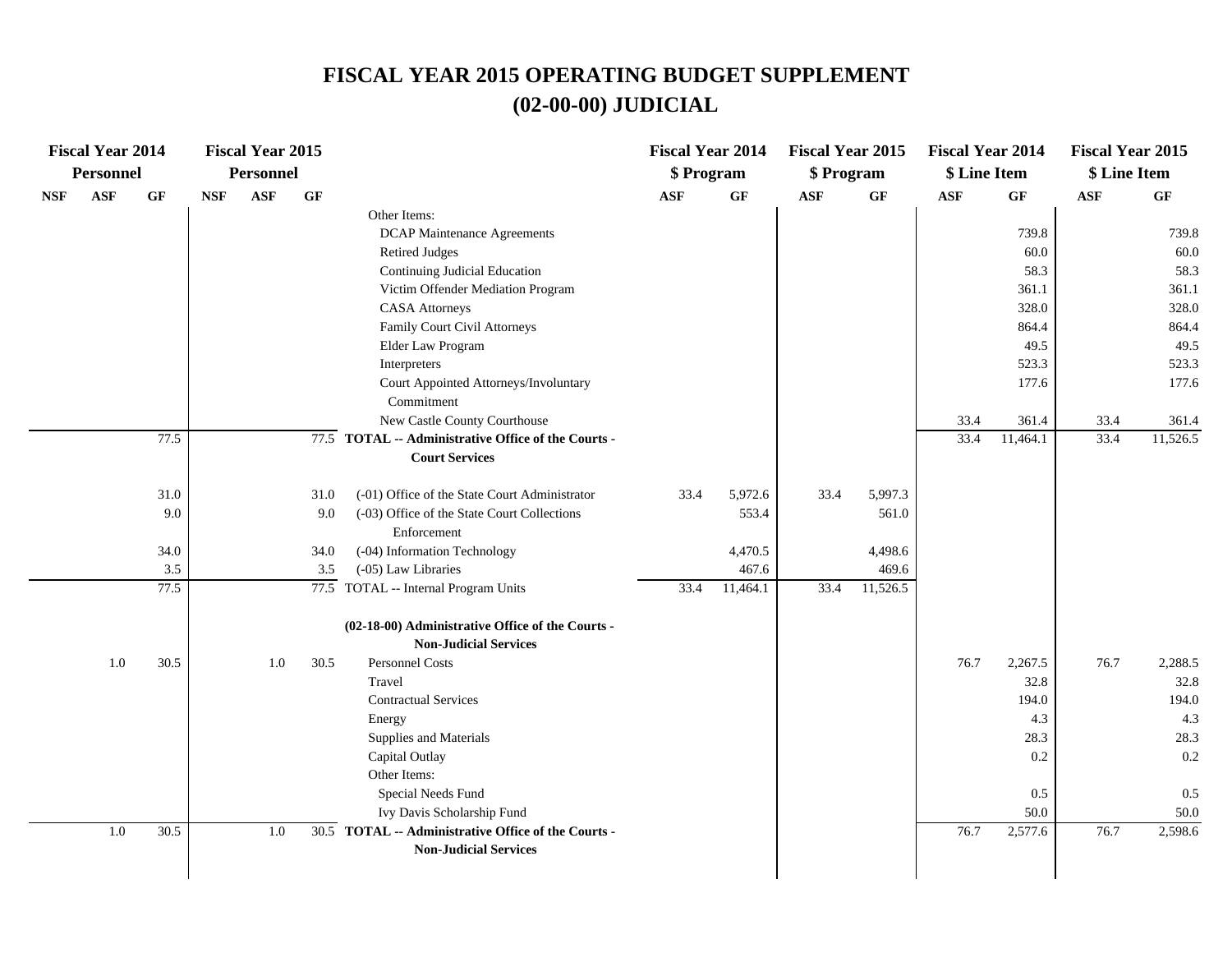|            | <b>Fiscal Year 2014</b><br><b>Personnel</b> |         |            | <b>Fiscal Year 2015</b><br><b>Personnel</b> |     |                                               | <b>Fiscal Year 2014</b><br>\$ Program |         | <b>Fiscal Year 2015</b><br>\$ Program |         | <b>Fiscal Year 2014</b><br>\$ Line Item |          | <b>Fiscal Year 2015</b><br>\$ Line Item |          |
|------------|---------------------------------------------|---------|------------|---------------------------------------------|-----|-----------------------------------------------|---------------------------------------|---------|---------------------------------------|---------|-----------------------------------------|----------|-----------------------------------------|----------|
|            |                                             |         |            |                                             |     |                                               |                                       |         |                                       |         |                                         |          |                                         |          |
| <b>NSF</b> | ASF                                         | GF      | <b>NSF</b> | <b>ASF</b>                                  | GF  |                                               | <b>ASF</b>                            | GF      | <b>ASF</b>                            | GF      | ASF                                     | GF       | <b>ASF</b>                              | GF       |
|            | 1.0                                         | 9.0     |            | 1.0                                         | 9.0 | (-01) Office of the Public Guardian           | 76.7                                  | 637.4   | 76.7                                  | 642.8   |                                         |          |                                         |          |
|            |                                             | 7.5     |            |                                             | 7.5 | (-03) Child Placement Review Board            |                                       | 532.0   |                                       | 537.4   |                                         |          |                                         |          |
|            |                                             | 7.0     |            |                                             | 7.0 | (-05) Office of the Child Advocate            |                                       | 917.6   |                                       | 923.3   |                                         |          |                                         |          |
|            |                                             | 6.0     |            |                                             | 6.0 | (-06) Child Death, Near Death and Still Birth |                                       | 429.6   |                                       | 433.3   |                                         |          |                                         |          |
|            |                                             |         |            |                                             |     | Commission                                    |                                       |         |                                       |         |                                         |          |                                         |          |
|            |                                             | 1.0     |            |                                             | 1.0 | (-07) Delaware Nursing Home Residents Quality |                                       | 61.0    |                                       | 61.8    |                                         |          |                                         |          |
|            |                                             |         |            |                                             |     | <b>Assurance Commission</b>                   |                                       |         |                                       |         |                                         |          |                                         |          |
|            | 1.0                                         | 30.5    |            | 1.0                                         |     | 30.5 TOTAL -- Internal Program Units          | 76.7                                  | 2,577.6 | 76.7                                  | 2,598.6 |                                         |          |                                         |          |
|            |                                             |         |            |                                             |     |                                               |                                       |         |                                       |         |                                         |          |                                         |          |
| 13.3       | 112.5                                       | 1,121.5 | 13.3       |                                             |     | 113.5 1,120.5 TOTAL -- JUDICIAL               |                                       |         |                                       |         | 11,774.2                                | 94,063.9 | 10,318.5                                | 95,073.8 |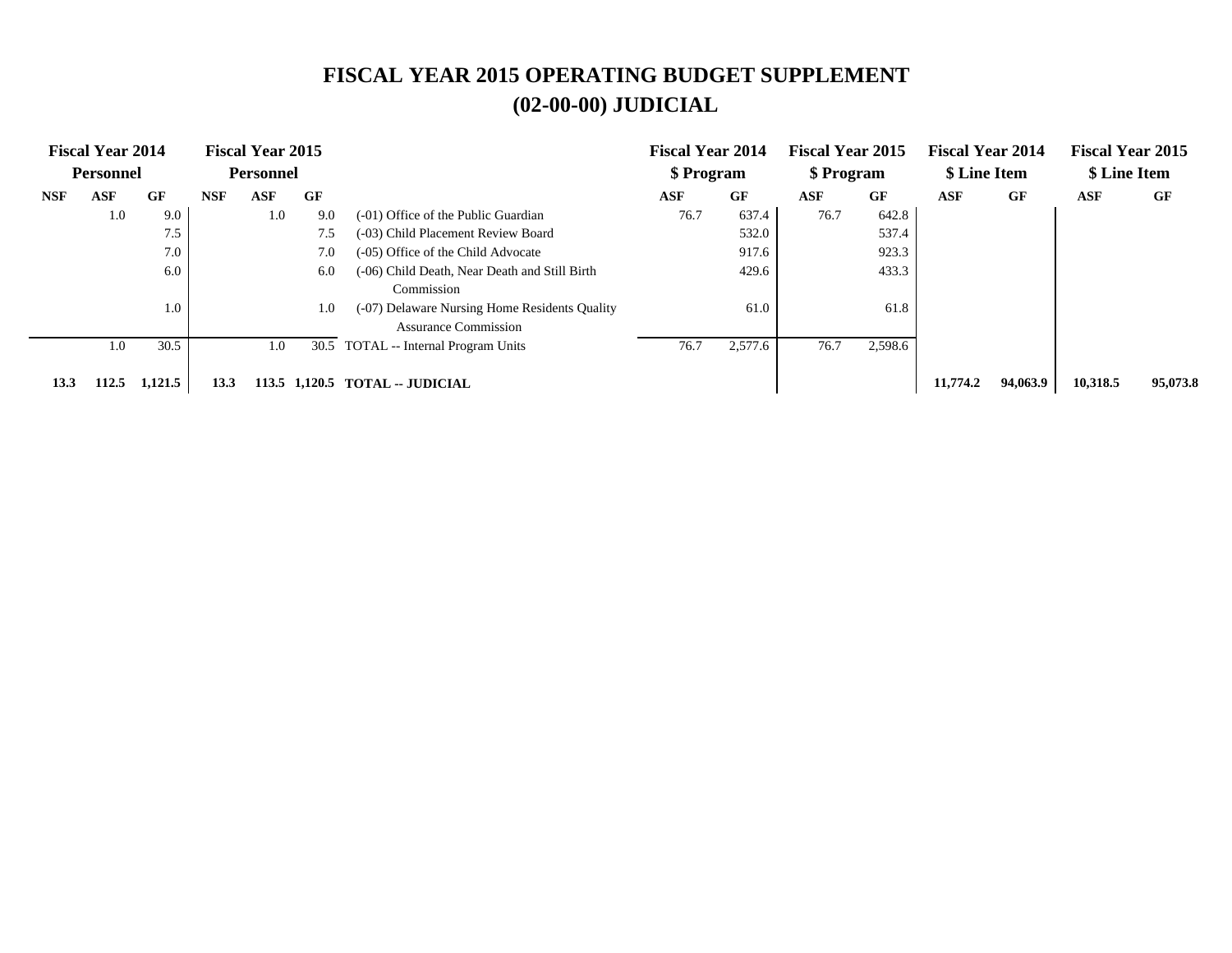|            | <b>Fiscal Year 2014</b> |       |            | <b>Fiscal Year 2015</b> |                 |                                             |     | <b>Fiscal Year 2014</b> |            | <b>Fiscal Year 2015</b> | <b>Fiscal Year 2014</b> |          | <b>Fiscal Year 2015</b> |          |
|------------|-------------------------|-------|------------|-------------------------|-----------------|---------------------------------------------|-----|-------------------------|------------|-------------------------|-------------------------|----------|-------------------------|----------|
|            | <b>Personnel</b>        |       |            | <b>Personnel</b>        |                 |                                             |     | \$ Program              |            | \$ Program              | \$ Line Item            |          | \$ Line Item            |          |
| <b>NSF</b> | <b>ASF</b>              | GF    | <b>NSF</b> | <b>ASF</b>              | $\bf{G} \bf{F}$ |                                             | ASF | <b>GF</b>               | <b>ASF</b> | GF                      | ASF                     | GF       | ASF                     | GF       |
|            |                         |       |            |                         |                 | (10-01-01) Office of the Governor           |     |                         |            |                         |                         |          |                         |          |
|            |                         | 26.0  |            |                         | 26.0            | Personnel Costs                             |     |                         |            |                         |                         | 2,643.2  |                         | 2,665.0  |
|            |                         |       |            |                         |                 | Travel                                      |     |                         |            |                         |                         | 8.9      |                         | 8.9      |
|            |                         |       |            |                         |                 | <b>Contractual Services</b>                 |     |                         |            |                         |                         | 157.8    |                         | 157.8    |
|            |                         |       |            |                         |                 | Supplies and Materials                      |     |                         |            |                         |                         | 22.3     |                         | 22.3     |
|            |                         |       |            |                         |                 | Other Item:                                 |     |                         |            |                         |                         |          |                         |          |
|            |                         |       |            |                         |                 | Woodburn Expenses                           |     |                         |            |                         |                         | 70.1     |                         | 70.1     |
|            |                         | 26.0  |            |                         |                 | 26.0 TOTAL -- Office of the Governor        |     |                         |            |                         |                         | 2,902.3  |                         | 2,924.1  |
|            |                         |       |            |                         |                 | (10-02-00) Office of Management and Budget  |     |                         |            |                         |                         |          |                         |          |
| 35.1       | 138.6                   | 228.3 | 37.1       | 135.6                   | 230.3           | Personnel Costs                             |     |                         |            |                         | 10,740.0                | 20,064.7 | 10,740.0                | 20,137.6 |
|            |                         |       |            |                         |                 | Travel                                      |     |                         |            |                         | 67.1                    | 19.4     | 67.1                    | 16.2     |
|            |                         |       |            |                         |                 | <b>Contractual Services</b>                 |     |                         |            |                         | 8,640.9                 | 14,681.5 | 8,640.9                 | 14,837.2 |
|            |                         |       |            |                         |                 | Energy                                      |     |                         |            |                         | 676.0                   | 5,907.7  | 676.0                   | 5,907.7  |
|            |                         |       |            |                         |                 | Supplies and Materials                      |     |                         |            |                         | 4,503.2                 | 1,502.8  | 4,503.2                 | 1,502.8  |
|            |                         |       |            |                         |                 | Capital Outlay                              |     |                         |            |                         | 568.7                   | 50.3     | 568.7                   | 50.3     |
|            |                         |       |            |                         |                 | <b>Budget Administration Other Items:</b>   |     |                         |            |                         |                         |          |                         |          |
|            |                         |       |            |                         |                 | <b>Budget Automation - Operations</b>       |     |                         |            |                         |                         | 35.0     |                         | 35.0     |
|            |                         |       |            |                         |                 | Trans and Invest                            |     |                         |            |                         | 500.0                   |          | 500.0                   |          |
|            |                         |       |            |                         |                 | Contingencies and One-Time Items:           |     |                         |            |                         |                         |          |                         |          |
|            |                         |       |            |                         |                 | One-Time                                    |     |                         |            |                         |                         | 683.3    |                         | 2,317.3  |
|            |                         |       |            |                         |                 | Technology                                  |     |                         |            |                         |                         | 1,000.0  |                         | 1,000.0  |
|            |                         |       |            |                         |                 | Prior Years' Obligations                    |     |                         |            |                         |                         | 450.0    |                         | 450.0    |
|            |                         |       |            |                         |                 | Self Insurance                              |     |                         |            |                         |                         | 6,250.0  |                         | 6,250.0  |
|            |                         |       |            |                         |                 | Legal Fees                                  |     |                         |            |                         |                         | 3,071.0  |                         | 3,071.0  |
|            |                         |       |            |                         |                 | Personnel Costs - Salary Shortage           |     |                         |            |                         |                         | 400.0    |                         | 400.0    |
|            |                         |       |            |                         |                 | Appropriated Special Funds                  |     |                         |            |                         | 42,107.5                |          | 41,747.5                |          |
|            |                         |       |            |                         |                 | Salary/OEC Contingency                      |     |                         |            |                         |                         | 37,356.5 |                         | 30,847.2 |
|            |                         |       |            |                         |                 | <b>KIDS</b> Count                           |     |                         |            |                         |                         | 95.3     |                         | 95.3     |
|            |                         |       |            |                         |                 | Judicial Nominating Committee               |     |                         |            |                         |                         | 8.0      |                         | 8.0      |
|            |                         |       |            |                         |                 | Elder Tax Relief and Education Expense Fund |     |                         |            |                         |                         | 18,724.6 |                         | 18,724.6 |
|            |                         |       |            |                         |                 | Civil Indigent Services                     |     |                         |            |                         |                         | 600.0    |                         | 600.0    |
|            |                         |       |            |                         |                 | Local Law Enforcement Education             |     |                         |            |                         |                         | 75.0     |                         | 75.0     |
|            |                         |       |            |                         |                 | Child Care Contingency                      |     |                         |            |                         |                         | 5,000.0  |                         | 5,000.0  |
|            |                         |       |            |                         |                 | <b>Sequester Contingency</b>                |     |                         |            |                         |                         | 3,200.0  |                         |          |
|            |                         |       |            |                         |                 | Substance Use Disorder Services             |     |                         |            |                         |                         |          |                         | 2,000.0  |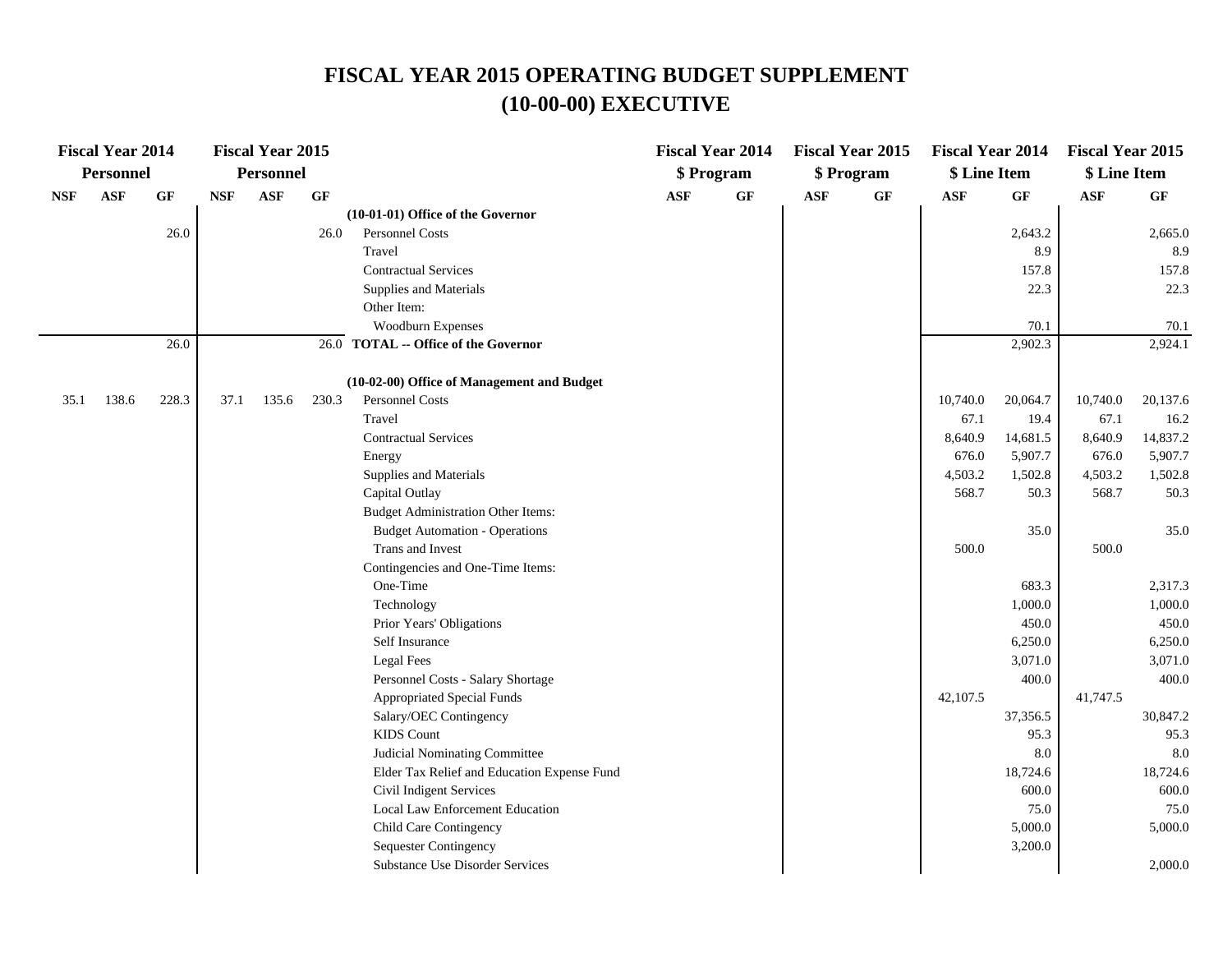|            | <b>Fiscal Year 2014</b> |                 |            | <b>Fiscal Year 2015</b> |      |                                                                         | <b>Fiscal Year 2014</b> |          | <b>Fiscal Year 2015</b> |          | <b>Fiscal Year 2014</b> |                 | <b>Fiscal Year 2015</b> |                    |
|------------|-------------------------|-----------------|------------|-------------------------|------|-------------------------------------------------------------------------|-------------------------|----------|-------------------------|----------|-------------------------|-----------------|-------------------------|--------------------|
|            | <b>Personnel</b>        |                 |            | Personnel               |      |                                                                         | \$ Program              |          | \$ Program              |          | \$ Line Item            |                 | \$ Line Item            |                    |
| <b>NSF</b> | <b>ASF</b>              | $\bf{G} \bf{F}$ | <b>NSF</b> | <b>ASF</b>              | GF   |                                                                         | <b>ASF</b>              | GF       | <b>ASF</b>              | GF       | <b>ASF</b>              | $\bf{G} \bf{F}$ | ASF                     | $\bf{G} \bf{F}$    |
|            |                         |                 |            |                         |      | Human Resource Operations Other Item:                                   |                         |          |                         |          |                         |                 |                         |                    |
|            |                         | 10.0            |            |                         | 10.0 | Agency Aide                                                             |                         |          |                         |          |                         | 372.9           |                         | 372.9              |
|            |                         |                 |            |                         |      | Staff Development and Training Other Items:                             |                         |          |                         |          |                         |                 |                         |                    |
|            |                         |                 |            |                         |      | <b>Blue Collar</b>                                                      |                         |          |                         |          | 180.0                   |                 | 180.0                   |                    |
|            |                         |                 |            |                         |      | Retiree Conference                                                      |                         |          |                         |          | 18.0                    |                 | 18.0                    |                    |
|            |                         |                 |            |                         |      | <b>Training Expenses</b>                                                |                         |          |                         |          | 35.0                    |                 | 35.0                    |                    |
|            |                         |                 |            |                         |      | Statewide Benefits Other Item:                                          |                         |          |                         |          |                         |                 |                         |                    |
|            |                         |                 |            |                         |      | Flexible Benefits Administration                                        |                         |          |                         |          |                         | 78.1            |                         | 78.1               |
|            |                         |                 |            |                         |      | Pensions Other Items:                                                   |                         |          |                         |          |                         |                 |                         |                    |
|            |                         |                 |            |                         |      | Other Items                                                             |                         |          |                         |          | 300.0                   |                 | 300.0                   |                    |
|            |                         |                 |            |                         |      | Health Insurance - Retirees in Closed                                   |                         |          |                         |          |                         | 3,748.0         |                         | 3,653.0            |
|            |                         |                 |            |                         |      | <b>State Police Plan</b>                                                |                         |          |                         |          |                         |                 |                         |                    |
|            |                         |                 |            |                         |      | Pensions - Paraplegic Veterans                                          |                         |          |                         |          |                         | 51.0            |                         | 51.0               |
|            |                         |                 |            |                         |      | Pension - 20 Year Retirees                                              |                         |          |                         |          |                         |                 |                         | 23,851.8           |
|            |                         |                 |            |                         |      | CRIS Upgrade                                                            |                         |          |                         |          | 800.0                   |                 | 800.0                   |                    |
|            |                         |                 |            |                         |      | Fleet Management Other Items:                                           |                         |          |                         |          |                         |                 |                         |                    |
|            |                         |                 |            |                         |      | Cars and Wagons                                                         |                         |          |                         |          | 5,506.0                 |                 | 5,506.0                 |                    |
|            |                         |                 |            |                         |      | Fleet Link Expenses                                                     |                         |          |                         |          | 727.2                   |                 | 727.2                   |                    |
|            |                         |                 |            |                         |      | Food Distribution Other Items:                                          |                         |          |                         |          |                         |                 |                         |                    |
|            |                         |                 |            |                         |      | Food Processing                                                         |                         |          |                         |          | 500.0                   |                 | 500.0                   |                    |
|            |                         |                 |            |                         |      | <b>Truck Leases</b>                                                     |                         |          |                         |          | 10.0                    |                 | 10.0                    |                    |
|            |                         |                 |            |                         |      | Facilities Management Other Items:                                      |                         |          |                         |          |                         |                 |                         |                    |
|            | 2.0                     |                 |            | 2.0                     |      | Absalom Jones Building                                                  |                         |          |                         |          | 348.6                   |                 | 348.6                   |                    |
|            |                         |                 |            |                         |      | <b>Leased Facilities</b>                                                |                         |          |                         |          | 17.6                    |                 | 17.6                    |                    |
| 35.1       | 140.6                   | 238.3           | 37.1       | 137.6                   |      | 240.3 TOTAL -- Office of Management and Budget                          |                         |          |                         |          | 76,245.8                | 123,425.1       |                         | 75,885.8 141,332.0 |
|            |                         |                 |            |                         |      |                                                                         |                         |          |                         |          |                         |                 |                         |                    |
|            |                         |                 |            |                         |      | Administration                                                          |                         |          |                         |          |                         |                 |                         |                    |
| 1.0        |                         | 8.0             | 1.0        |                         | 8.0  | (-05) Administration                                                    |                         | 974.1    |                         | 981.4    |                         |                 |                         |                    |
|            |                         |                 |            |                         |      | Budget Development, Planning and Administration                         |                         |          |                         |          |                         |                 |                         |                    |
| 2.7        | 15.5                    | 34.8            | 2.7        | 15.5                    | 34.8 | (-10) Budget Administration                                             | 2,313.3                 | 3,817.8  | 2,313.3                 | 3,847.1  |                         |                 |                         |                    |
|            |                         |                 |            |                         |      | (-11) Contingencies and One-Time Items                                  | 42,107.5                | 76,913.7 | 41,747.5                | 70,838.4 |                         |                 |                         |                    |
|            |                         |                 |            |                         | 37.5 | Statewide Human Resources Management<br>(-20) Human Resource Operations |                         |          | 1,662.9                 |          |                         |                 |                         |                    |
|            | 16.5                    | 39.5            |            | 16.5                    |      |                                                                         | 1,727.9                 | 3,616.4  |                         | 3,533.5  |                         |                 |                         |                    |
|            | 4.0                     | 4.0             |            | 4.0                     | 5.0  | (-21) Staff Development and Training                                    | 742.2                   | 378.3    | 742.2                   | 489.4    |                         |                 |                         |                    |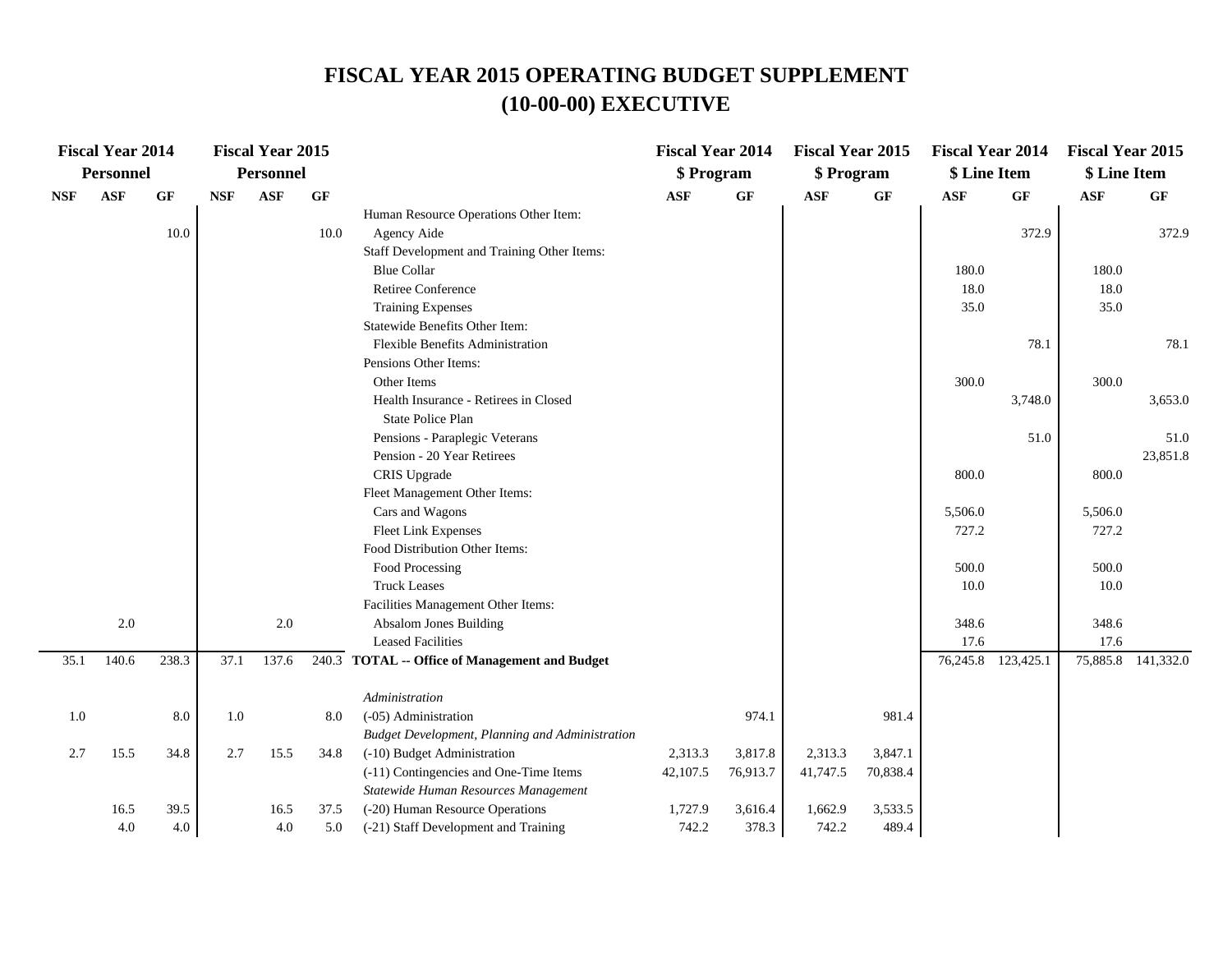|            | <b>Fiscal Year 2014</b> |           |            | <b>Fiscal Year 2015</b> |                 |                                                       | <b>Fiscal Year 2014</b> |           | <b>Fiscal Year 2015</b> |                    | <b>Fiscal Year 2014</b> |                 | <b>Fiscal Year 2015</b> |       |
|------------|-------------------------|-----------|------------|-------------------------|-----------------|-------------------------------------------------------|-------------------------|-----------|-------------------------|--------------------|-------------------------|-----------------|-------------------------|-------|
|            | <b>Personnel</b>        |           |            | <b>Personnel</b>        |                 |                                                       | \$ Program              |           | \$ Program              |                    | \$ Line Item            |                 | \$ Line Item            |       |
| <b>NSF</b> | <b>ASF</b>              | <b>GF</b> | <b>NSF</b> | ASF                     | $\bf{G} \bf{F}$ |                                                       | <b>ASF</b>              | GF        | <b>ASF</b>              | GF                 | <b>ASF</b>              | $\bf{G} \bf{F}$ | <b>ASF</b>              | GF    |
|            |                         |           |            |                         |                 | Benefits and Insurance Administration                 |                         |           |                         |                    |                         |                 |                         |       |
| 17.0       |                         |           | 19.0       |                         |                 | (-30) Statewide Benefits                              |                         | 78.1      |                         | 78.1               |                         |                 |                         |       |
| 6.0        |                         |           | 6.0        |                         |                 | (-31) Insurance Coverage Office                       |                         | 3,700.0   |                         | 3,700.0            |                         |                 |                         |       |
| 0.2        | 55.8                    |           | 0.2        | 54.8                    |                 | (-32) Pensions                                        | 7,070.4                 | 3,799.0   | 7,070.4                 | 27,555.8           |                         |                 |                         |       |
|            |                         |           |            |                         |                 | <b>Government Support Services</b>                    |                         |           |                         |                    |                         |                 |                         |       |
|            |                         | 9.0       |            |                         | 9.0             | (-40) Mail/Courier Services                           | 2,240.1                 | 790.5     | 2,240.1                 | 796.5              |                         |                 |                         |       |
|            | 28.0                    |           |            | 28.0                    |                 | (-42) Fleet Management                                | 15,983.2                |           | 15,983.2                |                    |                         |                 |                         |       |
|            |                         | 6.0       |            |                         | 5.0             | (-43) Service and Information Guide                   |                         | 559.8     |                         | 563.7              |                         |                 |                         |       |
|            | 4.0                     | 20.0      |            | 3.0                     | 23.0            | (-44) Contracting                                     | 32.7                    | 1,530.2   | 32.7                    | 1,544.8            |                         |                 |                         |       |
|            | 4.0                     |           |            | $4.0\,$                 |                 | (-45) Delaware Surplus Services                       | 419.1                   |           | 419.1                   |                    |                         |                 |                         |       |
| 2.7        | 3.3                     | 4.0       | 2.7        | 3.3                     | 4.0             | (-46) Food Distribution                               | 819.6                   | 425.8     | 819.6                   | 428.8              |                         |                 |                         |       |
| 5.5        | 6.5                     | 26.0      | 5.5        | 5.5                     | 27.0            | $(-47)$ PHRST                                         | 534.9                   | 3,339.2   | 599.9                   | 3,361.7            |                         |                 |                         |       |
|            |                         |           |            |                         |                 | Facilities Management                                 |                         |           |                         |                    |                         |                 |                         |       |
|            | 3.0                     | 87.0      |            | 3.0                     | 87.0            | (-50) Facilities Management                           | 2,254.9                 | 23,502.2  | 2,254.9                 | 23,612.8           |                         |                 |                         |       |
| 35.1       | 140.6                   | 238.3     | 37.1       | 137.6                   |                 | 240.3 TOTAL -- Internal Program Units                 | 76,245.8                | 123,425.1 |                         | 75,885.8 141,332.0 |                         |                 |                         |       |
|            |                         |           |            |                         |                 |                                                       |                         |           |                         |                    |                         |                 |                         |       |
|            |                         |           |            |                         |                 | (10-03-00) Delaware Economic Development Office       |                         |           |                         |                    |                         |                 |                         |       |
|            |                         |           |            |                         |                 | (10-03-01) Office of the Director                     |                         |           |                         |                    |                         |                 |                         |       |
|            |                         | 9.0       |            |                         | 9.0             | Personnel Costs                                       |                         |           |                         |                    |                         | 922.8           |                         | 922.8 |
|            |                         |           |            |                         |                 | Travel                                                |                         |           |                         |                    |                         | 2.0             |                         | 2.0   |
|            |                         |           |            |                         |                 | <b>Contractual Services</b>                           |                         |           |                         |                    | 102.5                   |                 | 102.5                   |       |
|            |                         |           |            |                         |                 | Supplies and Materials                                |                         |           |                         |                    | 12.7                    | 3.3             | 12.7                    | 3.3   |
|            |                         |           |            |                         |                 | Capital Outlay                                        |                         |           |                         |                    | 10.0                    |                 | 10.0                    |       |
|            |                         | 9.0       |            |                         | 9.0             | TOTAL -- Office of the Director                       |                         |           |                         |                    | 125.2                   | 928.1           | 125.2                   | 928.1 |
|            |                         |           |            |                         |                 |                                                       |                         |           |                         |                    |                         |                 |                         |       |
|            | 9.0                     |           |            | 9.0                     |                 | (10-03-02) Delaware Tourism Office<br>Personnel Costs |                         |           |                         |                    | 665.1                   |                 | 665.1                   |       |
|            |                         |           |            |                         |                 | Travel                                                |                         |           |                         |                    | 30.0                    |                 | 30.0                    |       |
|            |                         |           |            |                         |                 | <b>Contractual Services</b>                           |                         |           |                         |                    |                         |                 | 794.3                   |       |
|            |                         |           |            |                         |                 |                                                       |                         |           |                         |                    | 794.3                   |                 | $10.0\,$                |       |
|            |                         |           |            |                         |                 | Supplies and Materials<br>Capital Outlay              |                         |           |                         |                    | 10.0<br>10.0            |                 | 10.0                    |       |
|            |                         |           |            |                         |                 | Other Items:                                          |                         |           |                         |                    |                         |                 |                         |       |
|            |                         |           |            |                         |                 | Main Street                                           |                         |           |                         |                    | 37.5                    |                 | 37.5                    |       |
|            |                         |           |            |                         |                 | <b>Tourism Marketing</b>                              |                         |           |                         |                    | 500.0                   |                 | 500.0                   |       |
|            |                         |           |            |                         |                 | Kalmar Nyckel                                         |                         |           |                         |                    | 123.9                   |                 | 123.9                   |       |
|            |                         |           |            |                         |                 |                                                       |                         |           |                         |                    |                         |                 |                         |       |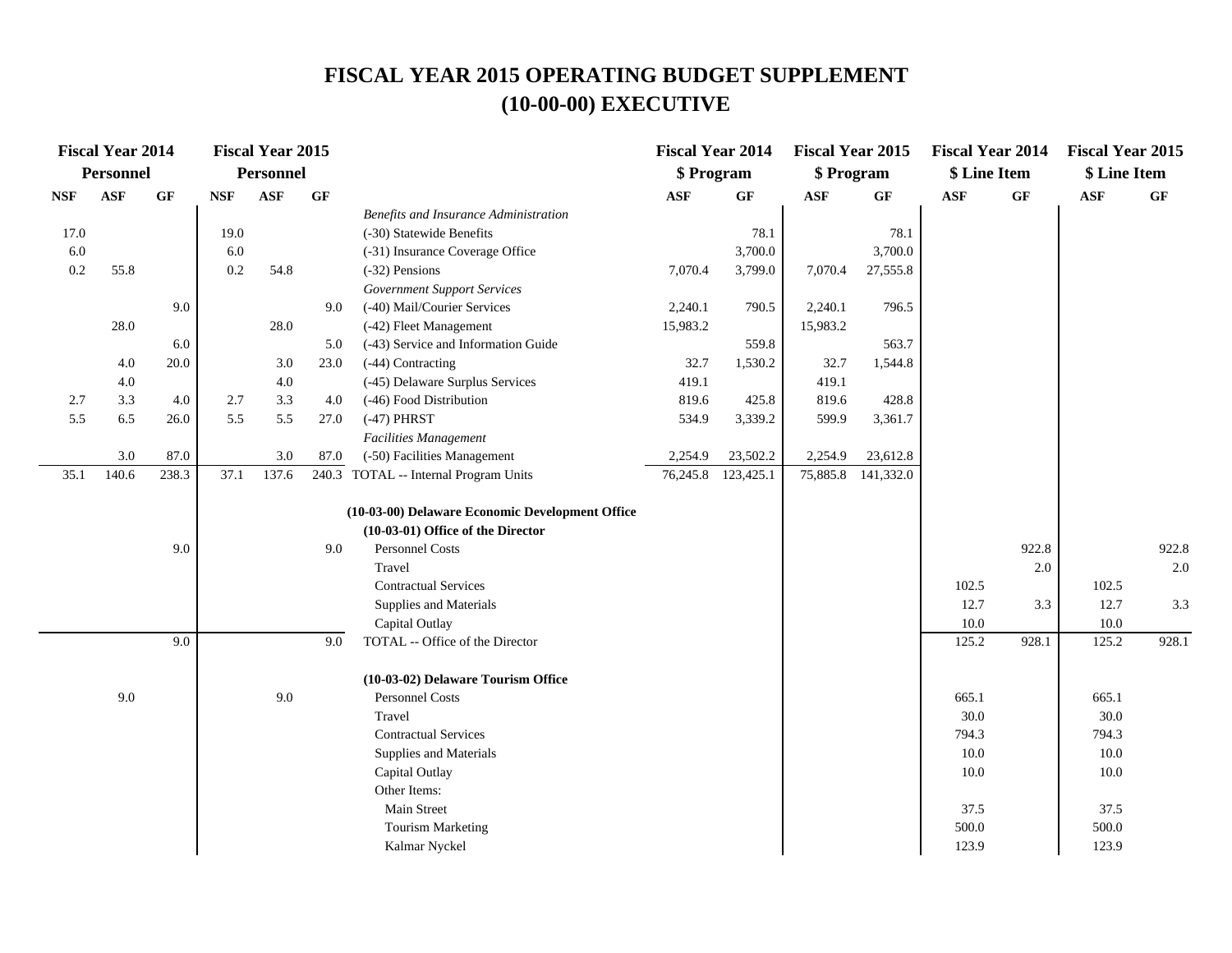|            | <b>Fiscal Year 2014</b> |      |            | <b>Fiscal Year 2015</b> |      |                                                    |            | <b>Fiscal Year 2014</b> |            | <b>Fiscal Year 2015</b> | <b>Fiscal Year 2014</b> |         | <b>Fiscal Year 2015</b> |         |
|------------|-------------------------|------|------------|-------------------------|------|----------------------------------------------------|------------|-------------------------|------------|-------------------------|-------------------------|---------|-------------------------|---------|
|            | Personnel               |      |            | Personnel               |      |                                                    |            | \$ Program              |            | \$ Program              | \$ Line Item            |         | \$ Line Item            |         |
| <b>NSF</b> | <b>ASF</b>              | GF   | <b>NSF</b> | <b>ASF</b>              | GF   |                                                    | <b>ASF</b> | $\bf{G} \bf{F}$         | <b>ASF</b> | $\bf{G} \bf{F}$         | $\mathbf{ASF}$          | GF      | ASF                     | GF      |
|            |                         |      |            |                         |      | National High School Wrestling Tournament          |            |                         |            |                         | 22.3                    |         | 22.3                    |         |
|            |                         |      |            |                         |      | Northeast Old Car Rally                            |            |                         |            |                         | 6.0                     |         | 6.0                     |         |
|            |                         |      |            |                         |      | Juneteenth                                         |            |                         |            |                         | 12.0                    |         | 12.0                    |         |
|            | 9.0                     |      |            | 9.0                     |      | TOTAL -- Delaware Tourism Office                   |            |                         |            |                         | 2,211.1                 |         | 2,211.1                 |         |
|            |                         |      |            |                         |      | (10-03-03) Delaware Economic Development Authority |            |                         |            |                         |                         |         |                         |         |
|            | 5.0                     | 19.0 |            | 5.0                     | 19.0 | Personnel Costs                                    |            |                         |            |                         | 307.1                   | 1,750.8 | 307.1                   | 1,777.8 |
|            |                         |      |            |                         |      | Travel                                             |            |                         |            |                         | 20.0                    | 2.3     | 20.0                    | 2.3     |
|            |                         |      |            |                         |      | <b>Contractual Services</b>                        |            |                         |            |                         | 318.0                   |         | 318.0                   |         |
|            |                         |      |            |                         |      | Energy                                             |            |                         |            |                         | 1.5                     |         | 1.5                     |         |
|            |                         |      |            |                         |      | Supplies and Materials                             |            |                         |            |                         | 10.0                    | 12.4    | 10.0                    | 12.4    |
|            |                         |      |            |                         |      | Capital Outlay                                     |            |                         |            |                         | 30.0                    | 10.0    | 30.0                    | 10.0    |
|            |                         |      |            |                         |      | Other Items:                                       |            |                         |            |                         |                         |         |                         |         |
|            |                         |      |            |                         |      | Delaware Small Business Development Center         |            |                         |            |                         | 400.0                   | 133.7   | 400.0                   | 133.7   |
|            |                         |      |            |                         |      | <b>Blue Collar</b>                                 |            |                         |            |                         | 1,700.1                 |         | 1,700.1                 |         |
|            |                         |      |            |                         |      | <b>DEDO</b> General Operating                      |            |                         |            |                         | 320.9                   |         | 320.9                   |         |
|            |                         |      |            |                         |      | Delaware Business Marketing Program                |            |                         |            |                         | 300.0                   |         | 300.0                   |         |
|            | 5.0                     | 19.0 |            | 5.0                     | 19.0 | TOTAL -- Delaware Economic Development Authority   |            |                         |            |                         | 3,407.6                 | 1,909.2 | 3,407.6                 | 1,936.2 |
|            | 14.0                    | 28.0 |            | 14.0                    |      | 28.0 TOTAL -- Delaware Economic Development Office |            |                         |            |                         | 5,743.9                 | 2,837.3 | 5,743.9                 | 2,864.3 |
|            |                         |      |            |                         |      | (10-07-00) Criminal Justice                        |            |                         |            |                         |                         |         |                         |         |
|            |                         |      |            |                         |      | (10-07-01) Criminal Justice Council                |            |                         |            |                         |                         |         |                         |         |
| 9.0        |                         | 8.0  | 9.0        |                         | 8.0  | <b>Personnel Costs</b>                             |            |                         |            |                         |                         | 999.4   |                         | 1,009.2 |
|            |                         |      |            |                         |      | <b>Contractual Services</b>                        |            |                         |            |                         |                         | 13.4    |                         | 13.4    |
|            |                         |      |            |                         |      | Supplies and Materials                             |            |                         |            |                         |                         | 2.8     |                         | 2.8     |
|            |                         |      |            |                         |      | Other Items:                                       |            |                         |            |                         |                         |         |                         |         |
|            |                         |      |            |                         |      | <b>SENTAC</b>                                      |            |                         |            |                         |                         | 1.9     |                         | 1.9     |
|            |                         |      |            |                         |      | Videophone Fund                                    |            |                         |            |                         | 212.5                   |         | 212.5                   |         |
|            |                         |      |            |                         |      | Domestic Violence Coordinating Council             |            |                         |            |                         |                         | 8.4     |                         | 8.4     |
|            |                         | 2.0  |            |                         | 2.0  | Other Grants                                       |            |                         |            |                         |                         | 117.2   |                         | 117.2   |
| 9.0        |                         | 10.0 | 9.0        |                         | 10.0 | TOTAL -- Criminal Justice Council                  |            |                         |            |                         | 212.5                   | 1,143.1 | 212.5                   | 1,152.9 |
|            |                         |      |            |                         |      |                                                    |            |                         |            |                         |                         |         |                         |         |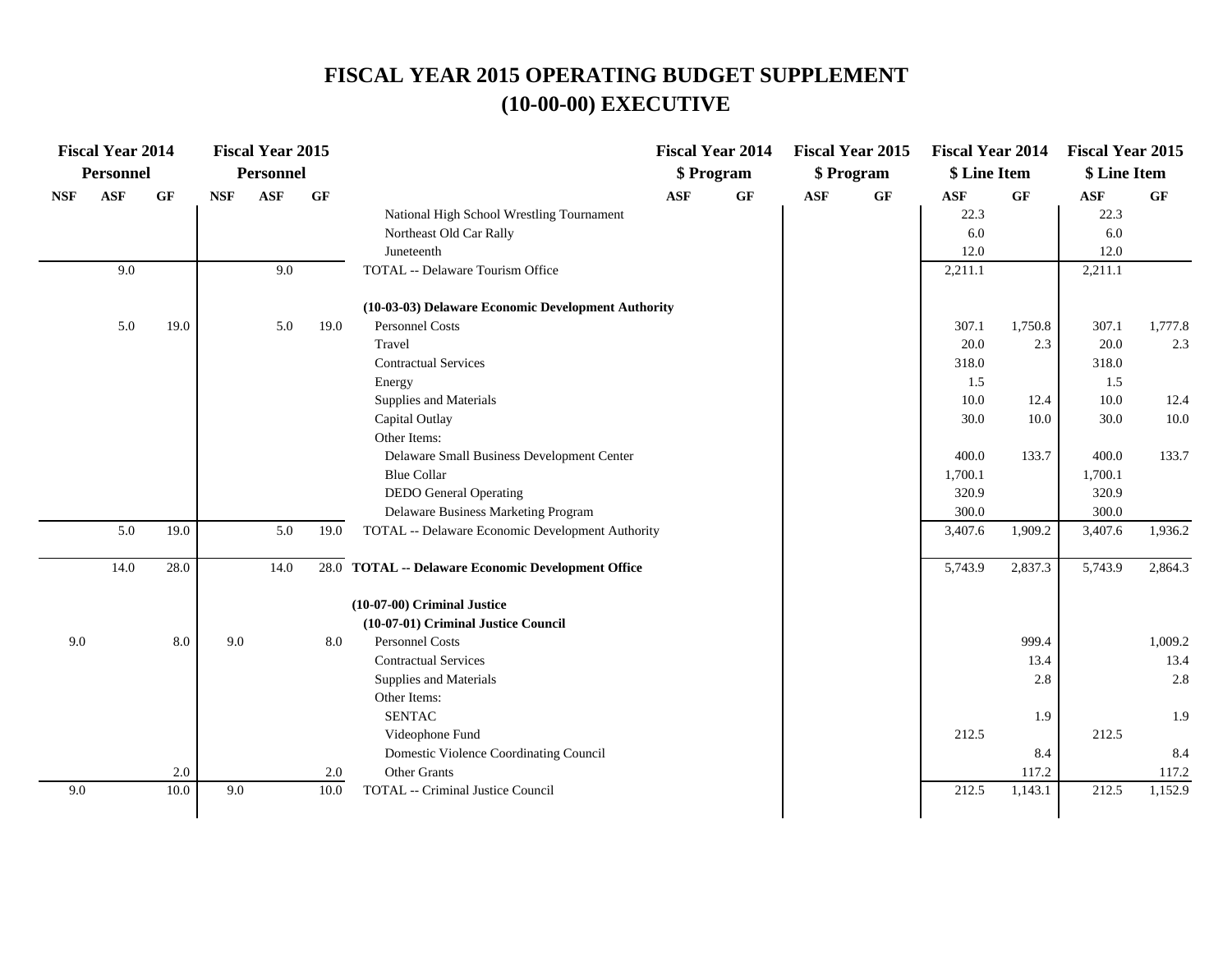|            | <b>Fiscal Year 2014</b><br><b>Personnel</b> |           |            | <b>Fiscal Year 2015</b><br><b>Personnel</b> |      |                                                  |            | <b>Fiscal Year 2014</b><br>\$ Program |            | <b>Fiscal Year 2015</b><br>\$ Program | <b>Fiscal Year 2014</b><br>\$ Line Item |                     | <b>Fiscal Year 2015</b><br>\$ Line Item |           |
|------------|---------------------------------------------|-----------|------------|---------------------------------------------|------|--------------------------------------------------|------------|---------------------------------------|------------|---------------------------------------|-----------------------------------------|---------------------|-----------------------------------------|-----------|
| <b>NSF</b> | <b>ASF</b>                                  | <b>GF</b> | <b>NSF</b> | <b>ASF</b>                                  | GF   |                                                  | <b>ASF</b> | GF                                    | <b>ASF</b> | GF                                    | <b>ASF</b>                              | <b>GF</b>           | <b>ASF</b>                              | <b>GF</b> |
|            |                                             |           |            |                                             |      | (10-07-02) Delaware Justice Information System   |            |                                       |            |                                       |                                         |                     |                                         |           |
|            |                                             | 13.0      |            |                                             | 13.0 | <b>Personnel Costs</b>                           |            |                                       |            |                                       |                                         | 1,050.7             |                                         | 1,061.0   |
|            |                                             |           |            |                                             |      | Travel                                           |            |                                       |            |                                       | 1.0                                     | 2.6                 | 1.0                                     | 2.6       |
|            |                                             |           |            |                                             |      | <b>Contractual Services</b>                      |            |                                       |            |                                       | 251.4                                   | 810.9               | 251.4                                   | 810.9     |
|            |                                             |           |            |                                             |      | Supplies and Materials                           |            |                                       |            |                                       | 7.6                                     | 12.9                | 7.6                                     | 12.9      |
|            |                                             | 13.0      |            |                                             | 13.0 | TOTAL -- Delaware Justice Information System     |            |                                       |            |                                       | 260.0                                   | 1,877.1             | 260.0                                   | 1,887.4   |
|            |                                             |           |            |                                             |      | (10-07-03) Statistical Analysis Center           |            |                                       |            |                                       |                                         |                     |                                         |           |
| 1.6        |                                             | 5.2       | 1.7        |                                             | 5.3  | <b>Personnel Costs</b>                           |            |                                       |            |                                       |                                         | 437.9               |                                         | 442.0     |
|            |                                             |           |            |                                             |      | Travel                                           |            |                                       |            |                                       |                                         | 0.8                 |                                         | 0.8       |
|            |                                             |           |            |                                             |      | <b>Contractual Services</b>                      |            |                                       |            |                                       |                                         | 102.4               |                                         | 102.4     |
|            |                                             |           |            |                                             |      | Supplies and Materials                           |            |                                       |            |                                       |                                         | 3.4                 |                                         | 3.4       |
| 1.6        |                                             | 5.2       | 1.7        |                                             | 5.3  | TOTAL -- Statistical Analysis Center             |            |                                       |            |                                       |                                         | 544.5               |                                         | 548.6     |
| 10.6       |                                             | 28.2      | 10.7       |                                             |      | 28.3 TOTAL -- Criminal Justice                   |            |                                       |            |                                       | 472.5                                   | 3,564.7             | 472.5                                   | 3,588.9   |
|            |                                             |           |            |                                             |      | (10-08-01) Delaware State Housing Authority      |            |                                       |            |                                       |                                         |                     |                                         |           |
| 6.0        | 12.0                                        |           | 6.0        | 10.0                                        |      | <b>Personnel Costs</b>                           |            |                                       |            |                                       | 1,211.4                                 |                     | 1,106.7                                 |           |
|            |                                             |           |            |                                             |      | Other Items:                                     |            |                                       |            |                                       |                                         |                     |                                         |           |
|            |                                             |           |            |                                             |      | Housing Development Fund                         |            |                                       |            |                                       | 18,000.0                                | 4,070.0             | 18,000.0                                | 4,070.0   |
|            |                                             |           |            |                                             |      | <b>State Rental Assistance Program</b>           |            |                                       |            |                                       |                                         | 3,000.0             |                                         | 3,000.0   |
|            |                                             |           |            |                                             |      | Home Improvement Insurance                       |            |                                       |            |                                       | 1,000.0                                 |                     | 1,000.0                                 |           |
| 6.0        | 12.0                                        |           | 6.0        | 10.0                                        |      | <b>TOTAL -- Delaware State Housing Authority</b> |            |                                       |            |                                       | 20,211.4                                | 7,070.0             | 20,106.7                                | 7,070.0   |
| 51.7       | 166.6                                       | 320.5     | 53.8       | 161.6                                       |      | 322.6 TOTAL -- EXECUTIVE                         |            |                                       |            |                                       |                                         | 102,673.6 139,799.4 | 102,208.9 157,779.3                     |           |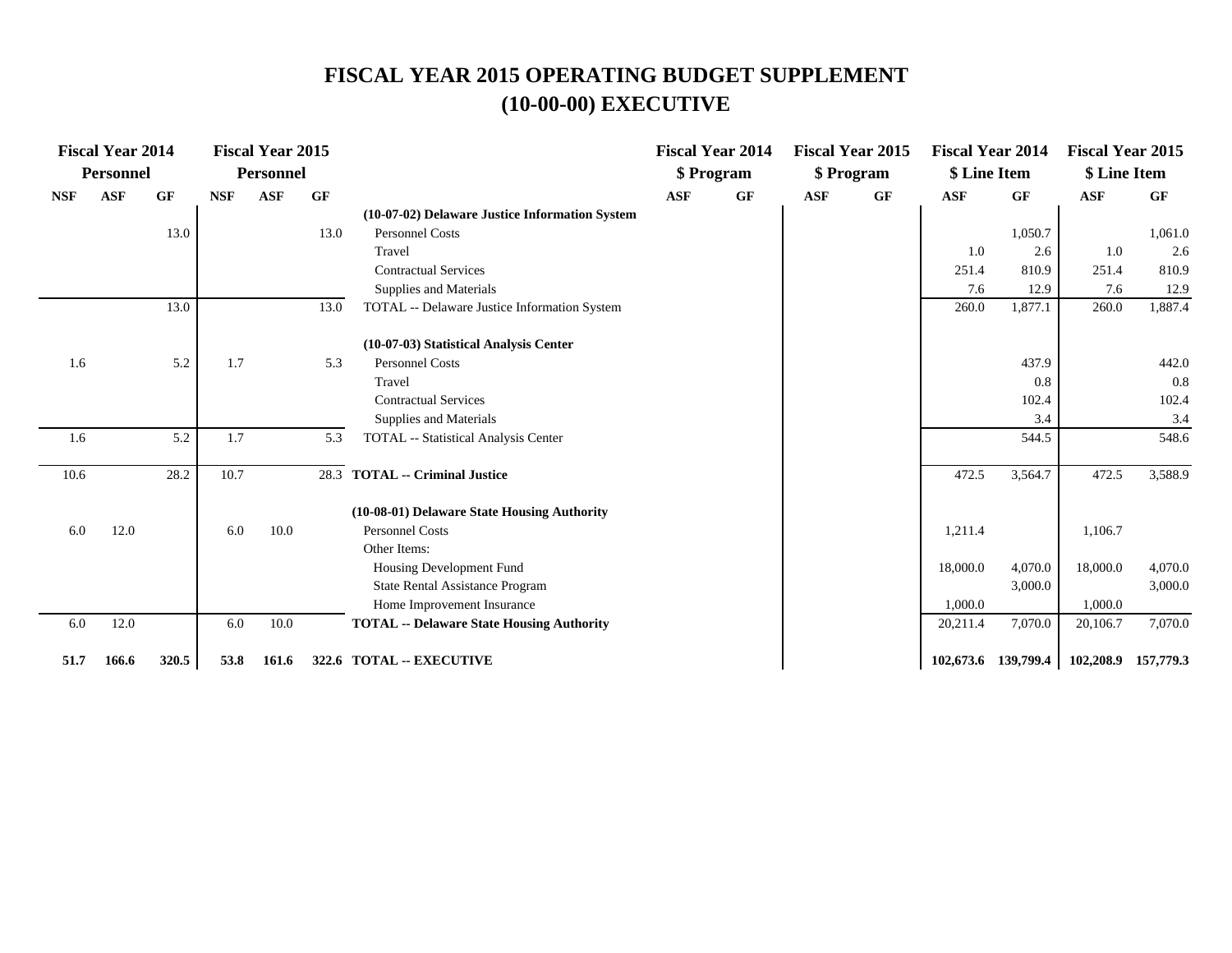## **FISCAL YEAR 2015 OPERATING BUDGET SUPPLEMENT (11-00-00) DEPARTMENT OF TECHNOLOGY AND INFORMATION**

|            | <b>Fiscal Year 2014</b> |                 |            | <b>Fiscal Year 2015</b> |       |                                                      | <b>Fiscal Year 2014</b> |           | <b>Fiscal Year 2015</b> |         | <b>Fiscal Year 2014</b> |           | <b>Fiscal Year 2015</b> |                 |
|------------|-------------------------|-----------------|------------|-------------------------|-------|------------------------------------------------------|-------------------------|-----------|-------------------------|---------|-------------------------|-----------|-------------------------|-----------------|
|            | Personnel               |                 |            | Personnel               |       |                                                      | \$ Program              |           | \$ Program              |         | \$ Line Item            |           | \$ Line Item            |                 |
| <b>NSF</b> | <b>ASF</b>              | $\bf{G} \bf{F}$ | <b>NSF</b> | ASF                     | GF    |                                                      | <b>ASF</b>              | <b>GF</b> | $\mathbf{ASF}$          | GF      | <b>ASF</b>              | <b>GF</b> | $\mathbf{ASF}$          | $\bf{G} \bf{F}$ |
|            |                         |                 |            |                         |       | (11-01-00) Office of the Chief Information Officer   |                         |           |                         |         |                         |           |                         |                 |
|            |                         | 5.0             |            |                         | 5.0   | Personnel Costs                                      |                         |           |                         |         |                         | 1,054.0   |                         | 1,057.1         |
|            |                         |                 |            |                         |       | Travel                                               |                         |           |                         |         |                         | 0.5       |                         | 0.5             |
|            |                         |                 |            |                         |       | <b>Contractual Services</b>                          |                         |           |                         |         |                         | 90.6      |                         | 90.6            |
|            |                         |                 |            |                         |       | Supplies and Materials                               |                         |           |                         |         |                         | 0.3       |                         | 0.3             |
|            |                         |                 |            |                         |       | Rental                                               |                         |           |                         |         |                         | 20.0      |                         | 20.0            |
|            |                         | 5.0             |            |                         |       | 5.0 TOTAL -- Office of the Chief Information Officer |                         |           |                         |         |                         | 1,165.4   |                         | 1,168.5         |
|            |                         | 5.0             |            |                         | 5.0   | (-01) Chief Information Officer                      |                         | 1,165.4   |                         | 1,168.5 |                         |           |                         |                 |
|            |                         | 5.0             |            |                         |       | $\overline{5.0}$ TOTAL -- Internal Program Unit      |                         | 1,165.4   |                         | 1,168.5 |                         |           |                         |                 |
|            |                         |                 |            |                         |       |                                                      |                         |           |                         |         |                         |           |                         |                 |
|            |                         |                 |            |                         |       | (11-02-00) Security Office                           |                         |           |                         |         |                         |           |                         |                 |
|            | 3.0                     | $8.0\,$         |            | 3.0                     | 3.0   | Personnel Costs                                      |                         |           |                         |         | 174.0                   | 397.2     | 174.0                   | 406.8           |
|            |                         |                 |            |                         |       | Travel                                               |                         |           |                         |         | 25.0                    | 1.3       | 25.0                    | 1.3             |
|            |                         |                 |            |                         |       | <b>Contractual Services</b>                          |                         |           |                         |         | 1,100.0                 | 8.4       | 1,100.0                 | 8.4             |
|            |                         |                 |            |                         |       | Supplies and Materials                               |                         |           |                         |         | 48.5                    | 2.3       | 48.5                    | 2.3             |
|            |                         |                 |            |                         |       | Rental                                               |                         |           |                         |         |                         | 34.9      |                         | 34.9            |
|            | 3.0                     | $8.0\,$         |            | 3.0                     |       | 3.0 TOTAL -- Security Office                         |                         |           |                         |         | 1,347.5                 | 444.1     | 1,347.5                 | 453.7           |
|            | 3.0                     | $8.0\,$         |            | $3.0\,$                 | 3.0   | (-01) Chief Security Officer                         | 1,347.5                 | 444.1     | 1,347.5                 | 453.7   |                         |           |                         |                 |
|            | 3.0                     | 8.0             |            | 3.0                     |       | 3.0 TOTAL -- Internal Program Unit                   | 1,347.5                 | 444.1     | 1,347.5                 | 453.7   |                         |           |                         |                 |
|            |                         |                 |            |                         |       |                                                      |                         |           |                         |         |                         |           |                         |                 |
|            |                         |                 |            |                         |       | (11-03-00) Operations Office                         |                         |           |                         |         |                         |           |                         |                 |
|            | 21.5                    | 99.5            |            | 25.5                    | 115.5 | Personnel Costs                                      |                         |           |                         |         | 1,660.5                 | 10,528.6  | 1,376.9                 | 11,511.1        |
|            |                         |                 |            |                         |       | Travel                                               |                         |           |                         |         | 134.7                   | 14.0      | 134.7                   | 14.0            |
|            |                         |                 |            |                         |       | <b>Contractual Services</b>                          |                         |           |                         |         | 15,306.8                | 1,100.5   | 15,306.8                | 1,156.7         |
|            |                         |                 |            |                         |       | Energy                                               |                         |           |                         |         |                         | 652.6     |                         | 652.6           |
|            |                         |                 |            |                         |       | Supplies and Materials                               |                         |           |                         |         | 97.0                    | 183.3     | 97.0                    | 183.3           |
|            |                         |                 |            |                         |       | Capital Outlay                                       |                         |           |                         |         | 138.6                   | 9.3       | 138.6                   | 9.3             |
|            |                         |                 |            |                         |       | Rental                                               |                         |           |                         |         | 8,979.5                 | 12,922.3  | 8,979.5                 | 12,972.3        |
|            | 21.5                    | 99.5            |            | 25.5                    |       | 115.5 TOTAL -- Operations Office                     |                         |           |                         |         | 26,317.1                | 25,410.6  | 26,033.5                | 26,499.3        |
|            |                         |                 |            |                         |       |                                                      |                         |           |                         |         |                         |           |                         |                 |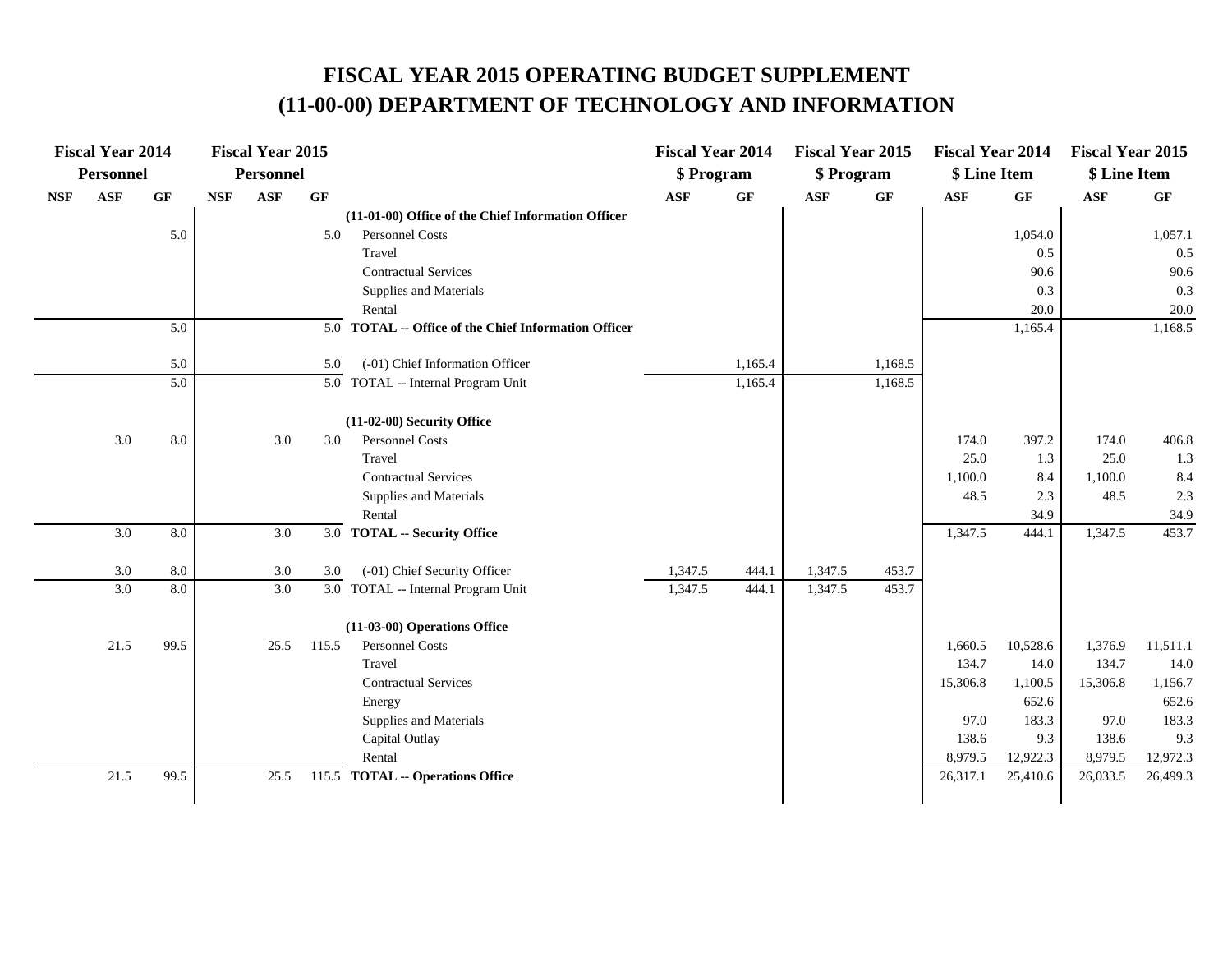## **FISCAL YEAR 2015 OPERATING BUDGET SUPPLEMENT (11-00-00) DEPARTMENT OF TECHNOLOGY AND INFORMATION**

|            | <b>Fiscal Year 2014</b> |                 |            | <b>Fiscal Year 2015</b> |                 |                                             | <b>Fiscal Year 2014</b> |                 | <b>Fiscal Year 2015</b> |          | <b>Fiscal Year 2014</b> |                 | <b>Fiscal Year 2015</b> |                 |
|------------|-------------------------|-----------------|------------|-------------------------|-----------------|---------------------------------------------|-------------------------|-----------------|-------------------------|----------|-------------------------|-----------------|-------------------------|-----------------|
|            | <b>Personnel</b>        |                 |            | Personnel               |                 |                                             | \$ Program              |                 | \$ Program              |          | \$ Line Item            |                 | \$ Line Item            |                 |
| <b>NSF</b> | ASF                     | $\bf{G} \bf{F}$ | <b>NSF</b> | $\mathbf{ASF}$          | $\bf{G} \bf{F}$ |                                             | <b>ASF</b>              | $\bf{G} \bf{F}$ | <b>ASF</b>              | GF       | <b>ASF</b>              | $\bf{G} \bf{F}$ | $\mathbf{ASF}$          | $\bf{G} \bf{F}$ |
|            | 8.0                     | 4.0             |            | 9.0                     | 3.0             | (-01) Chief Operating Officer               | 11,276.4                | 356.3           | 11,276.4                | 245.8    |                         |                 |                         |                 |
|            | 3.0                     | 5.0             |            | 3.0                     | 6.0             | (-02) Controller's Office                   | 833.6                   | 1,911.9         | 833.6                   | 2,003.9  |                         |                 |                         |                 |
|            | 3.0                     | 43.0            |            | 6.5                     | 63.5            | (-04) Data Center and Operations            | 8,162.6                 | 16,131.1        | 8,162.6                 | 18,390.4 |                         |                 |                         |                 |
|            | 4.0                     | 25.0            |            | 3.0                     | 29.0            | (-05) Telecommunications                    | 4,830.9                 | 4,266.5         | 4,830.9                 | 4,147.1  |                         |                 |                         |                 |
|            | 3.5                     | 22.5            |            | 4.0                     | 14.0            | (-06) Systems Engineering                   | 1,213.6                 | 2,744.8         | 930.0                   | 1,712.1  |                         |                 |                         |                 |
|            | 21.5                    | 99.5            |            | 25.5                    | 115.5           | TOTAL -- Internal Program Units             | 26,317.1                | 25,410.6        | 26,033.5                | 26,499.3 |                         |                 |                         |                 |
|            |                         |                 |            |                         |                 | (11-04-00) Technology Office                |                         |                 |                         |          |                         |                 |                         |                 |
|            | 7.0                     | 78.0            |            | 12.0                    | 85.0            | Personnel Costs                             |                         |                 |                         |          | 342.5                   | 9,303.6         | 626.1                   | 10,406.3        |
|            |                         |                 |            |                         |                 | Travel                                      |                         |                 |                         |          | 40.0                    | 1.9             | 40.0                    | 1.9             |
|            |                         |                 |            |                         |                 | <b>Contractual Services</b>                 |                         |                 |                         |          | 2,375.0                 | 237.8           | 2,375.0                 | 256.9           |
|            |                         |                 |            |                         |                 | Supplies and Materials                      |                         |                 |                         |          | 5.0                     | 3.4             | 5.0                     | 5.3             |
|            |                         |                 |            |                         |                 | Capital Outlay                              |                         |                 |                         |          |                         | 1.0             |                         | 1.0             |
|            |                         |                 |            |                         |                 | Rental                                      |                         |                 |                         |          | 70.0                    | 69.8            | 70.0                    | 74.8            |
|            | $7.0\,$                 | 78.0            |            | 12.0                    | 85.0            | <b>TOTAL -- Technology Office</b>           |                         |                 |                         |          | 2,832.5                 | 9,617.5         | 3,116.1                 | 10,746.2        |
|            | 2.0                     | 5.0             |            | 2.0                     | 7.0             | (-01) Chief Technology Officer              | 47.0                    | 857.3           | 47.0                    | 863.5    |                         |                 |                         |                 |
|            |                         | 15.0            |            | 1.0                     | 16.0            | (-02) Senior Project Management Team        | 110.8                   | 1,703.6         | 110.8                   | 1,832.3  |                         |                 |                         |                 |
|            |                         | 8.0             |            |                         |                 | (-03) Organizational Change Management Team |                         | 808.6           |                         |          |                         |                 |                         |                 |
|            | 5.0                     | 50.0            |            | 6.0                     | 23.0            | (-04) Application Delivery                  | 2,674.7                 | 6,248.0         | 2,674.7                 | 4,168.3  |                         |                 |                         |                 |
|            |                         |                 |            | 3.0                     | 24.0            | (-06) Enterprise Solutions                  |                         |                 | 283.6                   | 2,367.8  |                         |                 |                         |                 |
|            |                         |                 |            |                         | 15.0            | (-07) Customer Engagement Team              |                         |                 |                         | 1,514.3  |                         |                 |                         |                 |
|            | 7.0                     | 78.0            |            | 12.0                    |                 | 85.0 TOTAL -- Internal Program Units        | 2,832.5                 | 9,617.5         | 3,116.1                 | 10,746.2 |                         |                 |                         |                 |
|            |                         |                 |            |                         |                 | (11-05-00) Customer Office                  |                         |                 |                         |          |                         |                 |                         |                 |
|            |                         | 23.0            |            |                         |                 | Personnel Costs                             |                         |                 |                         |          |                         | 1,847.4         |                         |                 |
|            |                         |                 |            |                         |                 | Travel                                      |                         |                 |                         |          |                         | 0.7             |                         |                 |
|            |                         |                 |            |                         |                 | <b>Contractual Services</b>                 |                         |                 |                         |          |                         | 69.1            |                         |                 |
|            |                         |                 |            |                         |                 | Supplies and Materials                      |                         |                 |                         |          |                         | 1.2             |                         |                 |
|            |                         |                 |            |                         |                 | Rental                                      |                         |                 |                         |          |                         | 55.0            |                         |                 |
|            |                         | 23.0            |            |                         |                 | <b>TOTAL -- Customer Office</b>             |                         |                 |                         |          |                         | 1,973.4         |                         |                 |
|            |                         |                 |            |                         |                 |                                             |                         |                 |                         |          |                         |                 |                         |                 |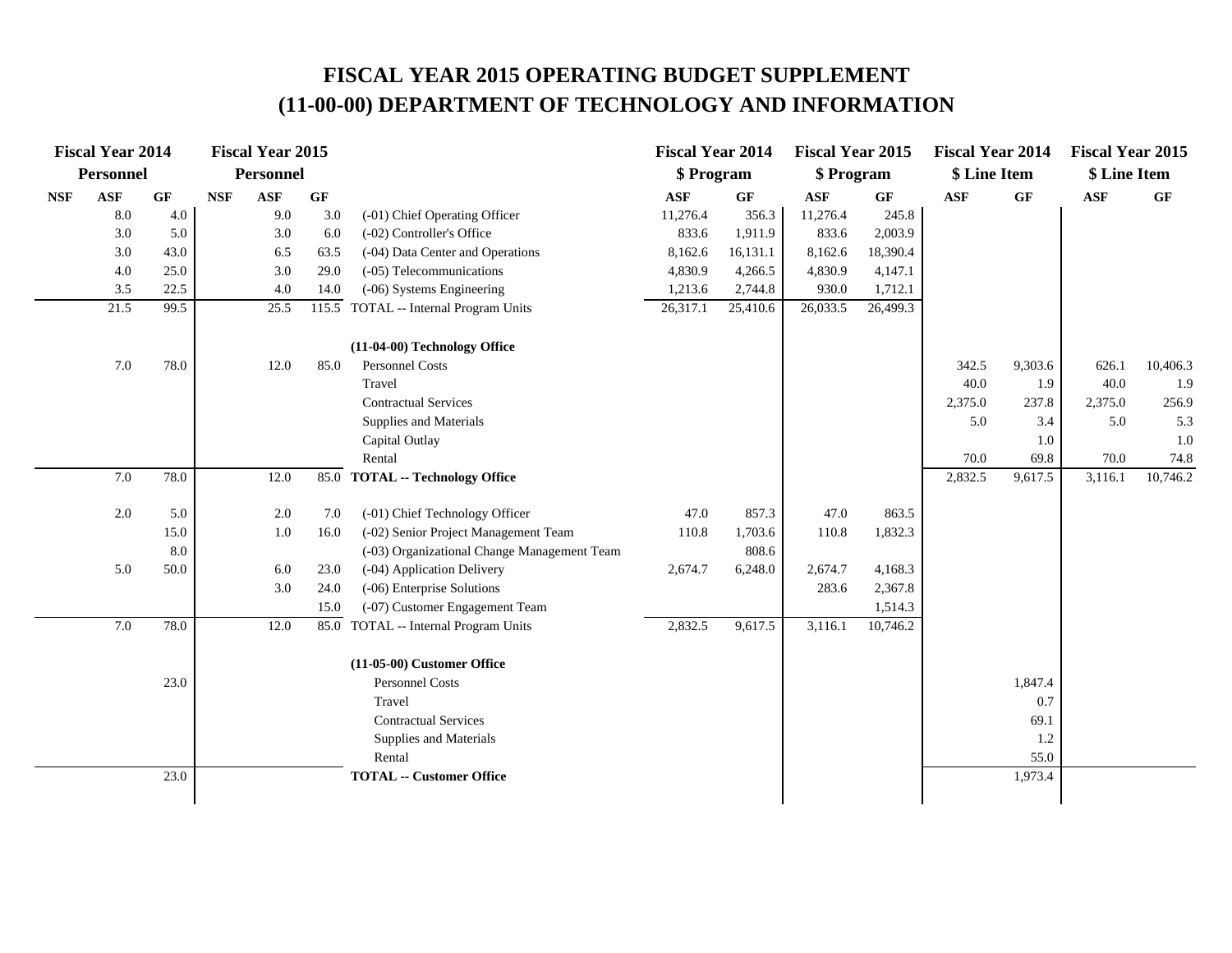# **FISCAL YEAR 2015 OPERATING BUDGET SUPPLEMENT (11-00-00) DEPARTMENT OF TECHNOLOGY AND INFORMATION**

|            | <b>Fiscal Year 2014</b> |       |            | <b>Fiscal Year 2015</b> |    |                                 |            | <b>Fiscal Year 2014</b> |     | <b>Fiscal Year 2015</b> | <b>Fiscal Year 2014</b> |          | <b>Fiscal Year 2015</b> |          |
|------------|-------------------------|-------|------------|-------------------------|----|---------------------------------|------------|-------------------------|-----|-------------------------|-------------------------|----------|-------------------------|----------|
|            | <b>Personnel</b>        |       |            | <b>Personnel</b>        |    |                                 |            | \$ Program              |     | \$ Program              | \$ Line Item            |          | \$ Line Item            |          |
| <b>NSF</b> | ASF                     | GF    | <b>NSF</b> | ASF                     | GF |                                 | <b>ASF</b> | GF                      | ASF | GF                      | ASF                     | GF       | ASF                     | GF       |
|            |                         | 1.0   |            |                         |    | (-01) Chief Customer Officer    |            | 143.0                   |     |                         |                         |          |                         |          |
|            |                         | 6.0   |            |                         |    | (-02) Customer Care Center      |            | 669.1                   |     |                         |                         |          |                         |          |
|            |                         | 16.0  |            |                         |    | (-03) DTI Service Desk          |            | 1,161.3                 |     |                         |                         |          |                         |          |
|            |                         | 23.0  |            |                         |    | TOTAL -- Internal Program Units |            | 1,973.4                 |     |                         |                         |          |                         |          |
|            |                         |       |            |                         |    |                                 |            |                         |     |                         |                         |          |                         |          |
|            | 31.5                    | 213.5 |            | 40.5                    |    | 208.5 TOTAL -- DEPARTMENT OF    |            |                         |     |                         | 30,497.1                | 38,611.0 | 30,497.1                | 38,867.7 |
|            |                         |       |            |                         |    | <b>TECHNOLOGY AND</b>           |            |                         |     |                         |                         |          |                         |          |
|            |                         |       |            |                         |    | <b>INFORMATION</b>              |            |                         |     |                         |                         |          |                         |          |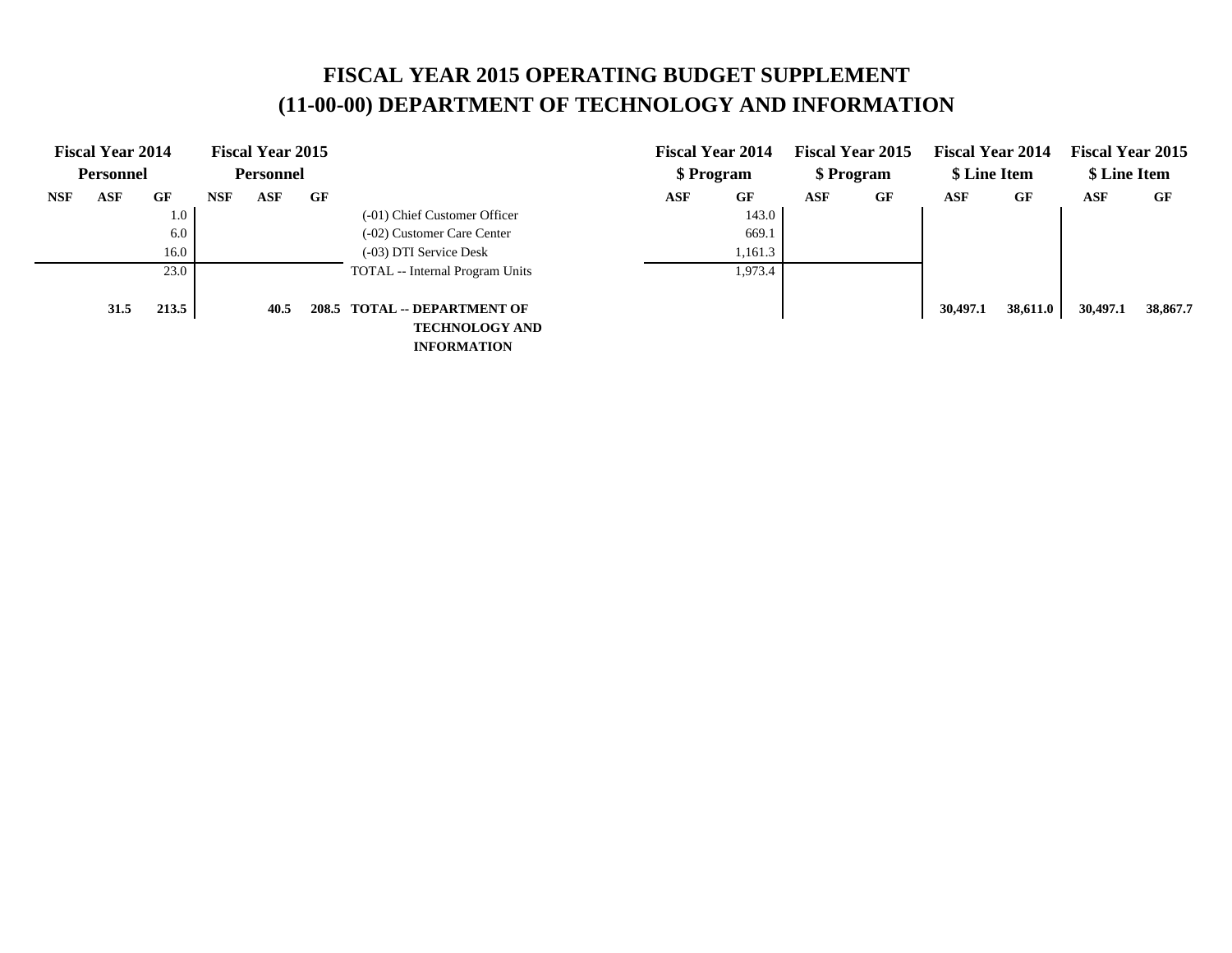|            | <b>Fiscal Year 2014</b> |      |            | <b>Fiscal Year 2015</b> |      |                                       |     | <b>Fiscal Year 2014</b> |            | <b>Fiscal Year 2015</b> |              |                 | Fiscal Year 2014 Fiscal Year 2015 |                 |
|------------|-------------------------|------|------------|-------------------------|------|---------------------------------------|-----|-------------------------|------------|-------------------------|--------------|-----------------|-----------------------------------|-----------------|
|            | Personnel               |      |            | Personnel               |      |                                       |     | \$ Program              |            | \$ Program              | \$ Line Item |                 | \$ Line Item                      |                 |
| <b>NSF</b> | <b>ASF</b>              | GF   | <b>NSF</b> | <b>ASF</b>              | GF   |                                       | ASF | GF                      | <b>ASF</b> | $\bf{G} \bf{F}$         | ASF          | $\bf{G} \bf{F}$ | ASF                               | $\bf{G} \bf{F}$ |
|            |                         |      |            |                         |      | (12-01-01) Lieutenant Governor        |     |                         |            |                         |              |                 |                                   |                 |
|            |                         | 6.0  |            |                         | 6.0  | Personnel Costs                       |     |                         |            |                         |              | 567.4           |                                   | 573.9           |
|            |                         |      |            |                         |      | Travel                                |     |                         |            |                         |              | 1.4             |                                   | 1.4             |
|            |                         |      |            |                         |      | <b>Contractual Services</b>           |     |                         |            |                         |              | 24.8            |                                   | 24.8            |
|            |                         |      |            |                         |      | Supplies and Materials                |     |                         |            |                         |              | 2.3             |                                   | 2.3             |
|            |                         |      |            |                         |      | Other Item:                           |     |                         |            |                         |              |                 |                                   |                 |
|            |                         |      |            |                         |      | Expenses - Lieutenant Governor        |     |                         |            |                         |              | 7.7             |                                   | 7.7             |
|            |                         | 6.0  |            |                         |      | 6.0 TOTAL -- Lieutenant Governor      |     |                         |            |                         |              | 603.6           |                                   | 610.1           |
|            |                         |      |            |                         |      | (12-02-01) Auditor of Accounts        |     |                         |            |                         |              |                 |                                   |                 |
|            | 7.0                     | 20.0 |            | 7.0                     | 20.0 | Personnel Costs                       |     |                         |            |                         | 503.6        | 2,100.1         | 503.6                             | 2,111.9         |
|            |                         |      |            |                         |      | Travel                                |     |                         |            |                         | 5.0          | 1.0             | 5.0                               | 1.0             |
|            |                         |      |            |                         |      | <b>Contractual Services</b>           |     |                         |            |                         | 711.0        | 626.9           | 711.0                             | 626.9           |
|            |                         |      |            |                         |      | Supplies and Materials                |     |                         |            |                         | 8.4          | 10.4            | 3.4                               | 10.4            |
|            |                         |      |            |                         |      | Capital Outlay                        |     |                         |            |                         | 5.4          | 11.9            | 10.4                              | 11.9            |
|            | 7.0                     | 20.0 |            | 7.0                     |      | 20.0 TOTAL -- Auditor of Accounts     |     |                         |            |                         | 1,233.4      | 2,750.3         | 1,233.4                           | 2,762.1         |
|            |                         |      |            |                         |      | (12-03-00) Insurance Commissioner     |     |                         |            |                         |              |                 |                                   |                 |
|            |                         |      |            |                         |      | (12-03-01) Regulatory Activities      |     |                         |            |                         |              |                 |                                   |                 |
|            | 25.0                    |      |            | 9.0                     |      | Personnel Costs                       |     |                         |            |                         | 2,091.3      |                 | 835.3                             |                 |
|            |                         |      |            |                         |      | Travel                                |     |                         |            |                         | 2.4          |                 | 2.4                               |                 |
|            |                         |      |            |                         |      | <b>Contractual Services</b>           |     |                         |            |                         | 197.6        |                 | 197.6                             |                 |
|            |                         |      |            |                         |      | Supplies and Materials                |     |                         |            |                         | 14.5         |                 | 14.5                              |                 |
|            |                         |      |            |                         |      | Capital Outlay                        |     |                         |            |                         | 15.4         |                 | 15.4                              |                 |
|            |                         |      |            |                         |      | Other Item:                           |     |                         |            |                         |              |                 |                                   |                 |
|            |                         |      |            |                         |      | Malpractice Review                    |     |                         |            |                         | 10.5         |                 | 5.0                               |                 |
|            | 25.0                    |      |            | 9.0                     |      | <b>TOTAL -- Regulatory Activities</b> |     |                         |            |                         | 2,331.7      |                 | 1,070.2                           |                 |
|            |                         |      |            |                         |      | (12-03-02) Bureau of Examination,     |     |                         |            |                         |              |                 |                                   |                 |
|            |                         |      |            |                         |      | <b>Rehabilitation and Guaranty</b>    |     |                         |            |                         |              |                 |                                   |                 |
| 2.0        | 58.0                    |      | $2.0\,$    | 74.0                    |      | Personnel Costs                       |     |                         |            |                         | 3,626.5      |                 | 4,954.6                           |                 |
|            |                         |      |            |                         |      | Travel                                |     |                         |            |                         | 40.5         |                 | 40.5                              |                 |
|            |                         |      |            |                         |      | <b>Contractual Services</b>           |     |                         |            |                         | 1,442.7      |                 | 1,442.7                           |                 |
|            |                         |      |            |                         |      | Supplies and Materials                |     |                         |            |                         | 39.7         |                 | 39.7                              |                 |
|            |                         |      |            |                         |      | Capital Outlay                        |     |                         |            |                         | 67.1         |                 | 67.1                              |                 |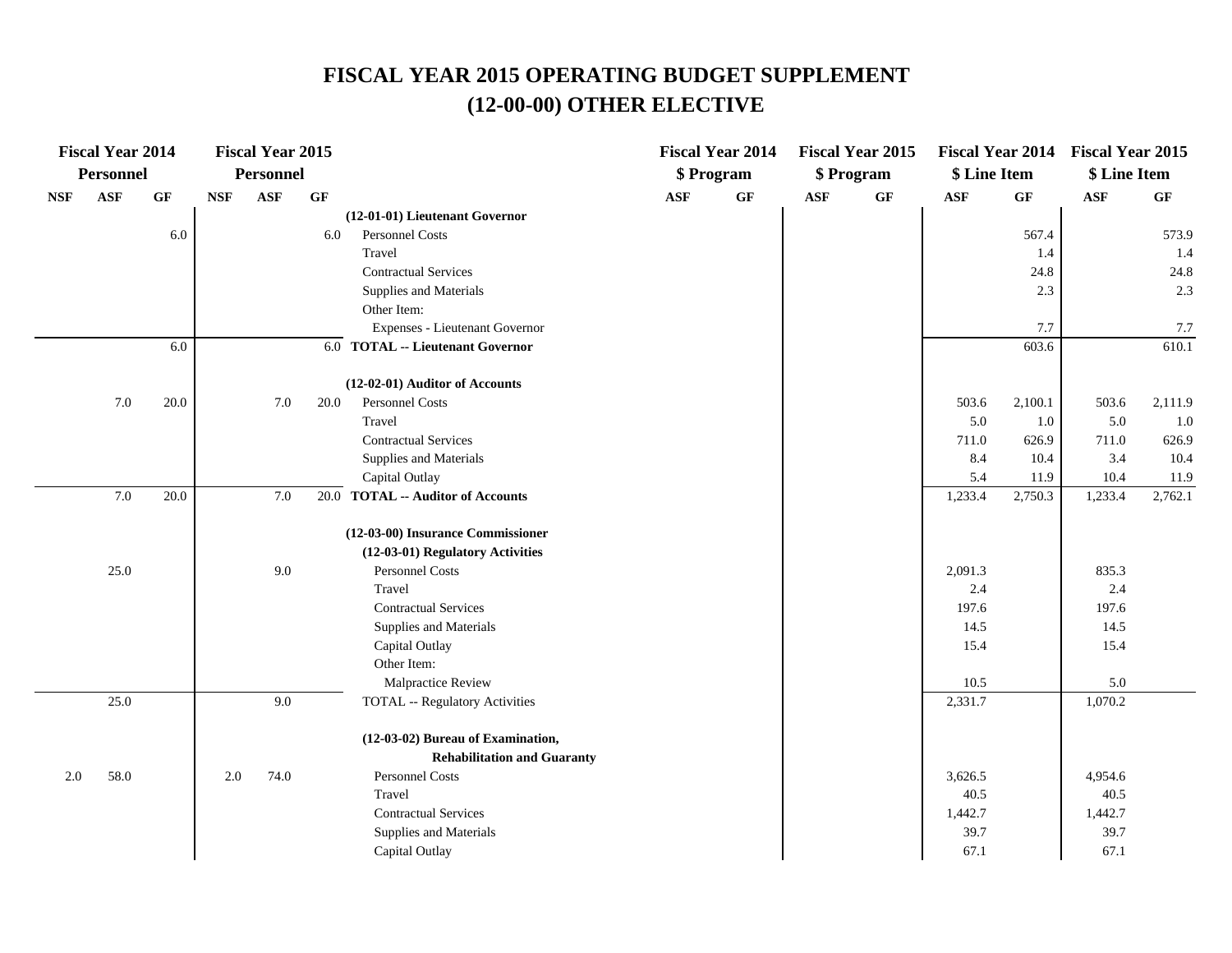|            | <b>Fiscal Year 2014</b> |                 |            | <b>Fiscal Year 2015</b> |      |                                        |            | <b>Fiscal Year 2014</b> |            | <b>Fiscal Year 2015</b> |              | <b>Fiscal Year 2014</b> | <b>Fiscal Year 2015</b> |                    |
|------------|-------------------------|-----------------|------------|-------------------------|------|----------------------------------------|------------|-------------------------|------------|-------------------------|--------------|-------------------------|-------------------------|--------------------|
|            | <b>Personnel</b>        |                 |            | <b>Personnel</b>        |      |                                        |            | \$ Program              |            | \$ Program              | \$ Line Item |                         | \$ Line Item            |                    |
| <b>NSF</b> | <b>ASF</b>              | $\bf{G} \bf{F}$ | <b>NSF</b> | <b>ASF</b>              | GF   |                                        | <b>ASF</b> | $\bf{G} \bf{F}$         | <b>ASF</b> | GF                      | ASF          | $\bf{G} \bf{F}$         | ASF                     | GF                 |
|            |                         |                 |            |                         |      | Other Items:                           |            |                         |            |                         |              |                         |                         |                    |
|            |                         |                 |            |                         |      | Captive Insurance Fund                 |            |                         |            |                         | 1,040.6      |                         | 976.0                   |                    |
|            |                         |                 |            |                         |      | <b>Arbitration Program</b>             |            |                         |            |                         | 36.5         |                         | 36.5                    |                    |
|            |                         |                 |            |                         |      | <b>Contract Examiners</b>              |            |                         |            |                         | 15,850.0     |                         | 15,850.0                |                    |
|            |                         |                 |            |                         |      | Premium Tax Evaluation                 |            |                         |            |                         | 2.0          |                         |                         |                    |
| 2.0        | 58.0                    |                 | 2.0        | 74.0                    |      | TOTAL -- Bureau of Examination,        |            |                         |            |                         | 22,145.6     |                         | 23,407.1                |                    |
|            |                         |                 |            |                         |      | Rehabilitation and Guaranty            |            |                         |            |                         |              |                         |                         |                    |
| $2.0\,$    | 83.0                    |                 | 2.0        | 83.0                    |      | <b>TOTAL -- Insurance Commissioner</b> |            |                         |            |                         | 24,477.3     |                         | 24,477.3                |                    |
|            |                         |                 |            |                         |      | (12-05-00) State Treasurer             |            |                         |            |                         |              |                         |                         |                    |
|            |                         |                 |            |                         |      | $(12-05-01)$ Administration            |            |                         |            |                         |              |                         |                         |                    |
|            | 10.5                    | 12.5            |            | 10.5                    | 12.5 | Personnel Costs                        |            |                         |            |                         | 797.6        | 984.4                   | 797.6                   | 995.4              |
|            |                         |                 |            |                         |      | Travel                                 |            |                         |            |                         | 10.0         |                         | 10.0                    |                    |
|            |                         |                 |            |                         |      | <b>Contractual Services</b>            |            |                         |            |                         | 300.6        | 184.7                   | 302.7                   | 189.0              |
|            |                         |                 |            |                         |      | Supplies and Materials                 |            |                         |            |                         | 9.4          | 5.9                     | 9.4                     | 5.9                |
|            |                         |                 |            |                         |      | Capital Outlay                         |            |                         |            |                         | 25.5         |                         | 25.5                    |                    |
|            |                         |                 |            |                         |      | Other Items:                           |            |                         |            |                         |              |                         |                         |                    |
|            |                         |                 |            |                         |      | $403(b)$ Plans                         |            |                         |            |                         |              | 75.0                    |                         | 75.0               |
|            |                         |                 |            |                         |      | Data Processing                        |            |                         |            |                         | 50.0         |                         | 90.0                    |                    |
|            |                         |                 |            |                         |      | <b>Banking Services</b>                |            |                         |            |                         | 2,483.3      |                         | 2,483.3                 |                    |
|            | 10.5                    | 12.5            |            | 10.5                    | 12.5 | TOTAL -- Administration                |            |                         |            |                         | 3,676.4      | 1,250.0                 | 3,718.5                 | 1,265.3            |
|            |                         |                 |            |                         |      | (12-05-03) Debt Management             |            |                         |            |                         |              |                         |                         |                    |
|            |                         |                 |            |                         |      | Debt Service                           |            |                         |            |                         |              | 157,285.4               |                         | 174,285.4          |
|            |                         |                 |            |                         |      | <b>Expense of Issuing Bonds</b>        |            |                         |            |                         |              | 354.1                   |                         | 354.1              |
|            |                         |                 |            |                         |      | <b>Financial Advisor</b>               |            |                         |            |                         |              | 130.0                   |                         | 130.0              |
|            |                         |                 |            |                         |      | Debt Service - Local Schools           |            |                         |            |                         | 76,914.9     |                         | 65,459.9                |                    |
|            |                         |                 |            |                         |      | TOTAL -- Debt Management               |            |                         |            |                         | 76,914.9     | 157,769.5               |                         | 65,459.9 174,769.5 |
|            | 10.5                    | 12.5            |            | 10.5                    |      | 12.5 TOTAL -- State Treasurer          |            |                         |            |                         |              | 80,591.3 159,019.5      |                         | 69,178.4 176,034.8 |
| 2.0        | 100.5                   | 38.5            | 2.0        | 100.5                   |      | 38.5 TOTAL -- OTHER ELECTIVE           |            |                         |            |                         |              | 106,302.0 162,373.4     |                         | 94,889.1 179,407.0 |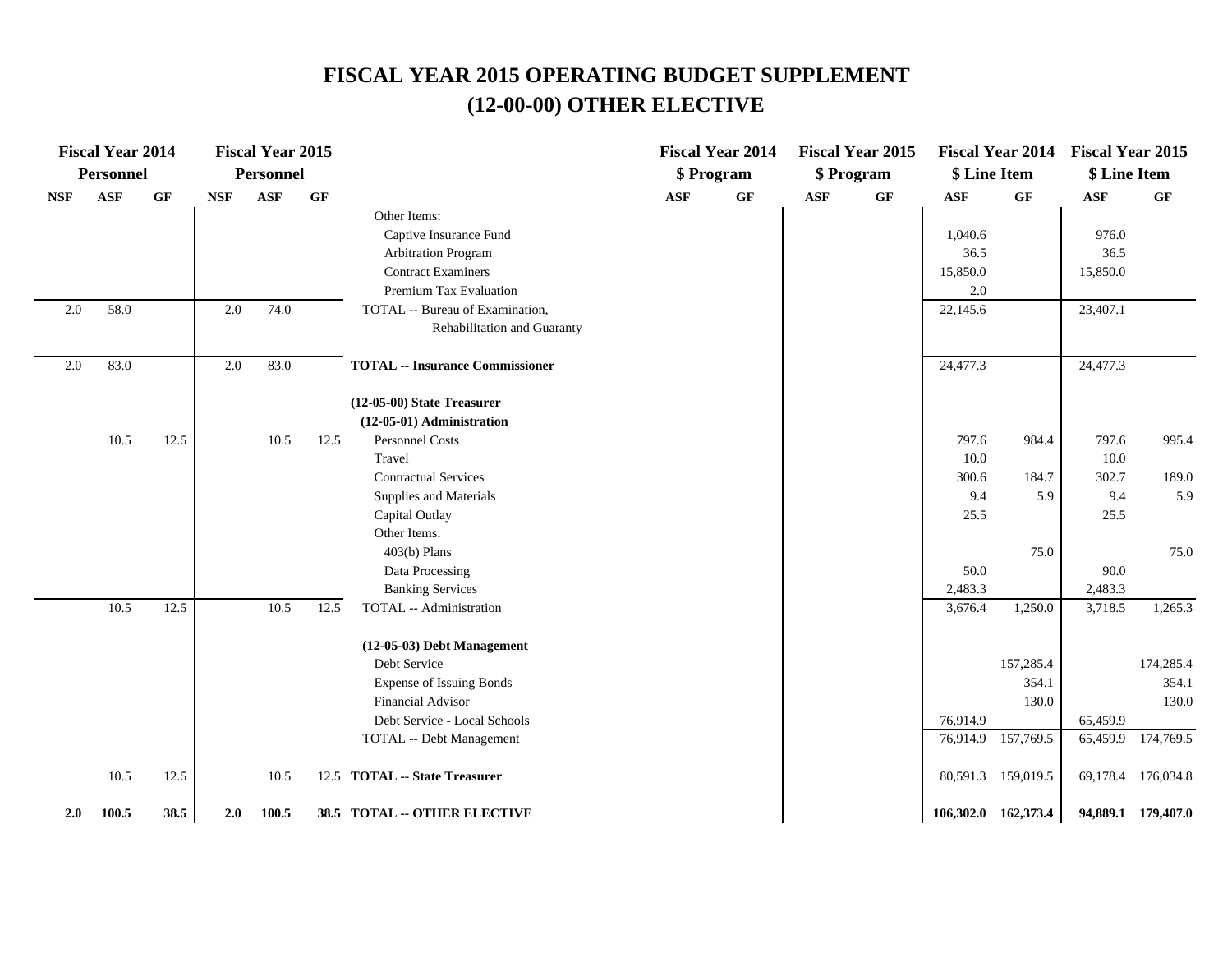### **FISCAL YEAR 2015 OPERATING BUDGET SUPPLEMENT (15-00-00) LEGAL**

|            | <b>Fiscal Year 2014</b> |                 |            | <b>Fiscal Year 2015</b> |       |                                           |     | <b>Fiscal Year 2014</b> |            | <b>Fiscal Year 2015</b> | <b>Fiscal Year 2014</b> |          | <b>Fiscal Year 2015</b> |          |
|------------|-------------------------|-----------------|------------|-------------------------|-------|-------------------------------------------|-----|-------------------------|------------|-------------------------|-------------------------|----------|-------------------------|----------|
|            | Personnel               |                 |            | <b>Personnel</b>        |       |                                           |     | \$ Program              |            | \$ Program              | \$ Line Item            |          | \$ Line Item            |          |
| <b>NSF</b> | <b>ASF</b>              | $\bf{G} \bf{F}$ | <b>NSF</b> | <b>ASF</b>              | GF    |                                           | ASF | GF                      | <b>ASF</b> | $\bf{G} \bf{F}$         | <b>ASF</b>              | GF       | <b>ASF</b>              | GF       |
|            |                         |                 |            |                         |       | (15-01-01) Office of Attorney General     |     |                         |            |                         |                         |          |                         |          |
| 43.0       | 59.2                    | 301.8           | 44.0       | 59.2                    | 302.8 | Personnel Costs                           |     |                         |            |                         | 1,817.3                 | 30,151.1 | 1,817.3                 | 30,558.0 |
|            |                         |                 |            |                         |       | Travel                                    |     |                         |            |                         | 24.0                    | 3.5      | 24.0                    | 3.5      |
|            |                         |                 |            |                         |       | <b>Contractual Services</b>               |     |                         |            |                         | 107.3                   | 2,624.4  | 107.3                   | 2,834.4  |
|            |                         |                 |            |                         |       | Energy                                    |     |                         |            |                         |                         | 55.8     |                         | 55.8     |
|            |                         |                 |            |                         |       | Supplies and Materials                    |     |                         |            |                         | 20.0                    | 61.4     | 20.0                    | 61.4     |
|            |                         |                 |            |                         |       | Capital Outlay                            |     |                         |            |                         | 6.0                     | 81.0     | 6.0                     | 81.0     |
|            |                         |                 |            |                         |       | Other Items:                              |     |                         |            |                         |                         |          |                         |          |
|            |                         |                 |            |                         |       | Programmatic Operations                   |     |                         |            |                         | 25.2                    |          | 25.2                    |          |
|            |                         |                 |            |                         |       | Extradition                               |     |                         |            |                         |                         | 115.0    |                         | 115.0    |
|            |                         |                 |            |                         |       | <b>Victims Rights</b>                     |     |                         |            |                         | 192.1                   | 273.8    | 192.1                   | 273.8    |
|            |                         |                 |            |                         |       | Medicaid Fraud Program                    |     |                         |            |                         | 30.6                    |          | 30.6                    |          |
|            |                         |                 |            |                         |       | Securities Administration                 |     |                         |            |                         | 1,000.8                 |          | 1,000.8                 |          |
|            |                         |                 |            |                         |       | Child Support                             |     |                         |            |                         | 1,646.8                 |          | 1,646.8                 |          |
|            |                         |                 |            |                         |       | <b>Consumer Protection</b>                |     |                         |            |                         | 1,324.9                 |          | 1,324.9                 |          |
|            |                         |                 |            |                         |       | <b>AG Opinion Fund</b>                    |     |                         |            |                         | 15.0                    |          | 15.0                    |          |
|            |                         |                 |            |                         |       | <b>Transcription Services</b>             |     |                         |            |                         |                         | 350.0    |                         | 350.0    |
|            |                         |                 |            |                         |       | National Mortgage Settlement              |     |                         |            |                         | 2,770.2                 |          | 1,390.2                 |          |
|            |                         |                 |            |                         |       | Tobacco Fund:                             |     |                         |            |                         |                         |          |                         |          |
|            | 2.0                     |                 |            | $2.0\,$                 |       | <b>Personnel Costs</b>                    |     |                         |            |                         | 211.0                   |          | 211.0                   |          |
|            |                         |                 |            |                         |       | Victim Compensation Assistance Program:   |     |                         |            |                         |                         |          |                         |          |
|            | $8.0\,$                 |                 |            | $8.0\,$                 |       | Personnel Costs                           |     |                         |            |                         | 525.0                   |          | 525.0                   |          |
|            |                         |                 |            |                         |       | Revenue Refund                            |     |                         |            |                         | 1.5                     |          | 1.5                     |          |
|            |                         |                 |            |                         |       | <b>Violent Crime Grants</b>               |     |                         |            |                         | 2,500.0                 |          | 2,500.0                 |          |
| 43.0       | 69.2                    | 301.8           | 44.0       | 69.2                    |       | 302.8 TOTAL -- Office of Attorney General |     |                         |            |                         | 12,217.7                | 33,716.0 | 10,837.7                | 34,332.9 |
|            |                         |                 |            |                         |       | (15-02-01) Public Defender                |     |                         |            |                         |                         |          |                         |          |
|            |                         | 143.0           |            |                         | 143.0 | Personnel Costs                           |     |                         |            |                         |                         | 15,529.6 |                         | 15,670.5 |
|            |                         |                 |            |                         |       | Travel                                    |     |                         |            |                         |                         | 10.0     |                         | 10.0     |
|            |                         |                 |            |                         |       | <b>Contractual Services</b>               |     |                         |            |                         |                         | 1,330.3  |                         | 1,386.3  |
|            |                         |                 |            |                         |       | Supplies and Materials                    |     |                         |            |                         |                         | 60.8     |                         | 60.8     |
|            |                         |                 |            |                         |       | Capital Outlay                            |     |                         |            |                         |                         | 3.8      |                         | 3.8      |
|            |                         |                 |            |                         |       | Office of Conflict Counsel:               |     |                         |            |                         |                         |          |                         |          |
|            |                         |                 |            |                         |       | <b>Conflict Attorneys</b>                 |     |                         |            |                         |                         | 3,716.0  |                         | 3,716.0  |
|            |                         | 143.0           |            |                         |       | 143.0 TOTAL -- Public Defender            |     |                         |            |                         |                         | 20,650.5 |                         | 20,847.4 |
| 43.0       | 69.2                    | 444.8           | 44.0       | 69.2                    |       | 445.8 TOTAL -- LEGAL                      |     |                         |            |                         | 12,217.7                | 54,366.5 | 10,837.7                | 55,180.3 |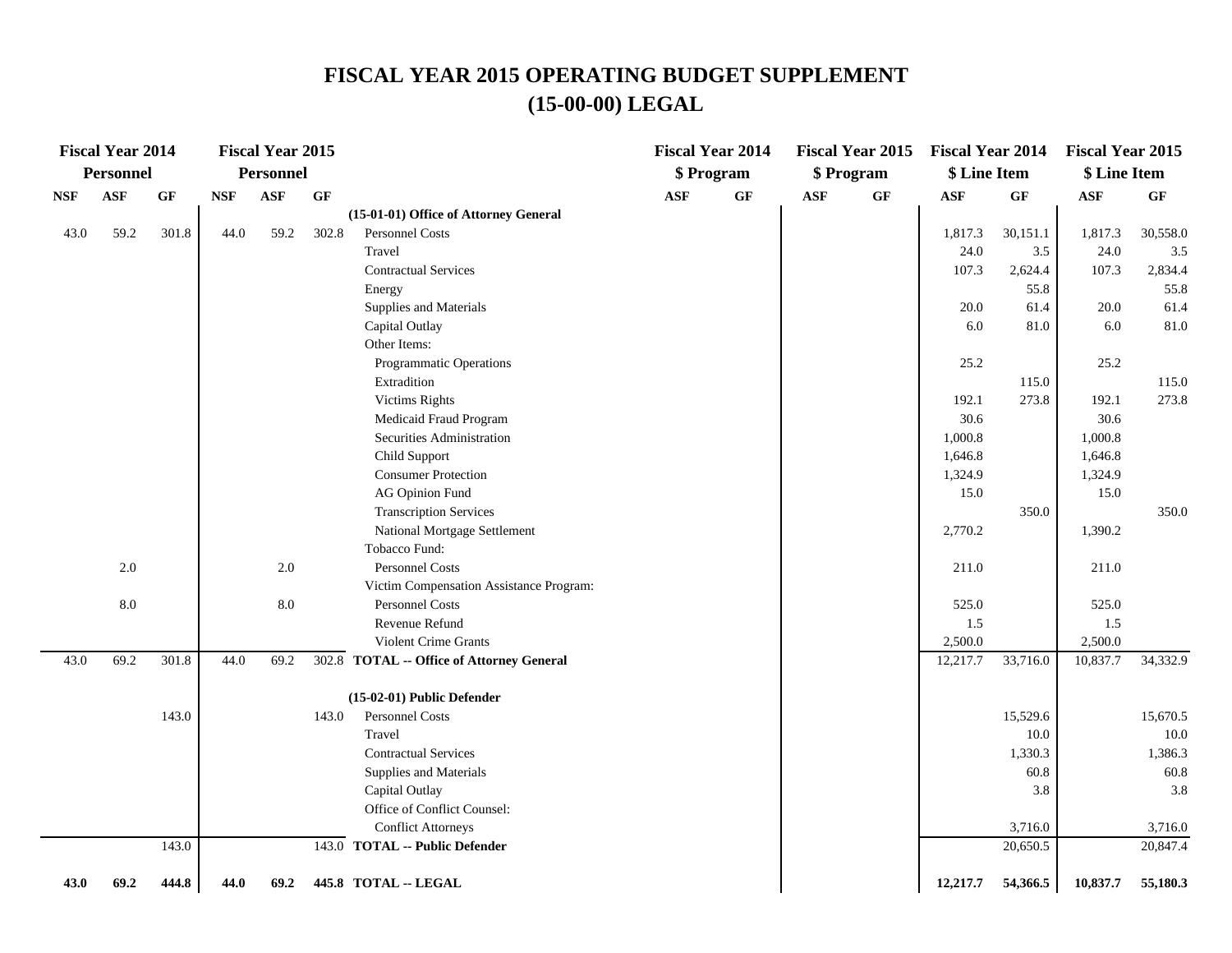|            | <b>Fiscal Year 2014</b> |           |            | <b>Fiscal Year 2015</b> |      |                                               | <b>Fiscal Year 2014</b> |                 | <b>Fiscal Year 2015</b> |                 | <b>Fiscal Year 2014</b> |                 | <b>Fiscal Year 2015</b> |                 |
|------------|-------------------------|-----------|------------|-------------------------|------|-----------------------------------------------|-------------------------|-----------------|-------------------------|-----------------|-------------------------|-----------------|-------------------------|-----------------|
|            | Personnel               |           |            | <b>Personnel</b>        |      |                                               | \$ Program              |                 | \$ Program              |                 | \$ Line Item            |                 | \$ Line Item            |                 |
| <b>NSF</b> | <b>ASF</b>              | <b>GF</b> | <b>NSF</b> | <b>ASF</b>              | GF   |                                               | $\mathbf{ASF}$          | $\bf{G} \bf{F}$ | $\mathbf{ASF}$          | $\bf{G} \bf{F}$ | <b>ASF</b>              | $\bf{G} \bf{F}$ | $\mathbf{ASF}$          | $\bf{G} \bf{F}$ |
|            |                         |           |            |                         |      | (20-01-00) Office of the Secretary            |                         |                 |                         |                 |                         |                 |                         |                 |
|            | 11.5                    | 39.5      |            | 12.5                    | 39.5 | Personnel Costs                               |                         |                 |                         |                 | 918.4                   | 2,768.3         | 1,035.6                 | 2,795.1         |
|            |                         |           |            |                         |      | Travel                                        |                         |                 |                         |                 | 44.1                    | 23.5            | 44.1                    | 28.5            |
|            |                         |           |            |                         |      | <b>Contractual Services</b>                   |                         |                 |                         |                 | 1,938.0                 | 362.4           | 2,123.0                 | 358.4           |
|            |                         |           |            |                         |      | Energy                                        |                         |                 |                         |                 |                         | 54.4            |                         | 54.4            |
|            |                         |           |            |                         |      | Supplies and Materials                        |                         |                 |                         |                 | 108.3                   | 60.0            | 108.3                   | 59.0            |
|            |                         |           |            |                         |      | Capital Outlay                                |                         |                 |                         |                 | 168.0                   |                 | 168.0                   |                 |
|            |                         |           |            |                         |      | Other Items:                                  |                         |                 |                         |                 |                         |                 |                         |                 |
|            |                         |           |            |                         |      | <b>International Trade</b>                    |                         |                 |                         |                 |                         | 192.5           |                         | 192.5           |
|            |                         |           |            |                         |      | Italian/American Commission                   |                         |                 |                         |                 |                         | 55.0            |                         | 55.0            |
|            |                         |           |            |                         |      | Delaware Center for Global Trade              |                         |                 |                         |                 |                         | 192.5           |                         | 192.5           |
|            |                         |           |            |                         |      | International Council of Delaware             |                         |                 |                         |                 |                         | 192.5           |                         | 192.5           |
|            |                         |           |            |                         |      | Veterans Commission Trust Fund                |                         |                 |                         |                 |                         | 25.0            |                         | 25.0            |
|            | 11.5                    | 39.5      |            | 12.5                    |      | 39.5 TOTAL -- Office of the Secretary         |                         |                 |                         |                 | 3,176.8                 | 3,926.1         | 3,479.0                 | 3,952.9         |
|            | $8.0\,$                 | 10.0      |            | 9.0                     | 10.0 | (-01) Administration                          | 2,421.9                 | 1,519.5         | 2,724.1                 | 1,527.0         |                         |                 |                         |                 |
|            |                         | 22.0      |            |                         | 22.0 | (-02) Delaware Commission of Veterans Affairs | 120.0                   | 1,701.2         | 120.0                   | 1,715.2         |                         |                 |                         |                 |
|            | 3.5                     | 1.5       |            | 3.5                     | 1.5  | (-06) Government Information Center           | 634.9                   | 125.3           | 634.9                   | 126.4           |                         |                 |                         |                 |
|            |                         | 2.0       |            |                         | 2.0  | (-08) Public Integrity Commission             |                         | 192.2           |                         | 193.5           |                         |                 |                         |                 |
|            |                         | 4.0       |            |                         | 4.0  | (-09) Employment Relations Boards             |                         | 387.9           |                         | 390.8           |                         |                 |                         |                 |
|            | 11.5                    | 39.5      |            | 12.5                    |      | 39.5 TOTAL -- Internal Program Units          | 3,176.8                 | 3,926.1         | 3,479.0                 | 3,952.9         |                         |                 |                         |                 |
|            |                         |           |            |                         |      | (20-02-00) Human Relations/Commission         |                         |                 |                         |                 |                         |                 |                         |                 |
|            |                         |           |            |                         |      | for Women                                     |                         |                 |                         |                 |                         |                 |                         |                 |
| 1.0        |                         | 8.0       | 1.0        |                         | 8.0  | Personnel Costs                               |                         |                 |                         |                 |                         | 504.1           |                         | 508.3           |
|            |                         |           |            |                         |      | Travel                                        |                         |                 |                         |                 |                         | 6.6             |                         | 6.6             |
|            |                         |           |            |                         |      | <b>Contractual Services</b>                   |                         |                 |                         |                 |                         | 61.5            |                         | 61.5            |
|            |                         |           |            |                         |      | Supplies and Materials                        |                         |                 |                         |                 |                         | 8.8             |                         | 8.8             |
|            |                         |           |            |                         |      | Capital Outlay                                |                         |                 |                         |                 |                         | 2.0             |                         | 2.0             |
|            |                         |           |            |                         |      | Other Item:                                   |                         |                 |                         |                 |                         |                 |                         |                 |
|            |                         |           |            |                         |      | Human Relations Annual Conference             |                         |                 |                         |                 | 6.0                     |                 | 6.0                     |                 |
| 1.0        |                         | 8.0       | 1.0        |                         |      | 8.0 TOTAL -- Human Relations/Commission       |                         |                 |                         |                 | 6.0                     | 583.0           | 6.0                     | 587.2           |
|            |                         |           |            |                         |      | for Women                                     |                         |                 |                         |                 |                         |                 |                         |                 |
| 1.0        |                         | 8.0       | 1.0        |                         | 8.0  | (-01) Human Relations/Commission for Women    | 6.0                     | 583.0           | 6.0                     | 587.2           |                         |                 |                         |                 |
| 1.0        |                         | 8.0       | 1.0        |                         |      | 8.0 TOTAL -- Internal Program Unit            | 6.0                     | 583.0           | 6.0                     | 587.2           |                         |                 |                         |                 |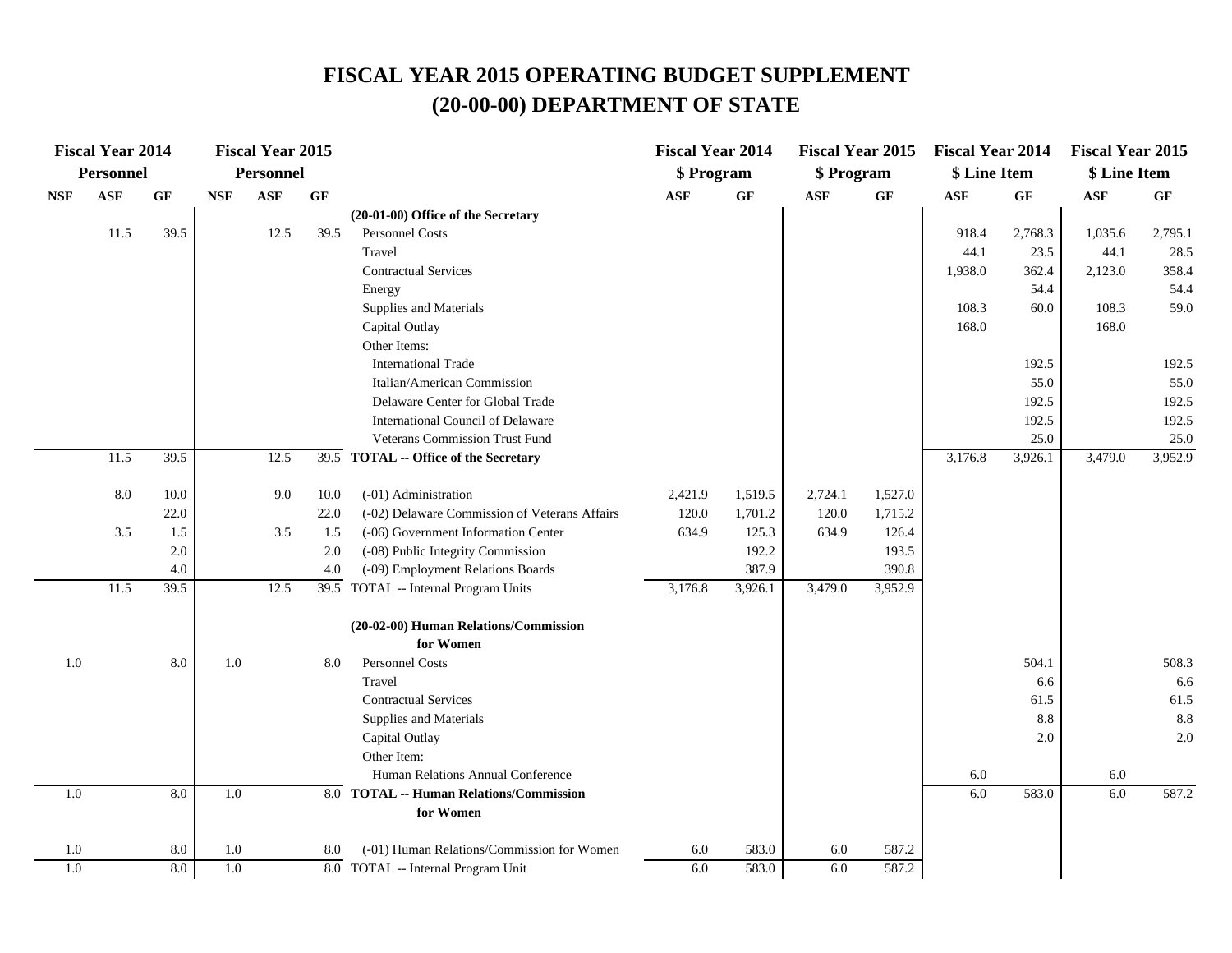|            | <b>Fiscal Year 2014</b> |                 |            | <b>Fiscal Year 2015</b> |                 |                                          | <b>Fiscal Year 2014</b> |                 | <b>Fiscal Year 2015</b> |                 | <b>Fiscal Year 2014</b> |                 | <b>Fiscal Year 2015</b> |                 |
|------------|-------------------------|-----------------|------------|-------------------------|-----------------|------------------------------------------|-------------------------|-----------------|-------------------------|-----------------|-------------------------|-----------------|-------------------------|-----------------|
|            | <b>Personnel</b>        |                 |            | <b>Personnel</b>        |                 |                                          | \$ Program              |                 | \$Program               |                 | \$ Line Item            |                 | \$ Line Item            |                 |
| <b>NSF</b> | ASF                     | $\bf{G} \bf{F}$ | <b>NSF</b> | ASF                     | $\bf{G} \bf{F}$ |                                          | $\mathbf{ASF}$          | $\bf{G} \bf{F}$ | $\mathbf{ASF}$          | $\bf{G} \bf{F}$ | ASF                     | $\bf{G} \bf{F}$ | $\mathbf{ASF}$          | $\bf{G} \bf{F}$ |
|            |                         |                 |            |                         |                 | (20-03-00) Delaware Public Archives      |                         |                 |                         |                 |                         |                 |                         |                 |
|            | 15.0                    | 15.0            |            | 15.0                    | 15.0            | <b>Personnel Costs</b>                   |                         |                 |                         |                 | 935.8                   | 899.9           | 935.8                   | 911.3           |
|            |                         |                 |            |                         |                 | Travel                                   |                         |                 |                         |                 | 3.8                     |                 | 3.8                     |                 |
|            |                         |                 |            |                         |                 | <b>Contractual Services</b>              |                         |                 |                         |                 | 284.6                   |                 | 284.6                   |                 |
|            |                         |                 |            |                         |                 | Supplies and Materials                   |                         |                 |                         |                 | 32.4                    |                 | 32.4                    |                 |
|            |                         |                 |            |                         |                 | Capital Outlay                           |                         |                 |                         |                 | 31.0                    |                 | 31.0                    |                 |
|            |                         |                 |            |                         |                 | Other Items:                             |                         |                 |                         |                 |                         |                 |                         |                 |
|            |                         |                 |            |                         |                 | Delaware Heritage Office                 |                         |                 |                         |                 |                         | 14.9            |                         | 14.9            |
|            |                         |                 |            |                         |                 | Document Conservation Fund               |                         |                 |                         |                 | 10.0                    |                 | 10.0                    |                 |
|            |                         |                 |            |                         |                 | Historical Marker Maintenance            |                         |                 |                         |                 | 15.0                    |                 | 15.0                    |                 |
|            |                         |                 |            |                         |                 | Operations                               |                         |                 |                         |                 | 60.0                    |                 | 60.0                    |                 |
|            | 15.0                    | 15.0            |            | 15.0                    |                 | 15.0 TOTAL -- Delaware Public Archives   |                         |                 |                         |                 | 1,372.6                 | 914.8           | 1,372.6                 | 926.2           |
|            | 15.0                    | 15.0            |            | 15.0                    | 15.0            | (-01) Delaware Public Archives           | 1,372.6                 | 914.8           | 1,372.6                 | 926.2           |                         |                 |                         |                 |
|            | 15.0                    | 15.0            |            | 15.0                    |                 | 15.0 TOTAL -- Internal Program Unit      | 1,372.6                 | 914.8           | 1,372.6                 | 926.2           |                         |                 |                         |                 |
|            |                         |                 |            |                         |                 |                                          |                         |                 |                         |                 |                         |                 |                         |                 |
|            |                         |                 |            |                         |                 | (20-04-00) Regulation and Licensing      |                         |                 |                         |                 |                         |                 |                         |                 |
|            | 77.0                    |                 | 0.5        | 76.5                    |                 | Personnel Costs                          |                         |                 |                         |                 | 7,047.5                 |                 | 6,897.5                 |                 |
|            |                         |                 |            |                         |                 | Travel                                   |                         |                 |                         |                 | 151.4                   |                 | 151.4                   |                 |
|            |                         |                 |            |                         |                 | <b>Contractual Services</b>              |                         |                 |                         |                 | 3,761.0                 |                 | 4,003.8                 |                 |
|            |                         |                 |            |                         |                 | Supplies and Materials                   |                         |                 |                         |                 | 67.9                    |                 | 67.9                    |                 |
|            |                         |                 |            |                         |                 | Capital Outlay                           |                         |                 |                         |                 | 60.4                    |                 | 70.4                    |                 |
|            |                         |                 |            |                         |                 | Other Items:                             |                         |                 |                         |                 |                         |                 |                         |                 |
|            |                         |                 |            |                         |                 | Real Estate Guaranty Fund                |                         |                 |                         |                 | 100.0                   |                 | 100.0                   |                 |
|            |                         |                 |            |                         |                 | <b>Examination Costs</b>                 |                         |                 |                         |                 | 54.5                    |                 | 54.5                    |                 |
|            |                         |                 |            |                         |                 | Motor Vehicle Franchise Fund             |                         |                 |                         |                 | 15.0                    |                 | 15.0                    |                 |
|            | 77.0                    |                 | 0.5        | 76.5                    |                 | <b>TOTAL -- Regulation and Licensing</b> |                         |                 |                         |                 | 11,257.7                |                 | 11,360.5                |                 |
|            | 41.0                    |                 |            | 41.0                    |                 | (-01) Professional Regulation            | 5,923.5                 |                 | 6,126.3                 |                 |                         |                 |                         |                 |
|            | 31.0                    |                 | 0.5        | 30.5                    |                 | (-02) Public Service Commission          | 4,394.0                 |                 | 4,294.0                 |                 |                         |                 |                         |                 |
|            | 5.0                     |                 |            | 5.0                     |                 | (-03) Public Advocate                    | 940.2                   |                 | 940.2                   |                 |                         |                 |                         |                 |
|            | 77.0                    |                 | 0.5        | 76.5                    |                 | TOTAL -- Internal Program Units          | 11,257.7                |                 | 11,360.5                |                 |                         |                 |                         |                 |
|            |                         |                 |            |                         |                 |                                          |                         |                 |                         |                 |                         |                 |                         |                 |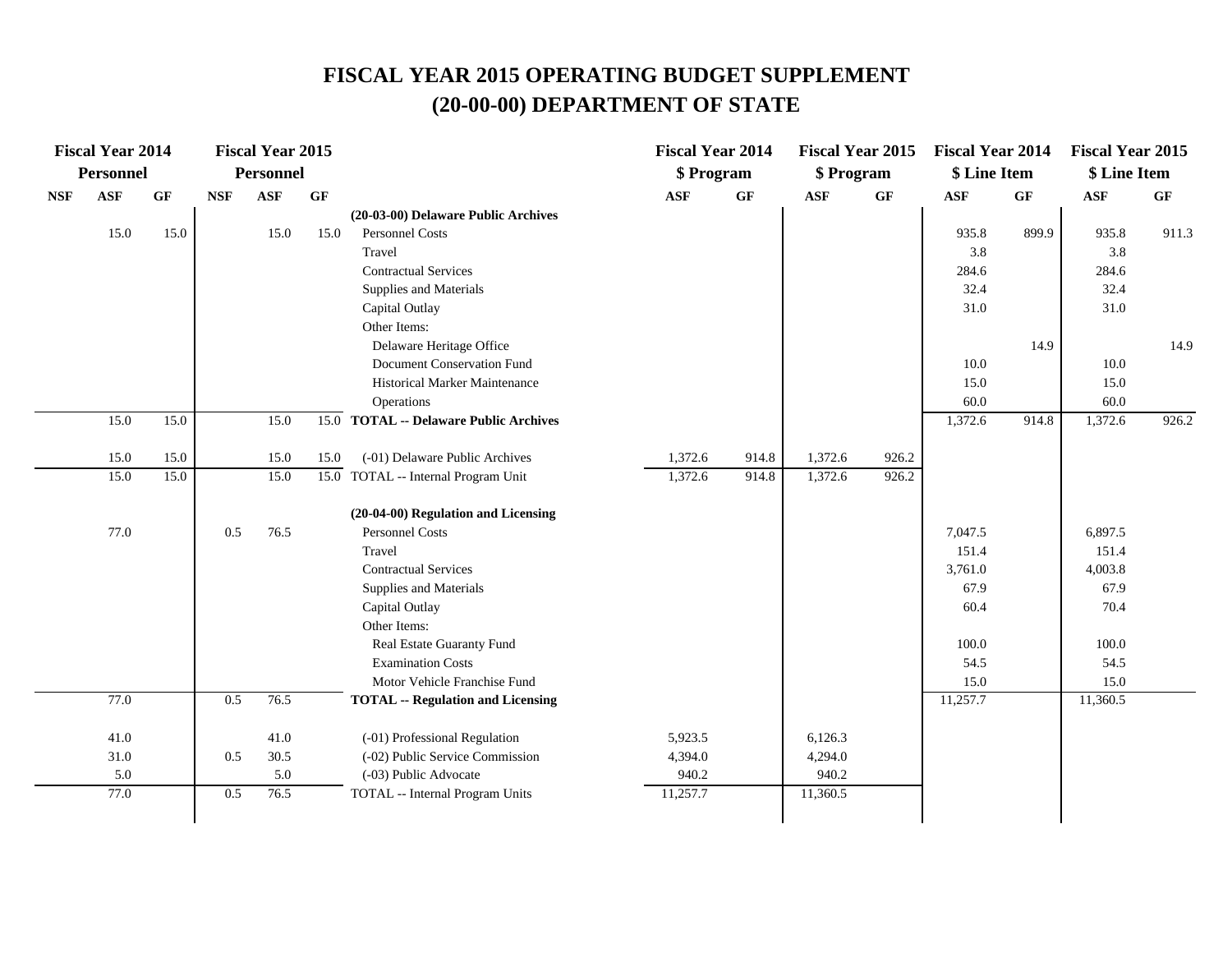|                             | <b>Fiscal Year 2014</b> |                   |            | <b>Fiscal Year 2015</b> |                 |                                                      | <b>Fiscal Year 2014</b> |         | <b>Fiscal Year 2015</b> |         | <b>Fiscal Year 2014</b> |         | <b>Fiscal Year 2015</b> |         |
|-----------------------------|-------------------------|-------------------|------------|-------------------------|-----------------|------------------------------------------------------|-------------------------|---------|-------------------------|---------|-------------------------|---------|-------------------------|---------|
|                             | <b>Personnel</b>        |                   |            | <b>Personnel</b>        |                 |                                                      | \$ Program              |         | \$ Program              |         | \$ Line Item            |         | \$ Line Item            |         |
| $\ensuremath{\mathbf{NSF}}$ | $\mathbf{ASF}$          | <b>GF</b>         | <b>NSF</b> | <b>ASF</b>              | $\bf{G} \bf{F}$ |                                                      | $\mathbf{ASF}$          | GF      | $\mathbf{ASF}$          | GF      | $\mathbf{ASF}$          | GF      | $\mathbf{ASF}$          | GF      |
|                             |                         |                   |            |                         |                 | $(20-05-00)$ Corporations                            |                         |         |                         |         |                         |         |                         |         |
|                             | 112.0                   |                   |            | 112.0                   |                 | <b>Personnel Costs</b>                               |                         |         |                         |         | 7,126.3                 |         | 7,276.3                 |         |
|                             |                         |                   |            |                         |                 | Travel                                               |                         |         |                         |         | 27.0                    |         | 27.0                    |         |
|                             |                         |                   |            |                         |                 | <b>Contractual Services</b>                          |                         |         |                         |         | 4,385.2                 |         | 3,525.2                 |         |
|                             |                         |                   |            |                         |                 | Supplies and Materials                               |                         |         |                         |         | 73.0                    |         | 63.0                    |         |
|                             |                         |                   |            |                         |                 | Capital Outlay                                       |                         |         |                         |         | 505.0                   |         | 505.0                   |         |
|                             |                         |                   |            |                         |                 | Other Items:                                         |                         |         |                         |         |                         |         |                         |         |
|                             |                         |                   |            |                         |                 | <b>Computer Time Costs</b>                           |                         |         |                         |         | 1,400.0                 |         | 1,870.0                 |         |
|                             |                         |                   |            |                         |                 | Technology Infrastructure Fund                       |                         |         |                         |         | 7,500.0                 |         | 7,500.0                 |         |
|                             | 112.0                   |                   |            | 112.0                   |                 | <b>TOTAL -- Corporations</b>                         |                         |         |                         |         | 21,016.5                |         | 20,766.5                |         |
|                             |                         |                   |            |                         |                 |                                                      |                         |         |                         |         |                         |         |                         |         |
|                             | 112.0<br>112.0          |                   |            | 112.0<br>112.0          |                 | (-01) Corporations<br>TOTAL -- Internal Program Unit | 21,016.5<br>21,016.5    |         | 20,766.5                |         |                         |         |                         |         |
|                             |                         |                   |            |                         |                 |                                                      |                         |         | 20,766.5                |         |                         |         |                         |         |
|                             |                         |                   |            |                         |                 | (20-06-00) Historical and Cultural Affairs           |                         |         |                         |         |                         |         |                         |         |
| 5.4                         | 13.1                    | 29.5              | 5.4        | 13.1                    | 29.5            | <b>Personnel Costs</b>                               |                         |         |                         |         | 953.6                   | 2,079.2 | 953.6                   | 2,099.2 |
|                             |                         |                   |            |                         |                 | Travel                                               |                         |         |                         |         | 8.2                     | 1.3     | 8.2                     | 1.3     |
|                             |                         |                   |            |                         |                 | <b>Contractual Services</b>                          |                         |         |                         |         | 312.6                   | 93.6    | 312.6                   | 93.6    |
|                             |                         |                   |            |                         |                 | Energy                                               |                         |         |                         |         | 49.9                    | 313.3   | 49.9                    | 313.3   |
|                             |                         |                   |            |                         |                 | Supplies and Materials                               |                         |         |                         |         | 14.1                    | 39.6    | 14.1                    | 39.6    |
|                             |                         |                   |            |                         |                 | Capital Outlay                                       |                         |         |                         |         | 0.2                     | 3.0     | 0.2                     | 3.0     |
|                             |                         |                   |            |                         |                 | Other Items:                                         |                         |         |                         |         |                         |         |                         |         |
|                             |                         |                   |            |                         |                 | <b>Museum Operations</b>                             |                         |         |                         |         |                         | 24.0    |                         | 24.0    |
|                             |                         |                   |            |                         |                 | Museum Conservation Fund                             |                         |         |                         |         |                         | 9.5     |                         | 9.5     |
|                             |                         |                   |            |                         |                 | <b>Conference Center Operations</b>                  |                         |         |                         |         | 32.1                    |         | 32.1                    |         |
|                             |                         |                   |            |                         |                 | <b>Museum Sites</b>                                  |                         |         |                         |         | 29.6                    |         | 29.6                    |         |
|                             |                         |                   |            |                         |                 | Dayett Mills                                         |                         |         |                         |         | 12.6                    | 30.0    | 12.6                    | 30.0    |
| 5.4                         | 13.1                    | 29.5              | 5.4        | 13.1                    |                 | 29.5 TOTAL -- Historical and Cultural Affairs        |                         |         |                         |         | 1,412.9                 | 2,593.5 | 1,412.9                 | 2,613.5 |
| 5.4                         | 13.1                    | 29.5              | 5.4        | 13.1                    | 29.5            | (-01) Office of the Director                         | 1,412.9                 | 2,593.5 | 1,412.9                 | 2,613.5 |                         |         |                         |         |
| $\overline{5.4}$            | 13.1                    | $\overline{29.5}$ | 5.4        | 13.1                    |                 | 29.5 TOTAL -- Internal Program Unit                  | 1,412.9                 | 2,593.5 | 1,412.9                 | 2,613.5 |                         |         |                         |         |
|                             |                         |                   |            |                         |                 |                                                      |                         |         |                         |         |                         |         |                         |         |
|                             |                         |                   |            |                         |                 |                                                      |                         |         |                         |         |                         |         |                         |         |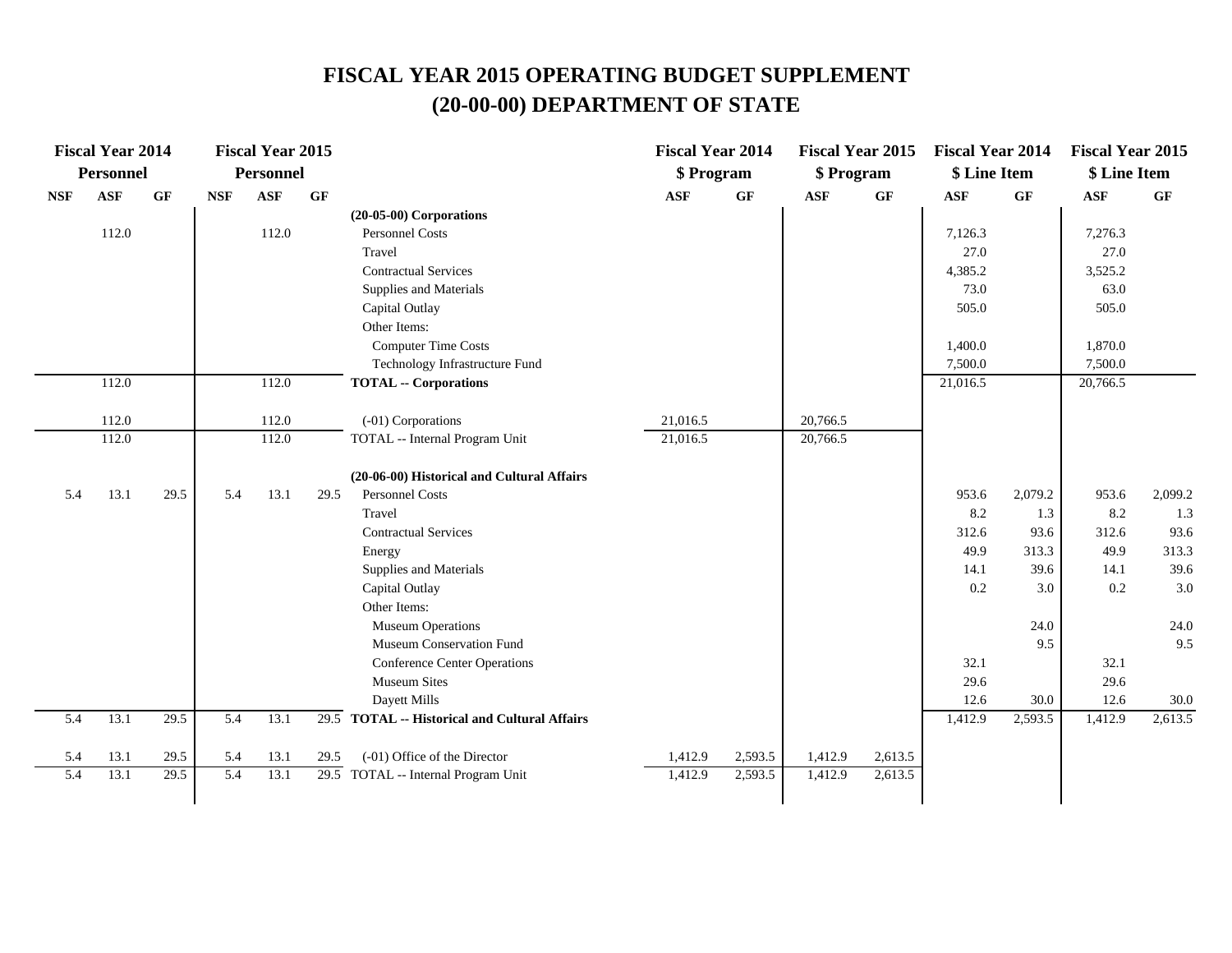|            | <b>Fiscal Year 2014</b> |     |            | <b>Fiscal Year 2015</b> |           |                                    | <b>Fiscal Year 2014</b> |                 | <b>Fiscal Year 2015</b> |         | <b>Fiscal Year 2014</b> |         | <b>Fiscal Year 2015</b> |         |
|------------|-------------------------|-----|------------|-------------------------|-----------|------------------------------------|-------------------------|-----------------|-------------------------|---------|-------------------------|---------|-------------------------|---------|
|            | Personnel               |     |            | <b>Personnel</b>        |           |                                    | \$ Program              |                 | \$ Program              |         | \$ Line Item            |         | \$ Line Item            |         |
| <b>NSF</b> | <b>ASF</b>              | GF  | <b>NSF</b> | ASF                     | <b>GF</b> |                                    | <b>ASF</b>              | $\bf{G} \bf{F}$ | <b>ASF</b>              | GF      | <b>ASF</b>              | GF      | <b>ASF</b>              | GF      |
|            |                         |     |            |                         |           | $(20-07-00)$ Arts                  |                         |                 |                         |         |                         |         |                         |         |
| 3.0        | 2.0                     | 3.0 | 3.0        | 2.0                     | 3.0       | <b>Personnel Costs</b>             |                         |                 |                         |         | 167.2                   | 243.2   | 167.2                   | 246.1   |
|            |                         |     |            |                         |           | Travel                             |                         |                 |                         |         |                         | 0.9     |                         | 0.9     |
|            |                         |     |            |                         |           | <b>Contractual Services</b>        |                         |                 |                         |         |                         | 63.8    |                         | 63.8    |
|            |                         |     |            |                         |           | Supplies and Materials             |                         |                 |                         |         |                         | 3.0     |                         | 3.0     |
|            |                         |     |            |                         |           | Other Items:                       |                         |                 |                         |         |                         |         |                         |         |
|            |                         |     |            |                         |           | Art for the Disadvantaged          |                         |                 |                         |         |                         | 10.0    |                         | 10.0    |
|            |                         |     |            |                         |           | Delaware Art                       |                         |                 |                         |         | 600.0                   | 615.1   | 600.0                   | 615.1   |
|            |                         |     |            |                         |           | Delaware Arts Trust Fund           |                         |                 |                         |         | 1,600.0                 |         | 1,600.0                 |         |
| 3.0        | 2.0                     | 3.0 | 3.0        | 2.0                     |           | 3.0 TOTAL -- Arts                  |                         |                 |                         |         | 2,367.2                 | 936.0   | 2,367.2                 | 938.9   |
|            |                         |     |            |                         |           |                                    |                         |                 |                         |         |                         |         |                         |         |
| 3.0        | 2.0                     | 3.0 | 3.0        | 2.0                     | 3.0       | (-01) Office of the Director       | 2,367.2                 | 936.0           | 2,367.2                 | 938.9   |                         |         |                         |         |
| 3.0        | 2.0                     | 3.0 | 3.0        | 2.0                     |           | 3.0 TOTAL -- Internal Program Unit | 2,367.2                 | 936.0           | 2,367.2                 | 938.9   |                         |         |                         |         |
|            |                         |     |            |                         |           | $(20-08-00)$ Libraries             |                         |                 |                         |         |                         |         |                         |         |
| 7.0        | 4.0                     | 4.0 | 7.0        | 4.0                     | 4.0       | <b>Personnel Costs</b>             |                         |                 |                         |         | 255.2                   | 379.5   | 255.2                   | 382.8   |
|            |                         |     |            |                         |           | Travel                             |                         |                 |                         |         |                         | 0.5     |                         | 0.5     |
|            |                         |     |            |                         |           | <b>Contractual Services</b>        |                         |                 |                         |         |                         | 62.1    |                         | 62.1    |
|            |                         |     |            |                         |           | Supplies and Materials             |                         |                 |                         |         |                         | 19.6    |                         | 19.6    |
|            |                         |     |            |                         |           | Capital Outlay                     |                         |                 |                         |         |                         | 7.0     |                         | 7.0     |
|            |                         |     |            |                         |           | Other Items:                       |                         |                 |                         |         |                         |         |                         |         |
|            |                         |     |            |                         |           | Library Standards                  |                         |                 |                         |         | 1,760.8                 | 2,536.1 | 1,760.8                 | 2,536.1 |
|            |                         |     |            |                         |           | Delaware Electronic Library        |                         |                 |                         |         | 350.0                   |         | 350.0                   |         |
|            |                         |     |            |                         |           | <b>DELNET</b> - Statewide          |                         |                 |                         |         | 50.0                    | 585.0   | 50.0                    | 585.0   |
|            |                         |     |            |                         |           | <b>Public Education Project</b>    |                         |                 |                         |         | 50.0                    |         | 50.0                    |         |
| 7.0        | 4.0                     | 4.0 | 7.0        | 4.0                     |           | 4.0 TOTAL -- Libraries             |                         |                 |                         |         | 2,466.0                 | 3,589.8 | 2,466.0                 | 3,593.1 |
| 7.0        | 4.0                     | 4.0 | 7.0        | 4.0                     | 4.0       | (-01) Libraries                    | 2,466.0                 | 3,589.8         | 2,466.0                 | 3,593.1 |                         |         |                         |         |
| 7.0        | 4.0                     | 4.0 | 7.0        | 4.0                     |           | 4.0 TOTAL -- Internal Program Unit | 2,466.0                 | 3,589.8         | 2,466.0                 | 3,593.1 |                         |         |                         |         |
|            |                         |     |            |                         |           |                                    |                         |                 |                         |         |                         |         |                         |         |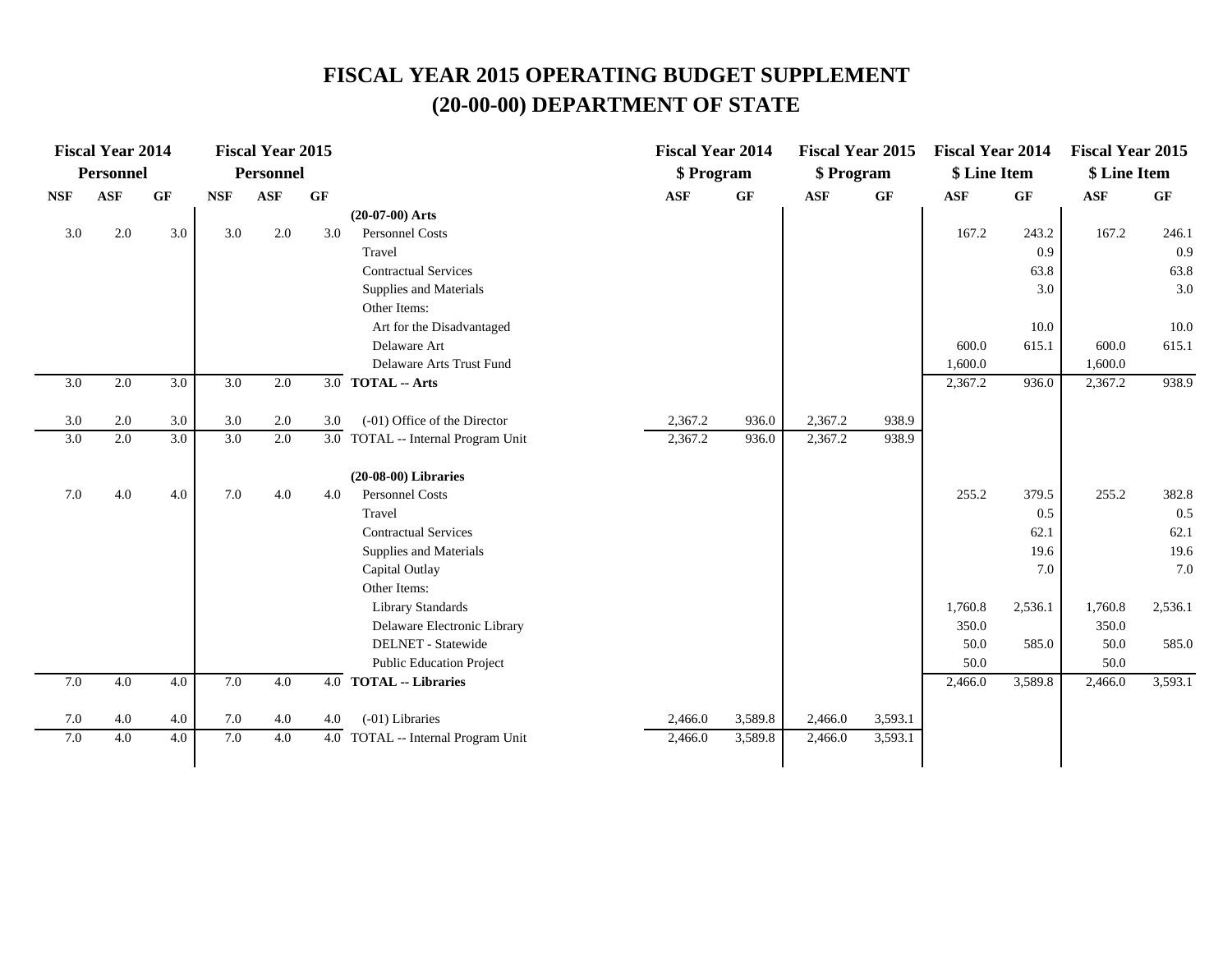|            | <b>Fiscal Year 2014</b> |           |            | <b>Fiscal Year 2015</b> |       |                                          | <b>Fiscal Year 2014</b> |          |            | <b>Fiscal Year 2015</b> | <b>Fiscal Year 2014</b> |           | <b>Fiscal Year 2015</b> |           |
|------------|-------------------------|-----------|------------|-------------------------|-------|------------------------------------------|-------------------------|----------|------------|-------------------------|-------------------------|-----------|-------------------------|-----------|
|            | <b>Personnel</b>        |           |            | <b>Personnel</b>        |       |                                          | \$ Program              |          | \$ Program |                         | \$ Line Item            |           | \$ Line Item            |           |
| <b>NSF</b> | <b>ASF</b>              | <b>GF</b> | <b>NSF</b> | <b>ASF</b>              | GF    |                                          | ASF                     | GF       | <b>ASF</b> | GF                      | ASF                     | <b>GF</b> | ASF                     | <b>GF</b> |
|            |                         |           |            |                         |       | $(20-09-00)$ Veterans Home               |                         |          |            |                         |                         |           |                         |           |
|            | 83.0                    | 145.0     |            | 82.0                    | 145.0 | <b>Personnel Costs</b>                   |                         |          |            |                         | 3,730.0                 | 9,398.0   | 3,901.0                 | 9,498.0   |
|            |                         |           |            |                         |       | Travel                                   |                         |          |            |                         |                         | 3.4       |                         | 3.4       |
|            |                         |           |            |                         |       | <b>Contractual Services</b>              |                         |          |            |                         | 542.6                   | 1,326.9   | 542.6                   | 1,326.9   |
|            |                         |           |            |                         |       | Energy                                   |                         |          |            |                         |                         | 551.3     |                         | 551.3     |
|            |                         |           |            |                         |       | Supplies and Materials                   |                         |          |            |                         | 766.6                   | 883.1     | 766.6                   | 883.1     |
|            |                         |           |            |                         |       | Capital Outlay                           |                         |          |            |                         |                         | 112.0     |                         | 112.0     |
|            | 83.0                    | 145.0     |            | 82.0                    | 145.0 | <b>TOTAL -- Veterans Home</b>            |                         |          |            |                         | 5,039.2                 | 12,274.7  | 5,210.2                 | 12,374.7  |
|            | 83.0                    | 145.0     |            | 82.0                    | 145.0 | (-01) Veterans Home                      | 5,039.2                 | 12,274.7 | 5,210.2    | 12,374.7                |                         |           |                         |           |
|            | 83.0                    | 145.0     |            | 82.0                    |       | 145.0 TOTAL -- Internal Program Unit     | 5,039.2                 | 12,274.7 | 5,210.2    | 12,374.7                |                         |           |                         |           |
|            |                         |           |            |                         |       | (20-15-00) State Banking Commission      |                         |          |            |                         |                         |           |                         |           |
|            | 36.0                    |           |            | 36.0                    |       | <b>Personnel Costs</b>                   |                         |          |            |                         | 2,888.2                 |           | 2,888.2                 |           |
|            |                         |           |            |                         |       | Travel                                   |                         |          |            |                         | 80.0                    |           | 80.0                    |           |
|            |                         |           |            |                         |       | <b>Contractual Services</b>              |                         |          |            |                         | 955.0                   |           | 755.0                   |           |
|            |                         |           |            |                         |       | Supplies and Materials                   |                         |          |            |                         | 20.0                    |           | 20.0                    |           |
|            |                         |           |            |                         |       | Capital Outlay                           |                         |          |            |                         | 67.5                    |           | 67.5                    |           |
|            | 36.0                    |           |            | 36.0                    |       | <b>TOTAL -- State Banking Commission</b> |                         |          |            |                         | 4,010.7                 |           | 3,810.7                 |           |
|            | 36.0                    |           |            | 36.0                    |       | (-01) State Banking Commission           | 4,010.7                 |          | 3,810.7    |                         |                         |           |                         |           |
|            | 36.0                    |           |            | 36.0                    |       | TOTAL -- Internal Program Unit           | 4,010.7                 |          | 3,810.7    |                         |                         |           |                         |           |
| 16.4       | 353.6                   | 244.0     | 16.9       | 353.1                   |       | 244.0 TOTAL -- DEPARTMENT OF STATE       |                         |          |            |                         | 52,125.6                | 24,817.9  | 52,251.6                | 24,986.5  |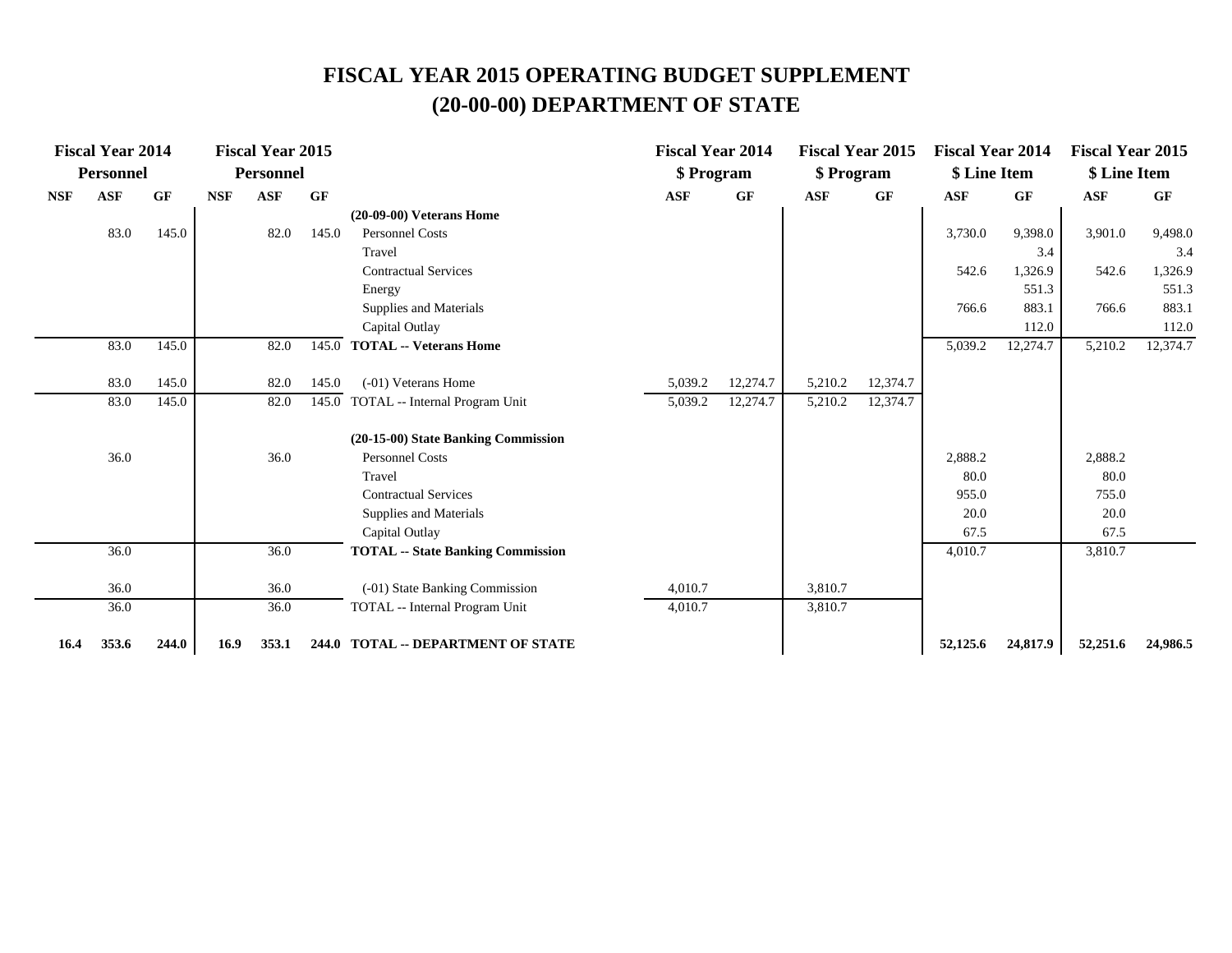|            | <b>Fiscal Year 2014</b> |      |            | <b>Fiscal Year 2015</b> |      |                                       | <b>Fiscal Year 2014</b> |         | <b>Fiscal Year 2015</b> |                 | <b>Fiscal Year 2014</b> |         | <b>Fiscal Year 2015</b> |                 |
|------------|-------------------------|------|------------|-------------------------|------|---------------------------------------|-------------------------|---------|-------------------------|-----------------|-------------------------|---------|-------------------------|-----------------|
|            | <b>Personnel</b>        |      |            | <b>Personnel</b>        |      |                                       | \$ Program              |         | \$ Program              |                 | \$ Line Item            |         | \$ Line Item            |                 |
| <b>NSF</b> | <b>ASF</b>              | GF   | <b>NSF</b> | <b>ASF</b>              | GF   |                                       | <b>ASF</b>              | GF      | <b>ASF</b>              | $\bf{G} \bf{F}$ | <b>ASF</b>              | GF      | <b>ASF</b>              | $\bf{G} \bf{F}$ |
|            |                         |      |            |                         |      | (25-01-00) Office of the Secretary    |                         |         |                         |                 |                         |         |                         |                 |
|            |                         | 17.0 |            |                         | 16.0 | <b>Personnel Costs</b>                |                         |         |                         |                 |                         | 2,042.1 |                         | 1,956.8         |
|            |                         |      |            |                         |      | Travel                                |                         |         |                         |                 |                         | 2.5     |                         | 2.5             |
|            |                         |      |            |                         |      | <b>Contractual Services</b>           |                         |         |                         |                 |                         | 115.7   |                         | 115.7           |
|            |                         |      |            |                         |      | Supplies and Materials                |                         |         |                         |                 |                         | 3.7     |                         | 3.7             |
|            |                         |      |            |                         |      | Other Items:                          |                         |         |                         |                 |                         |         |                         |                 |
|            | 18.0                    |      |            | 17.0                    |      | <b>Information System Development</b> |                         |         |                         |                 | 2,924.6                 |         | 2,924.6                 |                 |
|            | 20.0                    |      |            | 20.0                    |      | Escheat                               |                         |         |                         |                 | 2,625.1                 |         | 2,625.1                 |                 |
|            |                         |      |            |                         |      | <b>Escheat Enforcement</b>            |                         |         |                         |                 | 42,000.0                |         | 42,000.0                |                 |
|            | 38.0                    | 17.0 |            | 37.0                    |      | 16.0 TOTAL -- Office of the Secretary |                         |         |                         |                 | 47,549.7                | 2,164.0 | 47,549.7                | 2,078.7         |
|            | 38.0                    | 17.0 |            | 37.0                    | 16.0 | (-01) Office of the Secretary         | 47,549.7                | 2,164.0 | 47,549.7                | 2,078.7         |                         |         |                         |                 |
|            | 38.0                    | 17.0 |            | 37.0                    |      | 16.0 TOTAL -- Internal Program Unit   | 47,549.7                | 2,164.0 | 47,549.7                | 2,078.7         |                         |         |                         |                 |
|            |                         |      |            |                         |      | $(25-05-00)$ Accounting               |                         |         |                         |                 |                         |         |                         |                 |
|            | 7.5                     | 49.5 |            | 7.5                     | 50.5 | <b>Personnel Costs</b>                |                         |         |                         |                 | 627.8                   | 3,779.4 | 627.8                   | 3,917.3         |
|            |                         |      |            |                         |      | Travel                                |                         |         |                         |                 | 12.0                    | 1.5     | 12.0                    | 1.5             |
|            |                         |      |            |                         |      | <b>Contractual Services</b>           |                         |         |                         |                 | 12.0                    | 316.5   | 12.0                    | 316.5           |
|            |                         |      |            |                         |      | Supplies and Materials                |                         |         |                         |                 | 1.5                     | 10.3    | 1.5                     | 10.3            |
|            |                         |      |            |                         |      | Capital Outlay                        |                         |         |                         |                 | 5.0                     | 37.8    | 5.0                     | 37.8            |
|            |                         |      |            |                         |      | Other Item:                           |                         |         |                         |                 |                         |         |                         |                 |
|            |                         |      |            |                         |      | <b>ERP</b> Operational Funds          |                         |         |                         |                 |                         | 1,629.3 |                         | 1,629.3         |
|            | 7.5                     | 49.5 |            | 7.5                     |      | $\overline{50.5}$ TOTAL -- Accounting |                         |         |                         |                 | 658.3                   | 5,774.8 | 658.3                   | 5,912.7         |
|            | 7.5                     | 49.5 |            | 7.5                     | 50.5 | (-01) Accounting                      | 658.3                   | 5,774.8 | 658.3                   | 5,912.7         |                         |         |                         |                 |
|            | 7.5                     | 49.5 |            | 7.5                     |      | 50.5 TOTAL -- Internal Program Unit   | 658.3                   | 5,774.8 | 658.3                   | 5,912.7         |                         |         |                         |                 |
|            |                         |      |            |                         |      |                                       |                         |         |                         |                 |                         |         |                         |                 |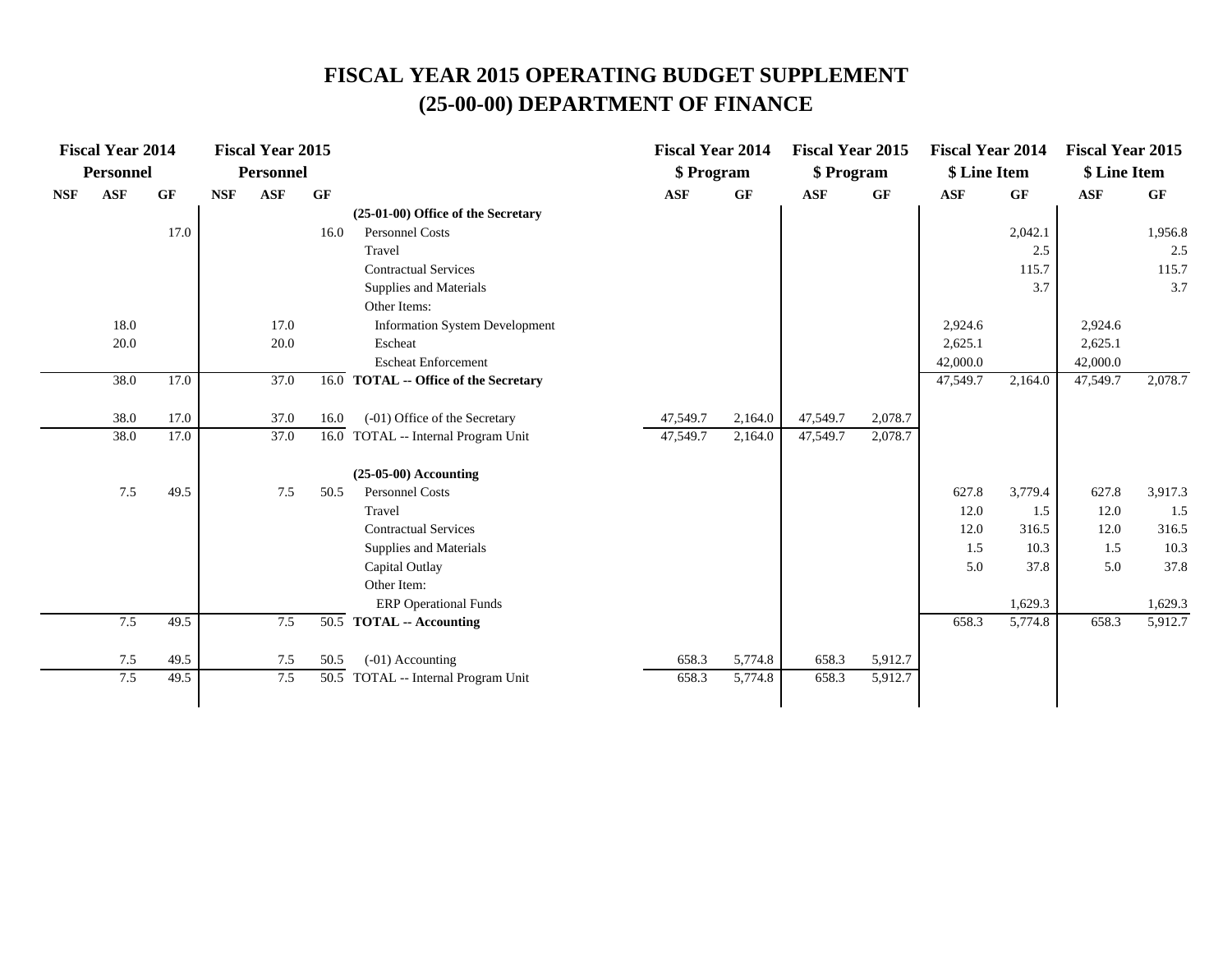|            | <b>Fiscal Year 2014</b> |       |            | <b>Fiscal Year 2015</b> |      |                                      | <b>Fiscal Year 2014</b> |                 | <b>Fiscal Year 2015</b> |         | <b>Fiscal Year 2014</b> |          | <b>Fiscal Year 2015</b> |          |
|------------|-------------------------|-------|------------|-------------------------|------|--------------------------------------|-------------------------|-----------------|-------------------------|---------|-------------------------|----------|-------------------------|----------|
|            | <b>Personnel</b>        |       |            | <b>Personnel</b>        |      |                                      | \$ Program              |                 | \$ Program              |         | \$ Line Item            |          | \$ Line Item            |          |
| <b>NSF</b> | <b>ASF</b>              | GF    | <b>NSF</b> | ASF                     | GF   |                                      | ASF                     | $\bf{G} \bf{F}$ | ASF                     | GF      | <b>ASF</b>              | GF       | ASF                     | GF       |
|            |                         |       |            |                         |      | $(25-06-00)$ Revenue                 |                         |                 |                         |         |                         |          |                         |          |
|            |                         | 80.0  |            |                         | 81.0 | Personnel Costs                      |                         |                 |                         |         |                         | 5,944.6  |                         | 6,001.7  |
|            |                         |       |            |                         |      | Travel                               |                         |                 |                         |         |                         | 5.0      |                         | 5.0      |
|            |                         |       |            |                         |      | <b>Contractual Services</b>          |                         |                 |                         |         |                         | 1,065.8  |                         | 1,065.8  |
|            |                         |       |            |                         |      | Energy                               |                         |                 |                         |         |                         | 8.4      |                         | 8.4      |
|            |                         |       |            |                         |      | Supplies and Materials               |                         |                 |                         |         |                         | 96.4     |                         | 96.4     |
|            |                         |       |            |                         |      | Capital Outlay                       |                         |                 |                         |         |                         | 58.4     |                         | 58.4     |
|            |                         |       |            |                         |      | Other Item:                          |                         |                 |                         |         |                         |          |                         |          |
|            | 46.0                    |       |            | 46.0                    |      | <b>Delinquent Collections</b>        |                         |                 |                         |         | 5,389.8                 |          | 5,749.8                 |          |
|            | 46.0                    | 80.0  |            | 46.0                    |      | 81.0 TOTAL -- Revenue                |                         |                 |                         |         | 5,389.8                 | 7,178.6  | 5,749.8                 | 7,235.7  |
|            | 46.0                    | 80.0  |            | 46.0                    | 81.0 | $(-01)$ Revenue                      | 5,389.8                 | 7,178.6         | 5,749.8                 | 7,235.7 |                         |          |                         |          |
|            | 46.0                    | 80.0  |            | 46.0                    |      | 81.0 TOTAL -- Internal Program Unit  | 5,389.8                 | 7,178.6         | 5,749.8                 | 7,235.7 |                         |          |                         |          |
|            |                         |       |            |                         |      | (25-07-00) State Lottery Office      |                         |                 |                         |         |                         |          |                         |          |
|            | 63.0                    |       |            | 63.0                    |      | Personnel Costs                      |                         |                 |                         |         | 4,148.2                 |          | 4,468.2                 |          |
|            |                         |       |            |                         |      | Travel                               |                         |                 |                         |         | 50.0                    |          | 50.0                    |          |
|            |                         |       |            |                         |      | <b>Contractual Services</b>          |                         |                 |                         |         | 52,385.6                |          | 52,065.6                |          |
|            |                         |       |            |                         |      | Supplies and Materials               |                         |                 |                         |         | 54.9                    |          | 54.9                    |          |
|            |                         |       |            |                         |      | Capital Outlay                       |                         |                 |                         |         | 219.5                   |          | 219.5                   |          |
|            | 63.0                    |       |            | 63.0                    |      | <b>TOTAL -- State Lottery Office</b> |                         |                 |                         |         | 56,858.2                |          | 56,858.2                |          |
|            | 63.0                    |       |            | 63.0                    |      | (-01) State Lottery Office           | 56,858.2                |                 | 56,858.2                |         |                         |          |                         |          |
|            | 63.0                    |       |            | 63.0                    |      | TOTAL -- Internal Program Unit       | 56,858.2                |                 | 56,858.2                |         |                         |          |                         |          |
|            | 154.5                   | 146.5 |            | 153.5                   |      | 147.5 TOTAL -- DEPARTMENT OF FINANCE |                         |                 |                         |         | 110,456.0               | 15,117.4 | 110,816.0               | 15,227.1 |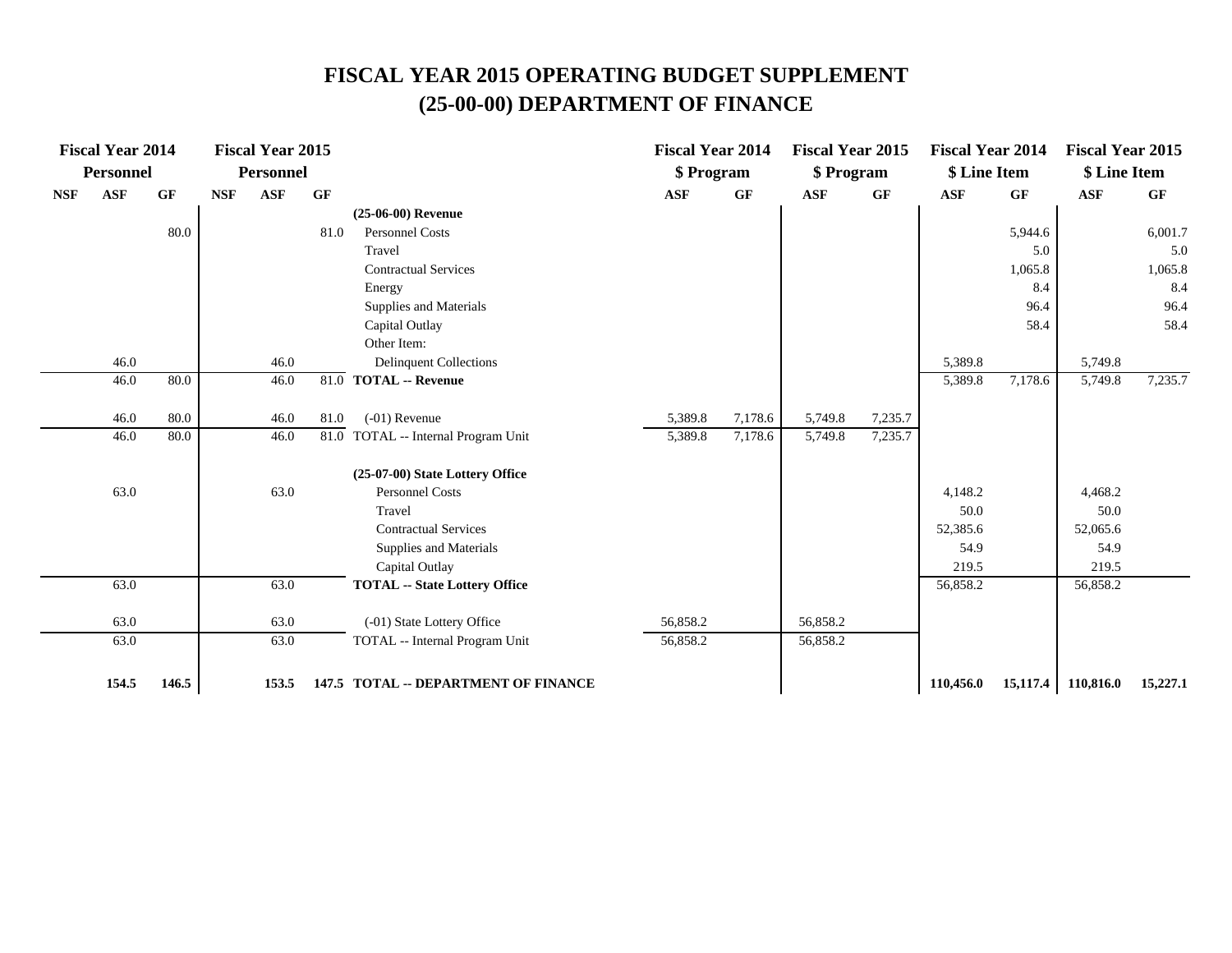|       | <b>Fiscal Year 2014</b> |       |            | <b>Fiscal Year 2015</b> |       |                                            | <b>Fiscal Year 2014</b> |                 | <b>Fiscal Year 2015</b> |                 | <b>Fiscal Year 2014</b> |              | <b>Fiscal Year 2015</b> |              |
|-------|-------------------------|-------|------------|-------------------------|-------|--------------------------------------------|-------------------------|-----------------|-------------------------|-----------------|-------------------------|--------------|-------------------------|--------------|
|       | <b>Personnel</b>        |       |            | <b>Personnel</b>        |       |                                            | \$ Program              |                 | \$ Program              |                 | \$ Line Item            |              | \$ Line Item            |              |
| NSF   | <b>ASF</b>              | GF    | <b>NSF</b> | <b>ASF</b>              | GF    |                                            | <b>ASF</b>              | $\bf{G} \bf{F}$ | $\mathbf{ASF}$          | $\bf{G} \bf{F}$ | <b>ASF</b>              | GF           | <b>ASF</b>              | GF           |
|       |                         |       |            |                         |       | (35-01-00) Administration                  |                         |                 |                         |                 |                         |              |                         |              |
| 114.9 | 34.0                    | 512.0 | 110.2      | 34.0                    | 517.7 | Personnel Costs                            |                         |                 |                         |                 | 1,898.4                 | 28,054.3     | 1,898.4                 | 28,602.2     |
|       |                         |       |            |                         |       | Travel                                     |                         |                 |                         |                 | 15.5                    |              | 15.5                    |              |
|       |                         |       |            |                         |       | <b>Contractual Services</b>                |                         |                 |                         |                 | 1,070.6                 | 5,623.7      | 1,070.6                 | 5,442.6      |
|       |                         |       |            |                         |       | Energy                                     |                         |                 |                         |                 | 212.5                   | 2.0          | 212.5                   | 2.0          |
|       |                         |       |            |                         |       | Supplies and Materials                     |                         |                 |                         |                 | 134.7                   | 822.5        | 134.7                   | 823.7        |
|       |                         |       |            |                         |       | Capital Outlay                             |                         |                 |                         |                 | 85.0                    | 1.2          | 85.0                    | 1.2          |
|       |                         |       |            |                         |       | Tobacco Fund:                              |                         |                 |                         |                 |                         |              |                         |              |
|       |                         |       |            |                         |       | Money Follows the Person                   |                         |                 |                         |                 | 30.0                    |              | 30.0                    |              |
|       |                         |       |            |                         |       | Other Items:                               |                         |                 |                         |                 |                         |              |                         |              |
|       |                         |       |            |                         |       | <b>DIMER Operations</b>                    |                         |                 |                         |                 |                         | 2,130.0      |                         | 2,130.0      |
|       |                         |       |            |                         |       | <b>DIDER Operations</b>                    |                         |                 |                         |                 |                         | 515.5        |                         | 515.5        |
|       |                         |       |            |                         |       | Revenue Management                         |                         |                 |                         |                 | 269.2                   |              | 269.2                   |              |
|       |                         |       |            |                         |       | Program Integrity                          |                         |                 |                         |                 | 232.8                   |              | 232.8                   |              |
|       |                         |       |            |                         |       | Nurse Recruitment                          |                         |                 |                         |                 |                         | 15.0         |                         | 15.0         |
|       |                         |       |            |                         |       | Birth to Three Program                     |                         |                 |                         |                 | 400.0                   | 3,523.0      | 400.0                   | 3,534.6      |
|       |                         |       |            |                         |       | <b>EBT</b>                                 |                         |                 |                         |                 |                         | 466.8        |                         | 466.8        |
|       |                         |       |            |                         |       | Operations                                 |                         |                 |                         |                 | 1,406.7                 |              | 1,406.7                 |              |
|       |                         |       |            |                         |       | DHSS/IRM                                   |                         |                 |                         |                 | 2,550.0                 |              | 2,550.0                 |              |
|       |                         |       |            |                         |       | <b>IRM License and Maintenance</b>         |                         |                 |                         |                 |                         | 64.0         |                         | 64.0         |
|       |                         |       |            |                         |       | Dashboard Maintenance User Fee             |                         |                 |                         |                 | 250.0                   |              | 250.0                   |              |
|       |                         |       |            |                         |       | Brain Injury Trust Fund                    |                         |                 |                         |                 |                         | 25.0         |                         |              |
| 114.9 | 34.0                    | 512.0 | 110.2      | 34.0                    |       | 517.7 TOTAL -- Administration              |                         |                 |                         |                 | 8,555.4                 | 41,243.0     | 8,555.4                 | 41,597.6     |
| 2.9   | 0.5                     | 41.6  | 2.9        | 0.5                     | 46.6  | (-10) Office of the Secretary              | 194.0                   | 5,198.8         | 194.0                   | 5,229.2         |                         |              |                         |              |
| 112.0 | 33.5                    | 193.4 | 107.3      | 33.5                    | 196.1 | (-20) Management Services                  | 6,954.7                 | 18,790.6        | 6,954.7                 | 18,950.8        |                         |              |                         |              |
|       |                         | 277.0 |            |                         | 275.0 | (-30) Facility Operations                  | 1,406.7                 | 17,253.6        | 1,406.7                 | 17,417.6        |                         |              |                         |              |
| 114.9 | 34.0                    | 512.0 | 110.2      | 34.0                    | 517.7 | TOTAL -- Internal Program Units            | 8,555.4                 | 41,243.0        | 8,555.4                 | 41,597.6        |                         |              |                         |              |
|       |                         |       |            |                         |       |                                            |                         |                 |                         |                 |                         |              |                         |              |
|       |                         |       |            |                         |       | (35-02-00) Medicaid and Medical Assistance |                         |                 |                         |                 |                         |              |                         |              |
| 106.3 |                         | 74.6  | 106.3      |                         | 74.6  | Personnel Costs                            |                         |                 |                         |                 |                         | 5,121.4      |                         | 5,176.7      |
|       |                         |       |            |                         |       | Travel                                     |                         |                 |                         |                 |                         | 0.1          |                         | 0.1          |
|       |                         |       |            |                         |       | <b>Contractual Services</b>                |                         |                 |                         |                 |                         | 4,670.1      |                         | 3,970.0      |
|       |                         |       |            |                         |       | Energy                                     |                         |                 |                         |                 |                         | 30.1<br>35.7 |                         | 30.1<br>35.7 |
|       |                         |       |            |                         |       | Supplies and Materials                     |                         |                 |                         |                 |                         |              |                         |              |
|       |                         |       |            |                         |       | Capital Outlay                             |                         |                 |                         |                 |                         | 6.6          |                         | 6.6          |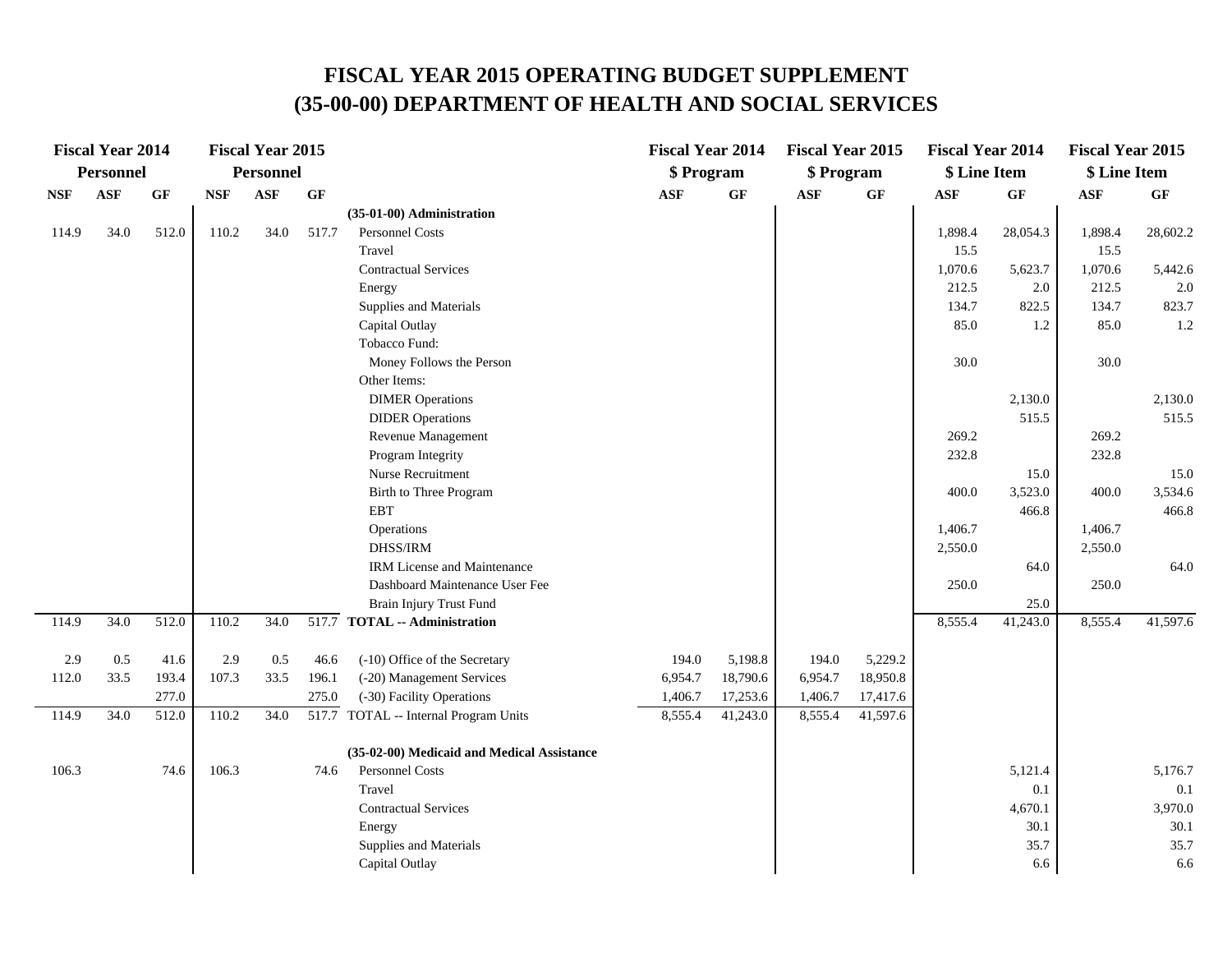|            | <b>Fiscal Year 2014</b> |      |            | <b>Fiscal Year 2015</b> |                 |                                               | <b>Fiscal Year 2014</b> |                 | <b>Fiscal Year 2015</b> |           | <b>Fiscal Year 2014</b> |           | <b>Fiscal Year 2015</b> |           |
|------------|-------------------------|------|------------|-------------------------|-----------------|-----------------------------------------------|-------------------------|-----------------|-------------------------|-----------|-------------------------|-----------|-------------------------|-----------|
|            | Personnel               |      |            | <b>Personnel</b>        |                 |                                               | \$ Program              |                 | \$ Program              |           | \$ Line Item            |           | \$ Line Item            |           |
| <b>NSF</b> | <b>ASF</b>              | GF   | <b>NSF</b> | <b>ASF</b>              | $\bf{G} \bf{F}$ |                                               | <b>ASF</b>              | $\bf{G} \bf{F}$ | $\mathbf{ASF}$          | GF        | <b>ASF</b>              | GF        | $\mathbf{ASF}$          | <b>GF</b> |
|            |                         |      |            |                         |                 | Tobacco Fund:                                 |                         |                 |                         |           |                         |           |                         |           |
|            |                         |      |            |                         |                 | Prescription Drug Program                     |                         |                 |                         |           | 2,346.0                 |           | 2,346.0                 |           |
|            |                         |      |            |                         |                 | <b>Medical Assistance Transition</b>          |                         |                 |                         |           | 3,760.0                 |           | 4,068.7                 |           |
|            |                         |      |            |                         |                 | Medicaid                                      |                         |                 |                         |           | 1,000.0                 |           | 1,000.0                 |           |
|            | 1.0                     |      |            | $1.0\,$                 |                 | Money Follows the Person                      |                         |                 |                         |           | 407.4                   |           | 407.4                   |           |
|            |                         |      |            |                         |                 | <b>Cancer Council Recommendations:</b>        |                         |                 |                         |           |                         |           |                         |           |
|            |                         |      |            |                         |                 | <b>Breast and Cervical Cancer Treatment</b>   |                         |                 |                         |           | 600.0                   |           | 600.0                   |           |
|            |                         |      |            |                         |                 | Other Items:                                  |                         |                 |                         |           |                         |           |                         |           |
|            |                         |      |            |                         |                 | Medicaid                                      |                         |                 |                         |           | 21,800.0                | 652,286.9 | 21,800.0                | 678,581.3 |
|            |                         |      |            |                         |                 | Medicaid for Workers with Disabilities        |                         |                 |                         |           | 47.5                    |           | 47.5                    |           |
|            |                         |      |            |                         |                 | Medicaid/NonState                             |                         |                 |                         |           | 200.0                   |           | 200.0                   |           |
|            |                         |      |            |                         |                 | <b>DOC</b> Medicaid                           |                         |                 |                         |           | 1,500.0                 |           | 1,500.0                 |           |
|            |                         |      |            |                         |                 | Medicaid Other                                |                         |                 |                         |           | 500.0                   |           | 500.0                   |           |
|            |                         |      |            |                         |                 | <b>DPH</b> Fees                               |                         |                 |                         |           | 300.0                   |           | 300.0                   |           |
|            |                         |      |            |                         |                 | Delaware Healthy Children Program             |                         |                 |                         |           |                         | 5,762.2   |                         | 5,762.2   |
|            |                         |      |            |                         |                 | Delaware Healthy Children Program Premiums    |                         |                 |                         |           | 600.0                   |           | 600.0                   |           |
|            |                         |      |            |                         |                 | Delaware Healthy Children Program - DSCYF     |                         |                 |                         |           | 800.0                   |           | 800.0                   |           |
|            |                         |      |            |                         |                 | <b>Cost Recovery</b>                          |                         |                 |                         |           | 275.1                   |           | 275.1                   |           |
|            |                         |      |            |                         |                 | Renal                                         |                         |                 |                         |           |                         | 929.5     |                         | 929.5     |
|            |                         |      |            |                         |                 | Medicaid Long Term Care                       |                         |                 |                         |           | 20,115.0                |           | 20,115.0                |           |
|            |                         |      |            |                         |                 | Disproportionate Share Hospital               |                         |                 |                         |           |                         | 4,000.0   |                         | 4,000.0   |
|            |                         |      |            |                         |                 | Nursing Home Quality Assessment               |                         |                 |                         |           | 10,800.0                |           | 10,800.0                |           |
| 106.3      | 1.0                     | 74.6 | 106.3      | 1.0                     |                 | 74.6 TOTAL -- Medicaid and Medical Assistance |                         |                 |                         |           | 65,051.0                | 672,842.6 | 65,359.7                | 698,492.2 |
| 106.3      | 1.0                     | 74.6 | 106.3      | 1.0                     | 74.6            | (-01) Medicaid and Medical Assistance         | 65,051.0                | 672,842.6       | 65,359.7                | 698,492.2 |                         |           |                         |           |
| 106.3      | 1.0                     | 74.6 | 106.3      | 1.0                     |                 | 74.6 TOTAL -- Internal Program Unit           | 65,051.0                | 672,842.6       | 65,359.7                | 698,492.2 |                         |           |                         |           |
|            |                         |      |            |                         |                 |                                               |                         |                 |                         |           |                         |           |                         |           |
|            |                         |      |            |                         |                 | (35-04-00) Medical Examiner                   |                         |                 |                         |           |                         |           |                         |           |
|            |                         | 49.0 |            |                         | 49.0            | Personnel Costs                               |                         |                 |                         |           |                         | 3,904.9   |                         | 3,948.2   |
|            |                         |      |            |                         |                 | Travel                                        |                         |                 |                         |           |                         | 0.3       |                         | 0.3       |
|            |                         |      |            |                         |                 | <b>Contractual Services</b>                   |                         |                 |                         |           |                         | 345.8     |                         | 345.8     |
|            |                         |      |            |                         |                 | Energy                                        |                         |                 |                         |           |                         | 102.3     |                         | 102.3     |
|            |                         |      |            |                         |                 | Supplies and Materials                        |                         |                 |                         |           |                         | 494.1     |                         | 494.1     |
|            |                         | 49.0 |            |                         |                 | Capital Outlay                                |                         |                 |                         |           |                         | 38.6      |                         | 38.6      |
|            |                         |      |            |                         | 49.0            | <b>TOTAL -- Medical Examiner</b>              |                         |                 |                         |           |                         | 4,886.0   |                         | 4,929.3   |
|            |                         |      |            |                         |                 |                                               |                         |                 |                         |           |                         |           |                         |           |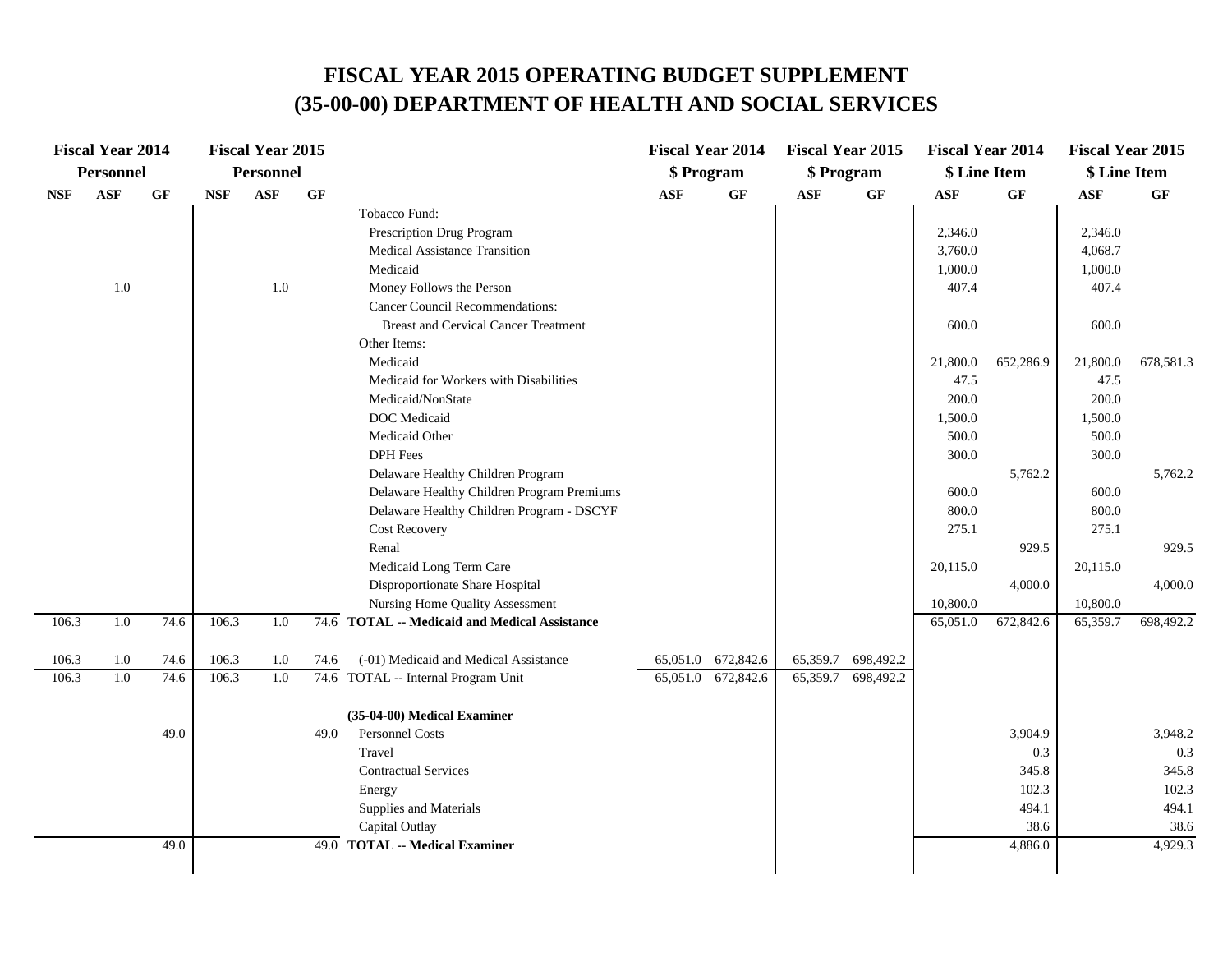|            | <b>Fiscal Year 2014</b> |                 |            | <b>Fiscal Year 2015</b> |                 |                                         |                | <b>Fiscal Year 2014</b> |            | <b>Fiscal Year 2015</b> | <b>Fiscal Year 2014</b> |                 | <b>Fiscal Year 2015</b> |          |
|------------|-------------------------|-----------------|------------|-------------------------|-----------------|-----------------------------------------|----------------|-------------------------|------------|-------------------------|-------------------------|-----------------|-------------------------|----------|
|            | <b>Personnel</b>        |                 |            | <b>Personnel</b>        |                 |                                         |                | \$ Program              |            | \$ Program              | \$ Line Item            |                 | \$ Line Item            |          |
| <b>NSF</b> | <b>ASF</b>              | $\bf{G} \bf{F}$ | <b>NSF</b> | <b>ASF</b>              | $\bf{G} \bf{F}$ |                                         | $\mathbf{ASF}$ | GF                      | <b>ASF</b> | GF                      | <b>ASF</b>              | $\bf{G} \bf{F}$ | ASF                     | GF       |
|            |                         | 49.0            |            |                         | 49.0            | (-01) Medical Examiner                  |                | 4,886.0                 |            | 4,929.3                 |                         |                 |                         |          |
|            |                         | 49.0            |            |                         |                 | 49.0 TOTAL -- Internal Program Unit     |                | 4,886.0                 |            | 4,929.3                 |                         |                 |                         |          |
|            |                         |                 |            |                         |                 |                                         |                |                         |            |                         |                         |                 |                         |          |
|            |                         |                 |            |                         |                 | (35-05-00) Public Health                |                |                         |            |                         |                         |                 |                         |          |
| 212.5      | 54.0                    | 344.0           | 211.5      | 52.0                    | 345.0           | <b>Personnel Costs</b>                  |                |                         |            |                         | 620.4                   | 22,452.0        | 620.4                   | 22,680.1 |
|            |                         |                 |            |                         |                 | <b>Contractual Services</b>             |                |                         |            |                         | 211.9                   | 3,573.9         | 211.9                   | 3,573.9  |
|            |                         |                 |            |                         |                 | Energy                                  |                |                         |            |                         |                         | 373.0           |                         | 373.0    |
|            |                         |                 |            |                         |                 | Supplies and Materials                  |                |                         |            |                         | 60.0                    | 897.5           | 60.0                    | 897.5    |
|            |                         |                 |            |                         |                 | Capital Outlay                          |                |                         |            |                         |                         | 24.9            |                         | 24.9     |
|            |                         |                 |            |                         |                 | Tobacco Fund:                           |                |                         |            |                         |                         |                 |                         |          |
|            |                         |                 |            |                         |                 | <b>Personnel Costs</b>                  |                |                         |            |                         | 590.2                   |                 | 590.2                   |          |
|            |                         |                 |            |                         |                 | <b>Contractual Services</b>             |                |                         |            |                         | 2,611.3                 |                 | 2,500.3                 |          |
|            |                         |                 |            |                         |                 | Diabetes                                |                |                         |            |                         | 322.7                   |                 | 322.7                   |          |
|            |                         |                 |            |                         |                 | New Nurse Development                   |                |                         |            |                         | 2,092.3                 |                 | 2,092.3                 |          |
|            |                         |                 |            |                         |                 | Public Access Defibrillation Initiative |                |                         |            |                         | 67.7                    |                 | 67.7                    |          |
|            |                         |                 |            |                         |                 | <b>Cancer Council Recommendations</b>   |                |                         |            |                         | 12,030.7                |                 | 12,030.7                |          |
|            |                         |                 |            |                         |                 | <b>Pilot Projects</b>                   |                |                         |            |                         | 478.4                   |                 | 478.4                   |          |
|            |                         |                 |            |                         |                 | Other Items:                            |                |                         |            |                         |                         |                 |                         |          |
|            |                         |                 |            |                         |                 | Rodent Control                          |                |                         |            |                         |                         | 50.0            |                         | 50.0     |
|            |                         |                 |            |                         |                 | Tuberculosis                            |                |                         |            |                         | 115.0                   |                 | 115.0                   |          |
|            |                         |                 |            |                         |                 | Child Development Watch                 |                |                         |            |                         | 687.7                   |                 | 687.7                   |          |
|            |                         |                 |            |                         |                 | Preschool Diagnosis and Treatment       |                |                         |            |                         |                         | 66.0            |                         | 66.0     |
|            |                         |                 |            |                         |                 | Immunizations                           |                |                         |            |                         |                         | 118.2           |                         | 118.2    |
|            |                         |                 |            |                         |                 | School Based Health Centers             |                |                         |            |                         |                         | 5,535.3         |                         | 5,535.3  |
|            |                         |                 |            |                         |                 | Hepatitis B                             |                |                         |            |                         |                         | 40.0            |                         | 40.0     |
|            |                         |                 |            |                         |                 | Needle Exchange Program                 |                |                         |            |                         |                         | 230.5           |                         | 230.5    |
|            |                         |                 |            |                         |                 | Rabies Control                          |                |                         |            |                         |                         | 222.0           |                         | 222.0    |
|            |                         |                 |            |                         |                 | Vanity Birth Certificates               |                |                         |            |                         | 14.7                    |                 | 14.7                    |          |
|            |                         |                 |            |                         |                 | Public Water                            |                |                         |            |                         | 60.0                    |                 | 60.0                    |          |
|            |                         |                 |            |                         |                 | <b>Medicaid Enhancements</b>            |                |                         |            |                         | 205.0                   |                 | 205.0                   |          |
|            |                         |                 |            |                         |                 | <b>Infant Mortality</b>                 |                |                         |            |                         | 150.0                   |                 | 150.0                   |          |
|            |                         |                 |            |                         |                 | Medicaid AIDS Waiver                    |                |                         |            |                         | 1,500.0                 |                 | 1,500.0                 |          |
|            |                         |                 |            |                         |                 | <b>Family Planning</b>                  |                |                         |            |                         | 325.0                   |                 | 325.0                   |          |
|            |                         |                 |            |                         |                 | Newborn                                 |                |                         |            |                         | 1,620.0                 |                 | 1,620.0                 |          |
|            |                         |                 |            |                         |                 | <b>Indirect Costs</b>                   |                |                         |            |                         | 533.4                   |                 | 533.4                   |          |
|            |                         |                 |            |                         |                 | Child Health                            |                |                         |            |                         | 1,582.3                 |                 | 1,582.3                 |          |
|            |                         |                 |            |                         |                 | Food Inspection                         |                |                         |            |                         | 21.0                    |                 | 21.0                    |          |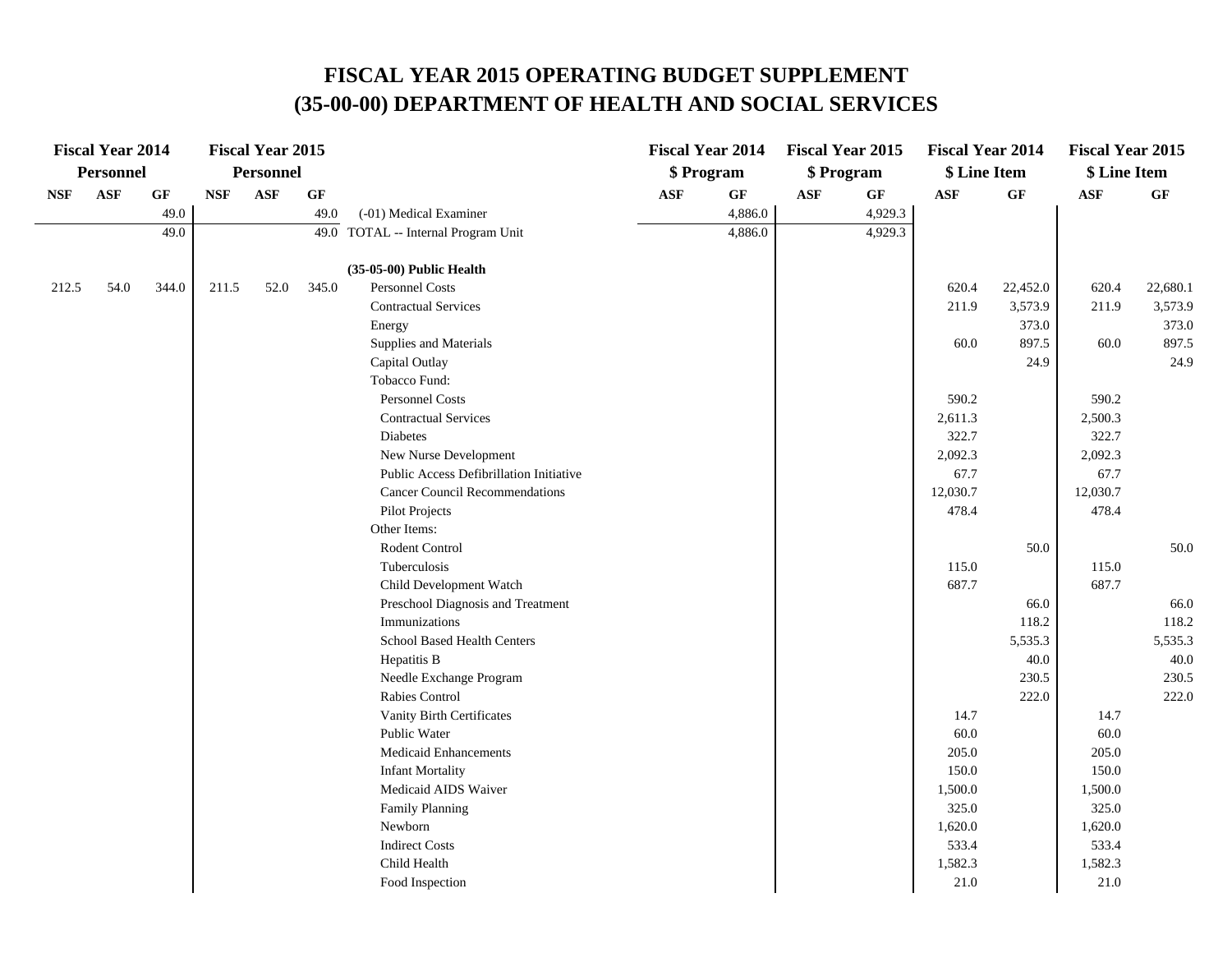|            | <b>Fiscal Year 2014</b> |                 |            | <b>Fiscal Year 2015</b> |           |                                               | <b>Fiscal Year 2014</b> |                 | <b>Fiscal Year 2015</b> |          | <b>Fiscal Year 2014</b> |           | <b>Fiscal Year 2015</b> |                 |
|------------|-------------------------|-----------------|------------|-------------------------|-----------|-----------------------------------------------|-------------------------|-----------------|-------------------------|----------|-------------------------|-----------|-------------------------|-----------------|
|            | <b>Personnel</b>        |                 |            | <b>Personnel</b>        |           |                                               | \$ Program              |                 | \$ Program              |          | \$ Line Item            |           | \$ Line Item            |                 |
| <b>NSF</b> | <b>ASF</b>              | $\bf{G} \bf{F}$ | <b>NSF</b> | <b>ASF</b>              | <b>GF</b> |                                               | <b>ASF</b>              | $\bf{G} \bf{F}$ | <b>ASF</b>              | GF       | $\mathbf{ASF}$          | <b>GF</b> | <b>ASF</b>              | $\bf{G} \bf{F}$ |
|            |                         |                 |            |                         |           | <b>Food Permits</b>                           |                         |                 |                         |          | 575.0                   |           | 575.0                   |                 |
|            |                         |                 |            |                         |           | Medicaid Contractors/Lab Testing and Analysis |                         |                 |                         |          | 1,005.0                 |           | 1,005.0                 |                 |
|            |                         |                 |            |                         |           | Water Operator Certification                  |                         |                 |                         |          | 22.0                    |           | 22.0                    |                 |
|            |                         |                 |            |                         |           | <b>Health Statistics</b>                      |                         |                 |                         |          | 1,200.0                 |           | 1,200.0                 |                 |
|            |                         |                 |            |                         |           | <b>Infant Mortality Task Force</b>            |                         |                 |                         |          |                         | 4,742.4   |                         | 4,742.4         |
|            |                         |                 |            |                         |           | J-1 VISA                                      |                         |                 |                         |          | 13.5                    |           | 13.5                    |                 |
|            |                         |                 |            |                         |           | ${\rm HFLC}$                                  |                         |                 |                         |          | 30.0                    |           | 30.0                    |                 |
|            |                         |                 |            |                         |           | <b>Distressed Cemeteries</b>                  |                         |                 |                         |          | 100.0                   |           | 100.0                   |                 |
|            |                         |                 |            |                         |           | Plumbing Inspection                           |                         |                 |                         |          | 400.0                   |           | 400.0                   |                 |
|            |                         |                 |            |                         |           | Cancer Council                                |                         |                 |                         |          |                         | 331.3     |                         | 331.3           |
|            |                         |                 |            |                         |           | Gift of Life                                  |                         |                 |                         |          |                         | 38.7      |                         | 38.7            |
|            |                         |                 |            |                         |           | Delaware Organ and Tissue Program             |                         |                 |                         |          |                         | 7.7       |                         | 7.7             |
|            |                         |                 |            |                         |           | <b>Developmental Screening</b>                |                         |                 |                         |          |                         | 115.3     |                         | 115.3           |
|            |                         |                 |            |                         |           | <b>Uninsured Action Plan</b>                  |                         |                 |                         |          |                         | 234.1     |                         | 234.1           |
|            |                         |                 |            |                         |           | <b>Health Disparities</b>                     |                         |                 |                         |          |                         | 50.6      |                         | 50.6            |
|            |                         |                 |            | 1.7                     | 0.3       | Medical Marijuana                             |                         |                 |                         |          | 480.1                   |           | 480.1                   | 70.0            |
|            |                         |                 |            |                         |           | <b>DIMES</b>                                  |                         |                 |                         |          |                         | 300.0     |                         | 300.0           |
|            |                         | 5.0             |            |                         | 5.0       | Animal Welfare                                |                         |                 |                         |          | 413.3                   | 300.0     | 413.3                   | 606.0           |
|            |                         |                 |            |                         |           | Sickle Cell                                   |                         |                 |                         |          |                         |           |                         | 169.5           |
|            |                         |                 |            |                         |           | Nurse Family Partnership                      |                         |                 |                         |          |                         |           |                         | 1,300.0         |
| 212.5      | 54.0                    | 349.0           | 211.5      | 53.7                    |           | 350.3 TOTAL -- Public Health                  |                         |                 |                         |          | 30,138.6                | 39,703.4  | 30,027.6                | 41,777.0        |
| 4.0        | 6.0                     | 43.0            | 4.0        | 6.0                     | 43.0      | (-10) Director's Office/Support Services      | 2,023.9                 | 3,438.9         | 2,023.9                 | 3,771.5  |                         |           |                         |                 |
| 207.5      | 48.0                    | 299.0           | 206.5      | 47.7                    | 300.3     | (-20) Community Health                        | 28,047.0                | 35,070.6        | 27,936.0                | 36,807.7 |                         |           |                         |                 |
| 1.0        |                         | 7.0             | $1.0\,$    |                         | 7.0       | (-30) Emergency Medical Services              | 67.7                    | 1,193.9         | 67.7                    | 1,197.8  |                         |           |                         |                 |
| 212.5      | 54.0                    | 349.0           | 211.5      | 53.7                    |           | 350.3 TOTAL -- Internal Program Units         | 30,138.6                | 39,703.4        | 30,027.6                | 41,777.0 |                         |           |                         |                 |
|            |                         |                 |            |                         |           | (35-06-00) Substance Abuse and Mental Health  |                         |                 |                         |          |                         |           |                         |                 |
| 3.0        | 1.0                     | 619.7           | 3.0        | 1.0                     | 620.7     | Personnel Costs                               |                         |                 |                         |          | 299.4                   | 40,773.7  | 299.4                   | 41,426.4        |
|            |                         |                 |            |                         |           | Travel                                        |                         |                 |                         |          |                         | 6.9       |                         | 6.9             |
|            |                         |                 |            |                         |           | <b>Contractual Services</b>                   |                         |                 |                         |          | 1,569.9                 | 29,834.7  | 1,569.9                 | 30,171.2        |
|            |                         |                 |            |                         |           | Energy                                        |                         |                 |                         |          |                         | 1,635.9   |                         | 1,635.9         |
|            |                         |                 |            |                         |           | Supplies and Materials                        |                         |                 |                         |          | 1,000.6                 | 3,337.7   | 1,000.6                 | 3,337.7         |
|            |                         |                 |            |                         |           | Capital Outlay                                |                         |                 |                         |          | 9.0                     | 184.0     | 9.0                     | 184.0           |
|            |                         |                 |            |                         |           |                                               |                         |                 |                         |          |                         |           |                         |                 |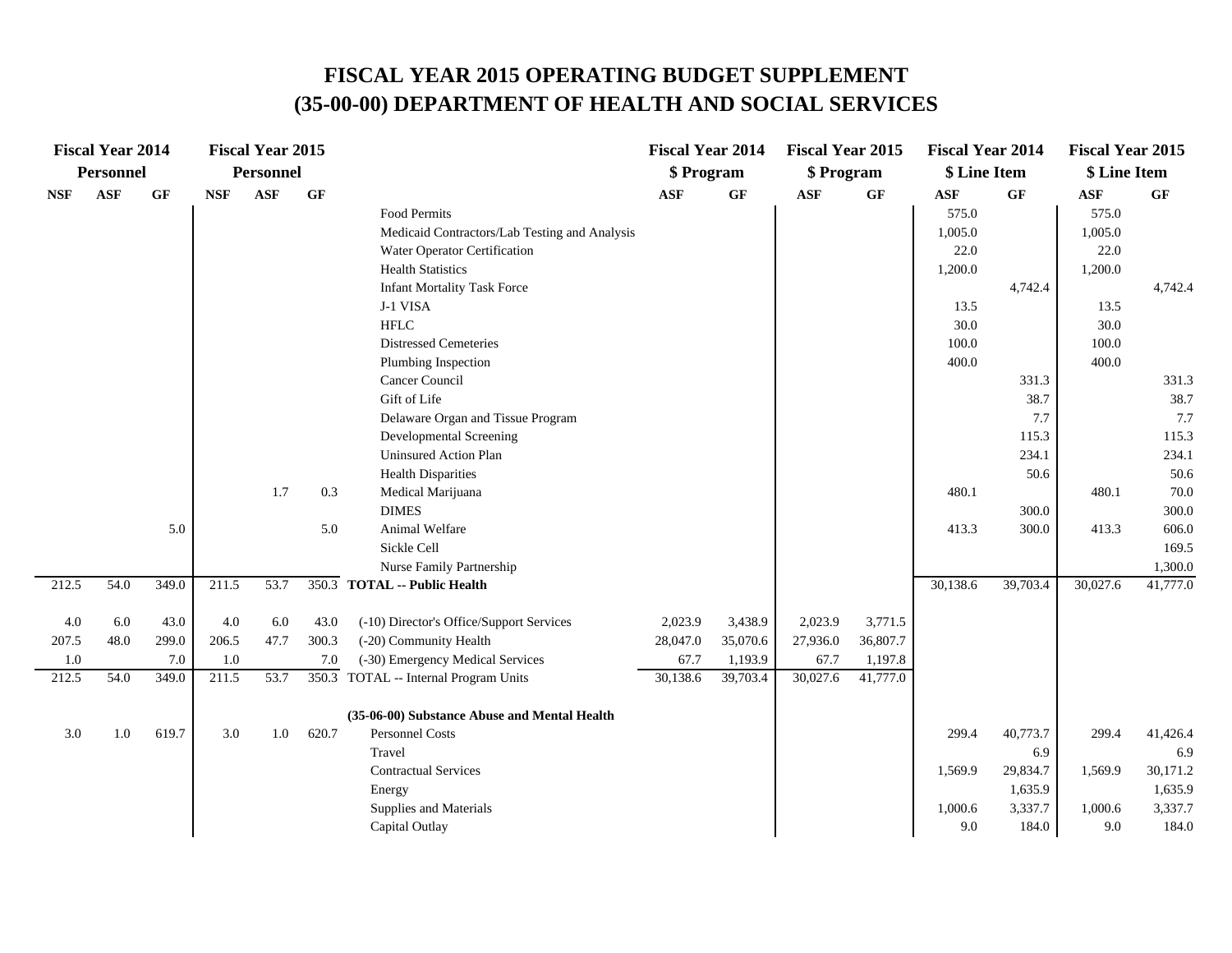|            | <b>Fiscal Year 2014</b> |       |                  | <b>Fiscal Year 2015</b> |       |                                                  | <b>Fiscal Year 2014</b> |           | <b>Fiscal Year 2015</b> |                 | <b>Fiscal Year 2014</b> |           | <b>Fiscal Year 2015</b> |                 |
|------------|-------------------------|-------|------------------|-------------------------|-------|--------------------------------------------------|-------------------------|-----------|-------------------------|-----------------|-------------------------|-----------|-------------------------|-----------------|
|            | <b>Personnel</b>        |       |                  | <b>Personnel</b>        |       |                                                  | \$ Program              |           | \$ Program              |                 | \$ Line Item            |           | \$ Line Item            |                 |
| <b>NSF</b> | $\mathbf{ASF}$          | GF    | <b>NSF</b>       | <b>ASF</b>              | GF    |                                                  | <b>ASF</b>              | GF        | $\mathbf{ASF}$          | $\bf{G} \bf{F}$ | $\mathbf{ASF}$          | GF        | ASF                     | $\bf{G} \bf{F}$ |
|            |                         |       |                  |                         |       | Tobacco Fund:                                    |                         |           |                         |                 |                         |           |                         |                 |
|            |                         |       |                  |                         |       | <b>Contractual Services</b>                      |                         |           |                         |                 | 128.4                   |           | 128.4                   |                 |
|            |                         |       |                  |                         |       | Transitional Housing for Detoxification          |                         |           |                         |                 | 159.9                   |           | 159.9                   |                 |
|            |                         |       |                  |                         |       | Heroin Residential Program                       |                         |           |                         |                 | 327.2                   |           | 327.2                   |                 |
|            |                         |       |                  |                         |       | Delaware School Study                            |                         |           |                         |                 | 20.6                    |           | 20.6                    |                 |
|            |                         |       |                  |                         |       | Limen House                                      |                         |           |                         |                 | 54.4                    |           | 54.4                    |                 |
|            |                         |       |                  |                         |       | Other Items:                                     |                         |           |                         |                 |                         |           |                         |                 |
|            |                         |       |                  |                         |       | Medicare Part D                                  |                         |           |                         |                 | 1,119.0                 |           | 1,119.0                 |                 |
|            |                         |       |                  |                         |       | <b>TEFRA</b>                                     |                         |           |                         |                 | 100.0                   |           | 100.0                   |                 |
|            |                         |       |                  |                         |       | DPC Disproportionate Share                       |                         |           |                         |                 | 1,050.0                 |           | 1,050.0                 |                 |
|            |                         |       |                  |                         |       | <b>DPC</b> Industries                            |                         |           |                         |                 |                         | 38.1      |                         | 38.1            |
|            |                         |       |                  |                         |       | DOC Assessments                                  |                         |           |                         |                 | 655.0                   |           | 780.0                   |                 |
|            |                         |       |                  |                         |       | Kent/Sussex Detox Center                         |                         |           |                         |                 | 300.0                   |           | 300.0                   |                 |
|            |                         |       |                  |                         |       | <b>CMH</b> Group Homes                           |                         |           |                         |                 |                         | 7,324.2   |                         | 7,258.2         |
|            |                         |       |                  |                         |       | <b>Community Placements</b>                      |                         |           |                         |                 |                         | 17,652.6  |                         | 21,240.9        |
|            |                         |       |                  |                         |       | <b>Community Housing Supports</b>                |                         |           |                         |                 |                         | 1,600.0   |                         | 1,600.0         |
| 3.0        | 1.0                     | 619.7 | $\overline{3.0}$ | 1.0                     |       | 620.7 TOTAL -- Substance Abuse and Mental Health |                         |           |                         |                 | 6,793.4                 | 102,387.8 | 6,918.4                 | 106,899.3       |
| 0.2        |                         | 83.8  | $0.2\,$          |                         | 84.8  | (-10) Administration                             | 60.0                    | 5,479.7   | 60.0                    | 5,647.8         |                         |           |                         |                 |
| 1.0        |                         | 89.0  | 1.0              |                         | 89.0  | (-20) Community Mental Health                    | 2,305.0                 | 51,705.4  | 2,305.0                 | 55,192.3        |                         |           |                         |                 |
| 0.8        |                         | 416.9 | $0.8\,$          |                         | 416.9 | (-30) Delaware Psychiatric Center                | 2,196.8                 | 33,230.6  | 2,196.8                 | 33,475.5        |                         |           |                         |                 |
| 1.0        | 1.0                     | 30.0  | 1.0              | 1.0                     | 30.0  | (-40) Substance Abuse                            | 2,231.6                 | 11,972.1  | 2,356.6                 | 12,583.7        |                         |           |                         |                 |
| 3.0        | 1.0                     | 619.7 | 3.0              | 1.0                     | 620.7 | TOTAL -- Internal Program Units                  | 6,793.4                 | 102,387.8 | 6,918.4                 | 106,899.3       |                         |           |                         |                 |
|            |                         |       |                  |                         |       | (35-07-00) Social Services                       |                         |           |                         |                 |                         |           |                         |                 |
| 191.9      |                         | 184.8 | 191.9            |                         | 184.8 | Personnel Costs                                  |                         |           |                         |                 |                         | 11,762.8  |                         | 11,895.5        |
|            |                         |       |                  |                         |       | Travel                                           |                         |           |                         |                 |                         | 0.9       |                         | 0.9             |
|            |                         |       |                  |                         |       | <b>Contractual Services</b>                      |                         |           |                         |                 |                         | 2,774.0   |                         | 2,774.0         |
|            |                         |       |                  |                         |       | Energy                                           |                         |           |                         |                 |                         | 86.8      |                         | 86.8            |
|            |                         |       |                  |                         |       | Supplies and Materials                           |                         |           |                         |                 |                         | 95.1      |                         | 95.1            |
|            |                         |       |                  |                         |       | Capital Outlay                                   |                         |           |                         |                 |                         | 51.3      |                         | 51.3            |
|            |                         |       |                  |                         |       |                                                  |                         |           |                         |                 |                         |           |                         |                 |
|            |                         |       |                  |                         |       | Tobacco Fund:                                    |                         |           |                         |                 |                         |           |                         |                 |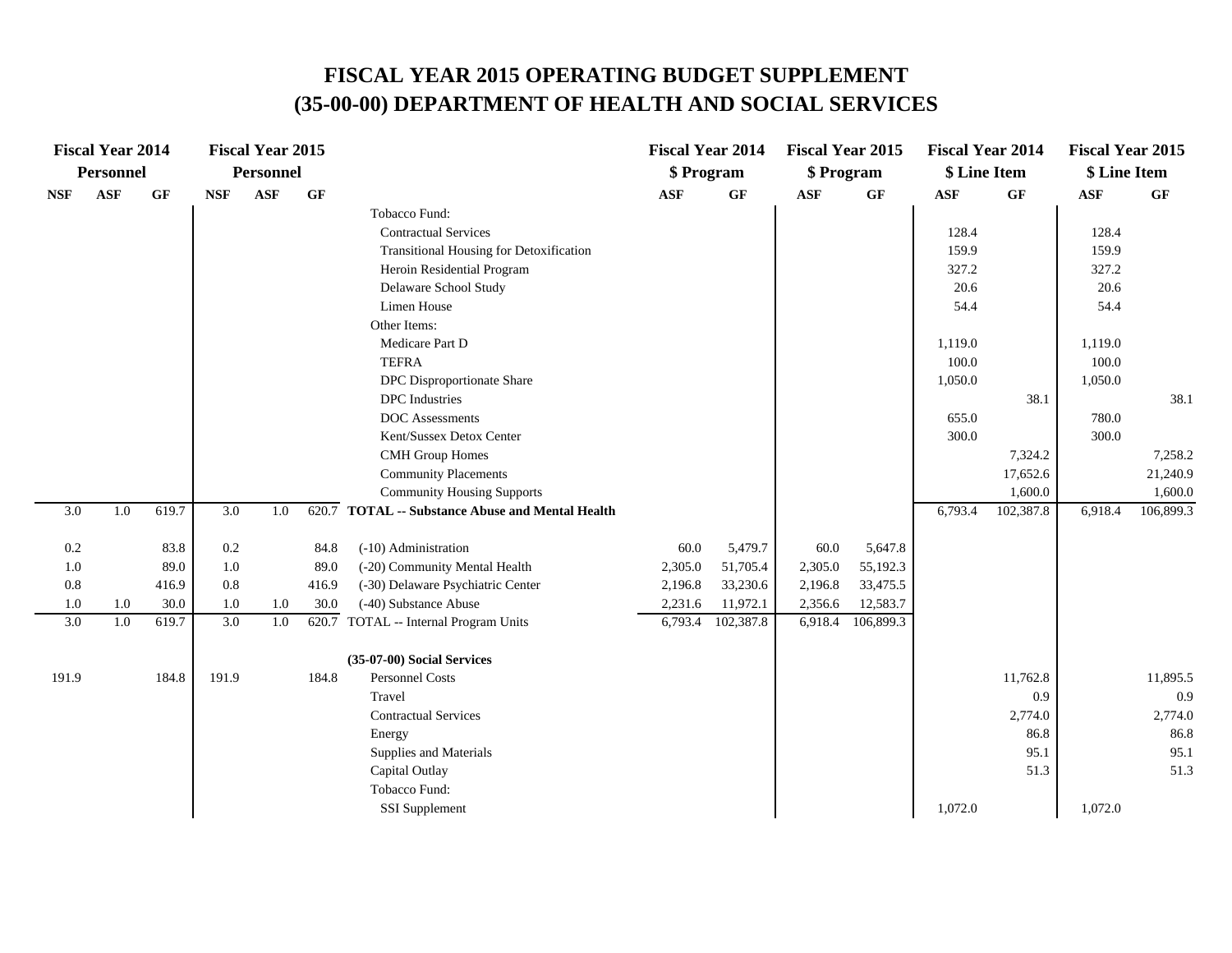|            | <b>Fiscal Year 2014</b> |       |            | <b>Fiscal Year 2015</b> |           |                                                                              | <b>Fiscal Year 2014</b> |           | <b>Fiscal Year 2015</b> |                 | <b>Fiscal Year 2014</b> |          | <b>Fiscal Year 2015</b> |          |
|------------|-------------------------|-------|------------|-------------------------|-----------|------------------------------------------------------------------------------|-------------------------|-----------|-------------------------|-----------------|-------------------------|----------|-------------------------|----------|
|            | <b>Personnel</b>        |       |            | <b>Personnel</b>        |           |                                                                              | \$ Program              |           | \$ Program              |                 | \$ Line Item            |          | \$ Line Item            |          |
| <b>NSF</b> | ASF                     | GF    | <b>NSF</b> | ASF                     | <b>GF</b> |                                                                              | <b>ASF</b>              | <b>GF</b> | <b>ASF</b>              | $\bf{G} \bf{F}$ | ASF                     | GF       | <b>ASF</b>              | GF       |
|            |                         |       |            |                         |           | Other Items:                                                                 |                         |           |                         |                 |                         |          |                         |          |
|            |                         |       |            |                         |           | <b>Cost Recovery</b>                                                         |                         |           |                         |                 | 75.1                    |          | 75.1                    |          |
|            |                         |       |            |                         |           | <b>TANF Cash Assistance</b>                                                  |                         |           |                         |                 |                         | 19,100.0 |                         | 18,230.0 |
|            |                         |       |            |                         |           | TANF Child Support Pass Through                                              |                         |           |                         |                 | 1,200.0                 |          | 1,200.0                 |          |
|            |                         |       |            |                         |           | Child Care                                                                   |                         |           |                         |                 |                         | 38,490.8 |                         | 35,190.8 |
|            |                         |       |            |                         |           | <b>Emergency Assistance</b>                                                  |                         |           |                         |                 |                         | 1,603.9  |                         | 1,603.9  |
|            |                         |       |            |                         |           | <b>Employment and Training</b>                                               |                         |           |                         |                 |                         | 2,419.7  |                         | 2,419.7  |
|            |                         |       |            |                         |           | General Assistance                                                           |                         |           |                         |                 |                         | 5,328.3  |                         | 5,328.3  |
| 191.9      |                         | 184.8 | 191.9      |                         | 184.8     | <b>TOTAL -- Social Services</b>                                              |                         |           |                         |                 | 2,347.1                 | 81,713.6 | 2,347.1                 | 77,676.3 |
| 191.9      |                         | 184.8 | 191.9      |                         | 184.8     | (-01) Social Services                                                        | 2,347.1                 | 81,713.6  | 2,347.1                 | 77,676.3        |                         |          |                         |          |
| 191.9      |                         | 184.8 | 191.9      |                         |           | 184.8 TOTAL -- Internal Program Unit                                         | 2,347.1                 | 81,713.6  | 2,347.1                 | 77,676.3        |                         |          |                         |          |
|            |                         |       |            |                         |           | TOTAL -- Temporary Assistance for Needy Families (TANF)<br>NSF appropriation |                         |           |                         |                 |                         | 32,291.0 |                         | 32,291.0 |
|            |                         |       |            |                         |           | (35-08-00) Visually Impaired                                                 |                         |           |                         |                 |                         |          |                         |          |
| 21.2       | 2.1                     | 33.7  | 21.2       | 2.1                     | 33.7      | <b>Personnel Costs</b>                                                       |                         |           |                         |                 | 109.9                   | 2,569.1  | 109.9                   | 2,594.2  |
|            |                         |       |            |                         |           | Travel                                                                       |                         |           |                         |                 |                         | 1.5      |                         | 1.5      |
|            |                         |       |            |                         |           | <b>Contractual Services</b>                                                  |                         |           |                         |                 | 1.5                     | 432.0    | 1.5                     | 432.0    |
|            |                         |       |            |                         |           | Energy                                                                       |                         |           |                         |                 |                         | 81.1     |                         | 81.1     |
|            |                         |       |            |                         |           | Supplies and Materials                                                       |                         |           |                         |                 |                         | 67.3     |                         | 67.3     |
|            |                         |       |            |                         |           | Capital Outlay                                                               |                         |           |                         |                 | 4.0                     | 39.1     | 4.0                     | 39.1     |
|            |                         |       |            |                         |           | Other Items:                                                                 |                         |           |                         |                 |                         |          |                         |          |
|            |                         |       |            |                         |           | <b>BEP Unassigned Vending</b>                                                |                         |           |                         |                 | 175.0                   |          | 175.0                   |          |
|            |                         |       |            |                         |           | <b>BEP</b> Independence                                                      |                         |           |                         |                 | 450.0                   |          | 450.0                   |          |
|            |                         |       |            |                         |           | <b>BEP</b> Vending                                                           |                         |           |                         |                 | 425.0                   |          | 425.0                   |          |
| 21.2       | 2.1                     | 33.7  | 21.2       | 2.1                     |           | 33.7 TOTAL -- Visually Impaired                                              |                         |           |                         |                 | 1,165.4                 | 3,190.1  | 1,165.4                 | 3,215.2  |
| 21.2       | 2.1                     | 33.7  | 21.2       | 2.1                     | 33.7      | (-01) Visually Impaired Services                                             | 1,165.4                 | 3,190.1   | 1,165.4                 | 3,215.2         |                         |          |                         |          |
| 21.2       | 2.1                     | 33.7  | 21.2       | 2.1                     |           | 33.7 TOTAL -- Internal Program Unit                                          | 1,165.4                 | 3,190.1   | 1,165.4                 | 3,215.2         |                         |          |                         |          |
|            |                         |       |            |                         |           |                                                                              |                         |           |                         |                 |                         |          |                         |          |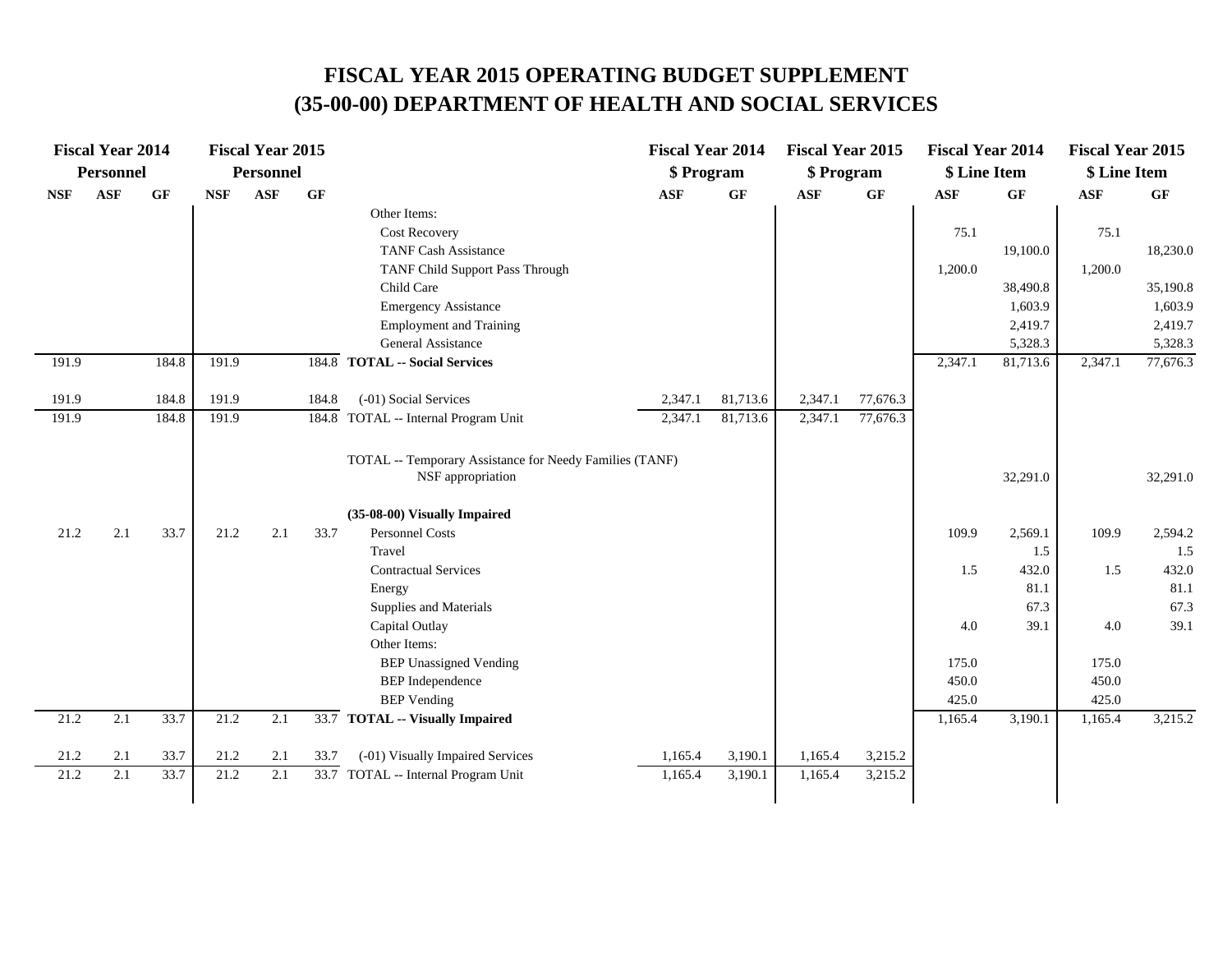|            | <b>Fiscal Year 2014</b> |                 |            | <b>Fiscal Year 2015</b> |       |                                                   | <b>Fiscal Year 2014</b> |         | <b>Fiscal Year 2015</b> |         | <b>Fiscal Year 2014</b> |          | <b>Fiscal Year 2015</b> |                 |
|------------|-------------------------|-----------------|------------|-------------------------|-------|---------------------------------------------------|-------------------------|---------|-------------------------|---------|-------------------------|----------|-------------------------|-----------------|
|            | Personnel               |                 |            | Personnel               |       |                                                   | \$ Program              |         | \$ Program              |         | \$ Line Item            |          | \$ Line Item            |                 |
| <b>NSF</b> | <b>ASF</b>              | $\bf{G} \bf{F}$ | <b>NSF</b> | <b>ASF</b>              | GF    |                                                   | <b>ASF</b>              | GF      | <b>ASF</b>              | GF      | <b>ASF</b>              | GF       | $\mathbf{ASF}$          | $\bf{G} \bf{F}$ |
|            |                         |                 |            |                         |       | (35-09-00) Long Term Care Residents Protection    |                         |         |                         |         |                         |          |                         |                 |
| 16.5       |                         | 35.5            | 16.5       |                         | 35.5  | Personnel Costs                                   |                         |         |                         |         |                         | 2,265.2  |                         | 2,292.0         |
|            |                         |                 |            |                         |       | Travel                                            |                         |         |                         |         |                         | 0.3      |                         | 0.3             |
|            |                         |                 |            |                         |       | <b>Contractual Services</b>                       |                         |         |                         |         |                         | 122.5    |                         | 122.5           |
|            |                         |                 |            |                         |       | Energy                                            |                         |         |                         |         |                         | 9.1      |                         | 9.1             |
|            |                         |                 |            |                         |       | Supplies and Materials                            |                         |         |                         |         |                         | 15.4     |                         | 15.4            |
| 16.5       |                         | 35.5            | 16.5       |                         |       | 35.5 TOTAL -- Long Term Care Residents Protection |                         |         |                         |         |                         | 2,412.5  |                         | 2,439.3         |
| 16.5       |                         | 35.5            | 16.5       |                         | 35.5  | (-01) Long Term Care Residents Protection         |                         | 2,412.5 |                         | 2,439.3 |                         |          |                         |                 |
| 16.5       |                         | 35.5            | 16.5       |                         |       | 35.5 TOTAL -- Internal Program Unit               |                         | 2,412.5 |                         | 2,439.3 |                         |          |                         |                 |
|            |                         |                 |            |                         |       | (35-10-00) Child Support Enforcement              |                         |         |                         |         |                         |          |                         |                 |
| 129.9      | 2.5                     | 53.7            | 129.9      | 2.5                     | 53.7  | <b>Personnel Costs</b>                            |                         |         |                         |         | 188.0                   | 3,210.6  | 188.0                   | 3,250.8         |
|            |                         |                 |            |                         |       | Travel                                            |                         |         |                         |         | 9.6                     |          | 9.6                     |                 |
|            |                         |                 |            |                         |       | <b>Contractual Services</b>                       |                         |         |                         |         | 794.3                   | 647.3    | 794.3                   | 647.3           |
|            |                         |                 |            |                         |       | Energy                                            |                         |         |                         |         | 30.0                    | 13.3     | 30.0                    | 13.3            |
|            |                         |                 |            |                         |       | Supplies and Materials                            |                         |         |                         |         | 23.0                    |          | 23.0                    |                 |
|            |                         |                 |            |                         |       | Capital Outlay                                    |                         |         |                         |         | 162.9                   |          | 162.9                   |                 |
|            |                         |                 |            |                         |       | Other Item:                                       |                         |         |                         |         |                         |          |                         |                 |
|            |                         |                 |            |                         |       | Recoupment                                        |                         |         |                         |         | 25.0                    |          | 25.0                    |                 |
| 129.9      | 2.5                     | 53.7            | 129.9      | 2.5                     |       | 53.7 TOTAL -- Child Support Enforcement           |                         |         |                         |         | 1,232.8                 | 3,871.2  | 1,232.8                 | 3,911.4         |
| 129.9      | 2.5                     | 53.7            | 129.9      | 2.5                     | 53.7  | (-01) Child Support Enforcement                   | 1,232.8                 | 3,871.2 | 1,232.8                 | 3,911.4 |                         |          |                         |                 |
| 129.9      | 2.5                     | 53.7            | 129.9      | 2.5                     |       | 53.7 TOTAL -- Internal Program Unit               | 1,232.8                 | 3,871.2 | 1,232.8                 | 3,911.4 |                         |          |                         |                 |
|            |                         |                 |            |                         |       | (35-11-00) Developmental Disabilities Services    |                         |         |                         |         |                         |          |                         |                 |
| 3.0        |                         | 550.5           | 3.0        |                         | 548.5 | Personnel Costs                                   |                         |         |                         |         | 42.4                    | 33,236.1 | 42.4                    | 33,667.6        |
|            |                         |                 |            |                         |       | Travel                                            |                         |         |                         |         |                         | 1.3      |                         | 1.3             |
|            |                         |                 |            |                         |       | <b>Contractual Services</b>                       |                         |         |                         |         | 2,371.2                 | 3,643.6  |                         | 3,304.4         |
|            |                         |                 |            |                         |       | Energy                                            |                         |         |                         |         |                         | 1,042.1  |                         | 1,042.1         |
|            |                         |                 |            |                         |       | Supplies and Materials                            |                         |         |                         |         |                         | 886.7    |                         | 886.7           |
|            |                         |                 |            |                         |       | Capital Outlay                                    |                         |         |                         |         |                         | 15.0     |                         | 15.0            |
|            |                         |                 |            |                         |       | Tobacco Fund:                                     |                         |         |                         |         |                         |          |                         |                 |
|            |                         |                 |            |                         |       | <b>Family Support</b>                             |                         |         |                         |         | 63.2                    |          | 63.2                    |                 |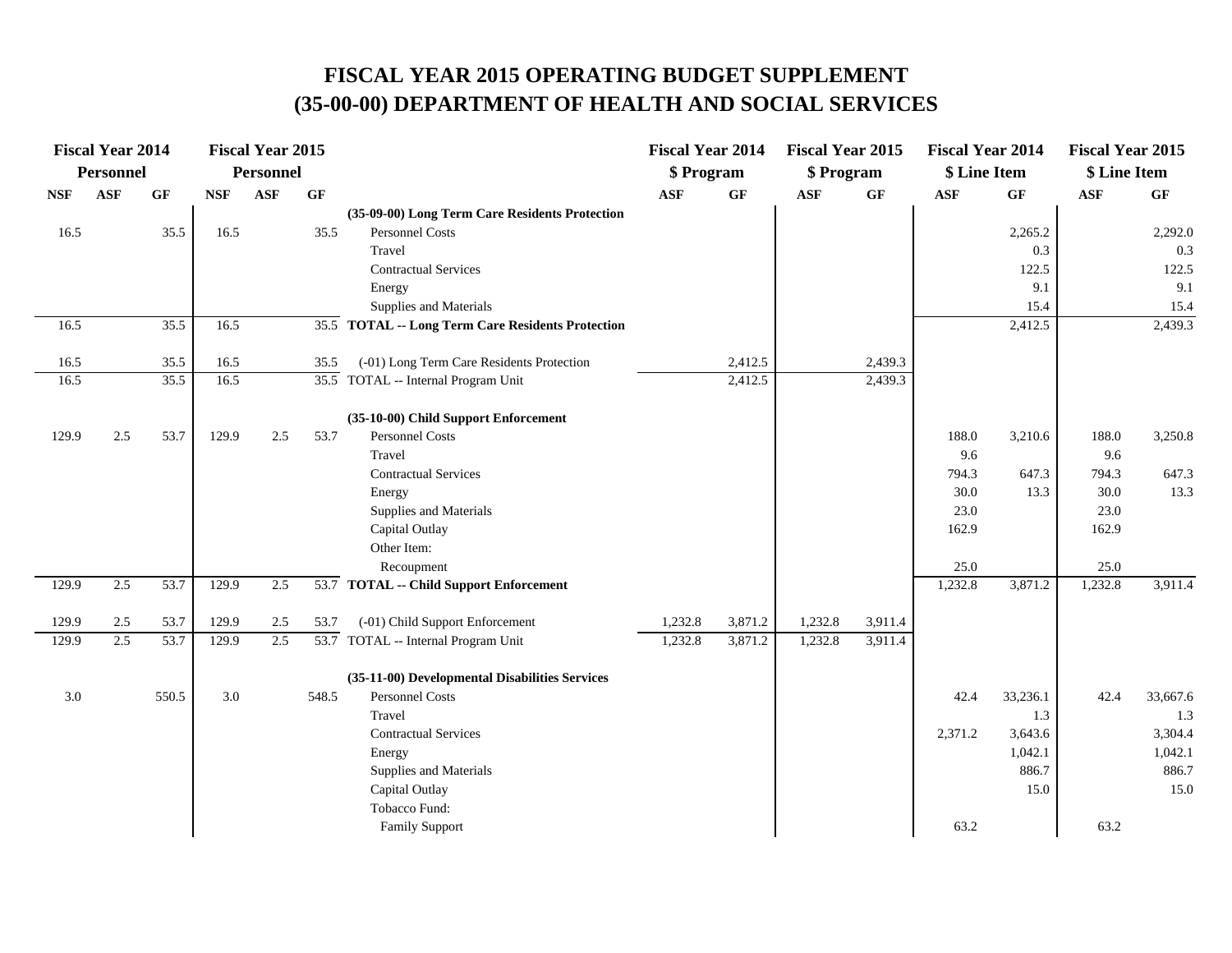|                  | <b>Fiscal Year 2014</b> |       |                  | <b>Fiscal Year 2015</b> |       |                                                    | <b>Fiscal Year 2014</b> |                 | <b>Fiscal Year 2015</b> |                 | <b>Fiscal Year 2014</b> |                 | <b>Fiscal Year 2015</b> |          |
|------------------|-------------------------|-------|------------------|-------------------------|-------|----------------------------------------------------|-------------------------|-----------------|-------------------------|-----------------|-------------------------|-----------------|-------------------------|----------|
|                  | <b>Personnel</b>        |       |                  | <b>Personnel</b>        |       |                                                    | \$ Program              |                 | \$ Program              |                 | \$ Line Item            |                 | \$ Line Item            |          |
| <b>NSF</b>       | ASF                     | GF    | <b>NSF</b>       | ASF                     | GF    |                                                    | <b>ASF</b>              | $\bf{G} \bf{F}$ | <b>ASF</b>              | $\bf{G} \bf{F}$ | ASF                     | $\bf{G} \bf{F}$ | $\mathbf{ASF}$          | GF       |
|                  |                         |       |                  |                         |       | Other Items:                                       |                         |                 |                         |                 |                         |                 |                         |          |
|                  |                         |       |                  |                         |       | Music Stipends<br><b>Assisted Living</b>           |                         |                 |                         |                 | 300.0                   | 1.1             | 300.0                   | 1.1      |
|                  |                         |       |                  |                         |       | Purchase of Care                                   |                         |                 |                         |                 | 2,432.3                 | 20,303.3        |                         |          |
|                  |                         |       |                  |                         |       | Purchase of Community Services                     |                         |                 |                         |                 |                         | 5,159.7         |                         | 29,732.9 |
|                  |                         |       |                  |                         |       | <b>Stockley Transition Plan</b>                    |                         |                 |                         |                 |                         | 526.2           | 4,803.5                 |          |
|                  |                         |       |                  |                         |       | Transportation                                     |                         |                 |                         |                 |                         | 587.6           |                         |          |
| 3.0              |                         | 550.5 | $\overline{3.0}$ |                         |       | 548.5 TOTAL -- Developmental Disabilities Services |                         |                 |                         |                 | 5,209.1                 | 65,402.7        | 5,209.1                 | 68,651.1 |
|                  |                         |       |                  |                         |       |                                                    |                         |                 |                         |                 |                         |                 |                         |          |
| 3.0              |                         | 64.0  | 3.0              |                         | 64.0  | (-10) Administration                               | 42.4                    | 5,034.3         | 42.4                    | 5,082.7         |                         |                 |                         |          |
|                  |                         | 258.0 |                  |                         | 257.0 | (-20) Stockley Center                              | 300.0                   | 21,847.8        | 300.0                   | 22,022.9        |                         |                 |                         |          |
|                  |                         | 228.5 |                  |                         | 227.5 | (-30) Community Services                           | 4,866.7                 | 38,520.6        | 4,866.7                 | 41,545.5        |                         |                 |                         |          |
| $\overline{3.0}$ |                         | 550.5 | $\overline{3.0}$ |                         |       | 548.5 TOTAL -- Internal Program Units              | 5,209.1                 | 65,402.7        | 5,209.1                 | 68,651.1        |                         |                 |                         |          |
|                  |                         |       |                  |                         |       | (35-12-00) State Service Centers                   |                         |                 |                         |                 |                         |                 |                         |          |
| 16.3             |                         | 104.3 | 16.3             |                         | 103.3 | Personnel Costs                                    |                         |                 |                         |                 |                         | 5,846.5         |                         | 5,843.0  |
|                  |                         |       |                  |                         |       | Travel                                             |                         |                 |                         |                 | 7.8                     | 0.1             | 7.8                     | 0.1      |
|                  |                         |       |                  |                         |       | <b>Contractual Services</b>                        |                         |                 |                         |                 | 320.1                   | 1,522.8         | 320.1                   | 1,501.2  |
|                  |                         |       |                  |                         |       | Energy                                             |                         |                 |                         |                 | 231.3                   | 891.9           | 231.3                   | 891.9    |
|                  |                         |       |                  |                         |       | Supplies and Materials                             |                         |                 |                         |                 | 64.1                    | 80.6            | 64.1                    | 80.6     |
|                  |                         |       |                  |                         |       | Capital Outlay                                     |                         |                 |                         |                 | 39.8                    | 7.3             | 39.8                    | 7.3      |
|                  |                         |       |                  |                         |       | Other Items:                                       |                         |                 |                         |                 |                         |                 |                         |          |
|                  |                         |       |                  |                         |       | <b>Family Support</b>                              |                         |                 |                         |                 |                         | 394.1           |                         | 398.0    |
|                  |                         |       |                  |                         |       | Community Food Program                             |                         |                 |                         |                 |                         | 432.4           |                         | 433.7    |
|                  |                         |       |                  |                         |       | <b>Emergency Assistance</b>                        |                         |                 |                         |                 |                         | 1,642.2         |                         | 1,658.6  |
|                  |                         |       |                  |                         |       | Kinship Care                                       |                         |                 |                         |                 |                         | 70.0            |                         | 70.0     |
|                  |                         |       |                  |                         |       | Hispanic Affairs                                   |                         |                 |                         |                 |                         | 50.3            |                         | 50.3     |
| 16.3             |                         | 104.3 | 16.3             |                         |       | 103.3 TOTAL -- State Service Centers               |                         |                 |                         |                 | 663.1                   | 10,938.2        | 663.1                   | 10,934.7 |
| 16.3             |                         | 104.3 | 16.3             |                         | 103.3 | (-30) State Service Centers                        | 663.1                   | 10,938.2        | 663.1                   | 10,934.7        |                         |                 |                         |          |
| 16.3             |                         | 104.3 | 16.3             |                         |       | 103.3 TOTAL -- Internal Program Unit               | 663.1                   | 10,938.2        | 663.1                   | 10,934.7        |                         |                 |                         |          |
|                  |                         |       |                  |                         |       | (35-14-00) Services for Aging and Adults           |                         |                 |                         |                 |                         |                 |                         |          |
|                  |                         |       |                  |                         |       | with Physical Disabilities                         |                         |                 |                         |                 |                         |                 |                         |          |
| 28.6             |                         | 798.9 | 28.6             |                         | 798.9 | Personnel Costs                                    |                         |                 |                         |                 |                         | 43,525.4        |                         | 44,077.3 |
|                  |                         |       |                  |                         |       | Travel                                             |                         |                 |                         |                 |                         | 1.9             |                         | 1.9      |
|                  |                         |       |                  |                         |       | <b>Contractual Services</b>                        |                         |                 |                         |                 |                         | 11,815.9        |                         | 11,815.9 |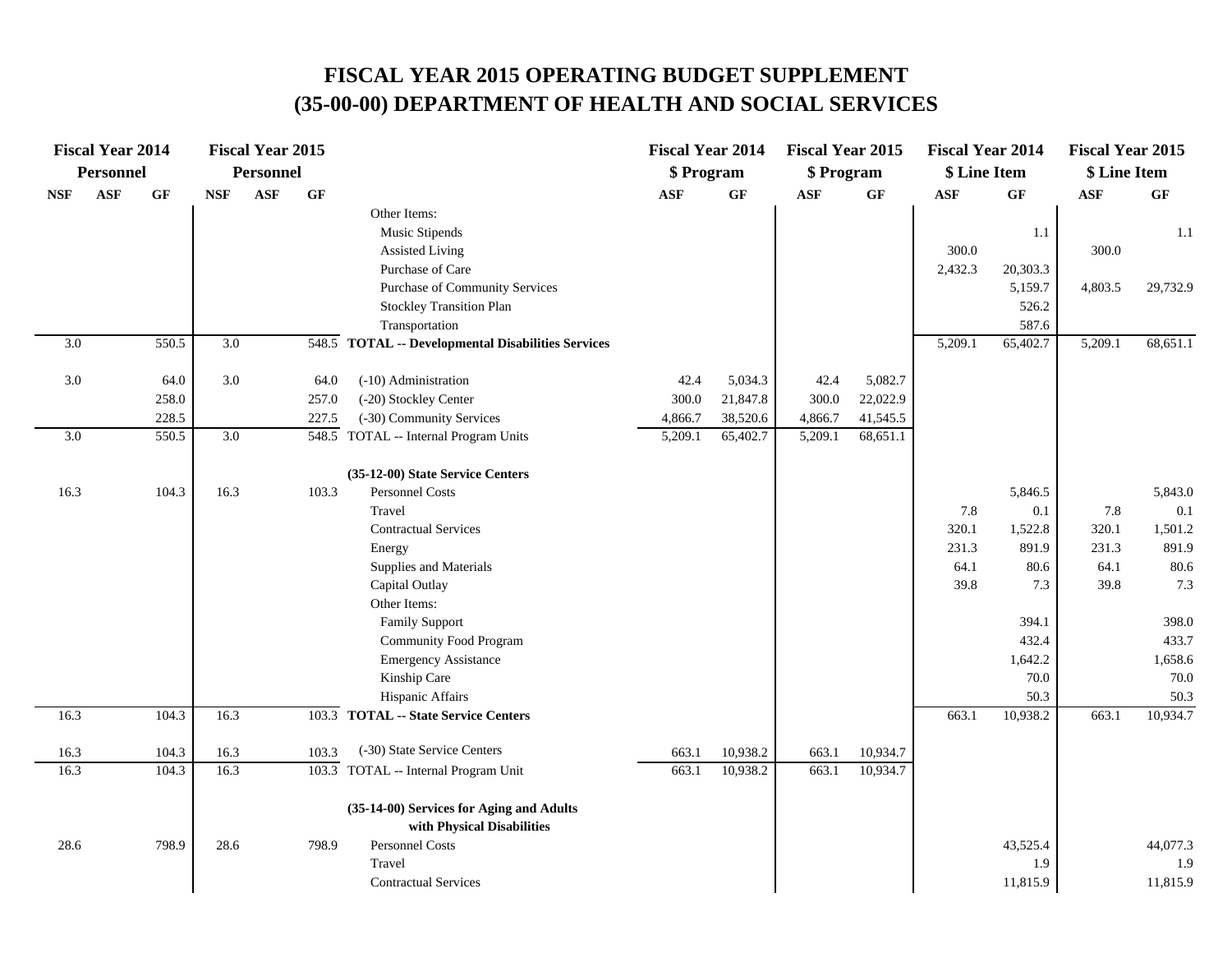|            | <b>Fiscal Year 2014</b> |         |                   | <b>Fiscal Year 2015</b> |       |                                              | <b>Fiscal Year 2014</b> |          | <b>Fiscal Year 2015</b> |          |            | <b>Fiscal Year 2014</b> | <b>Fiscal Year 2015</b> |                       |
|------------|-------------------------|---------|-------------------|-------------------------|-------|----------------------------------------------|-------------------------|----------|-------------------------|----------|------------|-------------------------|-------------------------|-----------------------|
|            | <b>Personnel</b>        |         |                   | <b>Personnel</b>        |       |                                              | \$ Program              |          | \$ Program              |          |            | \$ Line Item            | \$ Line Item            |                       |
| <b>NSF</b> | ASF                     | GF      | <b>NSF</b>        | <b>ASF</b>              | GF    |                                              | <b>ASF</b>              | GF       | <b>ASF</b>              | GF       | <b>ASF</b> | <b>GF</b>               | <b>ASF</b>              | GF                    |
|            |                         |         |                   |                         |       | Energy                                       |                         |          |                         |          | 25.0       | 2,128.5                 | 5.0                     | 2,128.5               |
|            |                         |         |                   |                         |       | Supplies and Materials                       |                         |          |                         |          |            | 2,308.6                 |                         | 2,308.6               |
|            |                         |         |                   |                         |       | Capital Outlay                               |                         |          |                         |          |            | 69.3                    |                         | 69.3                  |
|            |                         |         |                   |                         |       | Tobacco Fund:                                |                         |          |                         |          |            |                         |                         |                       |
|            | 0.5                     |         |                   | 0.5                     |       | Money Follows the Person                     |                         |          |                         |          | 26.1       |                         | 26.1                    |                       |
|            |                         |         |                   |                         |       | Attendant Care                               |                         |          |                         |          | 686.1      |                         | 686.1                   |                       |
|            |                         |         |                   |                         |       | Caregivers Support                           |                         |          |                         |          | 160.8      |                         | 160.8                   |                       |
|            |                         |         |                   |                         |       | Respite Care                                 |                         |          |                         |          | 18.1       |                         | 18.1                    |                       |
|            |                         |         |                   |                         |       | Other Items:                                 |                         |          |                         |          |            |                         |                         |                       |
|            |                         |         |                   |                         |       | <b>Community Based Services</b>              |                         |          |                         |          | 500.0      | 3.0                     | 500.0                   | $3.0\,$               |
|            |                         |         |                   |                         |       | Nutrition Program                            |                         |          |                         |          |            | 789.9                   |                         | 789.9                 |
|            |                         |         |                   |                         |       | Long Term Care                               |                         |          |                         |          |            | 249.1                   |                         | 249.1                 |
|            |                         |         |                   |                         |       | Long Term Care Prospective Payment           |                         |          |                         |          | 114.0      |                         | 69.5                    |                       |
|            |                         |         |                   |                         |       | IV Therapy                                   |                         |          |                         |          | 559.0      |                         | 559.0                   |                       |
|            |                         |         |                   |                         |       | Medicare Part D                              |                         |          |                         |          | 2,009.8    |                         | 1,824.3                 |                       |
|            |                         |         |                   |                         |       | Hospice                                      |                         |          |                         |          | 25.0       |                         | 25.0                    |                       |
|            |                         |         |                   |                         |       | Respite Care                                 |                         |          |                         |          |            | 110.0                   |                         | 110.0                 |
|            |                         |         |                   |                         |       | Senior Trust Fund                            |                         |          |                         |          | 15.0       |                         | 15.0                    |                       |
|            |                         |         |                   |                         |       | Medicare Part C - DHCI                       |                         |          |                         |          |            |                         | 125.0                   |                       |
|            |                         |         |                   |                         |       | Medicare Part C - EPBH                       |                         |          |                         |          |            |                         | 125.0                   |                       |
| 28.6       | 0.5                     | 798.9   | $\overline{28.6}$ | 0.5                     |       | 798.9 TOTAL -- Services for Aging and Adults |                         |          |                         |          | 4,138.9    | 61,001.6                | 4,138.9                 | 61,553.5              |
|            |                         |         |                   |                         |       | with Physical Disabilities                   |                         |          |                         |          |            |                         |                         |                       |
| 28.6       | 0.5                     | 64.8    | 28.6              | 0.5                     | 64.8  | (-01) Services for Aging and Adults with     |                         |          |                         |          |            |                         |                         |                       |
|            |                         |         |                   |                         |       | <b>Physical Disabilities</b>                 | 1,406.1                 | 11,886.1 | 1,406.1                 | 11,927.9 |            |                         |                         |                       |
|            |                         | 456.3   |                   |                         | 456.3 | (-20) Hospital for the Chronically Ill       | 2,563.4                 | 30,068.5 | 2,492.9                 | 30,383.5 |            |                         |                         |                       |
|            |                         | 141.8   |                   |                         | 141.8 | (-30) Emily Bissell                          | 144.4                   | 10,216.2 | 234.9                   | 10,317.8 |            |                         |                         |                       |
|            |                         | 136.0   |                   |                         | 136.0 | (-40) Governor Bacon                         | 25.0                    | 8,830.8  | 5.0                     | 8,924.3  |            |                         |                         |                       |
| 28.6       | 0.5                     | 798.9   | 28.6              | 0.5                     |       | 798.9 TOTAL -- Internal Program Units        | 4,138.9                 | 61,001.6 | 4,138.9                 | 61,553.5 |            |                         |                         |                       |
| 844.1      | 95.1                    | 3,365.7 | 838.4             |                         |       | 94.8 3,370.7 TOTAL -- DEPARTMENT OF          |                         |          |                         |          |            | 125,294.8 1,089,592.7   |                         | 125,617.5 1,122,076.9 |
|            |                         |         |                   |                         |       | <b>HEALTH AND SOCIAL</b>                     |                         |          |                         |          |            |                         |                         |                       |
|            |                         |         |                   |                         |       |                                              |                         |          |                         |          |            |                         |                         |                       |

 **SERVICES**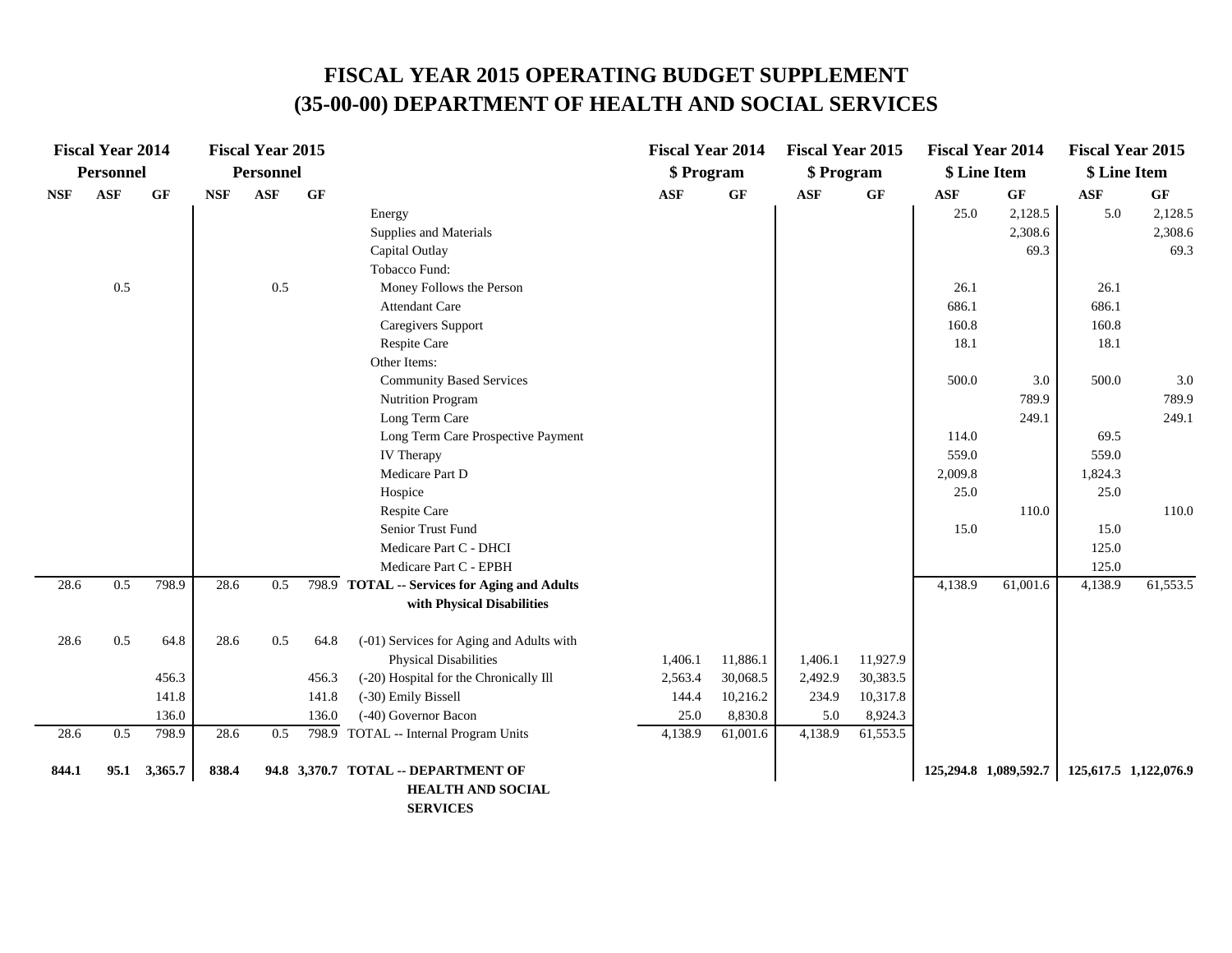### **FISCAL YEAR 2015 OPERATING BUDGET SUPPLEMENT (37-00-00) DEPARTMENT OF SERVICES FOR CHILDREN, YOUTH AND THEIR FAMILIES**

|            | <b>Fiscal Year 2014</b> |       |            | <b>Fiscal Year 2015</b> |                 |                                                      | <b>Fiscal Year 2014</b> |           | <b>Fiscal Year 2015</b> |                 | <b>Fiscal Year 2014</b> |          | <b>Fiscal Year 2015</b> |          |
|------------|-------------------------|-------|------------|-------------------------|-----------------|------------------------------------------------------|-------------------------|-----------|-------------------------|-----------------|-------------------------|----------|-------------------------|----------|
|            | <b>Personnel</b>        |       |            | <b>Personnel</b>        |                 |                                                      | \$ Program              |           | \$ Program              |                 | \$ Line Item            |          | \$ Line Item            |          |
| <b>NSF</b> | <b>ASF</b>              | GF    | <b>NSF</b> | <b>ASF</b>              | $\bf{G} \bf{F}$ |                                                      | <b>ASF</b>              | <b>GF</b> | <b>ASF</b>              | $\bf{G} \bf{F}$ | <b>ASF</b>              | GF       | ASF                     | GF       |
|            |                         |       |            |                         |                 | (37-01-00) Management Support Services               |                         |           |                         |                 |                         |          |                         |          |
| 13.2       | 24.7                    | 165.9 | 12.3       | 6.7                     | 184.8           | Personnel Costs                                      |                         |           |                         |                 | 1,730.7                 | 14,496.9 | 422.8                   | 15,946.4 |
|            |                         |       |            |                         |                 | Travel                                               |                         |           |                         |                 | 21.7                    | 3.0      |                         | 24.7     |
|            |                         |       |            |                         |                 | <b>Contractual Services</b>                          |                         |           |                         |                 | 465.2                   | 3,032.7  |                         | 3,927.9  |
|            |                         |       |            |                         |                 | Energy                                               |                         |           |                         |                 |                         | 21.6     |                         | 21.6     |
|            |                         |       |            |                         |                 | Supplies and Materials                               |                         |           |                         |                 | 69.9                    | 256.2    |                         | 246.1    |
|            |                         |       |            |                         |                 | Capital Outlay                                       |                         |           |                         |                 | 27.0                    | 19.8     |                         | 46.8     |
|            |                         |       |            |                         |                 | Other Items:                                         |                         |           |                         |                 |                         |          |                         |          |
|            |                         |       |            |                         |                 | MIS Development                                      |                         |           |                         |                 |                         | 646.6    |                         | 646.6    |
|            |                         |       |            |                         |                 | K-5 Early Intervention                               |                         |           |                         |                 |                         | 54.1     |                         | 54.1     |
|            |                         |       |            |                         |                 | <b>Agency Operations</b>                             |                         |           |                         |                 | 187.0                   |          |                         | 187.0    |
|            |                         |       |            |                         |                 | Services Integration                                 |                         |           |                         |                 | 102.1                   |          |                         | 102.1    |
|            |                         |       |            |                         |                 | Maintenance and Restoration                          |                         |           |                         |                 | 100.0                   |          |                         |          |
|            |                         |       |            |                         |                 | Family and Child Tracking System II Development      |                         |           |                         |                 | 3,750.0                 |          |                         |          |
| 13.2       | 24.7                    | 165.9 | 12.3       | 6.7                     |                 | 184.8 TOTAL -- Management Support Services           |                         |           |                         |                 | 6,453.6                 | 18,530.9 | 422.8                   | 21,203.3 |
|            |                         |       |            |                         |                 |                                                      |                         |           |                         |                 |                         |          |                         |          |
|            | 3.0                     | 6.0   |            |                         | 9.0             | (-10) Office of the Secretary                        | 342.7                   | 810.8     |                         | 1,410.7         |                         |          |                         |          |
| 3.0        | 2.0                     | 21.5  | 3.0        |                         | 23.5            | (-15) Office of the Director                         | 317.5                   | 2,041.9   |                         | 2,376.9         |                         |          |                         |          |
| 7.0        | 7.2                     | 22.9  | 7.0        | 4.2                     | 25.9            | (-20) Fiscal Services                                | 454.9                   | 1,670.5   | 171.4                   | 1,973.3         |                         |          |                         |          |
| 0.8        | 2.0                     | 14.2  | 0.8        |                         | 16.2            | (-25) Facilities Management                          | 235.5                   | 3,082.6   |                         | 3,326.6         |                         |          |                         |          |
|            | 2.0                     | 17.0  |            |                         | 19.0            | (-30) Human Resources                                | 153.7                   | 1,314.7   |                         | 1,482.6         |                         |          |                         |          |
|            | 6.0                     | 66.0  |            |                         | 72.0            | (-40) Education Services                             | 484.6                   | 6,644.7   |                         | 7,189.1         |                         |          |                         |          |
| 2.4        | 2.5                     | 18.3  | 1.5        | 2.5                     | 19.2            | (-50) Management Information Systems                 | 4,464.7                 | 2,965.7   | 251.4                   | 3,444.1         |                         |          |                         |          |
| 13.2       | 24.7                    | 165.9 | 12.3       | 6.7                     | 184.8           | TOTAL -- Internal Program Units                      | 6,453.6                 | 18,530.9  | 422.8                   | 21,203.3        |                         |          |                         |          |
|            |                         |       |            |                         |                 | (37-04-00) Prevention and Behavioral Health Services |                         |           |                         |                 |                         |          |                         |          |
| 4.0        | 25.5                    | 194.0 | 4.0        | 72.5                    | 146.0           | Personnel Costs                                      |                         |           |                         |                 | 1,893.8                 | 14,050.6 | 4,568.1                 | 11,179.7 |
|            |                         |       |            |                         |                 | Travel                                               |                         |           |                         |                 | 9.6                     | 5.8      | 10.5                    | 4.9      |
|            |                         |       |            |                         |                 | <b>Contractual Services</b>                          |                         |           |                         |                 | 10,496.6                | 20,795.9 | 13,527.9                | 18,353.9 |
|            |                         |       |            |                         |                 | Energy                                               |                         |           |                         |                 |                         | 129.0    |                         | 129.0    |
|            |                         |       |            |                         |                 | Supplies and Materials                               |                         |           |                         |                 | 26.5                    | 284.0    | 96.4                    | 214.1    |
|            |                         |       |            |                         |                 | Capital Outlay                                       |                         |           |                         |                 |                         | 7.7      |                         | 7.7      |
|            |                         |       |            |                         |                 | Tobacco Fund:                                        |                         |           |                         |                 |                         |          |                         |          |
|            |                         |       |            |                         |                 | Prevention Programs for Youth                        |                         |           |                         |                 | 42.4                    |          | 42.4                    |          |
|            |                         |       |            |                         |                 |                                                      |                         |           |                         |                 |                         |          |                         |          |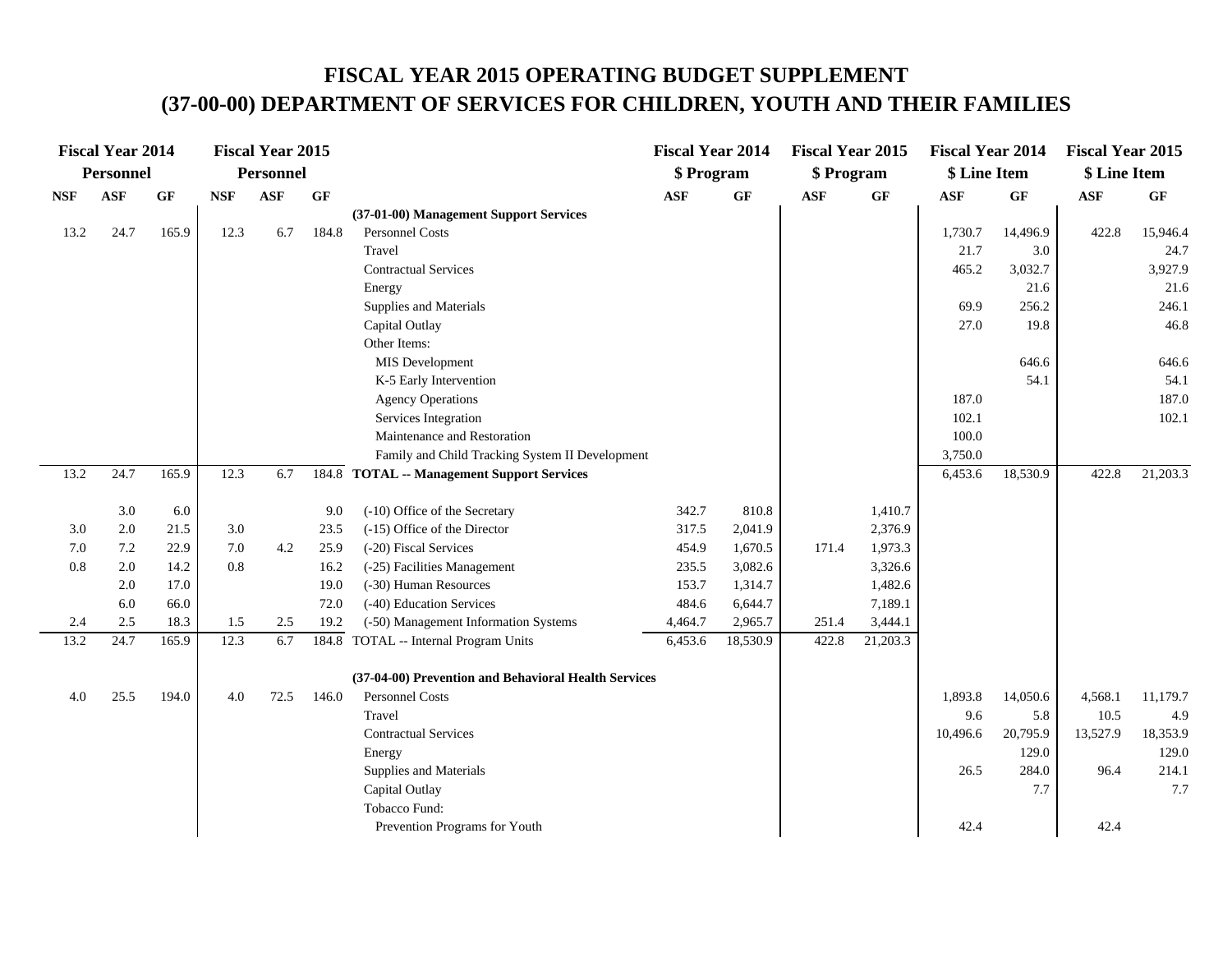# **FISCAL YEAR 2015 OPERATING BUDGET SUPPLEMENT (37-00-00) DEPARTMENT OF SERVICES FOR CHILDREN, YOUTH AND THEIR FAMILIES**

|            | <b>Fiscal Year 2014</b> |           |            | <b>Fiscal Year 2015</b> |                 |                                                          | <b>Fiscal Year 2014</b> |          | <b>Fiscal Year 2015</b> |          | <b>Fiscal Year 2014</b> |          | <b>Fiscal Year 2015</b> |                 |
|------------|-------------------------|-----------|------------|-------------------------|-----------------|----------------------------------------------------------|-------------------------|----------|-------------------------|----------|-------------------------|----------|-------------------------|-----------------|
|            | Personnel               |           |            | <b>Personnel</b>        |                 |                                                          | \$ Program              |          | \$ Program              |          | \$ Line Item            |          | \$ Line Item            |                 |
| <b>NSF</b> | <b>ASF</b>              | <b>GF</b> | <b>NSF</b> | <b>ASF</b>              | $\bf{G} \bf{F}$ |                                                          | $\mathbf{ASF}$          | GF       | <b>ASF</b>              | GF       | <b>ASF</b>              | GF       | <b>ASF</b>              | $\bf{G} \bf{F}$ |
|            |                         |           |            |                         |                 | Other Items:                                             |                         |          |                         |          |                         |          |                         |                 |
|            |                         | 2.0       |            |                         | 2.0             | Birth to Three Program                                   |                         |          |                         |          |                         | 133.0    |                         | 133.0           |
|            |                         | 58.0      |            |                         | 58.0            | K-5 Early Intervention                                   |                         |          |                         |          |                         | 4,338.2  |                         | 4,388.2         |
|            |                         |           |            |                         |                 | <b>MIS Maintenance</b>                                   |                         |          |                         |          | 16.0                    |          | 16.0                    |                 |
|            |                         |           |            |                         |                 | <b>Targeted Prevention Programs</b>                      |                         |          |                         |          |                         | 2,225.0  |                         | 2,225.0         |
|            |                         |           |            |                         |                 | Middle School Behavioral Health Consultants              |                         |          |                         |          |                         | 3,300.0  |                         | 3,300.0         |
| 4.0        | 25.5                    | 254.0     | 4.0        | 72.5                    |                 | 206.0 TOTAL -- Prevention and Behavioral Health Services |                         |          |                         |          | 12,484.9                | 45,269.2 | 18,261.3                | 39,935.5        |
| 1.0        | 20.5                    | 92.0      | 1.0        | 63.5                    | 49.0            | (-10) Managed Care Organization                          | 1,821.0                 | 8,802.3  | 5,929.2                 | 4,424.2  |                         |          |                         |                 |
| 3.0        | 5.0                     | 67.0      | 3.0        | 5.0                     | 66.0            | (-20) Prevention/Early Intervention                      | 740.8                   | 11,009.1 | 1,287.3                 | 10,517.8 |                         |          |                         |                 |
|            |                         | 23.0      |            | 4.0                     | 19.0            | (-30) Periodic Treatment                                 | 3,710.2                 | 11,489.4 | 4,831.9                 | 10,976.7 |                         |          |                         |                 |
|            |                         | 72.0      |            |                         | 72.0            | (-40) 24 Hour Treatment                                  | 6,212.9                 | 13,968.4 | 6,212.9                 | 14,016.8 |                         |          |                         |                 |
| 4.0        | 25.5                    | 254.0     | 4.0        | 72.5                    |                 | 206.0 TOTAL -- Internal Program Units                    | 12,484.9                | 45,269.2 | 18,261.3                | 39,935.5 |                         |          |                         |                 |
|            |                         |           |            |                         |                 | (37-05-00) Youth Rehabilitative Services                 |                         |          |                         |          |                         |          |                         |                 |
| 4.0        | 23.0                    | 346.0     | 4.0        |                         | 369.0           | Personnel Costs                                          |                         |          |                         |          | 1,338.2                 | 23,676.5 |                         | 25,282.2        |
|            |                         |           |            |                         |                 | Travel                                                   |                         |          |                         |          | 10.5                    | 8.1      |                         | 18.6            |
|            |                         |           |            |                         |                 | <b>Contractual Services</b>                              |                         |          |                         |          | 641.7                   | 13,699.1 |                         | 14,590.8        |
|            |                         |           |            |                         |                 | Energy                                                   |                         |          |                         |          |                         | 937.2    |                         | 937.2           |
|            |                         |           |            |                         |                 | Supplies and Materials                                   |                         |          |                         |          | 84.0                    | 1,353.4  |                         | 1,437.4         |
|            |                         |           |            |                         |                 | Capital Outlay                                           |                         |          |                         |          |                         | 7.4      |                         | 7.4             |
| 4.0        | 23.0                    | 346.0     | 4.0        |                         | 369.0           | <b>TOTAL -- Youth Rehabilitative Services</b>            |                         |          |                         |          | 2,074.4                 | 39,681.7 |                         | 42,273.6        |
|            | 2.0                     | 8.0       |            |                         | 10.0            | (-10) Office of the Director                             | 140.2                   | 766.7    |                         | 915.4    |                         |          |                         |                 |
| 4.0        | 6.0                     | 81.0      | 4.0        |                         | 87.0            | (-30) Community Services                                 | 633.3                   | 18,189.5 |                         | 19,132.1 |                         |          |                         |                 |
|            | 15.0                    | 257.0     |            |                         | 272.0           | (-50) Secure Care                                        | 1,300.9                 | 20,725.5 |                         | 22,226.1 |                         |          |                         |                 |
| 4.0        | 23.0                    | 346.0     | 4.0        |                         |                 | 369.0 TOTAL -- Internal Program Units                    | 2,074.4                 | 39,681.7 |                         | 42,273.6 |                         |          |                         |                 |
|            |                         |           |            |                         |                 | (37-06-00) Family Services                               |                         |          |                         |          |                         |          |                         |                 |
| 29.9       | 24.9                    | 288.9     | 29.9       | 18.9                    | 295.9           | Personnel Costs                                          |                         |          |                         |          | 1,897.9                 | 19,995.4 | 1,528.0                 | 20,602.9        |
|            |                         |           |            |                         |                 | Travel                                                   |                         |          |                         |          | 20.9                    | 2.0      |                         | 22.9            |
|            |                         |           |            |                         |                 | <b>Contractual Services</b>                              |                         |          |                         |          | 641.8                   | 2,793.6  | 515.0                   | 3,369.9         |
|            |                         |           |            |                         |                 | Energy                                                   |                         |          |                         |          |                         | 5.2      |                         | 5.2             |
|            |                         |           |            |                         |                 | Supplies and Materials                                   |                         |          |                         |          | 21.7                    | 71.3     |                         | 93.0            |
|            |                         |           |            |                         |                 | Capital Outlay                                           |                         |          |                         |          | 6.0                     | 9.3      |                         | 15.3            |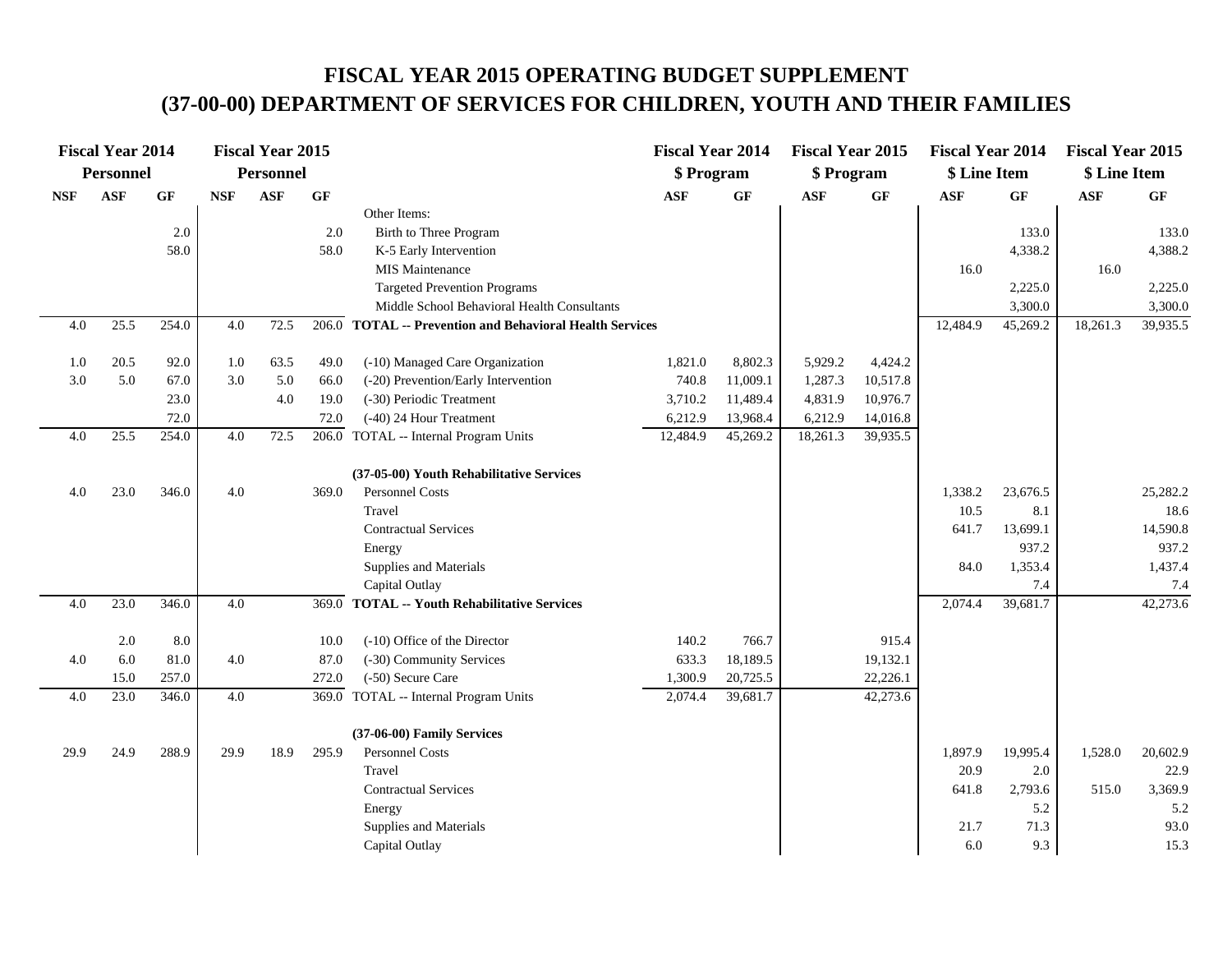# **FISCAL YEAR 2015 OPERATING BUDGET SUPPLEMENT (37-00-00) DEPARTMENT OF SERVICES FOR CHILDREN, YOUTH AND THEIR FAMILIES**

|            | <b>Fiscal Year 2014</b><br><b>Personnel</b> |         |            | <b>Fiscal Year 2015</b><br>Personnel |         |                                                                   | <b>Fiscal Year 2014</b><br>\$ Program |          | <b>Fiscal Year 2015</b><br>\$ Program |          | <b>Fiscal Year 2014</b> | \$ Line Item | \$ Line Item | <b>Fiscal Year 2015</b> |
|------------|---------------------------------------------|---------|------------|--------------------------------------|---------|-------------------------------------------------------------------|---------------------------------------|----------|---------------------------------------|----------|-------------------------|--------------|--------------|-------------------------|
| <b>NSF</b> | <b>ASF</b>                                  | GF      | <b>NSF</b> | ASF                                  | GF      |                                                                   | ASF                                   | GF       | <b>ASF</b>                            | GF       | <b>ASF</b>              | GF           | <b>ASF</b>   | GF                      |
|            |                                             |         |            |                                      |         | Other Items:                                                      |                                       |          |                                       |          |                         |              |              |                         |
|            |                                             |         |            |                                      |         | <b>Emergency Material Assistance</b>                              |                                       |          |                                       |          |                         | 31.0         |              | 31.0                    |
|            |                                             |         |            |                                      |         | <b>DFS</b> Decentralization                                       |                                       |          |                                       |          | 113.3                   |              |              |                         |
|            |                                             |         |            |                                      |         | Child Welfare/Contractual Services                                |                                       |          |                                       |          |                         | 26,079.5     |              | 26,258.3                |
|            |                                             |         |            |                                      |         | Pass Throughs                                                     |                                       |          |                                       |          |                         | 1,238.9      |              | 1,238.9                 |
| 29.9       | 24.9                                        | 288.9   | 29.9       | 18.9                                 | 295.9   | <b>TOTAL -- Family Services</b>                                   |                                       |          |                                       |          | 2,701.6                 | 50,226.2     | 2,043.0      | 51,637.4                |
|            |                                             |         |            |                                      |         |                                                                   |                                       |          |                                       |          |                         |              |              |                         |
| 18.1       | 3.9                                         | 47.0    | 18.1       | 3.9                                  | 47.0    | (-10) Office of the Director                                      | 459.4                                 | 6,637.0  | 304.7                                 | 6,827.5  |                         |              |              |                         |
| 2.0        | 14.0                                        | 109.6   | 2.0        | 8.0                                  | 116.6   | (-30) Intake/Investigation                                        | 1,015.9                               | 7,507.2  | 646.0                                 | 7,977.1  |                         |              |              |                         |
| 9.8        | 7.0                                         | 132.3   | 9.8        | 7.0                                  | 132.3   | (-40) Intervention/Treatment                                      | 1,226.3                               | 36,082.0 | 1,092.3                               | 36,832.8 |                         |              |              |                         |
| 29.9       | 24.9                                        | 288.9   | 29.9       | 18.9                                 | 295.9   | <b>TOTAL</b> -- Internal Program Units                            | 2,701.6                               | 50,226.2 | 2,043.0                               | 51,637.4 |                         |              |              |                         |
| 51.1       | 98.1                                        | 1,054.8 | 50.2       | 98.1                                 | 1,055.7 | <b>TOTAL -- DEPARTMENT OF SERVICES</b><br>FOR CHILDREN, YOUTH AND |                                       |          |                                       |          | 23,714.5                | 153,708.0    | 20,727.1     | 155,049.8               |

 **THEIR FAMILIES**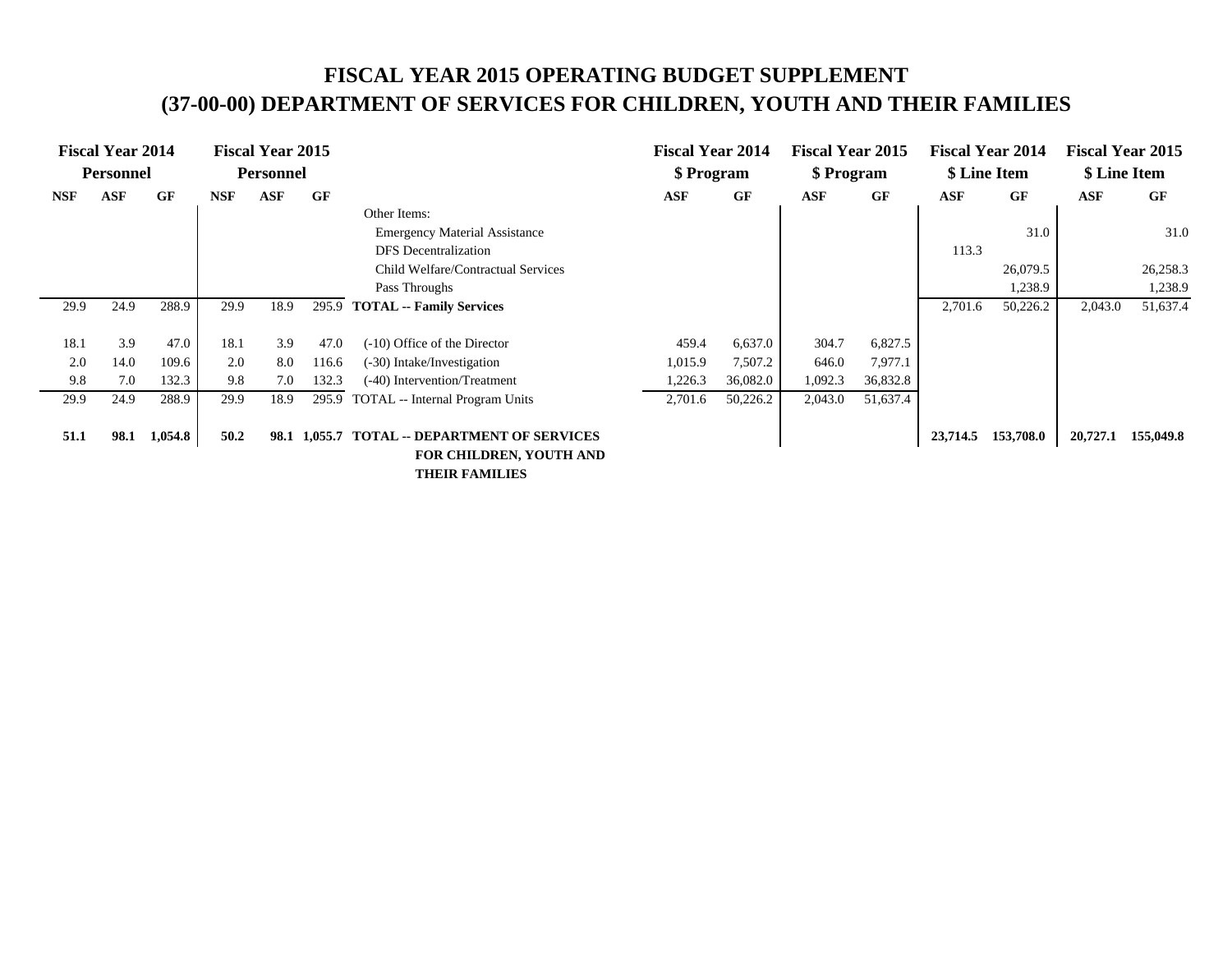|            | <b>Fiscal Year 2014</b> |       |            | <b>Fiscal Year 2015</b> |                 |                                                  |            | <b>Fiscal Year 2014</b> | <b>Fiscal Year 2015</b> |                 |                | <b>Fiscal Year 2014</b> | <b>Fiscal Year 2015</b> |                 |
|------------|-------------------------|-------|------------|-------------------------|-----------------|--------------------------------------------------|------------|-------------------------|-------------------------|-----------------|----------------|-------------------------|-------------------------|-----------------|
|            | Personnel               |       |            | <b>Personnel</b>        |                 |                                                  |            | \$ Program              | \$ Program              |                 |                | \$ Line Item            | \$ Line Item            |                 |
| <b>NSF</b> | <b>ASF</b>              | GF    | $\bf{NSF}$ | <b>ASF</b>              | $\bf{G} \bf{F}$ |                                                  | <b>ASF</b> | $\bf{G} \bf{F}$         | <b>ASF</b>              | $\bf{G} \bf{F}$ | $\mathbf{ASF}$ | GF                      | $\mathbf{ASF}$          | $\bf{G} \bf{F}$ |
|            |                         |       |            |                         |                 | (38-01-00) Administration                        |            |                         |                         |                 |                |                         |                         |                 |
|            |                         | 318.0 |            |                         | 318.0           | Personnel Costs                                  |            |                         |                         |                 |                | 20,900.2                |                         | 21,248.8        |
|            |                         |       |            |                         |                 | Travel                                           |            |                         |                         |                 |                | 3.1                     |                         | 13.1            |
|            |                         |       |            |                         |                 | <b>Contractual Services</b>                      |            |                         |                         |                 |                | 2,110.5                 |                         | 2,100.5         |
|            |                         |       |            |                         |                 | Energy                                           |            |                         |                         |                 |                | 183.8                   |                         | 183.8           |
|            |                         |       |            |                         |                 | Supplies and Materials                           |            |                         |                         |                 |                | 8,120.0                 |                         | 8,838.0         |
|            |                         |       |            |                         |                 | Capital Outlay                                   |            |                         |                         |                 |                | 78.5                    |                         | 78.5            |
|            |                         |       |            |                         |                 | Other Items:                                     |            |                         |                         |                 |                |                         |                         |                 |
|            |                         |       |            |                         |                 | Information Technology                           |            |                         |                         |                 |                | 1,310.5                 |                         | 1,310.5         |
|            |                         |       |            |                         |                 | Drug Testing                                     |            |                         |                         |                 |                | 52.3                    |                         | 52.3            |
|            |                         |       |            |                         |                 | Central Supply Warehouse                         |            |                         |                         |                 |                | 95.0                    |                         | 95.0            |
|            |                         | 318.0 |            |                         |                 | 318.0 TOTAL -- Administration                    |            |                         |                         |                 |                | 32,853.9                |                         | 33,920.5        |
|            |                         |       |            |                         |                 |                                                  |            |                         |                         |                 |                |                         |                         |                 |
|            |                         | 17.0  |            |                         | 17.0            | (-01) Office of the Commissioner                 |            | 1,714.6                 |                         | 1,727.9         |                |                         |                         |                 |
|            |                         | 68.0  |            |                         | 68.0            | (-02) Human Resources/Employee                   |            | 4,008.4                 |                         | 4,080.2         |                |                         |                         |                 |
|            |                         |       |            |                         |                 | Development Center                               |            |                         |                         |                 |                |                         |                         |                 |
|            |                         | 15.0  |            |                         | 15.0            | (-10) Management Services                        |            | 2,716.5                 |                         | 2,728.0         |                |                         |                         |                 |
|            |                         | 40.0  |            |                         | 40.0            | (-12) Central Offender Records                   |            | 2,063.9                 |                         | 2,088.4         |                |                         |                         |                 |
|            |                         | 14.0  |            |                         | 14.0            | (-14) Information Technology                     |            | 2,334.7                 |                         | 2,344.0         |                |                         |                         |                 |
|            |                         | 88.0  |            |                         | 88.0            | (-20) Food Services                              |            | 14,666.8                |                         | 15,472.5        |                |                         |                         |                 |
|            |                         | 76.0  |            |                         | 76.0            | (-40) Facilities Maintenance                     |            | 5,349.0                 |                         | 5,479.5         |                |                         |                         |                 |
|            |                         | 318.0 |            |                         |                 | 318.0 TOTAL -- Internal Program Units            |            | 32,853.9                |                         | 33,920.5        |                |                         |                         |                 |
|            |                         |       |            |                         |                 |                                                  |            |                         |                         |                 |                |                         |                         |                 |
|            |                         |       |            |                         |                 | (38-02-00) Correctional Healthcare Services      |            |                         |                         |                 |                |                         |                         |                 |
|            |                         | 12.0  |            |                         | 12.0            | Personnel Costs                                  |            |                         |                         |                 |                | 1,148.4                 |                         | 1,157.7         |
|            |                         |       |            |                         |                 | <b>Contractual Services</b>                      |            |                         |                         |                 |                |                         | 341.7                   |                 |
|            |                         |       |            |                         |                 | <b>Medical Services</b>                          |            |                         |                         |                 |                | 47,640.1                |                         | 47,640.1        |
|            |                         |       |            |                         |                 | Drug and Alcohol Treatment                       |            |                         |                         |                 |                | 6,605.4                 |                         | 6,605.4         |
|            |                         | 12.0  |            |                         | 12.0            | <b>TOTAL -- Correctional Healthcare Services</b> |            |                         |                         |                 |                | 55,393.9                | 341.7                   | 55,403.2        |
|            |                         |       |            |                         |                 |                                                  |            |                         |                         |                 |                |                         |                         |                 |
|            |                         | 12.0  |            |                         | 12.0            | (-01) Medical Treatment and Services             |            | 55,393.9                | 341.7                   | 55,403.2        |                |                         |                         |                 |
|            |                         | 12.0  |            |                         |                 | 12.0 TOTAL -- Internal Program Unit              |            | 55,393.9                | 341.7                   | 55,403.2        |                |                         |                         |                 |
|            |                         |       |            |                         |                 |                                                  |            |                         |                         |                 |                |                         |                         |                 |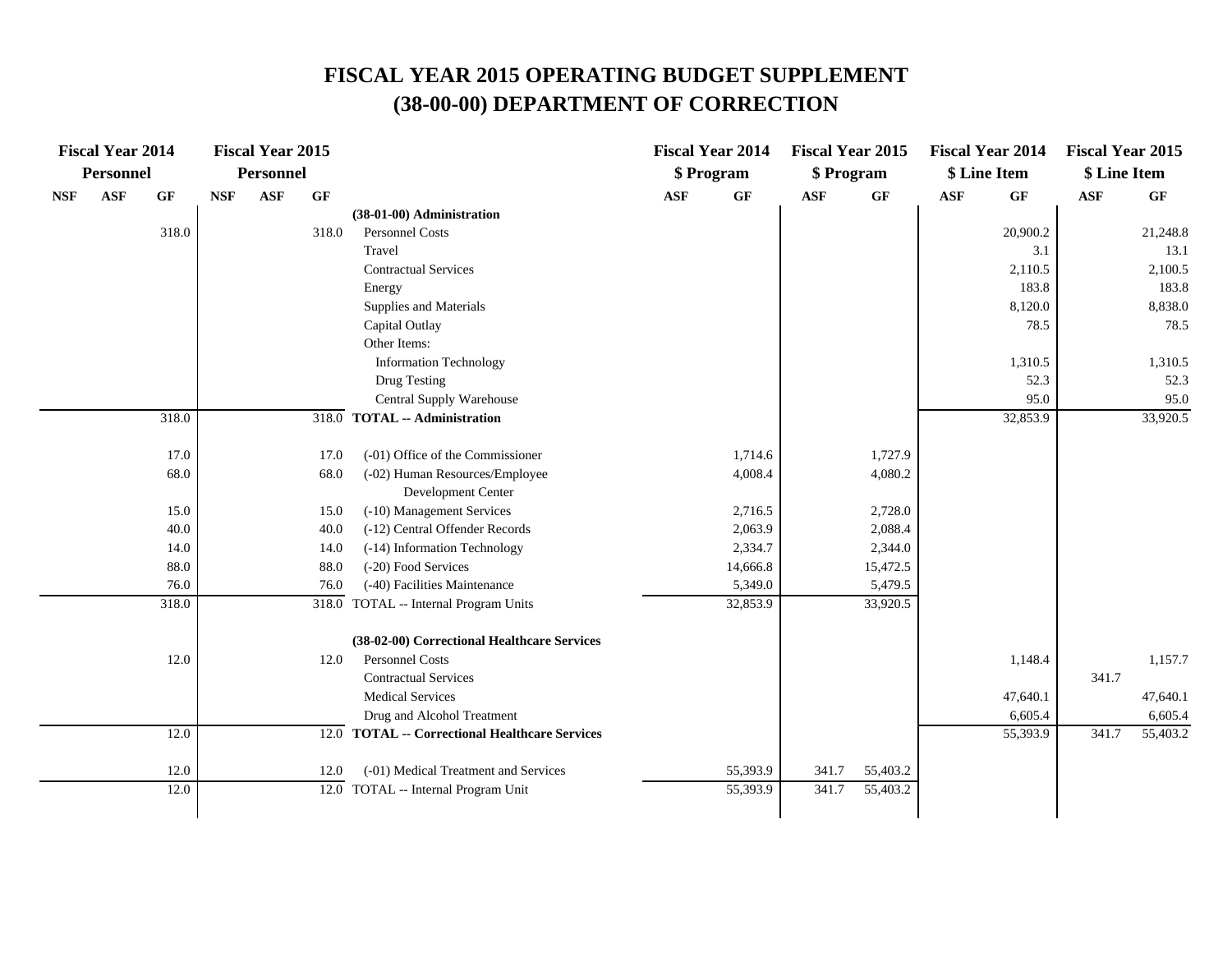|            | <b>Fiscal Year 2014</b> |           |            | <b>Fiscal Year 2015</b> |              |                                                  | <b>Fiscal Year 2014</b> |                   | <b>Fiscal Year 2015</b> |                 | <b>Fiscal Year 2014</b> |           | <b>Fiscal Year 2015</b> |                 |
|------------|-------------------------|-----------|------------|-------------------------|--------------|--------------------------------------------------|-------------------------|-------------------|-------------------------|-----------------|-------------------------|-----------|-------------------------|-----------------|
|            | Personnel               |           |            | Personnel               |              |                                                  | \$ Program              |                   | \$ Program              |                 | \$ Line Item            |           | \$ Line Item            |                 |
| <b>NSF</b> | <b>ASF</b>              | <b>GF</b> | <b>NSF</b> | <b>ASF</b>              | GF           |                                                  | <b>ASF</b>              | $\bf{G} \bf{F}$   | <b>ASF</b>              | $\bf{G} \bf{F}$ | ASF                     | GF        | $\mathbf{ASF}$          | $\bf{G} \bf{F}$ |
|            |                         |           |            |                         |              | (38-04-00) Prisons                               |                         |                   |                         |                 |                         |           |                         |                 |
|            | 10.0                    | 1,614.7   |            |                         | 10.0 1,614.7 | Personnel Costs                                  |                         |                   |                         |                 | 866.4                   | 116,916.1 | 866.4                   | 119,944.9       |
|            |                         |           |            |                         |              | Travel                                           |                         |                   |                         |                 | 19.0                    | 14.8      | 19.0                    | 14.8            |
|            |                         |           |            |                         |              | <b>Contractual Services</b>                      |                         |                   |                         |                 | 480.2                   | 3,468.3   | 480.2                   | 3,468.3         |
|            |                         |           |            |                         |              | Energy                                           |                         |                   |                         |                 |                         | 7,573.6   |                         | 7,276.6         |
|            |                         |           |            |                         |              | Supplies and Materials                           |                         |                   |                         |                 | 1,847.6                 | 2,984.9   | 1,847.6                 | 2,984.9         |
|            |                         |           |            |                         |              | Capital Outlay                                   |                         |                   |                         |                 | 132.0                   | 20.9      | 132.0                   | 20.9            |
|            |                         |           |            |                         |              | Other Items:                                     |                         |                   |                         |                 |                         |           |                         |                 |
|            |                         |           |            |                         |              | <b>Emergency Preparedness</b>                    |                         |                   |                         |                 |                         | 23.6      |                         | 23.6            |
|            |                         |           |            |                         |              | Gate Money                                       |                         |                   |                         |                 |                         | 19.0      |                         | 19.0            |
|            |                         |           |            |                         |              | Prison Arts                                      |                         |                   |                         |                 |                         | 83.0      |                         | 83.6            |
|            |                         |           |            |                         |              | <b>JTVCC</b> Fence                               |                         |                   |                         |                 |                         | 23.0      |                         | 23.0            |
|            | 10.0                    | 1,614.7   |            |                         |              | 10.0 1,614.7 TOTAL -- Prisons                    |                         |                   |                         |                 | 3,345.2                 | 131,127.2 | 3,345.2                 | 133,859.6       |
|            |                         |           |            |                         |              |                                                  |                         |                   |                         |                 |                         |           |                         |                 |
|            |                         | 6.0       |            |                         | 6.0          | (-01) Bureau Chief - Prisons                     |                         | 3,261.2           |                         | 989.9           |                         |           |                         |                 |
|            |                         | 698.0     |            |                         | 698.0        | (-03) James T. Vaughn Correctional Center        |                         | 54,806.8          |                         | 57,117.0        |                         |           |                         |                 |
|            |                         | 379.0     |            |                         | 379.0        | (-04) Sussex Correctional Institution            |                         | 29,852.8          |                         | 30,916.5        |                         |           |                         |                 |
|            |                         | 97.0      |            |                         | 97.0         | (-05) Delores J. Baylor Correctional Institution |                         | 7,874.2           |                         | 8,181.1         |                         |           |                         |                 |
|            |                         | 356.0     |            |                         | 356.0        | (-06) Howard R. Young Correctional Institution   |                         | 25,927.9          |                         | 27,072.6        |                         |           |                         |                 |
|            |                         | 58.0      |            |                         | 58.0         | (-08) Special Operations                         |                         | 7,043.5           |                         | 7,175.6         |                         |           |                         |                 |
|            | 10.0                    | 15.0      |            | 10.0                    | 15.0         | (-09) Delaware Correctional Industries           | 3,345.2                 | 1,361.2           | 3,345.2                 | 1,399.7         |                         |           |                         |                 |
|            |                         | 5.7       |            |                         | 5.7          | $(-11)$ Education                                |                         | 999.6             |                         | 1,007.2         |                         |           |                         |                 |
|            | 10.0                    | 1,614.7   |            |                         |              | 10.0 1,614.7 TOTAL -- Internal Program Units     |                         | 3,345.2 131,127.2 | 3,345.2                 | 133,859.6       |                         |           |                         |                 |
|            |                         |           |            |                         |              | (38-06-00) Community Corrections                 |                         |                   |                         |                 |                         |           |                         |                 |
| 1.0        |                         | 606.0     | 1.0        |                         | 606.0        | <b>Personnel Costs</b>                           |                         |                   |                         |                 |                         | 43,321.9  |                         | 44,014.2        |
|            |                         |           |            |                         |              | Travel                                           |                         |                   |                         |                 |                         | 10.2      | 5.0                     | 18.2            |
|            |                         |           |            |                         |              | <b>Contractual Services</b>                      |                         |                   |                         |                 | 220.0                   | 5,437.2   | 95.0                    | 5,397.2         |
|            |                         |           |            |                         |              | Energy                                           |                         |                   |                         |                 | 40.0                    | 875.3     | 40.0                    | 1,172.3         |
|            |                         |           |            |                         |              | Supplies and Materials                           |                         |                   |                         |                 | 397.7                   | 634.1     | 392.7                   | 634.1           |
|            |                         |           |            |                         |              | Capital Outlay                                   |                         |                   |                         |                 | 95.0                    | 26.4      | 95.0                    | 26.4            |
| 1.0        |                         | 606.0     | $1.0\,$    |                         |              | 606.0 TOTAL -- Community Corrections             |                         |                   |                         |                 | 752.7                   | 50,305.1  | 627.7                   | 51,262.4        |
|            |                         |           |            |                         |              |                                                  |                         |                   |                         |                 |                         |           |                         |                 |
|            |                         |           |            |                         |              |                                                  |                         |                   |                         |                 |                         |           |                         |                 |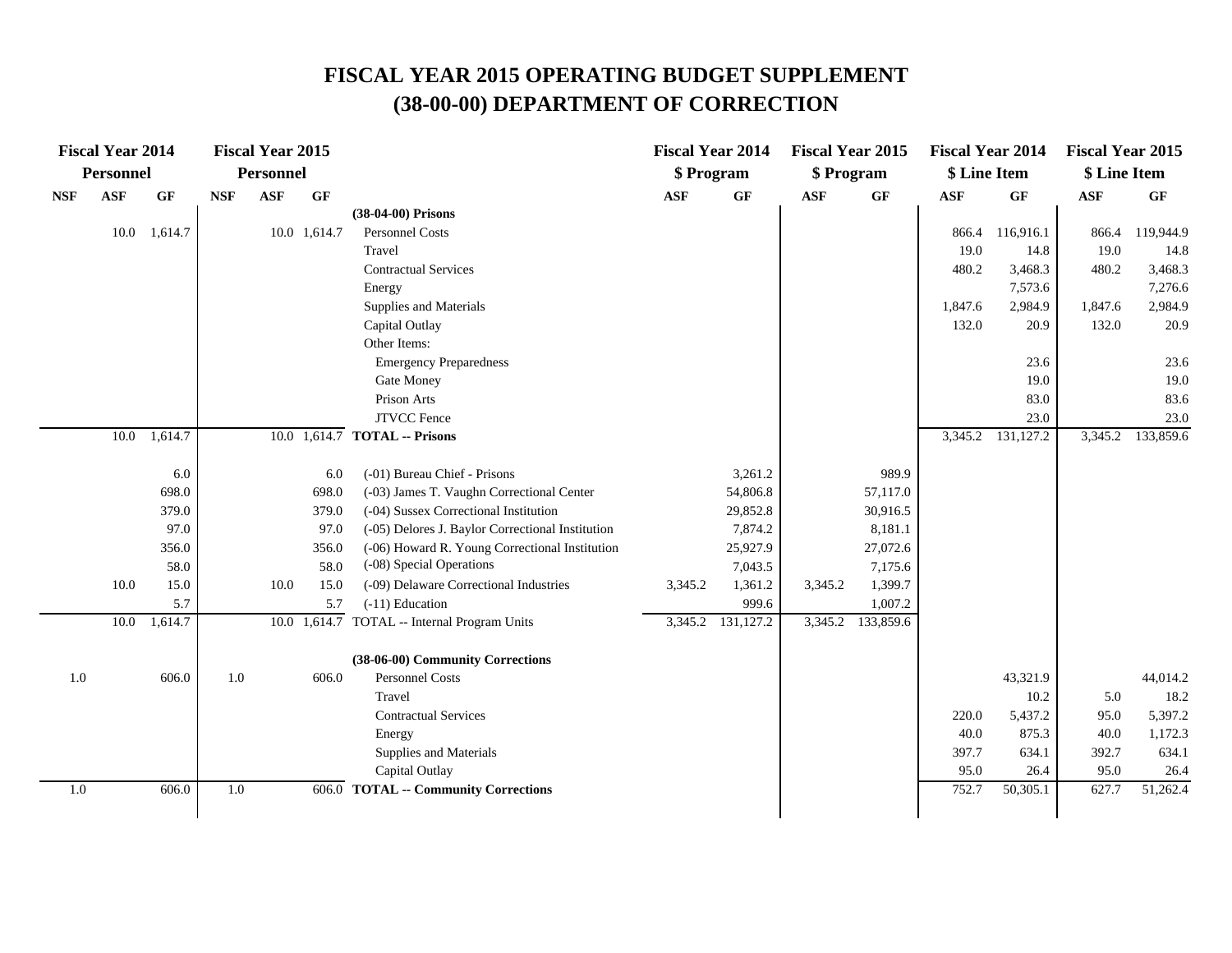|            | <b>Fiscal Year 2014</b> |         |            | <b>Fiscal Year 2015</b> |              |                                               | <b>Fiscal Year 2014</b> |          | <b>Fiscal Year 2015</b> |          |         | <b>Fiscal Year 2014</b> |         | <b>Fiscal Year 2015</b> |
|------------|-------------------------|---------|------------|-------------------------|--------------|-----------------------------------------------|-------------------------|----------|-------------------------|----------|---------|-------------------------|---------|-------------------------|
|            | <b>Personnel</b>        |         |            | <b>Personnel</b>        |              |                                               | \$ Program              |          | \$ Program              |          |         | \$ Line Item            |         | \$ Line Item            |
| <b>NSF</b> | ASF                     | GF      | <b>NSF</b> | ASF                     | GF           |                                               | ASF                     | GF       | ASF                     | GF       | ASF     | GF                      | ASF     | GF                      |
|            |                         | 6.0     |            |                         | 6.0          | (-01) Bureau Chief - Community Corrections    |                         | 1,456.3  |                         | 1,054.3  |         |                         |         |                         |
| 1.0        |                         | 306.0   | 1.0        |                         | 306.0        | (-02) Probation and Parole                    | 125.0                   | 24,306.6 |                         | 24,918.3 |         |                         |         |                         |
|            |                         | 39.0    |            |                         | 39.0         | $(-04)$ House Arrest                          |                         | 3,934.0  |                         | 3,964.6  |         |                         |         |                         |
|            |                         | 99.0    |            |                         | 99.0         | (-06) New Castle County Community Corrections | 95.0                    | 7,932.5  | 95.0                    | 8,082.3  |         |                         |         |                         |
|            |                         | 79.0    |            |                         | 79.0         | (-07) Sussex County Community Corrections     | 437.7                   | 6,697.1  | 437.7                   | 7,130.4  |         |                         |         |                         |
|            |                         | 77.0    |            |                         | 77.0         | (-08) Kent County Community Corrections       | 95.0                    | 5,978.6  | 95.0                    | 6,112.5  |         |                         |         |                         |
| 1.0        |                         | 606.0   | 1.0        |                         |              | 606.0 TOTAL -- Internal Program Units         | 752.7                   | 50,305.1 | 627.7                   | 51,262.4 |         |                         |         |                         |
| 1.0        | 10.0                    | 2,550.7 | 1.0        |                         | 10.0 2.550.7 | <b>TOTAL -- DEPARTMENT OF CORRECTION</b>      |                         |          |                         |          | 4.097.9 | 269,680.1               | 4.314.6 | 274,445.7               |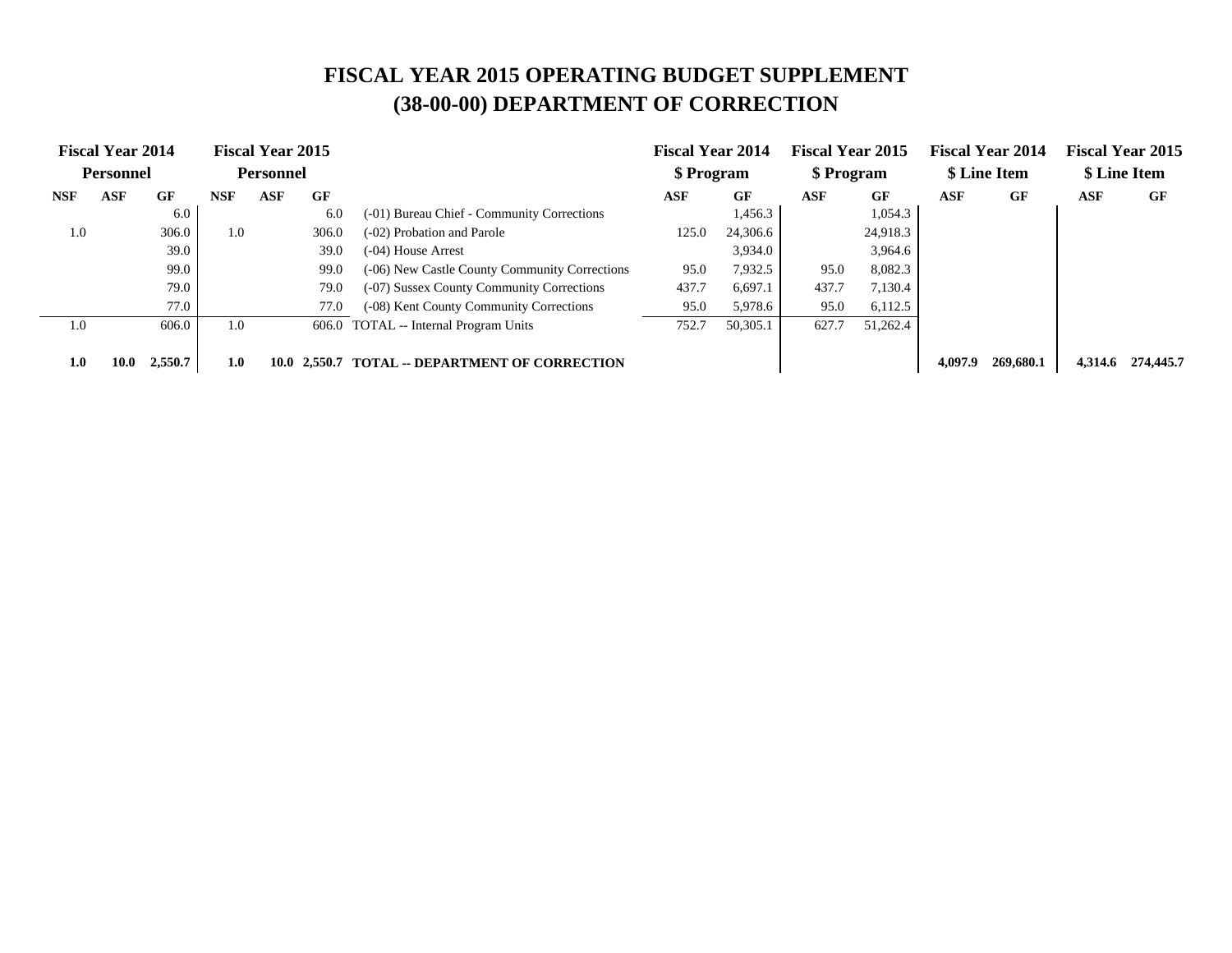|            | <b>Fiscal Year 2014</b> |                 |            | <b>Fiscal Year 2015</b> |                 |                                       | <b>Fiscal Year 2014</b> |                 | <b>Fiscal Year 2015</b> |         | <b>Fiscal Year 2014</b> |         | <b>Fiscal Year 2015</b> |                 |
|------------|-------------------------|-----------------|------------|-------------------------|-----------------|---------------------------------------|-------------------------|-----------------|-------------------------|---------|-------------------------|---------|-------------------------|-----------------|
|            | <b>Personnel</b>        |                 |            | Personnel               |                 |                                       | \$ Program              |                 | \$ Program              |         | \$ Line Item            |         | \$ Line Item            |                 |
| <b>NSF</b> | $\mathbf{ASF}$          | $\bf{G} \bf{F}$ | <b>NSF</b> | <b>ASF</b>              | $\bf{G} \bf{F}$ |                                       | <b>ASF</b>              | $\bf{G} \bf{F}$ | $\mathbf{ASF}$          | GF      | <b>ASF</b>              | GF      | <b>ASF</b>              | $\bf{G} \bf{F}$ |
|            |                         |                 |            |                         |                 | (40-01-00) Office of the Secretary    |                         |                 |                         |         |                         |         |                         |                 |
| 35.6       | 72.2                    | 59.2            | 35.6       | 72.2                    | 58.2            | Personnel Costs                       |                         |                 |                         |         | 3,360.0                 | 5,531.7 | 3,360.0                 | 5,609.6         |
|            |                         |                 |            |                         |                 | Travel                                |                         |                 |                         |         | 30.9                    | 6.6     | 30.9                    | 6.6             |
|            |                         |                 |            |                         |                 | <b>Contractual Services</b>           |                         |                 |                         |         | 1,079.6                 | 105.1   | 1,079.6                 | 105.1           |
|            |                         |                 |            |                         |                 | Energy                                |                         |                 |                         |         | 77.5                    | 655.0   | 77.5                    | 655.0           |
|            |                         |                 |            |                         |                 | Supplies and Materials                |                         |                 |                         |         | 157.8                   | 82.2    | 157.8                   | 82.2            |
|            |                         |                 |            |                         |                 | Capital Outlay                        |                         |                 |                         |         | 51.2                    |         | 51.2                    |                 |
|            |                         |                 |            |                         |                 | Vehicles                              |                         |                 |                         |         | 30.0                    |         | 30.0                    |                 |
|            |                         |                 |            |                         |                 | Other Items:                          |                         |                 |                         |         |                         |         |                         |                 |
|            |                         |                 |            |                         |                 | Delaware Estuary                      |                         |                 |                         |         |                         |         |                         | 71.6            |
|            |                         |                 |            |                         |                 | Non-Game Habitat                      |                         |                 |                         |         | 20.0                    |         | 20.0                    |                 |
|            |                         |                 |            |                         |                 | <b>Coastal Zone Management</b>        |                         |                 |                         |         | 15.0                    |         | 15.0                    |                 |
|            |                         |                 |            |                         |                 | Special Projects/Other Items          |                         |                 |                         |         | 15.0                    |         | 15.0                    |                 |
|            |                         |                 |            |                         |                 | Outdoor Delaware                      |                         |                 |                         |         | 105.0                   |         | 105.0                   |                 |
|            |                         |                 |            |                         |                 | Whole Basin Management/TMDL           |                         |                 |                         |         | 314.7                   | 652.8   | 314.7                   | 652.8           |
|            |                         |                 |            |                         |                 | Cost Recovery                         |                         |                 |                         |         | 20.0                    |         | 20.0                    |                 |
|            |                         |                 |            |                         |                 | <b>RGGI LIHEAP</b>                    |                         |                 |                         |         |                         |         | 780.0                   |                 |
|            |                         |                 |            |                         |                 | <b>RGGI CO2 Emissions</b>             |                         |                 |                         |         | 12,000.0                |         | 10,140.0                |                 |
|            |                         |                 |            |                         |                 | RGGI Administration 10%               |                         |                 |                         |         | 1,200.0                 |         | 1,560.0                 |                 |
|            |                         |                 |            |                         |                 | <b>RGGI Reduction Project</b>         |                         |                 |                         |         | 1,200.0                 |         | 1,560.0                 |                 |
|            |                         |                 |            |                         |                 | <b>Energy Assistance</b>              |                         |                 |                         |         |                         | 100.0   |                         | 100.0           |
|            |                         |                 |            |                         |                 | <b>RGGI</b> Weatherization            |                         |                 |                         |         | 1,200.0                 |         | 1,560.0                 |                 |
|            |                         |                 |            |                         |                 | <b>SRF Future Administration</b>      |                         |                 |                         |         | 5,750.0                 |         | 5,750.0                 |                 |
|            |                         |                 |            |                         |                 | Polly Drummond Hill Yard Waste        |                         |                 |                         |         |                         | 100.0   |                         |                 |
|            |                         |                 |            |                         |                 | Other Items                           |                         |                 |                         |         | 330.0                   |         | 330.0                   |                 |
| 35.6       | 72.2                    | 59.2            | 35.6       | 72.2                    |                 | 58.2 TOTAL -- Office of the Secretary |                         |                 |                         |         | 26,956.7                | 7,233.4 | 26,956.7                | 7,282.9         |
| 0.5        | 16.8                    | 21.7            | 0.5        | 16.8                    | 19.7            | (-01) Office of the Secretary         | 1,803.8                 | 3,865.7         | 1,803.8                 | 3,799.9 |                         |         |                         |                 |
| 14.0       |                         | 2.0             | 14.0       |                         | 2.0             | (-02) Coastal Programs                | 248.8                   | 244.8           | 248.8                   | 319.5   |                         |         |                         |                 |
|            | 11.5                    | 5.5             |            | 11.5                    | 5.5             | (-03) Community Services              | 1,056.8                 | 721.6           | 1,056.8                 | 726.7   |                         |         |                         |                 |
| 2.0        | 11.0                    | 8.0             | 2.0        | 11.0                    | 9.0             | (-04) Energy and Climate              | 16,005.2                | 460.3           | 16,005.2                | 465.2   |                         |         |                         |                 |
| 1.0        | 7.5                     | 11.5            | 1.0        | 7.5                     | 11.5            | (-05) Information Technology          | 618.3                   | 942.5           | 618.3                   | 958.5   |                         |         |                         |                 |
| 18.1       | 25.4                    | 10.5            | 18.1       | 25.4                    | 10.5            | (-06) Financial Services              | 7,223.8                 | 998.5           | 7,223.8                 | 1,013.1 |                         |         |                         |                 |
| 35.6       | 72.2                    | 59.2            | 35.6       | 72.2                    |                 | 58.2 TOTAL -- Internal Program Units  | 26,956.7                | 7,233.4         | 26,956.7                | 7,282.9 |                         |         |                         |                 |
|            |                         |                 |            |                         |                 |                                       |                         |                 |                         |         |                         |         |                         |                 |
|            |                         |                 |            |                         |                 |                                       |                         |                 |                         |         |                         |         |                         |                 |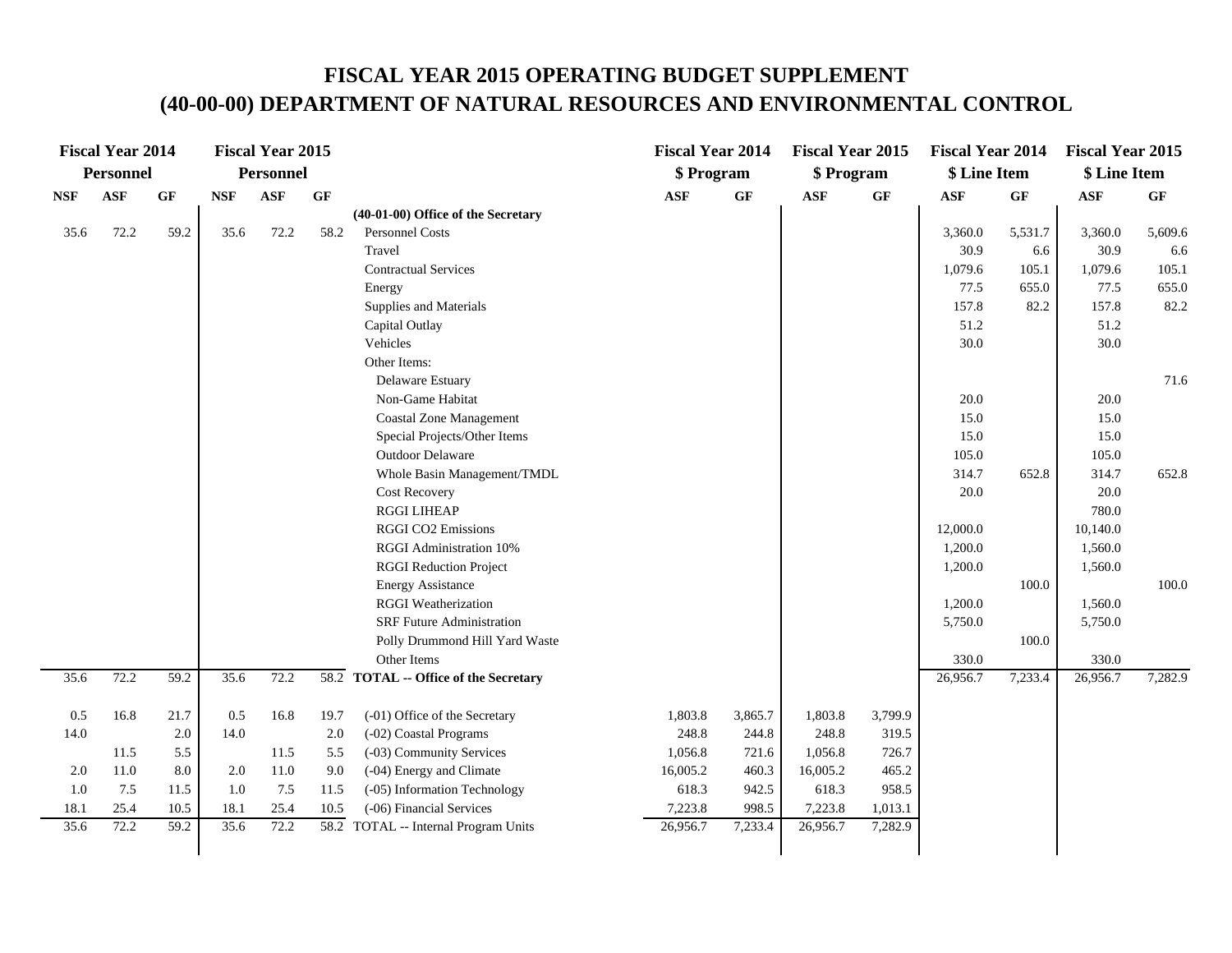|            | <b>Fiscal Year 2014</b> |                 |            | <b>Fiscal Year 2015</b> |       |                                                |            | <b>Fiscal Year 2014</b> |            | <b>Fiscal Year 2015</b> | <b>Fiscal Year 2014</b> |                 | <b>Fiscal Year 2015</b> |          |
|------------|-------------------------|-----------------|------------|-------------------------|-------|------------------------------------------------|------------|-------------------------|------------|-------------------------|-------------------------|-----------------|-------------------------|----------|
|            | <b>Personnel</b>        |                 |            | <b>Personnel</b>        |       |                                                |            | \$ Program              |            | \$ Program              | \$ Line Item            |                 | \$ Line Item            |          |
| <b>NSF</b> | <b>ASF</b>              | $\bf{G} \bf{F}$ | <b>NSF</b> | <b>ASF</b>              | GF    |                                                | <b>ASF</b> | GF                      | <b>ASF</b> | $\bf{G} \bf{F}$         | <b>ASF</b>              | $\bf{G} \bf{F}$ | $\mathbf{ASF}$          | GF       |
|            |                         |                 |            |                         |       | (40-03-00) Office of Natural Resources         |            |                         |            |                         |                         |                 |                         |          |
| 55.8       | 97.9                    | 197.3           | 55.3       | 96.4                    | 199.3 | Personnel Costs                                |            |                         |            |                         | 6,640.4                 | 15,847.1        | 6,671.0                 | 16,287.9 |
|            |                         |                 |            |                         |       | Travel                                         |            |                         |            |                         | 45.8                    | 5.2             | 45.8                    | 5.2      |
|            |                         |                 |            |                         |       | <b>Contractual Services</b>                    |            |                         |            |                         | 3,390.5                 | 2,770.9         | 3,493.8                 | 2,820.8  |
|            |                         |                 |            |                         |       | Energy                                         |            |                         |            |                         | 66.9                    | 907.2           | 66.9                    | 907.2    |
|            |                         |                 |            |                         |       | Supplies and Materials                         |            |                         |            |                         | 951.1                   | 698.7           | 997.2                   | 751.7    |
|            |                         |                 |            |                         |       | Capital Outlay                                 |            |                         |            |                         | 132.7                   | 2.0             | 132.7                   | 2.0      |
|            |                         |                 |            |                         |       | Other Items:                                   |            |                         |            |                         |                         |                 |                         |          |
|            |                         |                 |            |                         |       | Center for Inland Bays                         |            |                         |            |                         |                         |                 |                         | 209.2    |
|            |                         |                 |            |                         |       | Water Resource Agency                          |            |                         |            |                         |                         |                 |                         | 217.5    |
|            |                         |                 |            |                         |       | Aquaculture                                    |            |                         |            |                         |                         |                 | 5.0                     |          |
|            |                         |                 |            |                         |       | Spraying and Insecticides                      |            |                         |            |                         |                         | 597.8           |                         | 672.8    |
|            |                         |                 |            |                         |       | <b>Oyster Recovery Fund</b>                    |            |                         |            |                         | 10.0                    |                 | 10.0                    |          |
|            |                         |                 |            |                         |       | Beaver Control, Phragmites and Deer Management |            |                         |            |                         |                         | 100.0           |                         | 100.0    |
|            |                         |                 |            |                         |       | <b>Boat Repairs</b>                            |            |                         |            |                         | 40.0                    |                 | 40.0                    |          |
|            |                         |                 |            |                         |       | Non-Game Habitat                               |            |                         |            |                         | 50.0                    |                 | 50.0                    |          |
|            |                         |                 |            |                         |       | Natural Heritage Museum                        |            |                         |            |                         | 19.0                    | 196.7           | 19.0                    | 196.7    |
|            |                         |                 |            |                         |       | Clean Vessel Program                           |            |                         |            |                         | 32.4                    |                 | 32.4                    |          |
|            |                         |                 |            |                         |       | Duck Stamp                                     |            |                         |            |                         | 180.0                   |                 | 180.0                   |          |
|            |                         |                 |            |                         |       | Junior Duck Stamp                              |            |                         |            |                         | 5.0                     |                 | 5.0                     |          |
|            |                         |                 |            |                         |       | <b>Trout Stamp</b>                             |            |                         |            |                         | 50.0                    |                 | 50.0                    |          |
|            |                         |                 |            |                         |       | Finfish Development                            |            |                         |            |                         | 130.0                   |                 | 130.0                   |          |
|            |                         |                 |            |                         |       | <b>Fisheries Restoration</b>                   |            |                         |            |                         | 600.0                   |                 | 600.0                   |          |
|            |                         |                 |            |                         |       | Northern Delaware Wetlands                     |            |                         |            |                         | 277.5                   |                 | 277.5                   |          |
|            |                         |                 |            |                         |       | Revenue Refund                                 |            |                         |            |                         | 38.0                    |                 | 38.0                    |          |
|            |                         |                 |            |                         |       | Killen's Pond Water Park                       |            |                         |            |                         | 500.0                   |                 | 500.0                   |          |
|            |                         |                 |            |                         |       | <b>Biden Center</b>                            |            |                         |            |                         | 90.0                    |                 | 90.0                    |          |
|            |                         |                 |            |                         |       | <b>Beach Erosion Control Program</b>           |            |                         |            |                         | 8,000.0                 |                 | 8,000.0                 |          |
|            |                         |                 |            |                         |       | Sand Bypass System                             |            |                         |            |                         |                         | 80.0            |                         | 80.0     |
|            |                         |                 |            |                         |       | Tax Ditches*                                   |            |                         |            |                         |                         | 225.0           |                         | 225.0    |
|            |                         |                 |            |                         |       | Director's Office Personnel                    |            |                         |            |                         | 72.4                    |                 | 72.4                    |          |
|            |                         |                 |            |                         |       | Director's Office Operations                   |            |                         |            |                         | 51.8                    |                 | 51.8                    |          |
|            |                         |                 |            |                         |       | Wildlife and Fisheries Personnel               |            |                         |            |                         | 1,291.6                 |                 | 1,291.6                 |          |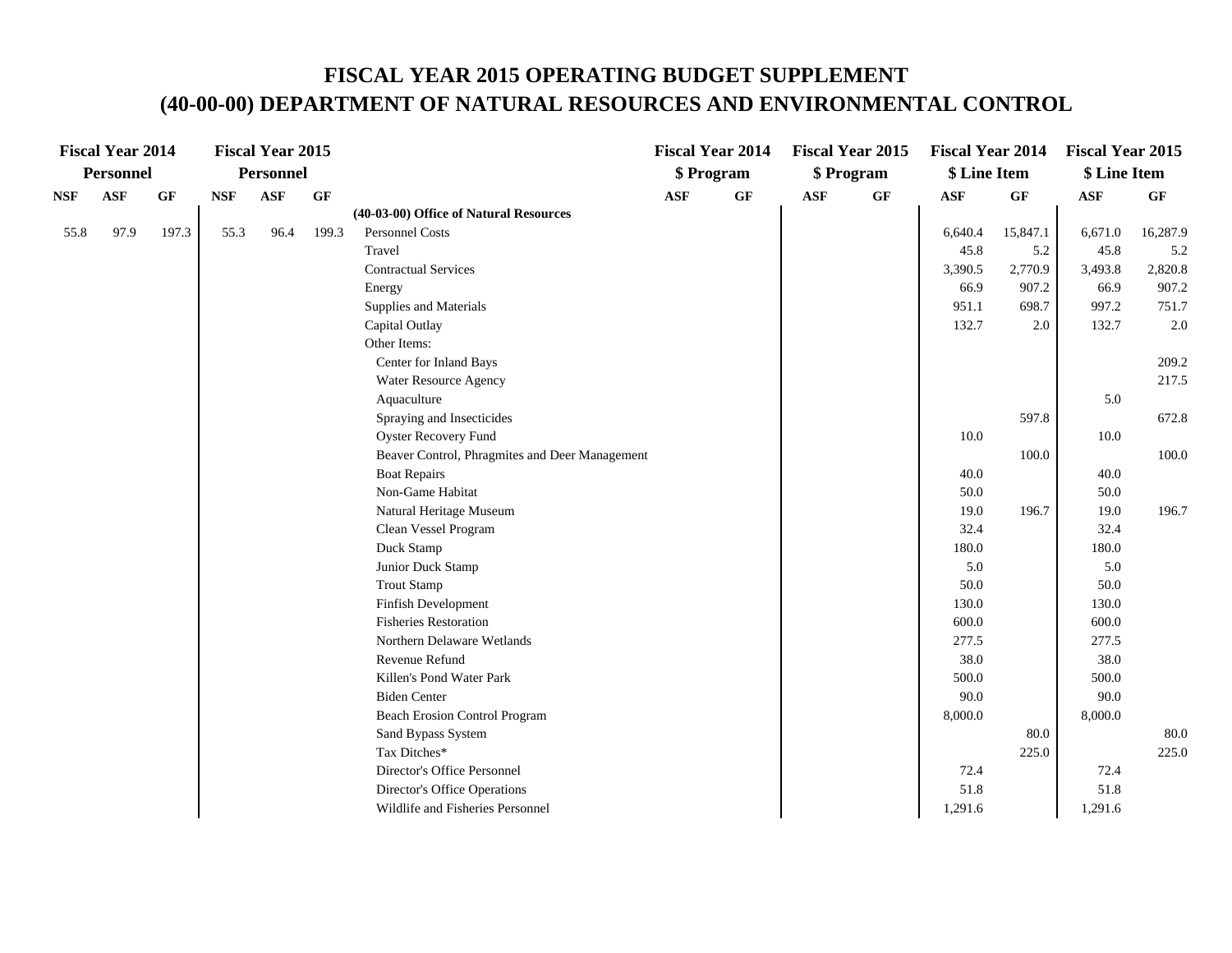|            | <b>Fiscal Year 2014</b> |                               |            | <b>Fiscal Year 2015</b> |      |                                               | <b>Fiscal Year 2014</b> |          | <b>Fiscal Year 2015</b> |                 | <b>Fiscal Year 2014</b> |           | <b>Fiscal Year 2015</b> |           |
|------------|-------------------------|-------------------------------|------------|-------------------------|------|-----------------------------------------------|-------------------------|----------|-------------------------|-----------------|-------------------------|-----------|-------------------------|-----------|
|            | Personnel               |                               |            | <b>Personnel</b>        |      |                                               | \$ Program              |          | \$ Program              |                 | \$ Line Item            |           | \$ Line Item            |           |
| <b>NSF</b> | <b>ASF</b>              | <b>GF</b>                     | <b>NSF</b> | <b>ASF</b>              | GF   |                                               | <b>ASF</b>              | GF       | $\mathbf{ASF}$          | $\bf{G} \bf{F}$ | $\mathbf{ASF}$          | <b>GF</b> | <b>ASF</b>              | <b>GF</b> |
|            |                         |                               |            |                         |      | Wildlife and Fisheries Operations             |                         |          |                         |                 | 1,892.8                 |           | 1,892.8                 |           |
|            |                         |                               |            |                         |      | <b>Enforcement Personnel</b>                  |                         |          |                         |                 | 672.7                   |           | 672.7                   |           |
|            |                         |                               |            |                         |      | <b>Enforcement Operations</b>                 |                         |          |                         |                 | 581.1                   |           | 581.1                   |           |
|            |                         |                               |            |                         |      | Other Items                                   |                         |          |                         |                 | 974.6                   |           | 974.6                   |           |
| 55.8       | 97.9                    | 197.3                         | 55.3       | 96.4                    |      | 199.3 TOTAL -- Office of Natural Resources    |                         |          |                         |                 | 26,786.3                | 21,430.6  | 26,971.3                | 22,476.0  |
| 11.5       | 55.5                    | 98.0                          | 11.5       | 55.5                    | 98.0 | (-02) Parks and Recreation                    | 11,227.3                | 9,180.5  | 11,407.3                | 9,310.2         |                         |           |                         |           |
| 32.9       | 38.4                    | 45.7                          | 32.4       | 37.9                    | 46.7 | (-03) Fish and Wildlife                       | 6,064.7                 | 5,470.9  | 6,069.7                 | 5,860.8         |                         |           |                         |           |
| 11.4       | 4.0                     | 53.6                          | 11.4       | 3.0                     | 54.6 | (-04) Watershed Stewardship                   | 9,494.3                 | 6,779.2  | 9,494.3                 | 7,305.0         |                         |           |                         |           |
| 55.8       | 97.9                    | 197.3                         | 55.3       | 96.4                    |      | 199.3 TOTAL -- Internal Program Units         | 26,786.3                | 21,430.6 | 26,971.3                | 22,476.0        |                         |           |                         |           |
|            |                         | *Pursuant to 7 Del. C. § 3921 |            |                         |      |                                               |                         |          |                         |                 |                         |           |                         |           |
|            |                         |                               |            |                         |      | (40-04-00) Office of Environmental Protection |                         |          |                         |                 |                         |           |                         |           |
| 68.6       | 136.7                   | 71.7                          | 68.6       | 137.7                   | 70.7 | Personnel Costs                               |                         |          |                         |                 | 4,959.5                 | 6,362.4   | 3,484.8                 | 6,431.8   |
|            |                         |                               |            |                         |      | Travel                                        |                         |          |                         |                 | 67.0                    |           | 67.0                    |           |
|            |                         |                               |            |                         |      | <b>Contractual Services</b>                   |                         |          |                         |                 | 979.7                   | 619.9     | 1,405.0                 | 619.9     |
|            |                         |                               |            |                         |      | Energy                                        |                         |          |                         |                 | 16.5                    | 89.8      | 16.5                    | 89.8      |
|            |                         |                               |            |                         |      | Supplies and Materials                        |                         |          |                         |                 | 244.5                   | 70.1      | 93.9                    | 70.1      |
|            |                         |                               |            |                         |      | Capital Outlay                                |                         |          |                         |                 | 203.0                   | 19.9      | 203.0                   | 19.9      |
|            |                         |                               |            |                         |      | Other Items:                                  |                         |          |                         |                 |                         |           |                         |           |
|            |                         |                               |            |                         |      | Delaware Estuary                              |                         |          |                         |                 |                         | 71.6      |                         |           |
|            |                         |                               |            |                         |      | Center for the Inland Bays                    |                         |          |                         |                 |                         | 209.2     |                         |           |
|            |                         |                               |            |                         |      | Water Resources Agency                        |                         |          |                         |                 |                         | 217.5     |                         |           |
|            |                         |                               |            |                         |      | Polly Drummond Hill Yard Waste                |                         |          |                         |                 |                         |           |                         | 100.0     |
|            |                         |                               |            |                         |      | Local Emergency Planning Committees           |                         |          |                         |                 | 300.0                   |           | 300.0                   |           |
|            |                         |                               |            |                         |      | <b>AST</b> Administration                     |                         |          |                         |                 | 225.0                   |           | 225.0                   |           |
|            |                         |                               |            |                         |      | HSCA - Clean-up                               |                         |          |                         |                 | 25,310.5                |           | 25,310.5                |           |
|            |                         |                               |            |                         |      | HSCA - Recovered Administration               |                         |          |                         |                 | 2,398.0                 |           | 2,398.0                 |           |
|            |                         |                               |            |                         |      | <b>SARA</b>                                   |                         |          |                         |                 | 30.0                    | 14.4      | 30.0                    | 14.4      |
|            |                         |                               |            |                         |      | <b>UST</b> Administration                     |                         |          |                         |                 | 330.0                   |           | 330.0                   |           |
|            |                         |                               |            |                         |      | <b>UST Contractor Certification</b>           |                         |          |                         |                 | 20.0                    |           | 20.0                    |           |
|            |                         |                               |            |                         |      | <b>UST Recovered Costs</b>                    |                         |          |                         |                 | 100.0                   |           | 100.0                   |           |
|            |                         |                               |            |                         |      | <b>Stage II Vapor Recovery</b>                |                         |          |                         |                 | 75.0                    |           | 75.0                    |           |
|            |                         |                               |            |                         |      | Extremely Hazardous Substance Program         |                         |          |                         |                 | 180.9                   |           | 180.9                   |           |
|            |                         |                               |            |                         |      | <b>Environmental Response</b>                 |                         |          |                         |                 | 525.8                   |           | 525.8                   |           |
|            |                         |                               |            |                         |      | Non-Title V                                   |                         |          |                         |                 | 164.8                   |           | 164.8                   |           |
|            |                         |                               |            |                         |      | Enhanced I and M Program                      |                         |          |                         |                 | 241.2                   |           | 241.2                   |           |
|            |                         |                               |            |                         |      | Public Outreach                               |                         |          |                         |                 | 50.0                    |           | 50.0                    |           |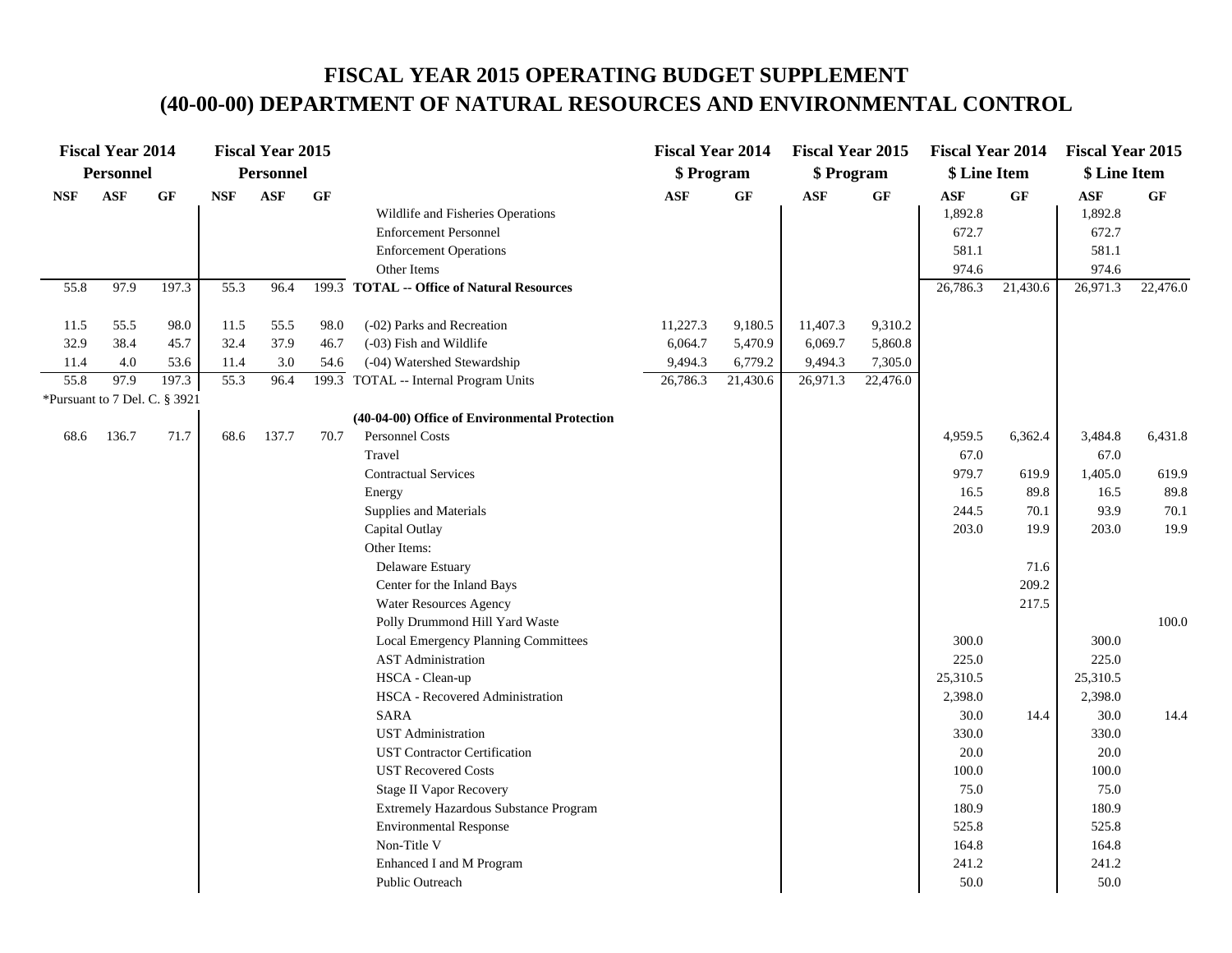|                              | <b>Fiscal Year 2014</b>       |                              |                              | <b>Fiscal Year 2015</b>       |                      |                                                                                                                                                                                                                                                                                                                                                                                                                                                                                                                                                                                                                                                           | <b>Fiscal Year 2014</b>                    |                                          | <b>Fiscal Year 2015</b>                    |                                          | <b>Fiscal Year 2014</b>                                                                                                                                                                  |                 | <b>Fiscal Year 2015</b>                                                                                                                                                                                           |          |
|------------------------------|-------------------------------|------------------------------|------------------------------|-------------------------------|----------------------|-----------------------------------------------------------------------------------------------------------------------------------------------------------------------------------------------------------------------------------------------------------------------------------------------------------------------------------------------------------------------------------------------------------------------------------------------------------------------------------------------------------------------------------------------------------------------------------------------------------------------------------------------------------|--------------------------------------------|------------------------------------------|--------------------------------------------|------------------------------------------|------------------------------------------------------------------------------------------------------------------------------------------------------------------------------------------|-----------------|-------------------------------------------------------------------------------------------------------------------------------------------------------------------------------------------------------------------|----------|
|                              | Personnel                     |                              |                              | <b>Personnel</b>              |                      |                                                                                                                                                                                                                                                                                                                                                                                                                                                                                                                                                                                                                                                           | \$ Program                                 |                                          | \$ Program                                 |                                          | \$ Line Item                                                                                                                                                                             |                 | \$ Line Item                                                                                                                                                                                                      |          |
| <b>NSF</b>                   | <b>ASF</b>                    | GF                           | <b>NSF</b>                   | <b>ASF</b>                    | GF                   | Tire Administration<br>Tire Clean-up<br><b>Board of Certification</b><br><b>Environmental Labs Personnel</b><br><b>Environmental Labs Expenditures</b><br><b>Surface Water Personnel</b><br><b>Surface Water Expenditures</b><br>Groundwater Personnel<br>Groundwater Expenditures<br>Water Supply Personnel<br>Water Supply Expenditures<br>Wetlands Personnel<br>Wetlands Expenditures<br>Hazardous Waste Transporter Fees<br>Waste End Personnel<br><b>Waste End Assessment</b><br>Hazardous Waste Personnel<br>Hazardous Waste Fees<br>Solid Waste Transporter Personnel<br>Solid Waste Transporter Fees<br>Solid Waste Personnel<br>Solid Waste Fees | <b>ASF</b>                                 | $\bf{G} \bf{F}$                          | <b>ASF</b>                                 | $\bf{G} \bf{F}$                          | <b>ASF</b><br>500.0<br>1,500.0<br>14.0<br>237.2<br>96.8<br>339.0<br>207.5<br>220.9<br>51.0<br>318.4<br>202.0<br>141.6<br>280.4<br>73.7<br>180.0<br>32.5<br>121.4<br>21.2<br>75.0<br>25.0 | $\bf{G} \bf{F}$ | $\mathbf{ASF}$<br>500.0<br>1,500.0<br>14.0<br>1,100.0<br>467.0<br>237.2<br>96.8<br>339.0<br>207.5<br>220.9<br>201.0<br>318.4<br>202.0<br>141.6<br>280.4<br>73.7<br>180.0<br>32.5<br>121.4<br>21.2<br>75.0<br>25.0 | GF       |
|                              |                               |                              |                              |                               |                      | <b>SRF Future Administration</b>                                                                                                                                                                                                                                                                                                                                                                                                                                                                                                                                                                                                                          |                                            |                                          |                                            |                                          | 450.0                                                                                                                                                                                    |                 | 450.0                                                                                                                                                                                                             |          |
|                              |                               |                              |                              |                               |                      | Other Items                                                                                                                                                                                                                                                                                                                                                                                                                                                                                                                                                                                                                                               |                                            |                                          |                                            |                                          | 1,471.8                                                                                                                                                                                  |                 | 954.8                                                                                                                                                                                                             |          |
| 68.6                         | 136.7                         | 71.7                         | 68.6                         | 137.7                         |                      | 70.7 TOTAL -- Office of Environmental Protection                                                                                                                                                                                                                                                                                                                                                                                                                                                                                                                                                                                                          |                                            |                                          |                                            |                                          | 42,980.8                                                                                                                                                                                 | 7,674.8         | 42,980.8                                                                                                                                                                                                          | 7,345.9  |
| 17.4<br>12.8<br>38.4<br>68.6 | 40.6<br>52.5<br>43.6<br>136.7 | 10.0<br>34.7<br>27.0<br>71.7 | 17.4<br>12.8<br>38.4<br>68.6 | 40.6<br>52.5<br>44.6<br>137.7 | 10.0<br>34.7<br>26.0 | (-02) Air Quality<br>$(-03)$ Water<br>(-04) Waste and Hazardous Substances<br>70.7 TOTAL -- Internal Program Units                                                                                                                                                                                                                                                                                                                                                                                                                                                                                                                                        | 4,687.5<br>4,524.0<br>33,769.3<br>42,980.8 | 1,115.9<br>4,204.0<br>2,354.9<br>7,674.8 | 4,687.5<br>4,524.0<br>33,769.3<br>42,980.8 | 1,126.3<br>3,740.3<br>2,479.3<br>7,345.9 |                                                                                                                                                                                          |                 |                                                                                                                                                                                                                   |          |
| <b>160.0</b>                 | 306.8                         | 328.2                        | 159.5                        | 306.3                         |                      | 328.2 TOTAL -- DEPARTMENT OF NATURAL<br><b>RESOURCES AND</b>                                                                                                                                                                                                                                                                                                                                                                                                                                                                                                                                                                                              |                                            |                                          |                                            |                                          | 96,723.8                                                                                                                                                                                 | 36,338.8        | 96,908.8                                                                                                                                                                                                          | 37,104.8 |

 **ENVIRONMENTAL CONTROL**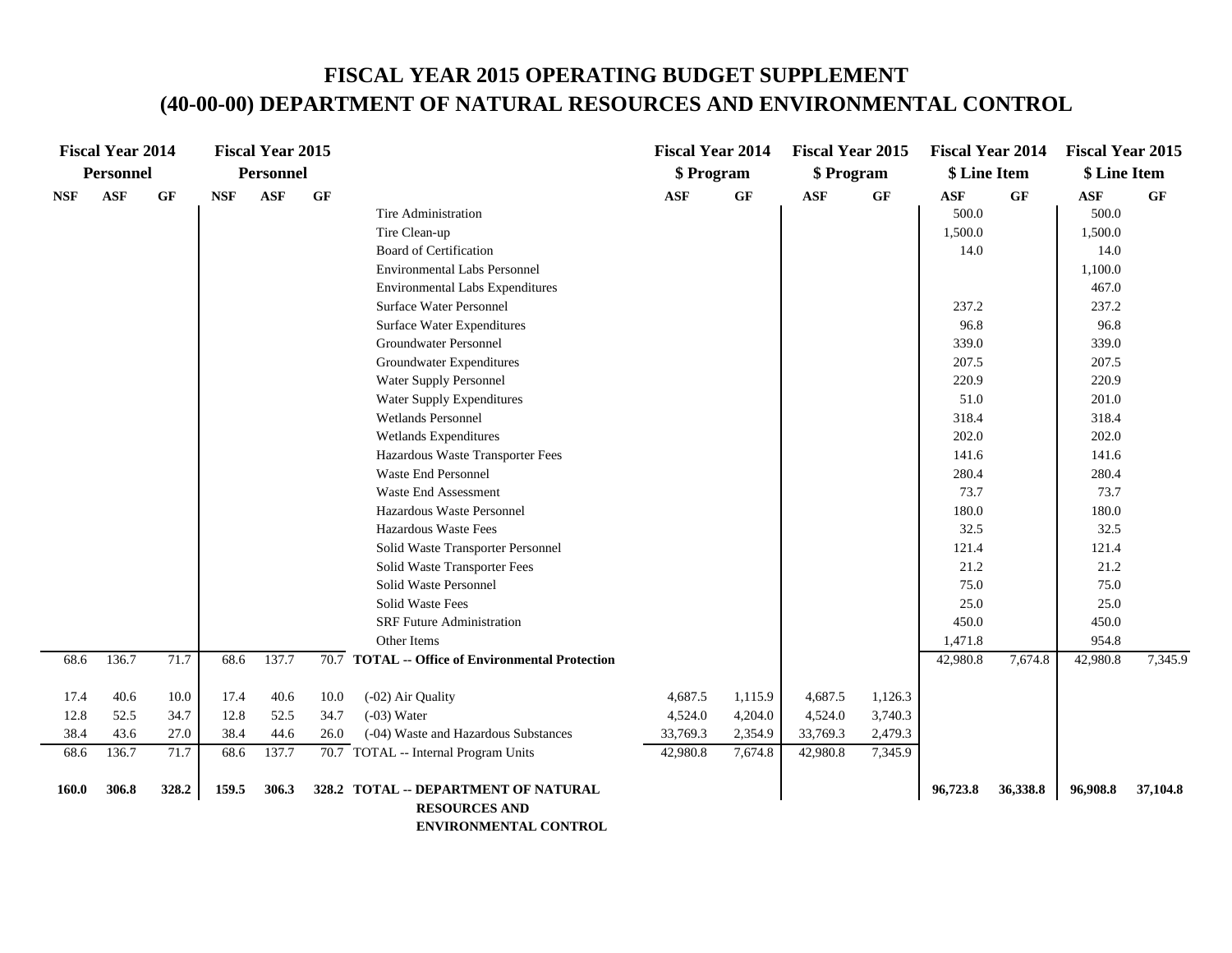|            | <b>Fiscal Year 2014</b> |      |            | <b>Fiscal Year 2015</b> |           |                                                       | <b>Fiscal Year 2014</b> |         | <b>Fiscal Year 2015</b> |         | <b>Fiscal Year 2014</b> |         | <b>Fiscal Year 2015</b> |         |
|------------|-------------------------|------|------------|-------------------------|-----------|-------------------------------------------------------|-------------------------|---------|-------------------------|---------|-------------------------|---------|-------------------------|---------|
|            | <b>Personnel</b>        |      |            | <b>Personnel</b>        |           |                                                       | \$ Program              |         | \$ Program              |         | \$ Line Item            |         | \$ Line Item            |         |
| <b>NSF</b> | $\mathbf{ASF}$          | GF   | <b>NSF</b> | <b>ASF</b>              | <b>GF</b> |                                                       | ASF                     | GF      | ASF                     | GF      | ASF                     | GF      | $\mathbf{ASF}$          | GF      |
|            |                         |      |            |                         |           | (45-01-00) Office of the Secretary                    |                         |         |                         |         |                         |         |                         |         |
| 40.8       | 11.5                    | 48.7 | 40.8       | 11.5                    | 46.7      | <b>Personnel Costs</b>                                |                         |         |                         |         | 2,005.0                 | 3,932.2 | 2,005.0                 | 3,932.2 |
|            |                         |      |            |                         |           | Travel                                                |                         |         |                         |         | 39.0                    | 2.9     | 39.0                    | 2.9     |
|            |                         |      |            |                         |           | <b>Contractual Services</b>                           |                         |         |                         |         | 613.3                   | 485.8   | 613.3                   | 485.8   |
|            |                         |      |            |                         |           | Energy                                                |                         |         |                         |         | 15.0                    |         | 15.0                    |         |
|            |                         |      |            |                         |           | Supplies and Materials                                |                         |         |                         |         | 626.7                   | 49.0    | 47.0                    | 49.0    |
|            |                         |      |            |                         |           | Capital Outlay                                        |                         |         |                         |         | 10.0                    | 0.1     | 10.0                    | 0.1     |
|            |                         |      |            |                         |           | Other Items:                                          |                         |         |                         |         |                         |         |                         |         |
|            |                         |      |            |                         |           | Police Training Council                               |                         |         |                         |         |                         | 13.1    |                         | 13.1    |
|            |                         |      |            |                         |           | Real Time Crime Reporting                             |                         |         |                         |         |                         | 48.1    |                         | 48.1    |
|            |                         |      |            |                         |           | Local Emergency Planning Council                      |                         |         |                         |         |                         | 50.0    |                         | 50.0    |
|            |                         |      |            |                         |           | <b>ITC Funds</b>                                      |                         |         |                         |         |                         | 15.0    |                         | 15.0    |
|            |                         |      |            |                         |           | <b>Community Firearm Recovery</b>                     |                         |         |                         |         |                         | 200.0   |                         |         |
|            |                         |      |            |                         |           | Brain Injury Trust Fund                               |                         |         |                         |         |                         |         |                         | 25.0    |
|            |                         |      |            |                         |           | Fund to Combat Violent Crimes - State Police          |                         |         |                         |         | 2,125.0                 |         | 2,125.0                 |         |
|            |                         |      |            |                         |           | Fund to Combat Violent Crimes - Local Law Enforcement |                         |         |                         |         | 2,125.0                 |         | 2,125.0                 |         |
|            |                         |      |            |                         |           | <b>System Support</b>                                 |                         |         |                         |         | 798.2                   |         | 798.2                   |         |
|            |                         |      |            |                         |           | Hazardous Waste Cleanup                               |                         |         |                         |         | 100.0                   |         | 100.0                   |         |
|            |                         |      |            |                         |           | <b>Resale - Communication Parts</b>                   |                         |         |                         |         | 336.0                   |         | 336.0                   |         |
|            |                         |      |            |                         |           | Vehicles                                              |                         |         |                         |         | 89.4                    |         | 89.4                    |         |
|            |                         |      |            |                         |           | Other Items                                           |                         |         |                         |         | 0.7                     |         | 0.7                     |         |
| 40.8       | 11.5                    | 48.7 | 40.8       | 11.5                    |           | 46.7 TOTAL -- Office of the Secretary                 |                         |         |                         |         | 8,883.3                 | 4,796.2 | 8,303.6                 | 4,621.2 |
| 2.0        |                         | 14.0 | 2.0        |                         | 13.0      | (-01) Administration                                  | 4,350.0                 | 1,800.6 | 4,350.0                 | 1,600.6 |                         |         |                         |         |
|            | 4.5                     | 22.5 |            | 4.5                     | 21.5      | (-20) Communication                                   | 2,215.3                 | 1,903.6 | 1,635.6                 | 1,903.6 |                         |         |                         |         |
| 29.8       |                         | 9.2  | 29.8       |                         | 9.2       | (-30) Delaware Emergency Management Agency            |                         | 761.5   |                         | 761.5   |                         |         |                         |         |
| 5.0        |                         | 2.0  | 5.0        |                         | 2.0       | (-40) Highway Safety                                  |                         | 167.8   |                         | 167.8   |                         |         |                         |         |
| 4.0        |                         |      | 4.0        |                         |           | (-50) Developmental Disabilities Council              |                         | 20.0    |                         | 20.0    |                         |         |                         |         |
|            |                         | 1.0  |            |                         | 1.0       | (-60) State Council for Persons with Disabilities     |                         | 142.7   |                         | 167.7   |                         |         |                         |         |
|            | 7.0                     |      |            | 7.0                     |           | (-70) Division of Gaming Enforcement                  | 2,318.0                 |         | 2,318.0                 |         |                         |         |                         |         |
| 40.8       | 11.5                    | 48.7 | 40.8       | 11.5                    |           | 46.7 TOTAL -- Internal Program Units                  | 8,883.3                 | 4,796.2 | 8,303.6                 | 4,621.2 |                         |         |                         |         |
|            |                         |      |            |                         |           |                                                       |                         |         |                         |         |                         |         |                         |         |
|            |                         |      |            |                         |           |                                                       |                         |         |                         |         |                         |         |                         |         |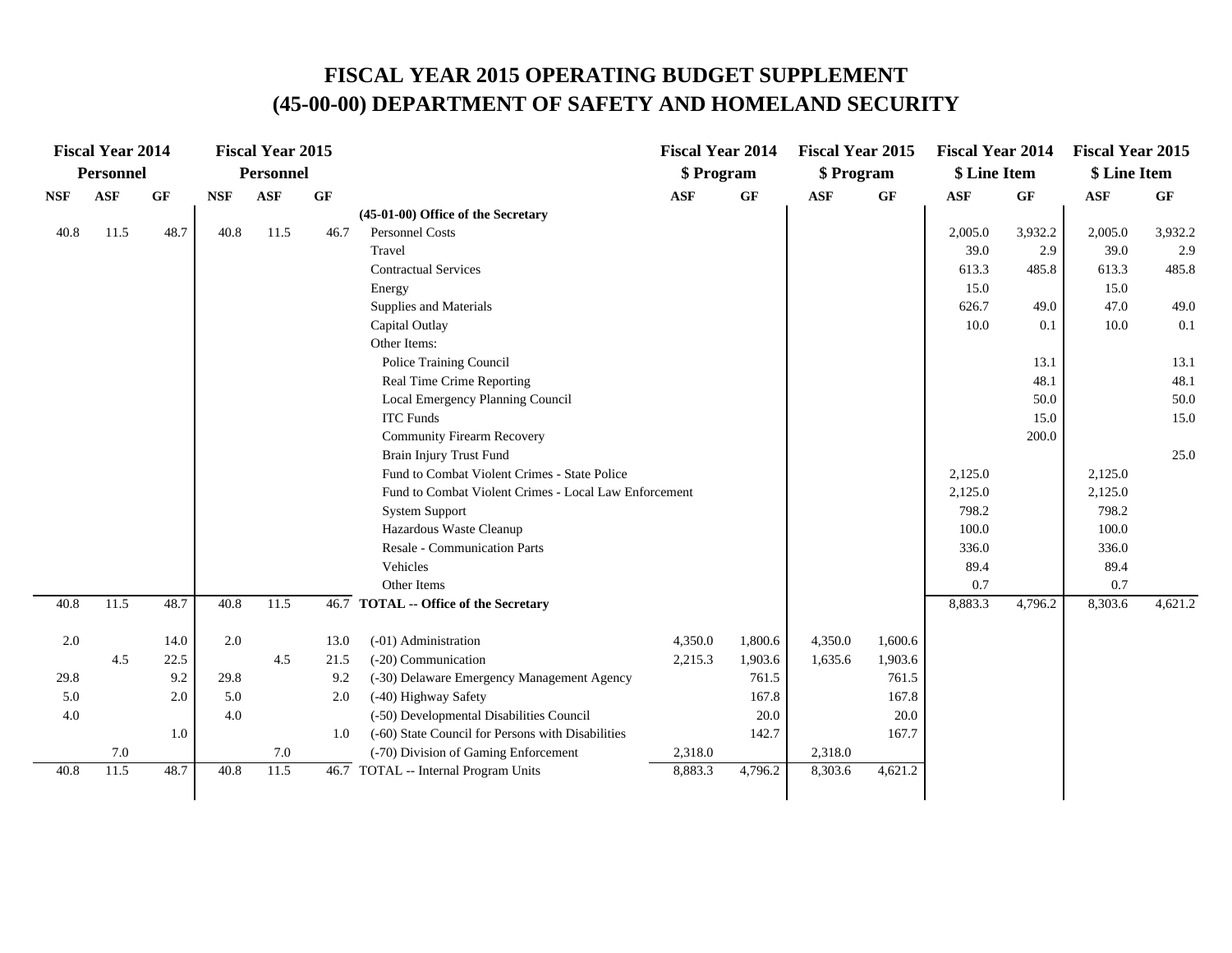|            |            | <b>Fiscal Year 2014</b> |            | <b>Fiscal Year 2015</b> |      |                                                                | <b>Fiscal Year 2014</b> |         | <b>Fiscal Year 2015</b> |         | <b>Fiscal Year 2014</b> |           | <b>Fiscal Year 2015</b> |                 |
|------------|------------|-------------------------|------------|-------------------------|------|----------------------------------------------------------------|-------------------------|---------|-------------------------|---------|-------------------------|-----------|-------------------------|-----------------|
|            | Personnel  |                         |            | Personnel               |      |                                                                | \$ Program              |         | \$ Program              |         | \$ Line Item            |           | \$ Line Item            |                 |
| <b>NSF</b> | <b>ASF</b> | GF                      | <b>NSF</b> | <b>ASF</b>              | GF   |                                                                | $\mathbf{ASF}$          | GF      | <b>ASF</b>              | GF      | <b>ASF</b>              | <b>GF</b> | <b>ASF</b>              | $\bf{G} \bf{F}$ |
|            |            |                         |            |                         |      | (45-02-00) Capitol Police                                      |                         |         |                         |         |                         |           |                         |                 |
|            |            | 91.0                    |            | 1.0                     | 94.0 | Personnel Costs                                                |                         |         |                         |         |                         | 5,475.7   | 72.4                    | 6,265.8         |
|            |            |                         |            |                         |      | Travel                                                         |                         |         |                         |         |                         | 0.5       |                         | 0.5             |
|            |            |                         |            |                         |      | <b>Contractual Services</b>                                    |                         |         |                         |         |                         | 318.0     |                         | 318.0           |
|            |            |                         |            |                         |      | Supplies and Materials                                         |                         |         |                         |         |                         | 71.7      |                         | 71.7            |
|            |            |                         |            |                         |      | Special Duty                                                   |                         |         |                         |         | 113.6                   |           | 113.6                   |                 |
|            |            |                         |            |                         |      | School Safety Plans                                            |                         |         |                         |         |                         | 700.0     |                         | 300.0           |
|            |            |                         |            |                         |      | School Facility Access Control                                 |                         |         |                         |         |                         |           |                         | 400.0           |
|            |            | 91.0                    |            | 1.0                     | 94.0 | <b>TOTAL -- Capitol Police</b>                                 |                         |         |                         |         | 113.6                   | 6,565.9   | 186.0                   | 7,356.0         |
|            |            | 91.0                    |            | 1.0                     | 94.0 | (-10) Capitol Police                                           | 113.6                   | 6,565.9 | 186.0                   | 7,356.0 |                         |           |                         |                 |
|            |            | 91.0                    |            | 1.0                     | 94.0 | TOTAL -- Internal Program Unit                                 | 113.6                   | 6,565.9 | 186.0                   | 7,356.0 |                         |           |                         |                 |
|            |            |                         |            |                         |      | (45-03-00) Office of the Alcoholic Beverage                    |                         |         |                         |         |                         |           |                         |                 |
|            |            |                         |            |                         |      | <b>Control Commissioner</b>                                    |                         |         |                         |         |                         |           |                         |                 |
|            |            | 6.0                     |            |                         | 6.0  | Personnel Costs                                                |                         |         |                         |         |                         | 492.4     |                         | 492.4           |
|            |            |                         |            |                         |      | Travel                                                         |                         |         |                         |         | 8.0                     | 0.5       | 8.0                     | 0.5             |
|            |            |                         |            |                         |      | <b>Contractual Services</b>                                    |                         |         |                         |         | 72.9                    | 7.2       | 72.9                    | 7.2             |
|            |            |                         |            |                         |      | Supplies and Materials                                         |                         |         |                         |         | 3.0                     | 7.1       | 3.0                     | 7.1             |
|            |            | 6.0                     |            |                         |      | 6.0 TOTAL -- Office of the Alcoholic Beverage                  |                         |         |                         |         | 83.9                    | 507.2     | 83.9                    | 507.2           |
|            |            |                         |            |                         |      | <b>Control Commissioner</b>                                    |                         |         |                         |         |                         |           |                         |                 |
|            |            | 6.0                     |            |                         | 6.0  | (-10) Office of the Alcoholic Beverage Control<br>Commissioner | 83.9                    | 507.2   | 83.9                    | 507.2   |                         |           |                         |                 |
|            |            | 6.0                     |            |                         |      | 6.0 TOTAL -- Internal Program Unit                             | 83.9                    | 507.2   | 83.9                    | 507.2   |                         |           |                         |                 |
|            |            |                         |            |                         |      | (45-04-00) Division of Alcohol and Tobacco                     |                         |         |                         |         |                         |           |                         |                 |
|            |            |                         |            |                         |      | <b>Enforcement</b>                                             |                         |         |                         |         |                         |           |                         |                 |
| 2.3        | 4.0        | 10.7                    | 2.0        | 4.0                     | 14.0 | Personnel Costs                                                |                         |         |                         |         | 43.1                    | 764.6     | 43.1                    | 1,187.9         |
|            |            |                         |            |                         |      | Travel                                                         |                         |         |                         |         | 2.8                     |           | 2.8                     | 0.5             |
|            |            |                         |            |                         |      | <b>Contractual Services</b>                                    |                         |         |                         |         | 36.6                    | 98.1      | 36.6                    | 122.1           |
|            |            |                         |            |                         |      | Supplies and Materials                                         |                         |         |                         |         | 10.0                    | 20.0      | 10.0                    | 48.0            |
|            |            |                         |            |                         |      | Capital Outlay                                                 |                         |         |                         |         | 1.0                     | 3.0       | 1.0                     | 2.5             |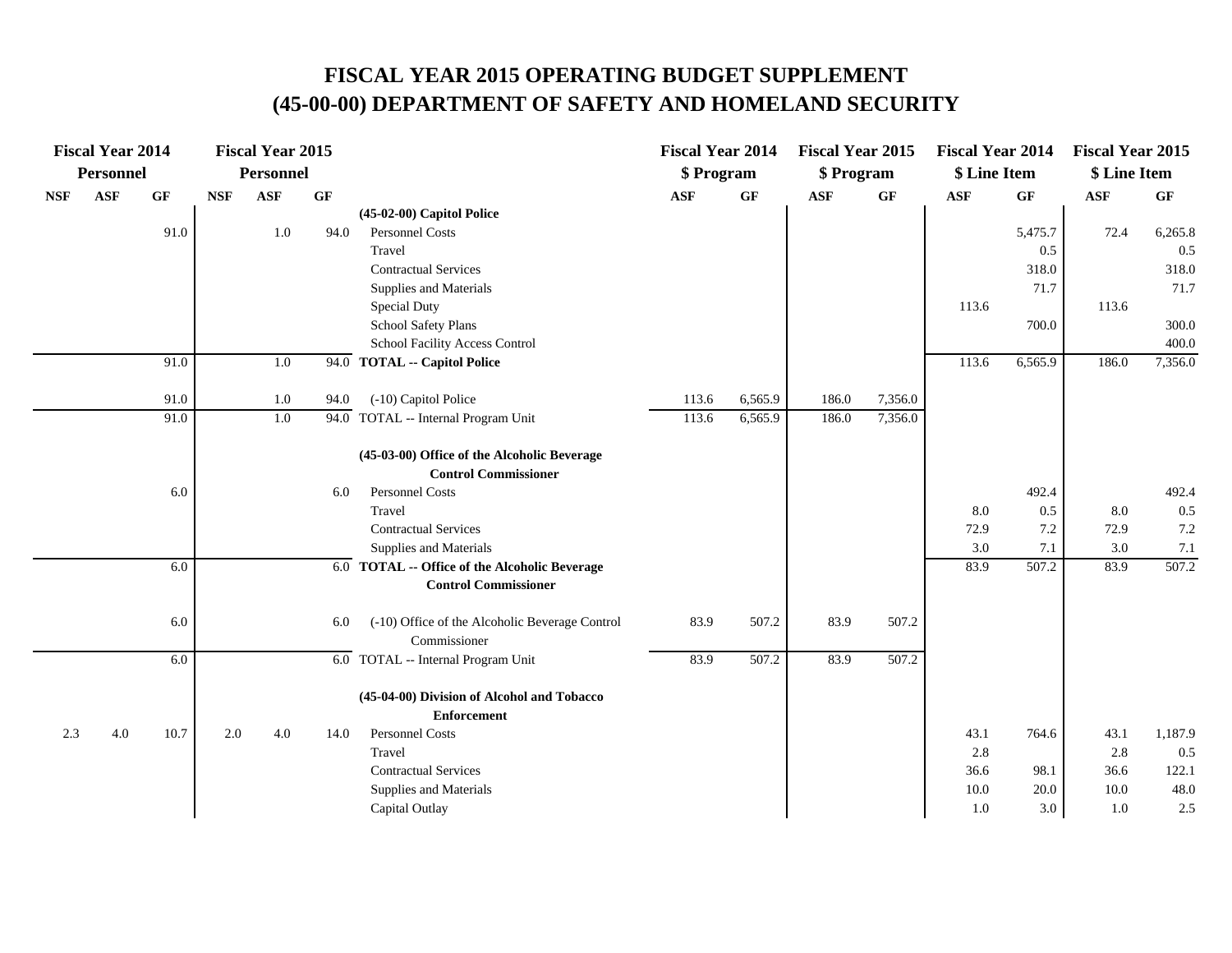|            | <b>Fiscal Year 2014</b> |       |            | <b>Fiscal Year 2015</b> |           |                                                 | <b>Fiscal Year 2014</b> |       | <b>Fiscal Year 2015</b> |                 | <b>Fiscal Year 2014</b> |           | <b>Fiscal Year 2015</b> |                    |
|------------|-------------------------|-------|------------|-------------------------|-----------|-------------------------------------------------|-------------------------|-------|-------------------------|-----------------|-------------------------|-----------|-------------------------|--------------------|
|            | <b>Personnel</b>        |       |            | <b>Personnel</b>        |           |                                                 | \$ Program              |       | \$ Program              |                 | \$ Line Item            |           | \$ Line Item            |                    |
| <b>NSF</b> | <b>ASF</b>              | GF    | <b>NSF</b> | <b>ASF</b>              | <b>GF</b> |                                                 | <b>ASF</b>              | GF    | <b>ASF</b>              | $\bf{G} \bf{F}$ | <b>ASF</b>              | <b>GF</b> | <b>ASF</b>              | GF                 |
|            |                         |       |            |                         |           | Tobacco Fund:                                   |                         |       |                         |                 |                         |           |                         |                    |
|            | $2.0\,$                 |       |            | 2.0                     |           | Personnel Costs                                 |                         |       |                         |                 | 265.0                   |           | 265.0                   |                    |
|            |                         |       |            |                         |           | Travel                                          |                         |       |                         |                 | 11.1                    |           | 11.1                    |                    |
|            |                         |       |            |                         |           | <b>Contractual Services</b>                     |                         |       |                         |                 | 131.2                   |           | 131.2                   |                    |
|            |                         |       |            |                         |           | Supplies and Materials                          |                         |       |                         |                 | 55.8                    |           | 55.8                    |                    |
|            |                         |       |            |                         |           | Capital Outlay                                  |                         |       |                         |                 | 10.0                    |           | 10.0                    |                    |
|            |                         |       |            |                         |           | Other Items                                     |                         |       |                         |                 | 110.0                   |           | 110.0                   |                    |
| 2.3        | 6.0                     | 10.7  | 2.0        | 6.0                     | 14.0      | <b>TOTAL -- Division of Alcohol and Tobacco</b> |                         |       |                         |                 | 676.6                   | 885.7     | 676.6                   | 1,361.0            |
|            |                         |       |            |                         |           | <b>Enforcement</b>                              |                         |       |                         |                 |                         |           |                         |                    |
| 2.3        | 6.0                     | 10.7  | 2.0        | 6.0                     | 14.0      | (-10) Division of Alcohol and Tobacco           | 676.6                   | 885.7 | 676.6                   | 1,361.0         |                         |           |                         |                    |
|            |                         |       |            |                         |           | Enforcement                                     |                         |       |                         |                 |                         |           |                         |                    |
| 2.3        | 6.0                     | 10.7  | 2.0        | 6.0                     |           | 14.0 TOTAL -- Internal Program Unit             | 676.6                   | 885.7 | 676.6                   | 1,361.0         |                         |           |                         |                    |
|            |                         |       |            |                         |           | (45-06-00) State Police                         |                         |       |                         |                 |                         |           |                         |                    |
| 36.2       | 60.0                    | 857.8 | 36.2       | 60.0                    | 856.8     | <b>Personnel Costs</b>                          |                         |       |                         |                 | 3,790.0                 | 97,621.7  | 3,790.0                 | 98,998.8           |
|            |                         |       |            |                         |           | Travel                                          |                         |       |                         |                 | 66.8                    |           | 66.8                    |                    |
|            |                         |       |            |                         |           | <b>Contractual Services</b>                     |                         |       |                         |                 | 814.3                   | 5,510.5   | 814.3                   | 5,510.5            |
|            |                         |       |            |                         |           | Energy                                          |                         |       |                         |                 |                         | 75.0      |                         | 75.0               |
|            |                         |       |            |                         |           | Supplies and Materials                          |                         |       |                         |                 | 1,224.9                 | 5,112.6   | 1,224.9                 | 5,155.3            |
|            |                         |       |            |                         |           | Capital Outlay                                  |                         |       |                         |                 | 532.2                   | 20.8      | 532.2                   | 20.8               |
|            |                         |       |            |                         |           | Other Items:                                    |                         |       |                         |                 |                         |           |                         |                    |
|            |                         |       |            |                         |           | Vehicles                                        |                         |       |                         |                 |                         | 2,107.0   |                         | 2,107.0            |
|            |                         |       |            |                         |           | Other Items                                     |                         |       |                         |                 | 112.5                   |           | 112.5                   |                    |
|            |                         |       |            |                         |           | Pension - 20 Year Retirees                      |                         |       |                         |                 |                         | 23,064.0  |                         |                    |
|            |                         |       |            |                         |           | Crime Reduction Fund                            |                         |       |                         |                 |                         | 110.0     |                         | 110.0              |
|            |                         |       |            |                         |           | Special Duty Fund                               |                         |       |                         |                 | 6,069.2                 |           | 6,069.2                 |                    |
|            | 6.0                     |       |            | 6.0                     |           | Fund to Combat Violent Crimes - State Police    |                         |       |                         |                 |                         |           |                         |                    |
| 36.2       | 66.0                    | 857.8 | 36.2       | 66.0                    |           | 856.8 TOTAL -- State Police                     |                         |       |                         |                 | 12,609.9                | 133,621.6 |                         | 12,609.9 111,977.4 |
|            |                         |       |            |                         |           |                                                 |                         |       |                         |                 |                         |           |                         |                    |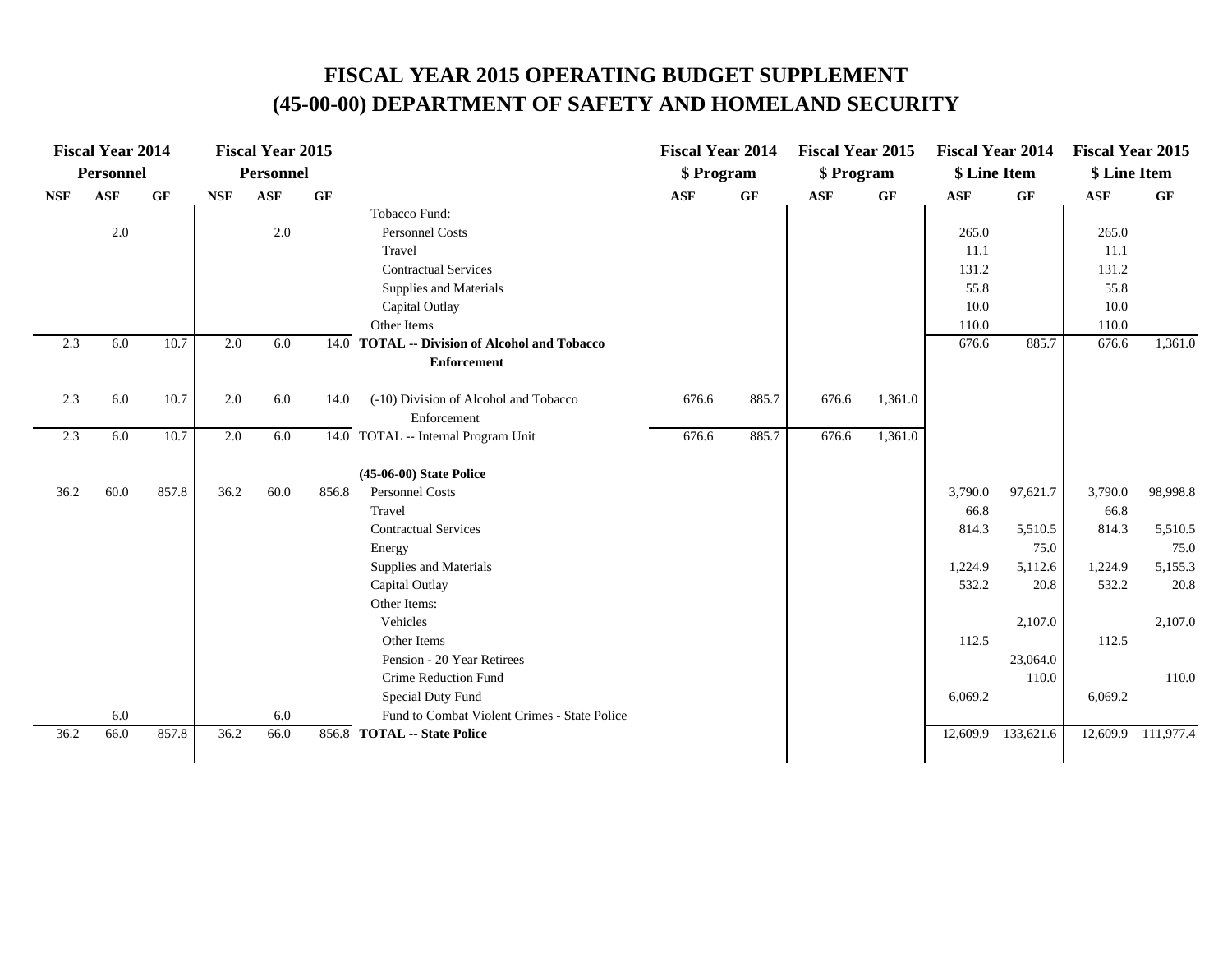|            | <b>Fiscal Year 2014</b> |           |            | <b>Fiscal Year 2015</b><br><b>Personnel</b> |           |                                             | <b>Fiscal Year 2014</b> |           | <b>Fiscal Year 2015</b> |           |          | <b>Fiscal Year 2014</b><br>\$ Line Item |          | <b>Fiscal Year 2015</b><br>\$ Line Item |
|------------|-------------------------|-----------|------------|---------------------------------------------|-----------|---------------------------------------------|-------------------------|-----------|-------------------------|-----------|----------|-----------------------------------------|----------|-----------------------------------------|
|            | <b>Personnel</b>        |           |            |                                             |           |                                             | \$ Program              |           | \$ Program              |           |          |                                         |          |                                         |
| <b>NSF</b> | <b>ASF</b>              | <b>GF</b> | <b>NSF</b> | <b>ASF</b>                                  | <b>GF</b> |                                             | ASF                     | <b>GF</b> | $\bf{ASF}$              | GF        | ASF      | <b>GF</b>                               | ASF      | GF                                      |
|            |                         | 62.0      |            |                                             | 61.0      | $(-01)$ Executive                           | 281.7                   | 30,287.9  | 281.7                   | 7,283.4   |          |                                         |          |                                         |
|            |                         | 7.0       |            |                                             | 7.0       | (-02) Building Maintenance and Construction |                         | 499.3     |                         | 505.4     |          |                                         |          |                                         |
|            | 28.0                    | 380.0     |            | 28.0                                        | 380.0     | $(-03)$ Patrol                              | 2,379.5                 | 47,495.9  | 2,379.5                 | 48,412.5  |          |                                         |          |                                         |
| 29.0       | 2.0                     | 155.0     | 29.0       | 2.0                                         | 155.0     | (-04) Criminal Investigation                | 6,226.3                 | 18,927.4  | 6,226.3                 | 19,112.3  |          |                                         |          |                                         |
|            | 8.0                     | 47.0      |            | 8.0                                         | 47.0      | (-05) Special Investigation                 | 149.8                   | 8,151.3   | 149.8                   | 8,184.7   |          |                                         |          |                                         |
|            |                         | 24.0      |            |                                             | 24.0      | $(-06)$ Aviation                            | 5,228.6                 |           |                         | 5,258.8   |          |                                         |          |                                         |
| 6.2        | 9.0                     | 9.8       | 6.2        | 9.0                                         | 9.8       | $(-07)$ Traffic                             | 878.1                   | 1,206.2   | 878.1                   | 1,215.5   |          |                                         |          |                                         |
|            | 16.0                    | 40.0      |            | 16.0                                        | 40.0      | (-08) State Bureau of Investigation         | 1,522.1                 | 3,093.7   | 1,522.1                 | 3,121.7   |          |                                         |          |                                         |
|            |                         | 12.0      |            |                                             | 12.0      | $(-09)$ Training                            | 304.6                   | 1,975.3   | 304.6                   | 2,031.8   |          |                                         |          |                                         |
| 1.0        | 3.0                     | 96.0      | 1.0        | 3.0                                         | 96.0      | $(-10)$ Communications                      | 334.2                   | 7,894.9   | 334.2                   | 7,971.1   |          |                                         |          |                                         |
|            |                         | 13.0      |            |                                             | 13.0      | (-11) Transportation                        | 533.6                   | 7,176.5   | 533.6                   | 7,187.8   |          |                                         |          |                                         |
|            |                         | 12.0      |            |                                             | 12.0      | (-12) Community Relations                   |                         | 1,684.6   |                         | 1,692.4   |          |                                         |          |                                         |
| 36.2       | 66.0                    | 857.8     | 36.2       | 66.0                                        | 856.8     | TOTAL -- Internal Program Units             | 12,609.9                | 133,621.6 | 12,609.9                | 111,977.4 |          |                                         |          |                                         |
|            |                         |           |            |                                             |           |                                             |                         |           |                         |           |          |                                         |          |                                         |
| 79.3       | 83.5                    | 1,014.2   | 79.0       | 84.5                                        | 1,017.5   | <b>TOTAL -- DEPARTMENT OF SAFETY AND</b>    |                         |           |                         |           | 22,367.3 | 146,376.6                               | 21,860.0 | 125,822.8                               |
|            |                         |           |            |                                             |           | <b>HOMELAND SECURITY</b>                    |                         |           |                         |           |          |                                         |          |                                         |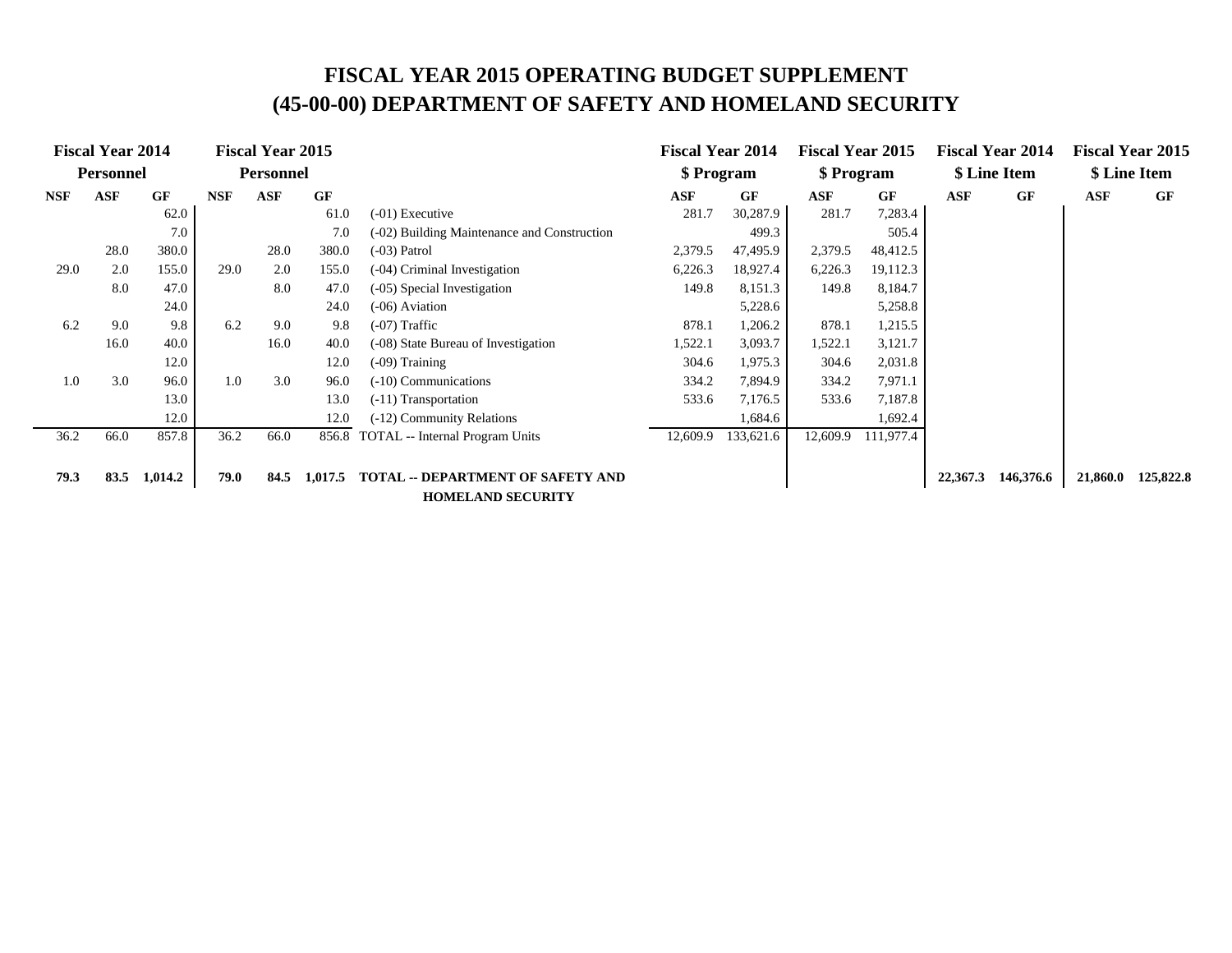|                             | <b>Fiscal Year 2014</b> |            |            | <b>Fiscal Year 2015</b> |            |                                         | <b>Fiscal Year 2014</b> | <b>Fiscal Year 2015</b> |
|-----------------------------|-------------------------|------------|------------|-------------------------|------------|-----------------------------------------|-------------------------|-------------------------|
|                             | <b>Personnel</b>        |            |            | <b>Personnel</b>        |            |                                         | \$ Line Item            | \$ Line Item            |
| $\ensuremath{\mathbf{NSF}}$ | <b>TFO</b>              | <b>TFC</b> | <b>NSF</b> | <b>TFO</b>              | <b>TFC</b> |                                         | <b>TFO</b>              | <b>TFO</b>              |
|                             |                         |            |            |                         |            | (55-01-00) Office of the Secretary      |                         |                         |
|                             |                         |            |            |                         |            | (55-01-01) Office of the Secretary      |                         |                         |
|                             | 9.0                     |            |            | 10.0                    |            | Personnel Costs                         | 831.2                   | 989.3                   |
|                             |                         |            |            |                         |            | Travel                                  | 10.1                    | 10.1                    |
|                             |                         |            |            |                         |            | <b>Contractual Services</b>             | 10.8                    | $10.8\,$                |
|                             |                         |            |            |                         |            | Supplies and Materials                  | 3.0                     | 3.0                     |
|                             |                         |            |            |                         |            | Salary Contingency                      | 366.8                   | 366.8                   |
|                             | 9.0                     |            |            | 10.0                    |            | TOTAL -- Office of the Secretary        | 1,221.9                 | 1,380.0                 |
|                             |                         |            |            |                         |            | (55-01-02) Finance                      |                         |                         |
| 1.0                         | 34.0                    |            | $1.0\,$    | 34.0                    |            | Personnel Costs                         | 2,000.5                 | 2,357.6                 |
|                             |                         |            |            |                         |            | Travel                                  | 6.0                     | $4.0\,$                 |
|                             |                         |            |            |                         |            | <b>Contractual Services</b>             | 1,710.2                 | 1,852.7                 |
|                             |                         |            |            |                         |            | Supplies and Materials                  | 8.0                     | $7.0\,$                 |
| $1.0\,$                     | 34.0                    |            | $1.0\,$    | 34.0                    |            | TOTAL -- Finance                        | 3,724.7                 | 4,221.3                 |
|                             |                         |            |            |                         |            | (55-01-03) Public Relations             |                         |                         |
|                             | $11.0\,$                |            |            | $10.0\,$                |            | Personnel Costs                         | 803.6                   | 920.3                   |
|                             |                         |            |            |                         |            | Travel                                  | 12.0                    | 10.0                    |
|                             |                         |            |            |                         |            | <b>Contractual Services</b>             | 80.0                    | 75.0                    |
|                             |                         |            |            |                         |            | Supplies and Materials                  | 22.0                    | 21.0                    |
|                             |                         |            |            |                         |            | Capital Outlay                          | 1.0                     | $1.0\,$                 |
|                             | $11.0\,$                |            |            | $10.0\,$                |            | <b>TOTAL</b> -- Public Relations        | 918.6                   | 1,027.3                 |
|                             |                         |            |            |                         |            | (55-01-04) Human Resources              |                         |                         |
|                             | 23.0                    |            |            | 24.0                    |            | Personnel Costs                         | 1,575.0                 | 1,589.1                 |
|                             |                         |            |            |                         |            | Travel                                  | 8.2                     | 8.2                     |
|                             |                         |            |            |                         |            | <b>Contractual Services</b>             | 280.0                   | 280.0                   |
|                             |                         |            |            |                         |            | Supplies and Materials                  | 83.2                    | 63.2                    |
|                             | 23.0                    |            |            | 24.0                    |            | <b>TOTAL -- Human Resources</b>         | 1,946.4                 | 1,940.5                 |
| 1.0                         | 77.0                    |            | 1.0        | 78.0                    |            | <b>TOTAL</b> -- Office of the Secretary | 7,811.6                 | 8,569.1                 |
|                             |                         |            |            |                         |            |                                         |                         |                         |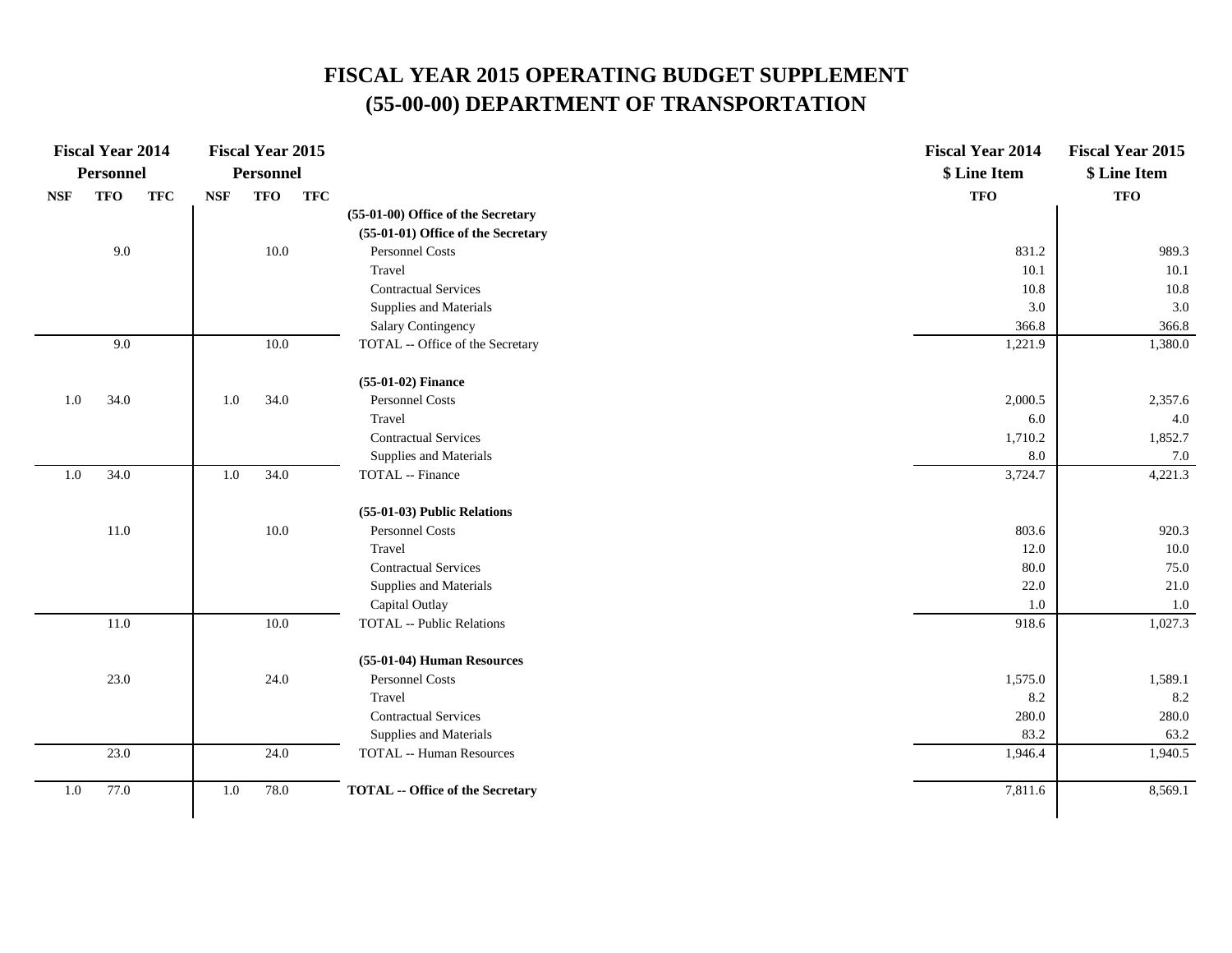|            | <b>Fiscal Year 2014</b> |            |            | <b>Fiscal Year 2015</b> |            |                                                 | <b>Fiscal Year 2014</b> | <b>Fiscal Year 2015</b> |
|------------|-------------------------|------------|------------|-------------------------|------------|-------------------------------------------------|-------------------------|-------------------------|
|            | Personnel               |            |            | <b>Personnel</b>        |            |                                                 | \$ Line Item            | \$ Line Item            |
| <b>NSF</b> | <b>TFO</b>              | <b>TFC</b> | <b>NSF</b> | <b>TFO</b>              | <b>TFC</b> |                                                 | <b>TFO</b>              | <b>TFO</b>              |
|            |                         |            |            |                         |            | (55-02-01) Technology and Support Services      |                         |                         |
|            | 79.0                    |            |            | 76.0                    |            | <b>Personnel Costs</b>                          | 6,193.0                 | 5,902.7                 |
|            |                         |            |            |                         |            | Travel                                          | 71.2                    | 41.2                    |
|            |                         |            |            |                         |            | <b>Contractual Services</b>                     | 10,719.1                | 11,968.9                |
|            |                         |            |            |                         |            | Energy                                          | 1,338.6                 | 1,338.6                 |
|            |                         |            |            |                         |            | Supplies and Materials                          | 631.0                   | 761.0                   |
|            |                         |            |            |                         |            | Capital Outlay                                  | 594.9                   | 361.9                   |
|            | 79.0                    |            |            | 76.0                    |            | <b>TOTAL -- Technology and Support Services</b> | 19,547.8                | 20,374.3                |
|            |                         |            |            |                         |            | $(55-03-01)$ Planning                           |                         |                         |
|            | 49.0                    | 6.0        |            | 49.0                    | 6.0        | <b>Personnel Costs</b>                          | 3,889.3                 | 4,050.1                 |
|            |                         |            |            |                         |            | Travel                                          | 40.4                    | 25.4                    |
|            |                         |            |            |                         |            | <b>Contractual Services</b>                     | 885.7                   | 885.7                   |
|            |                         |            |            |                         |            | Energy                                          | 10.0                    | 10.0                    |
|            |                         |            |            |                         |            | Supplies and Materials                          | 137.0                   | 137.0                   |
|            |                         |            |            |                         |            | Capital Outlay                                  | 15.0                    | 15.0                    |
|            | 49.0                    | 6.0        |            | 49.0                    |            | 6.0 TOTAL -- Planning                           | 4,977.4                 | 5,123.2                 |
|            |                         |            |            |                         |            | (55-04-00) Maintenance and Operations           |                         |                         |
|            |                         |            |            |                         |            | (55-04-70) Maintenance Districts                |                         |                         |
|            | 684.0                   | 29.0       |            | 683.0                   | 29.0       | <b>Personnel Costs</b>                          | 37,158.2                | 37,449.2                |
|            |                         |            |            |                         |            | Travel                                          | 16.9                    | 26.9                    |
|            |                         |            |            |                         |            | <b>Contractual Services</b>                     | 5,342.1                 | 5,632.1                 |
|            |                         |            |            |                         |            | Energy                                          | 2,289.5                 | 2,289.5                 |
|            |                         |            |            |                         |            | Supplies and Materials                          | 9,193.2                 | 8,893.2                 |
|            |                         |            |            |                         |            | Capital Outlay                                  | 244.5                   | 244.5                   |
|            |                         |            |            |                         |            | Snow/Storm Contingency                          | 3,277.4                 | 3,277.4                 |
|            | 684.0                   | 29.0       |            | 683.0                   | 29.0       | <b>TOTAL</b> -- Maintenance Districts           | 57,521.8                | 57,812.8                |
|            | 684.0                   | 29.0       |            | 683.0                   |            | 29.0 TOTAL -- Maintenance and Operations        | 57,521.8                | 57,812.8                |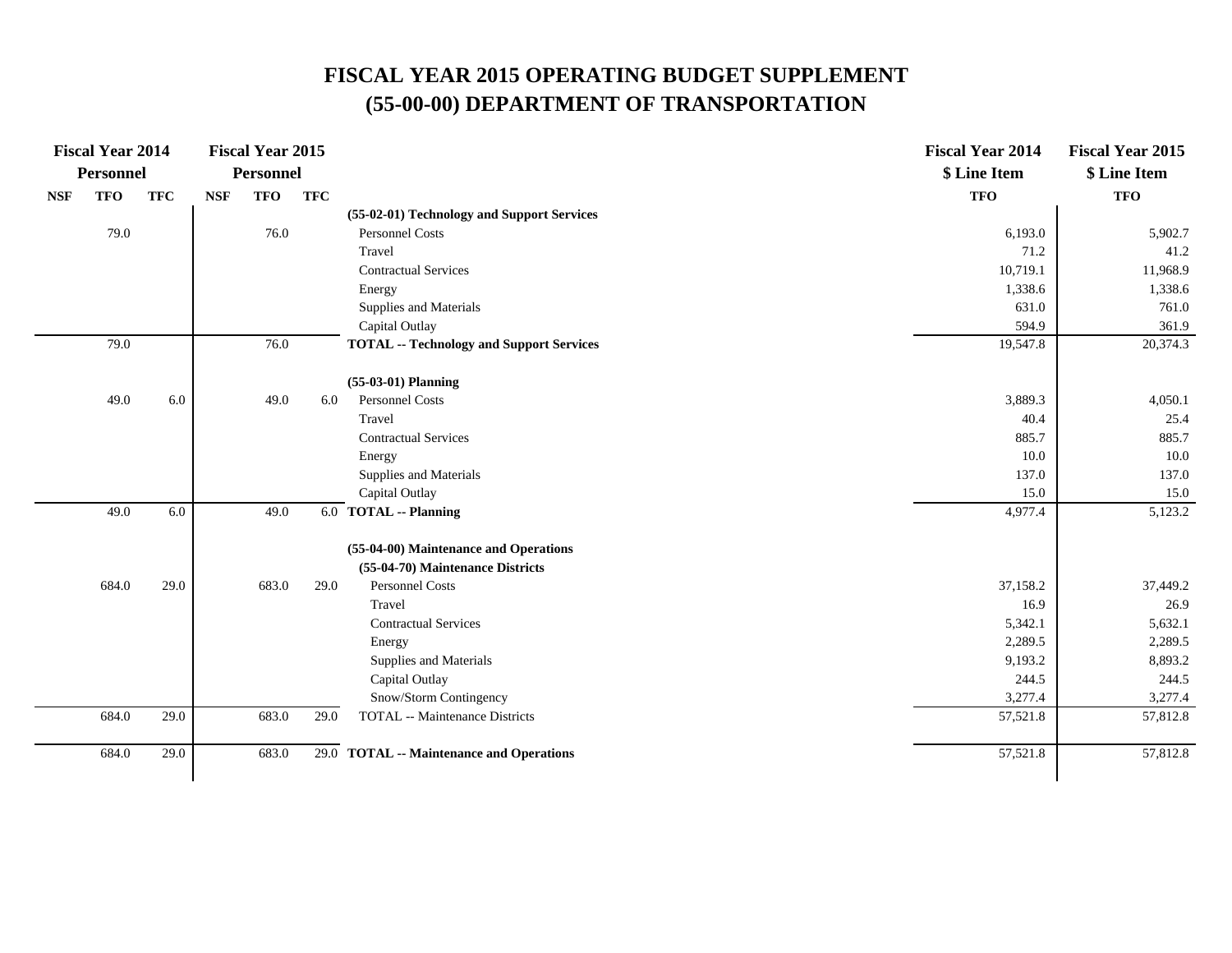|            | <b>Fiscal Year 2014</b>                             |            |            | <b>Fiscal Year 2015</b> |            |                                                                                                 | <b>Fiscal Year 2014</b> | <b>Fiscal Year 2015</b> |
|------------|-----------------------------------------------------|------------|------------|-------------------------|------------|-------------------------------------------------------------------------------------------------|-------------------------|-------------------------|
|            | <b>Personnel</b>                                    |            |            | <b>Personnel</b>        |            |                                                                                                 | \$ Line Item            | \$ Line Item            |
| <b>NSF</b> | <b>TFO</b>                                          | <b>TFC</b> | <b>NSF</b> | <b>TFO</b>              | <b>TFC</b> |                                                                                                 | <b>TFO</b>              | <b>TFO</b>              |
|            |                                                     |            |            |                         |            | (55-06-01) Delaware Transportation Authority                                                    |                         |                         |
|            |                                                     |            |            |                         |            | Delaware Transit Corporation                                                                    |                         |                         |
|            |                                                     |            |            |                         |            | <b>Transit Operations</b>                                                                       | 82,096.2                | 82,604.5                |
|            |                                                     |            |            |                         |            | Taxi Services Support "E & D"                                                                   | 148.5                   | 148.5                   |
|            |                                                     |            |            |                         |            | Newark Transportation                                                                           | 139.2                   | 139.2                   |
|            |                                                     |            |            |                         |            | Kent and Sussex Transportation "E & D"                                                          | 1,494.3                 | 1,494.3                 |
|            |                                                     |            |            |                         |            | TOTAL -- Delaware Transit Corporation                                                           | 83,878.2                | 84,386.5                |
|            |                                                     |            |            |                         |            | DTA Indebtedness                                                                                |                         |                         |
|            |                                                     |            |            |                         |            | Debt Service                                                                                    |                         |                         |
|            |                                                     |            |            |                         |            | <b>Transportation Trust Fund</b>                                                                | 112,145.3               | 109,325.5               |
|            |                                                     |            |            |                         |            | General Obligation                                                                              | 152.6                   | 107.6                   |
|            |                                                     |            |            |                         |            | TOTAL -- DTA Indebtedness                                                                       | 112,297.9               | 109,433.1               |
|            |                                                     |            |            |                         |            | <b>TOTAL -- Delaware Transportation Authority*</b>                                              | 196,176.1               | 193,819.6               |
|            | *Delaware Transportation Authority, 2 Del. C. c. 13 |            |            |                         |            |                                                                                                 |                         |                         |
|            |                                                     |            |            |                         |            | These funds, except the Regulatory Revolving Funds, are not deposited with the State Treasurer. |                         |                         |
|            |                                                     |            |            |                         |            |                                                                                                 |                         |                         |
|            |                                                     |            |            |                         |            | (55-08-00) Transportation Solutions                                                             |                         |                         |
|            |                                                     |            |            |                         |            | (55-08-10) Project Teams                                                                        |                         |                         |
|            | 15.0                                                | 108.0      |            | 14.0                    | 107.0      | Personnel Costs                                                                                 | 1,126.7                 | 890.4                   |
|            | 15.0                                                | 108.0      |            | 14.0                    | 107.0      | TOTAL -- Project Teams                                                                          | 1,126.7                 | 890.4                   |
|            |                                                     |            |            |                         |            |                                                                                                 |                         |                         |
|            |                                                     |            |            |                         |            | (55-08-20) Design/Quality                                                                       |                         |                         |
|            | 12.0                                                | 101.0      |            | 12.0                    | 101.0      | Personnel Costs                                                                                 | 786.0                   | 857.1                   |
|            | 12.0                                                | 101.0      |            | 12.0                    | 101.0      | TOTAL -- Design/Quality                                                                         | 786.0                   | 857.1                   |
|            |                                                     |            |            |                         |            | (55-08-30) Engineering Support                                                                  |                         |                         |
|            | 32.0                                                | 57.0       |            | 33.0                    | 58.0       | Personnel Costs                                                                                 | 2,506.1                 | 2,641.5                 |
|            |                                                     |            |            |                         |            | Travel                                                                                          | 61.0                    | 46.0                    |
|            |                                                     |            |            |                         |            | <b>Contractual Services</b>                                                                     | 358.3                   | 358.3                   |
|            |                                                     |            |            |                         |            | Energy                                                                                          | 21.9                    | 21.9                    |
|            |                                                     |            |            |                         |            | Supplies and Materials                                                                          | 197.2                   | 197.2                   |
|            |                                                     |            |            |                         |            | Capital Outlay                                                                                  | 166.4                   | 166.4                   |
|            | 32.0                                                | 57.0       |            | 33.0                    | 58.0       | <b>TOTAL</b> -- Engineering Support                                                             | 3,310.9                 | 3,431.3                 |
|            |                                                     |            |            |                         |            |                                                                                                 |                         |                         |
|            |                                                     |            |            |                         |            |                                                                                                 |                         |                         |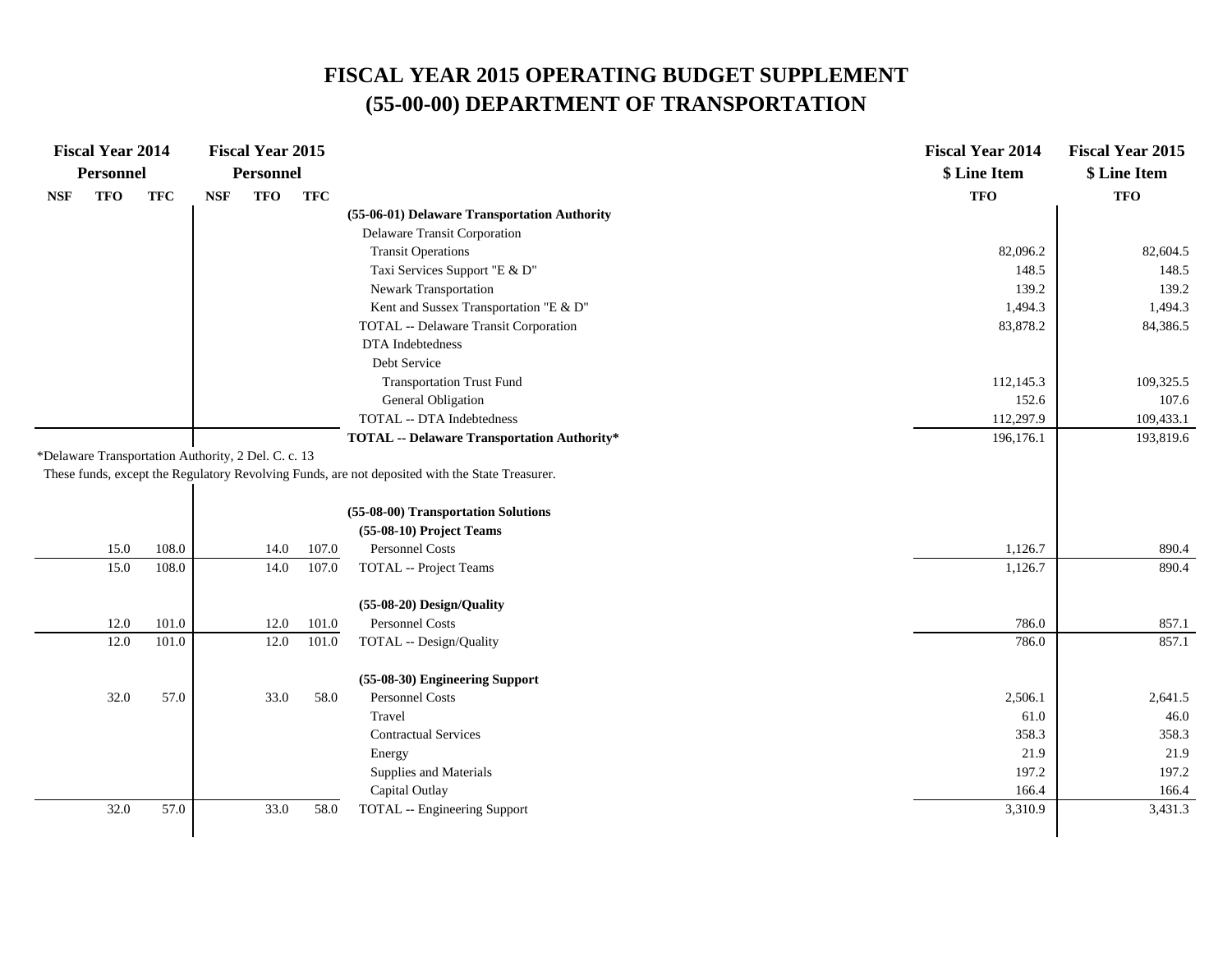| <b>Fiscal Year 2014</b>  |            | <b>Fiscal Year 2015</b>  |            |                                         | <b>Fiscal Year 2014</b> | <b>Fiscal Year 2015</b> |
|--------------------------|------------|--------------------------|------------|-----------------------------------------|-------------------------|-------------------------|
| Personnel                |            | <b>Personnel</b>         |            |                                         | \$ Line Item            | \$ Line Item            |
| <b>TFO</b><br><b>NSF</b> | <b>TFC</b> | <b>TFO</b><br><b>NSF</b> | <b>TFC</b> |                                         | <b>TFO</b>              | <b>TFO</b>              |
|                          |            |                          |            | (55-08-40) Traffic                      |                         |                         |
| 129.0                    |            | 129.0                    |            | Personnel Costs                         | 8,953.3                 | 8,825.2                 |
|                          |            |                          |            | <b>Contractual Services</b>             | 2,093.6                 | 1,793.6                 |
|                          |            |                          |            | Energy                                  | 602.3                   | 582.3                   |
|                          |            |                          |            | Supplies and Materials                  | 728.1                   | 728.1                   |
|                          |            |                          |            | Capital Outlay                          | 22.7                    | 22.7                    |
| 129.0                    |            | 129.0                    |            | TOTAL -- Traffic                        | 12,400.0                | 11,951.9                |
| 188.0                    | 266.0      | 188.0                    |            | 266.0 TOTAL -- Transportation Solutions | 17,623.6                | 17,130.7                |
|                          |            |                          |            | (55-11-00) Motor Vehicles               |                         |                         |
|                          |            |                          |            | (55-11-10) Administration               |                         |                         |
| 22.0                     |            | 23.0                     |            | Personnel Costs                         | 1,805.3                 | 1,735.2                 |
|                          |            |                          |            | Travel                                  | 6.1                     | 6.1                     |
|                          |            |                          |            | <b>Contractual Services</b>             | 496.0                   | 496.0                   |
|                          |            |                          |            | Supplies and Materials                  | 23.1                    | 23.1                    |
|                          |            |                          |            | Capital Outlay                          | 68.1                    | 68.1                    |
|                          |            |                          |            | Motorcycle Safety                       | 154.0                   | 154.0                   |
| 22.0                     |            | 23.0                     |            | TOTAL -- Administration                 | 2,552.6                 | 2,482.5                 |
|                          |            |                          |            | (55-11-20) Driver Services              |                         |                         |
| 107.0                    |            | 107.0                    |            | <b>Personnel Costs</b>                  | 4,900.0                 | 4,941.1                 |
|                          |            |                          |            | <b>Contractual Services</b>             | 424.3                   | 424.3                   |
|                          |            |                          |            | Supplies and Materials                  | 36.3                    | 36.3                    |
|                          |            |                          |            | CDL Fees                                | 207.3                   | 207.3                   |
| 107.0                    |            | 107.0                    |            | <b>TOTAL -- Driver Services</b>         | 5,567.9                 | 5,609.0                 |
|                          |            |                          |            | (55-11-30) Vehicle Services             |                         |                         |
| 166.0                    |            | 165.0                    |            | <b>Personnel Costs</b>                  | 8,750.0                 | 8,777.6                 |
|                          |            |                          |            | <b>Contractual Services</b>             | 1,179.7                 | 1,179.7                 |
|                          |            |                          |            | Supplies and Materials                  | 610.9                   | 610.9                   |
|                          |            |                          |            | Capital Outlay                          | 25.0                    | 25.0                    |
|                          |            |                          |            | <b>Odometer Forms</b>                   | 6.0                     | 6.0                     |
|                          |            |                          |            | <b>Special License Plates</b>           | 25.0                    | 25.0                    |
|                          |            |                          |            | <b>DMVT</b>                             | 150.0                   | 150.0                   |
| 166.0                    |            | 165.0                    |            | TOTAL -- Vehicle Services               | 10,746.6                | 10,774.2                |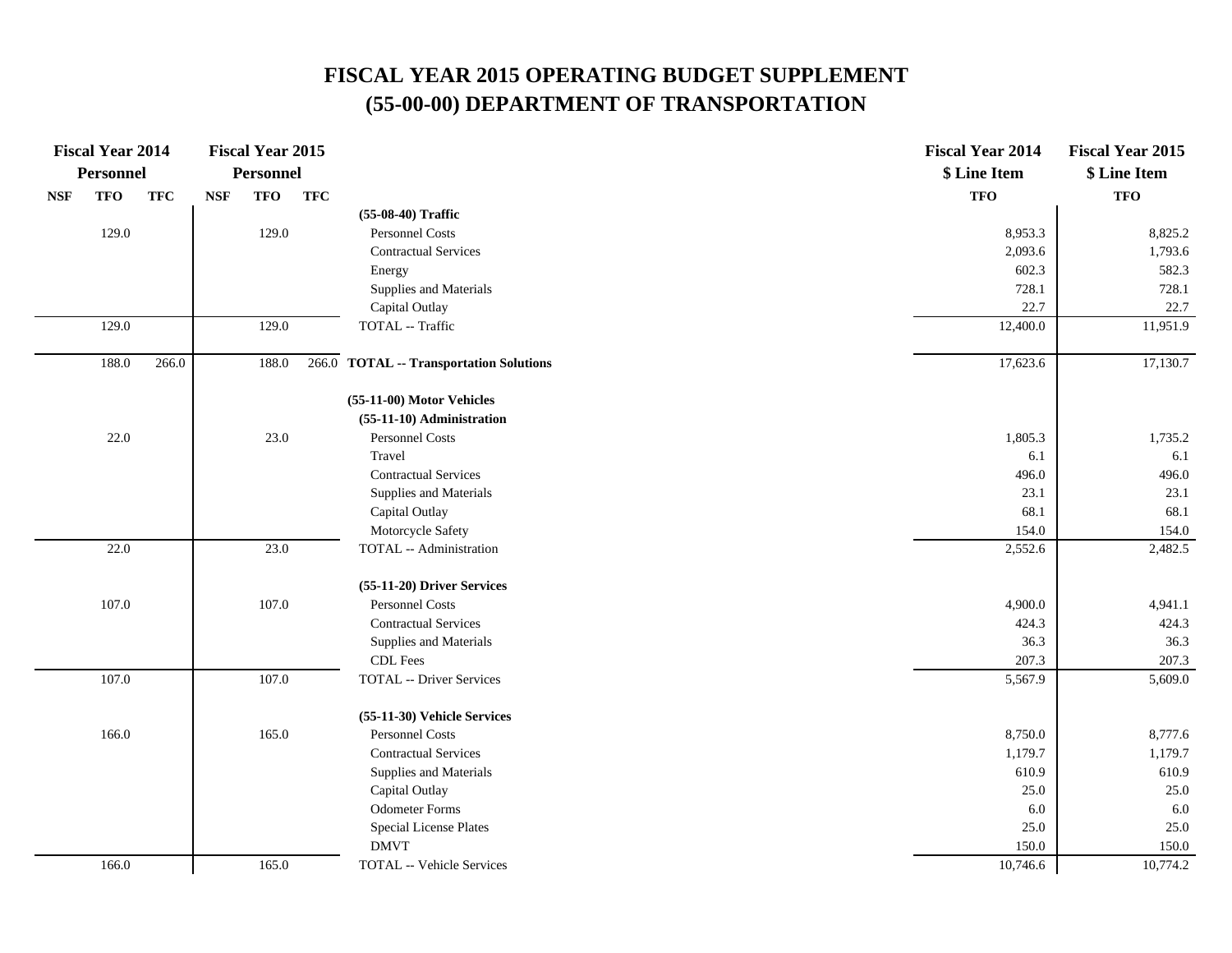|            | <b>Fiscal Year 2014</b><br><b>Personnel</b> |            |            | <b>Fiscal Year 2015</b><br>Personnel |     |                                             | <b>Fiscal Year 2014</b><br>\$ Line Item | <b>Fiscal Year 2015</b><br>\$ Line Item |
|------------|---------------------------------------------|------------|------------|--------------------------------------|-----|---------------------------------------------|-----------------------------------------|-----------------------------------------|
| <b>NSF</b> | <b>TFO</b>                                  | <b>TFC</b> | <b>NSF</b> | TFO                                  | TFC |                                             | <b>TFO</b>                              | <b>TFO</b>                              |
|            |                                             |            |            |                                      |     | (55-11-50) Transportation Services          |                                         |                                         |
| 1.0        | 20.0                                        |            | 1.0        | 20.0                                 |     | Personnel Costs                             | 1,228.0                                 | 1,238.3                                 |
|            |                                             |            |            |                                      |     | Travel                                      | 32.0                                    | 32.0                                    |
|            |                                             |            |            |                                      |     | <b>Contractual Services</b>                 | 265.2                                   | 265.2                                   |
|            |                                             |            |            |                                      |     | Supplies and Materials                      | 23.1                                    | 23.1                                    |
| 1.0        | 20.0                                        |            | 1.0        | 20.0                                 |     | <b>TOTAL</b> -- Transportation Services     | 1,548.3                                 | 1,558.6                                 |
|            |                                             |            |            |                                      |     | (55-11-60) Toll Administration              |                                         |                                         |
|            | 112.0                                       |            |            | 112.0                                |     | Personnel Costs                             | 6,211.3                                 | 6,303.5                                 |
|            |                                             |            |            |                                      |     | Travel                                      | 6.0                                     | 6.0                                     |
|            |                                             |            |            |                                      |     | <b>Contractual Services</b>                 | 1,876.9                                 | 1,876.9                                 |
|            |                                             |            |            |                                      |     | Energy                                      | 411.3                                   | 411.3                                   |
|            |                                             |            |            |                                      |     | Supplies and Materials                      | 366.3                                   | 366.3                                   |
|            |                                             |            |            |                                      |     | Capital Outlay                              | 41.0                                    | 41.0                                    |
|            |                                             |            |            |                                      |     | Contractual - E-ZPass Operations            | 9,473.0                                 | 9,910.2                                 |
|            | 112.0                                       |            |            | 112.0                                |     | TOTAL -- Toll Administration                | 18,385.8                                | 18,915.2                                |
| 1.0        | 427.0                                       |            | 1.0        | 427.0                                |     | <b>TOTAL -- Motor Vehicles</b>              | 38,801.2                                | 39,339.5                                |
|            | $2.0$ 1,504.0                               | 301.0      |            | $2.0$ 1,501.0                        |     | 301.0 TOTAL -- DEPARTMENT OF TRANSPORTATION | 342,459.5                               | 342,169.2                               |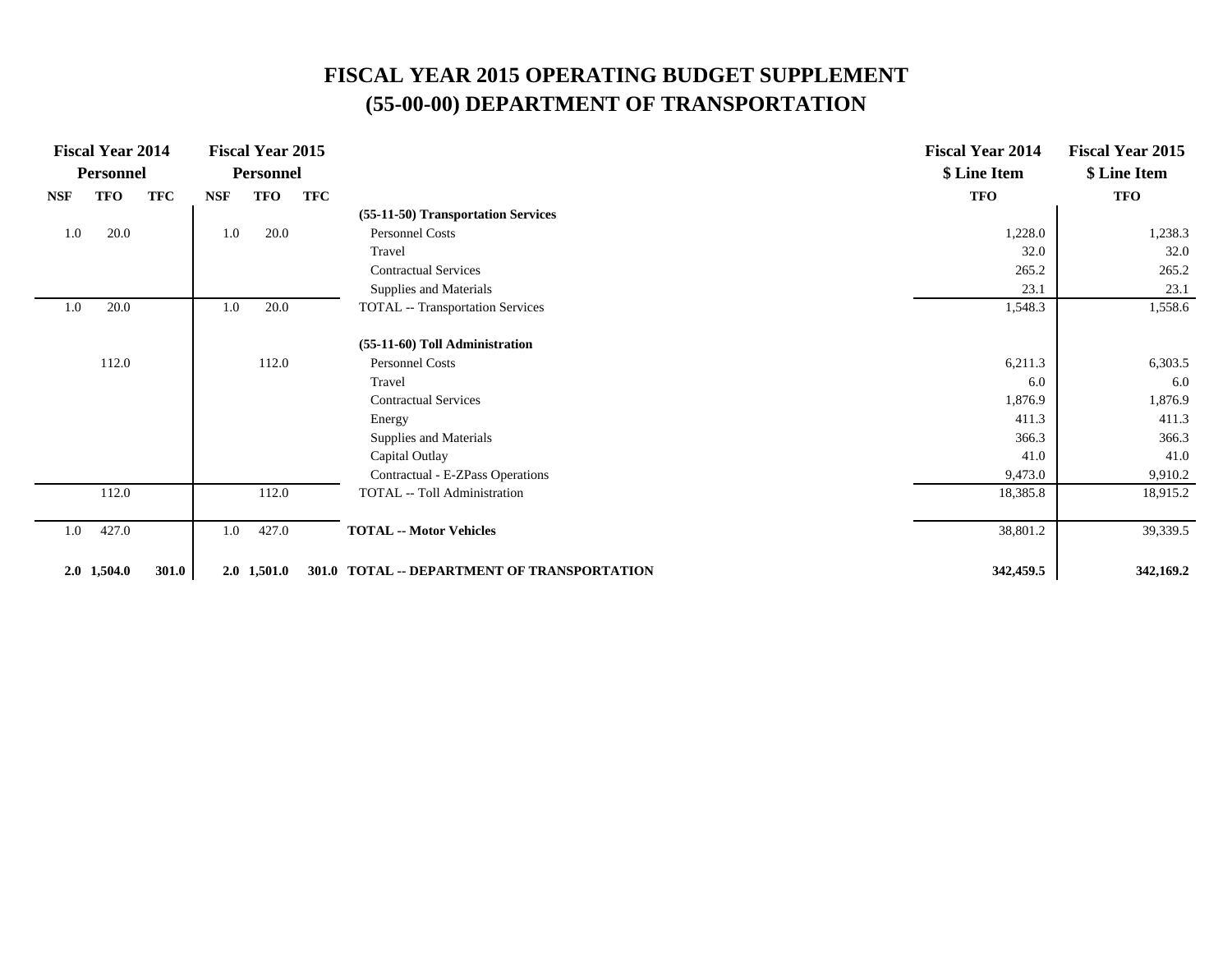|            | <b>Fiscal Year 2014</b> |     |            | <b>Fiscal Year 2015</b> |     |                                               | <b>Fiscal Year 2014</b> |                 | <b>Fiscal Year 2015</b> |                 | <b>Fiscal Year 2014</b> |       | <b>Fiscal Year 2015</b> |                 |
|------------|-------------------------|-----|------------|-------------------------|-----|-----------------------------------------------|-------------------------|-----------------|-------------------------|-----------------|-------------------------|-------|-------------------------|-----------------|
|            | <b>Personnel</b>        |     |            | <b>Personnel</b>        |     |                                               | \$ Program              |                 | \$ Program              |                 | \$ Line Item            |       | \$ Line Item            |                 |
| <b>NSF</b> | <b>ASF</b>              | GF  | <b>NSF</b> | <b>ASF</b>              | GF  |                                               | <b>ASF</b>              | $\bf{G} \bf{F}$ | <b>ASF</b>              | $\bf{G} \bf{F}$ | <b>ASF</b>              | GF    | <b>ASF</b>              | $\bf{G} \bf{F}$ |
|            |                         |     |            |                         |     | (60-01-00) Administration                     |                         |                 |                         |                 |                         |       |                         |                 |
| 11.0       | 27.8                    | 4.2 | 11.0       | 27.8                    | 4.2 | Personnel Costs                               |                         |                 |                         |                 | 1,888.5                 | 323.1 | 1,888.5                 | 326.1           |
|            |                         |     |            |                         |     | Travel                                        |                         |                 |                         |                 | 13.0                    |       | 13.0                    |                 |
|            |                         |     |            |                         |     | <b>Contractual Services</b>                   |                         |                 |                         |                 | 1,089.6                 | 175.8 | 1,089.6                 | 175.8           |
|            |                         |     |            |                         |     | Energy                                        |                         |                 |                         |                 |                         | 11.7  |                         | 11.7            |
|            |                         |     |            |                         |     | Supplies and Materials                        |                         |                 |                         |                 | 86.0                    | 15.0  | 86.0                    | 15.0            |
|            |                         |     |            |                         |     | Capital Outlay                                |                         |                 |                         |                 | 60.5                    |       | 60.5                    |                 |
| 11.0       | 27.8                    | 4.2 | 11.0       | 27.8                    |     | $\overline{4.2}$ TOTAL -- Administration      |                         |                 |                         |                 | 3,137.6                 | 525.6 | 3,137.6                 | 528.6           |
|            | 9.7                     | 2.3 |            | 9.7                     | 2.3 | (-10) Office of the Secretary                 | 1,211.7                 | 390.8           | 1,211.7                 | 392.4           |                         |       |                         |                 |
| 11.0       |                         | 1.0 | 11.0       |                         | 1.0 | (-20) Office of Occupational and Labor Market |                         | 80.3            |                         | 81.0            |                         |       |                         |                 |
|            |                         |     |            |                         |     | Information                                   |                         |                 |                         |                 |                         |       |                         |                 |
|            | 18.1                    | 0.9 |            | 18.1                    | 0.9 | (-40) Administrative Support                  | 1,925.9                 | 54.5            | 1,925.9                 | 55.2            |                         |       |                         |                 |
| 11.0       | 27.8                    | 4.2 | 11.0       | 27.8                    |     | 4.2 TOTAL -- Internal Program Units           | 3,137.6                 | 525.6           | 3,137.6                 | 528.6           |                         |       |                         |                 |
|            |                         |     |            |                         |     | (60-06-00) Unemployment Insurance             |                         |                 |                         |                 |                         |       |                         |                 |
| 129.0      | 3.0                     |     | 129.0      | 3.0                     |     | Personnel Costs                               |                         |                 |                         |                 | 188.3                   |       | 188.3                   |                 |
|            |                         |     |            |                         |     | Travel                                        |                         |                 |                         |                 | 0.1                     |       | 0.1                     |                 |
|            |                         |     |            |                         |     | <b>Contractual Services</b>                   |                         |                 |                         |                 | 210.9                   |       | 210.9                   |                 |
|            |                         |     |            |                         |     | Energy                                        |                         |                 |                         |                 | 1.0                     |       | 1.0                     |                 |
|            |                         |     |            |                         |     | Supplies and Materials                        |                         |                 |                         |                 | 2.5                     |       | 2.5                     |                 |
|            |                         |     |            |                         |     | Capital Outlay                                |                         |                 |                         |                 | 2.2                     |       | $2.2\,$                 |                 |
|            |                         |     |            |                         |     | Other Item:                                   |                         |                 |                         |                 |                         |       |                         |                 |
|            |                         |     |            |                         |     | Revenue Refund                                |                         |                 |                         |                 | 71.9                    |       | 71.9                    |                 |
| 129.0      | 3.0                     |     | 129.0      | $\overline{3.0}$        |     | <b>TOTAL -- Unemployment Insurance</b>        |                         |                 |                         |                 | 476.9                   |       | 476.9                   |                 |
| 129.0      | 3.0                     |     | 129.0      | 3.0                     |     | (-01) Unemployment Insurance                  | 476.9                   |                 | 476.9                   |                 |                         |       |                         |                 |
| 129.0      | 3.0                     |     | 129.0      | 3.0                     |     | TOTAL -- Internal Program Unit                | 476.9                   |                 | 476.9                   |                 |                         |       |                         |                 |
|            |                         |     |            |                         |     |                                               |                         |                 |                         |                 |                         |       |                         |                 |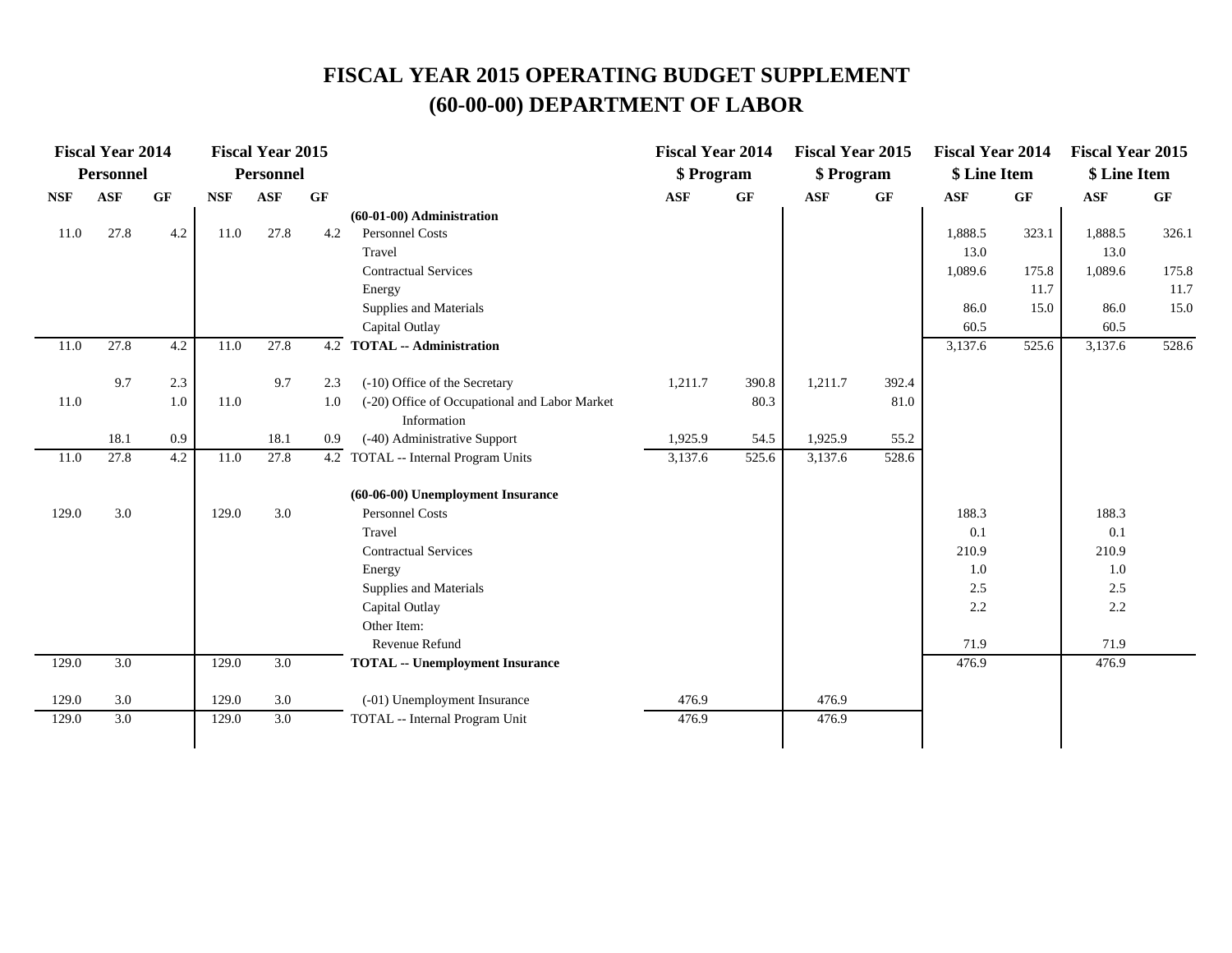|            | <b>Fiscal Year 2014</b> |                 |            | <b>Fiscal Year 2015</b> |         |                                           | <b>Fiscal Year 2014</b> |                 | <b>Fiscal Year 2015</b> |         | <b>Fiscal Year 2014</b> |         | <b>Fiscal Year 2015</b> |                 |
|------------|-------------------------|-----------------|------------|-------------------------|---------|-------------------------------------------|-------------------------|-----------------|-------------------------|---------|-------------------------|---------|-------------------------|-----------------|
|            | <b>Personnel</b>        |                 |            | <b>Personnel</b>        |         |                                           | \$ Program              |                 | \$ Program              |         | \$ Line Item            |         | \$ Line Item            |                 |
| <b>NSF</b> | <b>ASF</b>              | $\bf{G} \bf{F}$ | <b>NSF</b> | <b>ASF</b>              | GF      |                                           | <b>ASF</b>              | $\bf{G} \bf{F}$ | <b>ASF</b>              | GF      | ASF                     | GF      | ASF                     | $\bf{G} \bf{F}$ |
|            |                         |                 |            |                         |         | (60-07-00) Industrial Affairs             |                         |                 |                         |         |                         |         |                         |                 |
| 9.5        | 51.5                    | 11.0            | 9.5        | 51.5                    | 11.0    | Personnel Costs                           |                         |                 |                         |         | 4,079.7                 | 662.8   | 4,079.7                 | 669.2           |
|            |                         |                 |            |                         |         | Travel                                    |                         |                 |                         |         | 38.8                    |         | 31.3                    |                 |
|            |                         |                 |            |                         |         | <b>Contractual Services</b>               |                         |                 |                         |         | 1,209.1                 | 63.6    | 1,216.6                 | 63.6            |
|            |                         |                 |            |                         |         | Energy                                    |                         |                 |                         |         |                         | 5.8     |                         | 5.8             |
|            |                         |                 |            |                         |         | Supplies and Materials                    |                         |                 |                         |         | 45.0                    |         | 45.0                    |                 |
|            |                         |                 |            |                         |         | Capital Outlay                            |                         |                 |                         |         | 43.6                    |         | 43.6                    |                 |
| 9.5        | 51.5                    | 11.0            | 9.5        | 51.5                    | 11.0    | <b>TOTAL -- Industrial Affairs</b>        |                         |                 |                         |         | 5,416.2                 | 732.2   | 5,416.2                 | 738.6           |
|            | 38.0                    |                 |            | 38.0                    |         | (-01) Office of Workers' Compensation     | 4,051.3                 |                 | 4,051.3                 |         |                         |         |                         |                 |
|            | 11.0                    | 6.0             |            | 11.0                    | 6.0     | (-02) Office of Labor Law Enforcement     | 1,239.7                 | 408.9           | 1,239.7                 | 412.7   |                         |         |                         |                 |
| 6.5        | 2.5                     |                 | 6.5        | 2.5                     |         | (-03) Occupational Safety and Health      | 125.2                   |                 | 125.2                   |         |                         |         |                         |                 |
|            |                         |                 |            |                         |         | Administration/Bureau of Labor Statistics |                         |                 |                         |         |                         |         |                         |                 |
| 3.0        |                         | 5.0             | 3.0        |                         | 5.0     | (-04) Anti-Discrimination                 |                         | 323.3           |                         | 325.9   |                         |         |                         |                 |
| 9.5        | 51.5                    | 11.0            | 9.5        | 51.5                    |         | 11.0 TOTAL -- Internal Program Units      | 5,416.2                 | 732.2           | 5,416.2                 | 738.6   |                         |         |                         |                 |
|            |                         |                 |            |                         |         | (60-08-00) Vocational Rehabilitation      |                         |                 |                         |         |                         |         |                         |                 |
| 129.4      | 5.6                     | 2.0             | 129.4      | 5.6                     | $2.0\,$ | <b>Personnel Costs</b>                    |                         |                 |                         |         | 599.4                   | 125.1   | 599.4                   | 126.2           |
|            |                         |                 |            |                         |         | Travel                                    |                         |                 |                         |         |                         | 0.5     |                         | 0.5             |
|            |                         |                 |            |                         |         | <b>Contractual Services</b>               |                         |                 |                         |         | 221.2                   | 3,615.8 | 221.2                   | 3,615.8         |
|            |                         |                 |            |                         |         | Supplies and Materials                    |                         |                 |                         |         | 75.0                    | 76.9    | 75.0                    | 76.9            |
|            |                         |                 |            |                         |         | Other Item:                               |                         |                 |                         |         |                         |         |                         |                 |
|            |                         |                 |            |                         |         | Sheltered Workshop                        |                         |                 |                         |         |                         | 560.7   |                         | 560.7           |
| 129.4      | 5.6                     | 2.0             | 129.4      | $\overline{5.6}$        |         | 2.0 TOTAL -- Vocational Rehabilitation    |                         |                 |                         |         | 895.6                   | 4,379.0 | 895.6                   | 4,380.1         |
| 80.4       | 5.6                     | 2.0             | 80.4       | 5.6                     | 2.0     | (-10) Vocational Rehabilitation Services  | 895.6                   | 4,379.0         | 895.6                   | 4,380.1 |                         |         |                         |                 |
| 49.0       |                         |                 | 49.0       |                         |         | (-20) Disability Determination Services   |                         |                 |                         |         |                         |         |                         |                 |
| 129.4      | 5.6                     | 2.0             | 129.4      | 5.6                     |         | 2.0 TOTAL -- Internal Program Units       | 895.6                   | 4,379.0         | 895.6                   | 4,380.1 |                         |         |                         |                 |
|            |                         |                 |            |                         |         | (60-09-00) Employment and Training        |                         |                 |                         |         |                         |         |                         |                 |
| 67.0       | 4.0                     | 24.0            | 66.5       | 4.5                     | 24.0    | Personnel Costs                           |                         |                 |                         |         | 233.1                   | 1,502.0 | 301.6                   | 1,171.3         |
|            |                         |                 |            |                         |         | Travel                                    |                         |                 |                         |         | 5.0                     | 3.4     | 5.0                     | 3.4             |
|            |                         |                 |            |                         |         | <b>Contractual Services</b>               |                         |                 |                         |         | 99.2                    | 554.5   | 102.9                   | 651.9           |
|            |                         |                 |            |                         |         | Energy                                    |                         |                 |                         |         |                         | 0.9     |                         | 0.9             |
|            |                         |                 |            |                         |         | Supplies and Materials                    |                         |                 |                         |         | 21.0                    | 21.4    | 20.0                    | 21.4            |
|            |                         |                 |            |                         |         | Capital Outlay                            |                         |                 |                         |         | 1.2                     |         |                         |                 |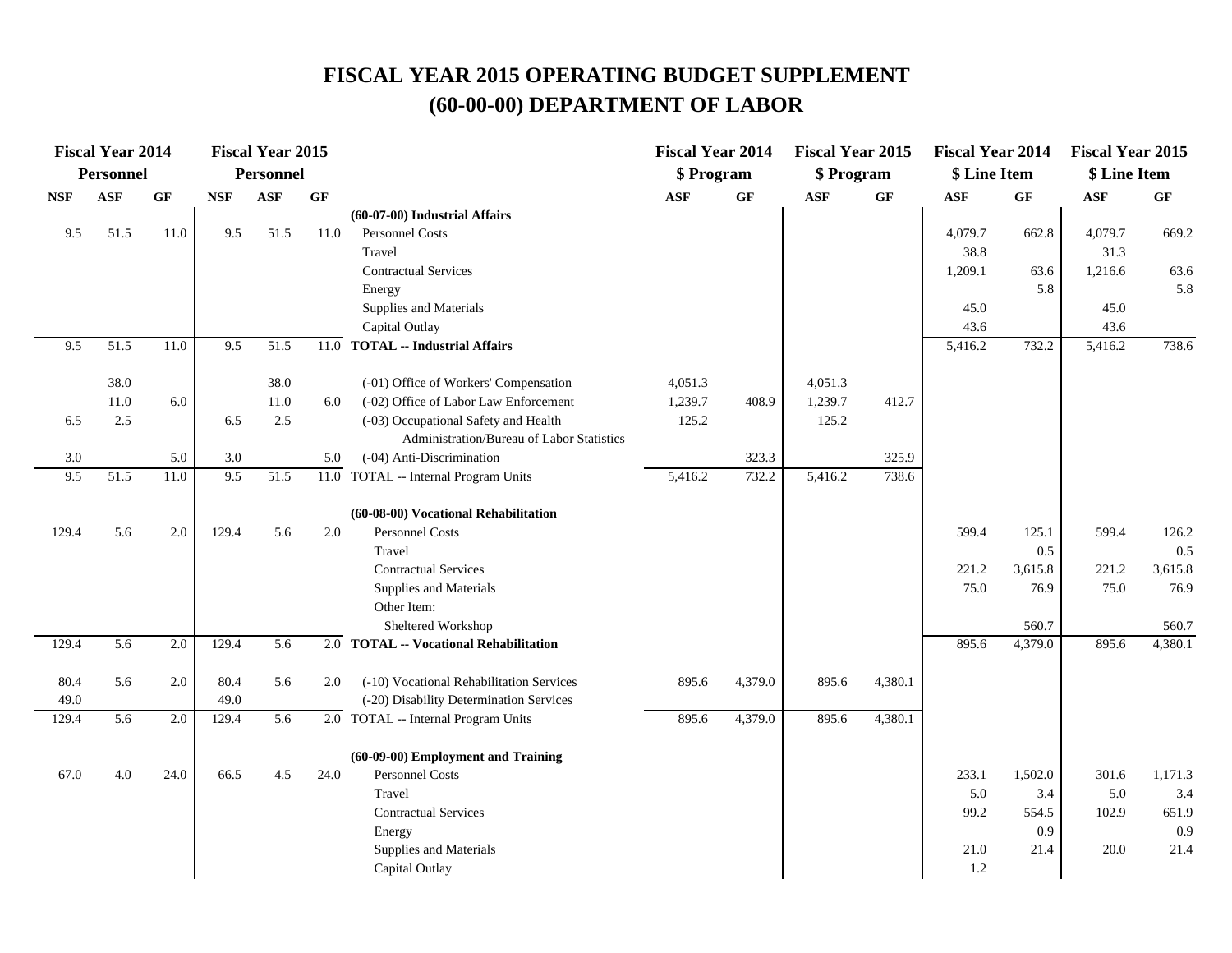| <b>Fiscal Year 2014</b> |                  |      | <b>Fiscal Year 2015</b> |                  |      | <b>Fiscal Year 2014</b>                 |            | <b>Fiscal Year 2015</b> |            | <b>Fiscal Year 2014</b> |              | <b>Fiscal Year 2015</b> |              |          |
|-------------------------|------------------|------|-------------------------|------------------|------|-----------------------------------------|------------|-------------------------|------------|-------------------------|--------------|-------------------------|--------------|----------|
|                         | <b>Personnel</b> |      |                         | <b>Personnel</b> |      |                                         | \$ Program |                         | \$ Program |                         | \$ Line Item |                         | \$ Line Item |          |
| <b>NSF</b>              | <b>ASF</b>       | GF   | <b>NSF</b>              | ASF              | GF   |                                         | ASF        | GF                      | ASF        | GF                      | <b>ASF</b>   | GF                      | ASF          | GF       |
|                         |                  |      |                         |                  |      | Other Items:                            |            |                         |            |                         |              |                         |              |          |
|                         |                  |      |                         |                  |      | Summer Youth Program                    |            |                         |            |                         |              | 625.0                   |              | 625.0    |
|                         |                  |      |                         |                  |      | <b>Welfare Reform</b>                   |            |                         |            |                         |              | 959.0                   |              | 959.0    |
|                         |                  |      |                         |                  |      | <b>Blue Collar Skills</b>               |            |                         |            |                         | 3,500.0      |                         | 3,430.0      |          |
|                         |                  |      |                         |                  |      | Workforce Development                   |            |                         |            |                         |              |                         |              | 1,000.0  |
| 67.0                    | 4.0              | 24.0 | 66.5                    | 4.5              | 24.0 | <b>TOTAL</b> -- Employment and Training |            |                         |            |                         | 3,859.5      | 3,666.2                 | 3,859.5      | 4,432.9  |
|                         |                  |      |                         |                  |      |                                         |            |                         |            |                         |              |                         |              |          |
| 67.0                    | 4.0              | 24.0 | 66.5                    | 4.5              | 24.0 | (-20) Employment and Training Services  | 3,859.5    | 3,666.2                 | 3,859.5    | 4,432.9                 |              |                         |              |          |
| 67.0                    | 4.0              | 24.0 | 66.5                    | 4.5              | 24.0 | TOTAL -- Internal Program Unit          | 3,859.5    | 3,666.2                 | 3,859.5    | 4,432.9                 |              |                         |              |          |
| 345.9                   | 91.9             | 41.2 | 345.4                   | 92.4             | 41.2 | <b>TOTAL -- DEPARTMENT OF LABOR</b>     |            |                         |            |                         | 13,785.8     | 9,303.0                 | 13,785.8     | 10,080.2 |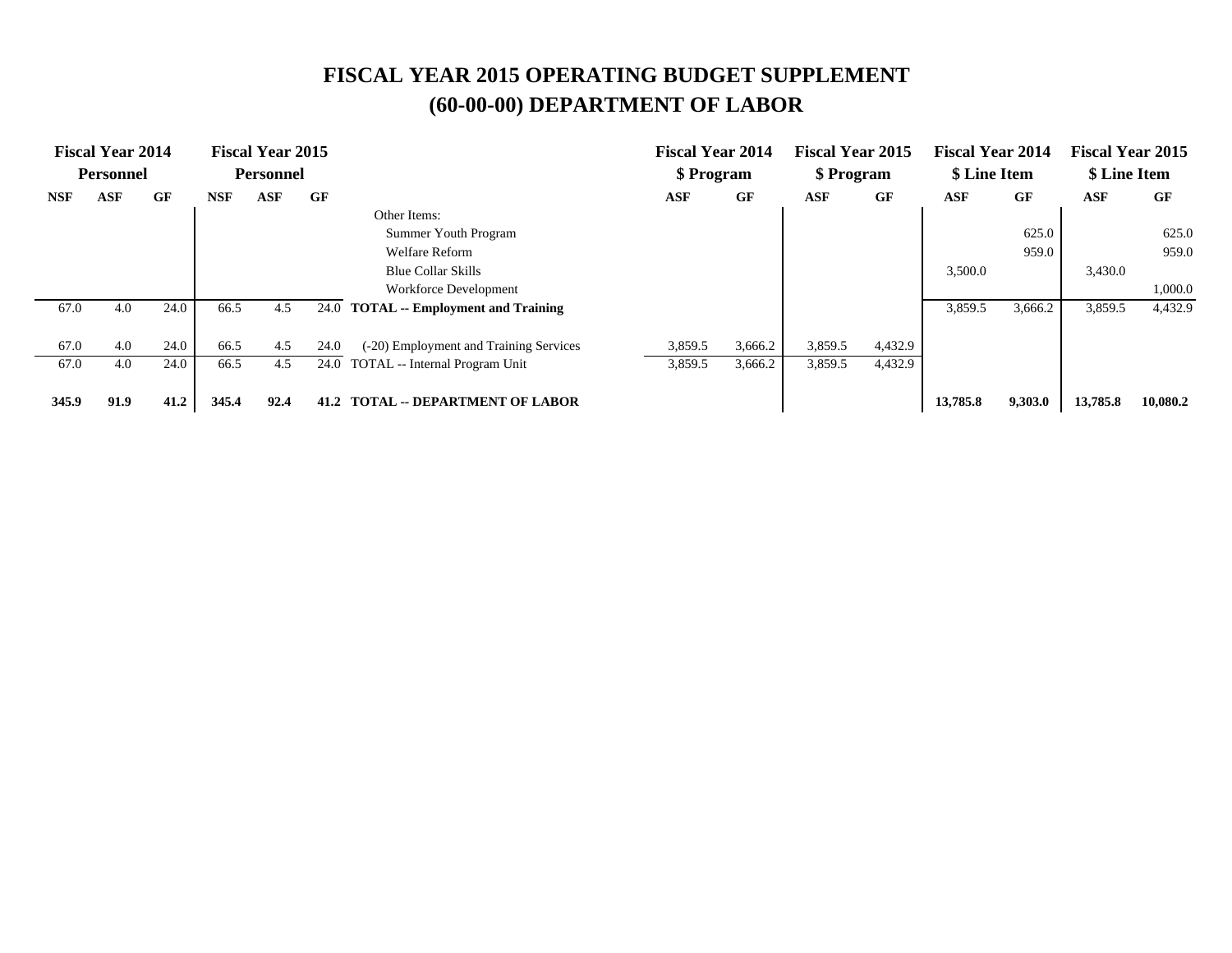# **FISCAL YEAR 2015 OPERATING BUDGET SUPPLEMENT (65-00-00) DEPARTMENT OF AGRICULTURE**

|            | <b>Fiscal Year 2014</b> |      |            | <b>Fiscal Year 2015</b> |      |                                          |            | <b>Fiscal Year 2014</b> |            | <b>Fiscal Year 2015</b> | <b>Fiscal Year 2014</b> |         | <b>Fiscal Year 2015</b> |         |
|------------|-------------------------|------|------------|-------------------------|------|------------------------------------------|------------|-------------------------|------------|-------------------------|-------------------------|---------|-------------------------|---------|
|            | <b>Personnel</b>        |      |            | <b>Personnel</b>        |      |                                          |            | \$ Program              |            | \$ Program              | \$ Line Item            |         | \$ Line Item            |         |
| <b>NSF</b> | <b>ASF</b>              | GF   | <b>NSF</b> | <b>ASF</b>              | GF   |                                          | <b>ASF</b> | <b>GF</b>               | <b>ASF</b> | GF                      | <b>ASF</b>              | GF      | <b>ASF</b>              | GF      |
|            |                         |      |            |                         |      | $(65-01-00)$ Agriculture                 |            |                         |            |                         |                         |         |                         |         |
| 15.2       | 44.0                    | 82.8 | 15.2       | 44.0                    | 82.8 | <b>Personnel Costs</b>                   |            |                         |            |                         | 4,317.9                 | 6,133.8 | 4,329.1                 | 6,202.2 |
|            |                         |      |            |                         |      | Travel                                   |            |                         |            |                         | 119.5                   | 6.3     | 119.5                   | 6.3     |
|            |                         |      |            |                         |      | <b>Contractual Services</b>              |            |                         |            |                         | 1,174.1                 | 502.1   | 1,174.1                 | 496.1   |
|            |                         |      |            |                         |      | Energy                                   |            |                         |            |                         | 16.1                    | 18.7    | 16.1                    | 18.7    |
|            |                         |      |            |                         |      | Supplies and Materials                   |            |                         |            |                         | 207.2                   | 118.2   | 207.2                   | 118.2   |
|            |                         |      |            |                         |      | Capital Outlay                           |            |                         |            |                         | 307.5                   | 21.0    | 307.5                   | 21.0    |
|            |                         |      |            |                         |      | Other Items:                             |            |                         |            |                         |                         |         |                         |         |
|            |                         |      |            |                         |      | Information, Education and Certification |            |                         |            |                         |                         | 172.5   |                         | 172.5   |
|            |                         |      |            |                         |      | Nutrient Management Planning             |            |                         |            |                         |                         | 411.8   |                         | 411.8   |
|            |                         |      |            |                         |      | Poultry Litter Transport                 |            |                         |            |                         |                         | 246.0   |                         | 246.0   |
|            |                         |      |            |                         |      | <b>Agriculture Advertising</b>           |            |                         |            |                         |                         | 25.0    |                         | 25.0    |
|            |                         |      |            |                         |      | Agriculture Development Program          |            |                         |            |                         |                         | 101.0   |                         | 101.0   |
|            |                         |      |            |                         |      | Alternative Agriculture Projects         |            |                         |            |                         |                         | 15.0    |                         | 15.0    |
|            |                         |      |            |                         |      | Plant Pest Survey and Control            |            |                         |            |                         |                         | 10.0    |                         | 10.0    |
|            |                         |      |            |                         |      | Cover Crops                              |            |                         |            |                         |                         | 55.4    |                         | 55.4    |
|            |                         |      |            |                         |      | Poultry Health Surveillance              |            |                         |            |                         |                         | 500.0   |                         | 500.0   |
|            |                         |      |            |                         |      | <b>Educational Assistance</b>            |            |                         |            |                         | 15.0                    |         | 15.0                    |         |
|            |                         |      |            |                         |      | Revenue Refund                           |            |                         |            |                         | 7.7                     |         | 7.7                     |         |
|            |                         |      |            |                         |      | Fingerprints                             |            |                         |            |                         | 110.0                   |         | 110.0                   |         |
|            |                         |      |            |                         |      | Fingerprinting                           |            |                         |            |                         | 75.5                    |         | 75.5                    |         |
|            |                         |      |            |                         |      | <b>Equine Drug Testing</b>               |            |                         |            |                         | 1,189.0                 |         | 1,177.8                 |         |
|            |                         |      |            |                         |      | Research and Development                 |            |                         |            |                         | 75.0                    |         | 75.0                    |         |
| 15.2       | 44.0                    | 82.8 | 15.2       | 44.0                    |      | 82.8 TOTAL -- Agriculture                |            |                         |            |                         | 7,614.5                 | 8,336.8 | 7,614.5                 | 8,399.2 |
|            |                         |      |            |                         |      |                                          |            |                         |            |                         |                         |         |                         |         |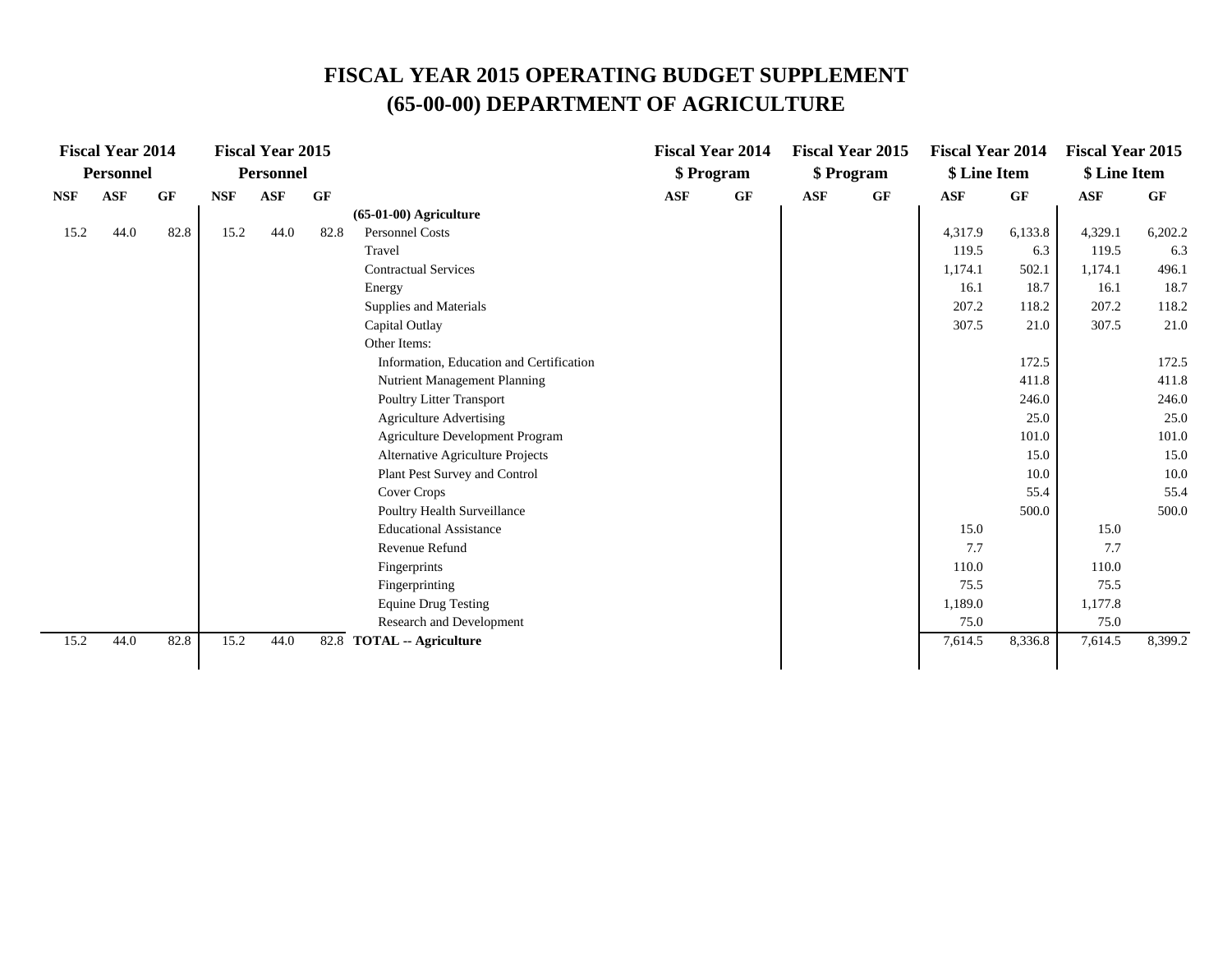# **FISCAL YEAR 2015 OPERATING BUDGET SUPPLEMENT (65-00-00) DEPARTMENT OF AGRICULTURE**

|            | <b>Fiscal Year 2014</b> |           |            | <b>Fiscal Year 2015</b> |           |                                                  | <b>Fiscal Year 2014</b> |           | <b>Fiscal Year 2015</b> |         | <b>Fiscal Year 2014</b> |           | <b>Fiscal Year 2015</b> |           |
|------------|-------------------------|-----------|------------|-------------------------|-----------|--------------------------------------------------|-------------------------|-----------|-------------------------|---------|-------------------------|-----------|-------------------------|-----------|
|            | <b>Personnel</b>        |           |            | <b>Personnel</b>        |           |                                                  | \$ Program              |           | \$ Program              |         | \$ Line Item            |           | \$ Line Item            |           |
| <b>NSF</b> | ASF                     | <b>GF</b> | <b>NSF</b> | ASF                     | <b>GF</b> |                                                  | ASF                     | <b>GF</b> | ASF                     | GF      | ASF                     | <b>GF</b> | <b>ASF</b>              | <b>GF</b> |
|            | 2.0                     | 15.0      |            | 2.0                     | 15.0      | (-01) Administration                             | 318.4                   | 2,129.3   | 318.4                   | 2,142.7 |                         |           |                         |           |
|            |                         | 7.0       |            |                         | 7.0       | (-02) Agriculture Compliance                     |                         | 513.6     |                         | 519.4   |                         |           |                         |           |
| 6.2        | 11.0                    | 5.8       | 6.2        | 11.0                    | 5.8       | (-03) Food Products Inspection                   | 950.5                   | 462.5     | 950.5                   | 465.9   |                         |           |                         |           |
| 4.0        | 2.5                     | 16.5      | 4.0        | 2.5                     | 16.5      | (-04) Forest Service                             | 660.5                   | 1,177.3   | 660.5                   | 1,192.1 |                         |           |                         |           |
| 1.0        | 10.0                    |           | 1.0        | 10.0                    |           | (-05) Harness Racing Commission                  | 2,529.8                 |           | 2,529.8                 |         |                         |           |                         |           |
| 2.0        | 6.0                     |           | 2.0        | 6.0                     |           | (-06) Pesticides                                 | 591.4                   |           | 591.4                   |         |                         |           |                         |           |
| 0.5        |                         | 3.5       | 0.5        |                         | 3.5       | $(-07)$ Planning                                 | 312.0                   |           |                         | 315.9   |                         |           |                         |           |
| 1.0        | 0.5                     | 10.5      | 1.0        | 0.5                     | 10.5      | (-08) Plant Industries                           | 124.3                   | 800.6     | 129.3                   | 807.7   |                         |           |                         |           |
|            |                         | 7.0       |            |                         | 7.0       | (-09) Animal Health                              |                         | 630.6     |                         | 631.1   |                         |           |                         |           |
|            | 10.0                    |           |            | 10.0                    |           | (-10) Thoroughbred Racing Commission             | 1,876.7                 |           | 1,865.5                 |         |                         |           |                         |           |
|            |                         | 9.0       |            |                         | 9.0       | (-11) Weights and Measures                       |                         | 652.0     |                         | 659.7   |                         |           |                         |           |
| 0.5        |                         | 3.5       | 0.5        |                         | 3.5       | (-12) Nutrient Management                        |                         | 1,213.2   |                         | 1,216.0 |                         |           |                         |           |
|            | 2.0                     | 1.0       |            | 2.0                     | 1.0       | (-13) Agricultural Lands Preservation Foundation | 502.6                   | 47.1      | 508.8                   | 47.1    |                         |           |                         |           |
|            |                         | 4.0       |            |                         | 4.0       | (-14) Marketing and Promotion                    | 60.3                    | 398.6     | 60.3                    | 401.6   |                         |           |                         |           |
| 15.2       | 44.0                    | 82.8      | 15.2       | 44.0                    | 82.8      | <b>TOTAL</b> -- Internal Program Units           | 7,614.5                 | 8,336.8   | 7,614.5                 | 8,399.2 |                         |           |                         |           |
|            |                         |           |            |                         |           |                                                  |                         |           |                         |         |                         |           |                         |           |
| 15.2       | 44.0                    | 82.8      | 15.2       | 44.0                    | 82.8      | <b>TOTAL -- DEPARTMENT OF AGRICULTURE</b>        |                         |           |                         |         | 7,614.5                 | 8,336.8   | 7,614.5                 | 8,399.2   |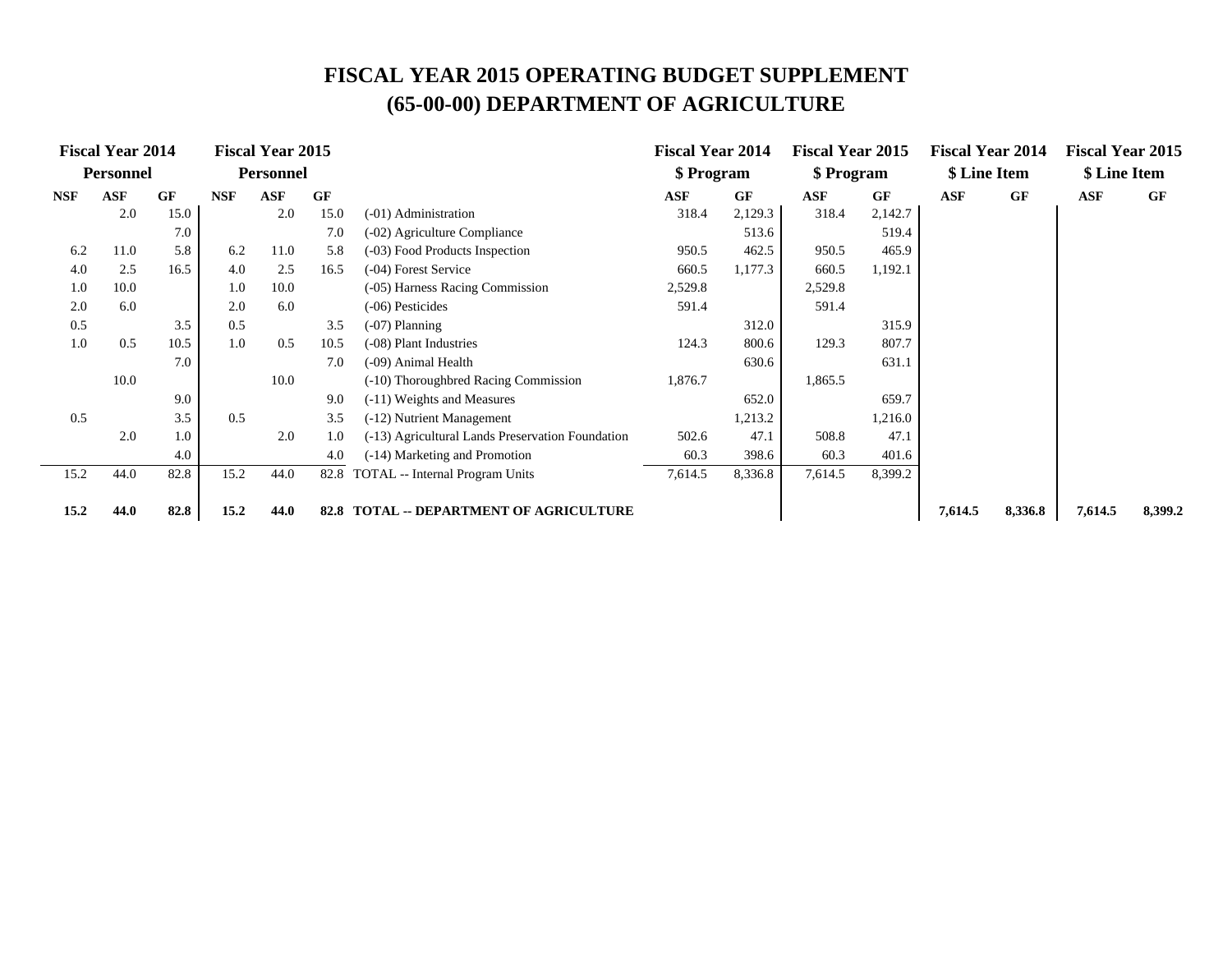|            | <b>Fiscal Year 2014</b> |                 |            | <b>Fiscal Year 2015</b> |                 |                                                             |            | <b>Fiscal Year 2014</b> |            | <b>Fiscal Year 2015</b> |            | <b>Fiscal Year 2014</b> | <b>Fiscal Year 2015</b> |                 |
|------------|-------------------------|-----------------|------------|-------------------------|-----------------|-------------------------------------------------------------|------------|-------------------------|------------|-------------------------|------------|-------------------------|-------------------------|-----------------|
|            | <b>Personnel</b>        |                 |            | <b>Personnel</b>        |                 |                                                             |            | \$ Program              |            | \$ Program              |            | \$ Line Item            | \$ Line Item            |                 |
| <b>NSF</b> | <b>ASF</b>              | $\bf{G} \bf{F}$ | <b>NSF</b> | <b>ASF</b>              | $\bf{G} \bf{F}$ |                                                             | <b>ASF</b> | GF                      | <b>ASF</b> | $\bf{G} \bf{F}$         | <b>ASF</b> | GF                      | <b>ASF</b>              | $\bf{G} \bf{F}$ |
|            |                         |                 |            |                         |                 | (70-01-01) State Election Commissioner                      |            |                         |            |                         |            |                         |                         |                 |
|            |                         | 12.0            |            |                         | 12.0            | Personnel Costs                                             |            |                         |            |                         |            | 818.1                   |                         | 826.7           |
|            |                         |                 |            |                         |                 | Travel                                                      |            |                         |            |                         |            | 1.0                     |                         | 1.0             |
|            |                         |                 |            |                         |                 | <b>Contractual Services</b>                                 |            |                         |            |                         |            | 194.7                   |                         | 194.7           |
|            |                         |                 |            |                         |                 | Energy                                                      |            |                         |            |                         |            | 10.0                    |                         | $10.0\,$        |
|            |                         |                 |            |                         |                 | Supplies and Materials                                      |            |                         |            |                         |            | 9.4                     |                         | 9.4             |
|            |                         |                 |            |                         |                 | Capital Outlay                                              |            |                         |            |                         |            | 0.8                     |                         | 0.8             |
|            |                         |                 |            |                         |                 | Other Items:                                                |            |                         |            |                         |            |                         |                         |                 |
|            |                         |                 |            |                         |                 | Voter Purging                                               |            |                         |            |                         |            | 15.0                    |                         | 15.0            |
|            |                         |                 |            |                         |                 | <b>Technology Development</b>                               |            |                         |            |                         |            | 20.0                    |                         | 20.0            |
|            |                         |                 |            |                         |                 | <b>Voting Machines</b>                                      |            |                         |            |                         |            | 115.0                   |                         | 115.0           |
|            |                         | 12.0            |            |                         |                 | 12.0 TOTAL -- State Election Commissioner                   |            |                         |            |                         |            | 1,184.0                 |                         | 1,192.6         |
|            |                         |                 |            |                         |                 | (70-02-01) Department of Elections for New Castle County    |            |                         |            |                         |            |                         |                         |                 |
|            |                         | 15.0            |            |                         | 15.0            | Personnel Costs                                             |            |                         |            |                         |            | 1,147.3                 |                         | 1,160.5         |
|            |                         |                 |            |                         |                 | Travel                                                      |            |                         |            |                         |            | 6.0                     |                         | 6.0             |
|            |                         |                 |            |                         |                 | <b>Contractual Services</b>                                 |            |                         |            |                         |            | 248.8                   |                         | 248.8           |
|            |                         |                 |            |                         |                 | Energy                                                      |            |                         |            |                         |            | 28.8                    |                         | 28.8            |
|            |                         |                 |            |                         |                 | Supplies and Materials                                      |            |                         |            |                         |            | 7.7                     |                         | 7.7             |
|            |                         |                 |            |                         |                 | Other Item:                                                 |            |                         |            |                         |            |                         |                         |                 |
|            |                         |                 |            |                         |                 | <b>School Elections</b>                                     |            |                         |            |                         |            | 158.4                   |                         | 158.4           |
|            |                         | 15.0            |            |                         |                 | 15.0 TOTAL -- Department of Elections for New Castle County |            |                         |            |                         |            | 1,597.0                 |                         | 1,610.2         |
|            |                         |                 |            |                         |                 | (70-03-01) Department of Elections for Kent County          |            |                         |            |                         |            |                         |                         |                 |
|            |                         | 8.0             |            |                         | 8.0             | Personnel Costs                                             |            |                         |            |                         |            | 635.7                   |                         | 640.8           |
|            |                         |                 |            |                         |                 | <b>Contractual Services</b>                                 |            |                         |            |                         |            | 161.7                   |                         | 161.7           |
|            |                         |                 |            |                         |                 | Energy                                                      |            |                         |            |                         |            | 12.0                    |                         | 12.0            |
|            |                         |                 |            |                         |                 | Supplies and Materials                                      |            |                         |            |                         |            | 3.5                     |                         | 3.5             |
|            |                         |                 |            |                         |                 | Other Items:                                                |            |                         |            |                         |            |                         |                         |                 |
|            |                         |                 |            |                         |                 | Mobile Registration                                         |            |                         |            |                         |            | 2.0                     |                         | 2.0             |
|            |                         |                 |            |                         |                 | School Elections                                            |            |                         |            |                         |            | 37.8                    |                         | 37.8            |
|            |                         | 8.0             |            |                         |                 | 8.0 TOTAL -- Department of Elections for Kent County        |            |                         |            |                         |            | 852.7                   |                         | 857.8           |
|            |                         |                 |            |                         |                 |                                                             |            |                         |            |                         |            |                         |                         |                 |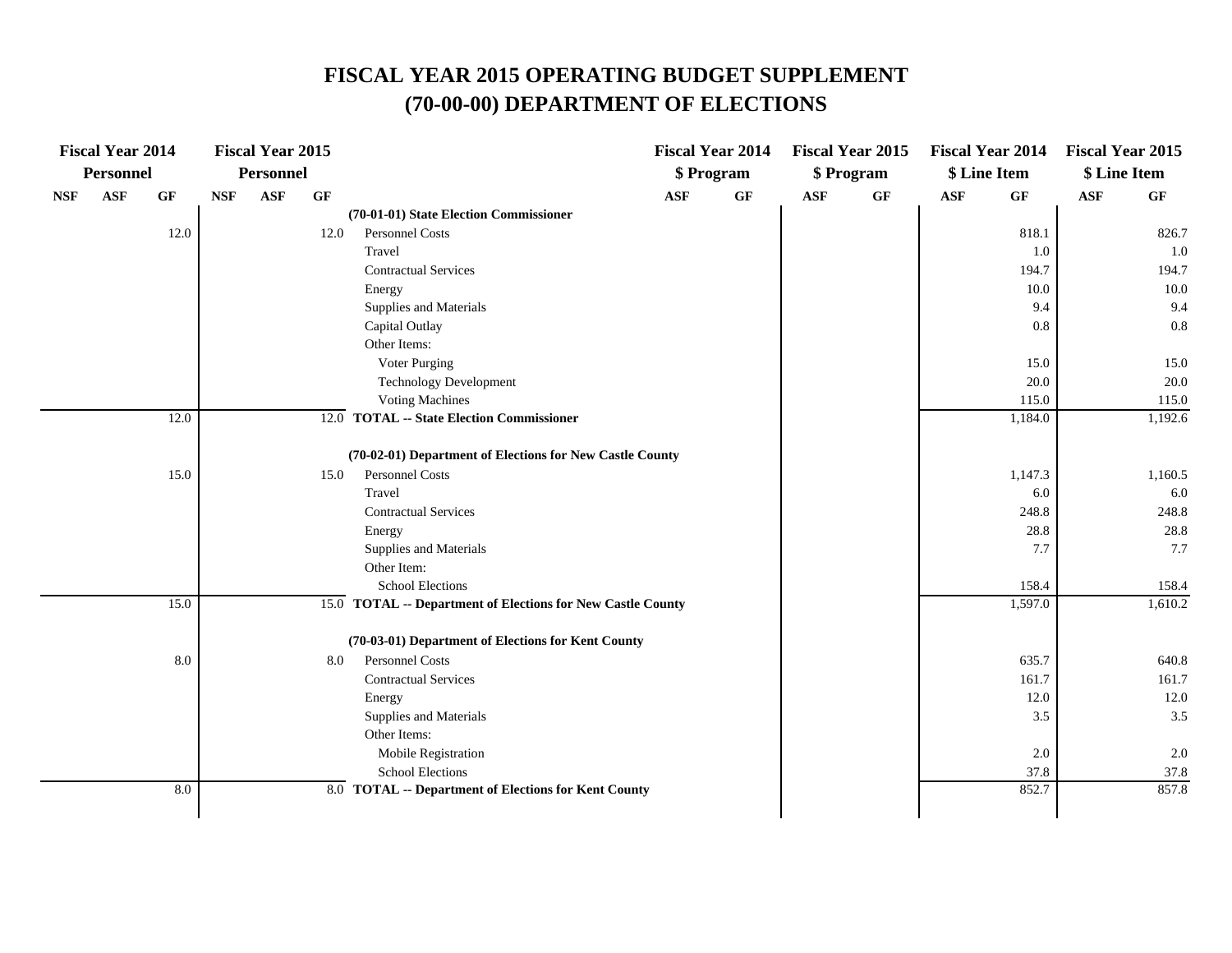|            | <b>Fiscal Year 2014</b> |      |     | <b>Fiscal Year 2015</b><br><b>Personnel</b> |      |                                                        |     | <b>Fiscal Year 2014</b> |     | <b>Fiscal Year 2015</b> |     | <b>Fiscal Year 2014</b> |     | <b>Fiscal Year 2015</b> |
|------------|-------------------------|------|-----|---------------------------------------------|------|--------------------------------------------------------|-----|-------------------------|-----|-------------------------|-----|-------------------------|-----|-------------------------|
|            | <b>Personnel</b>        |      |     |                                             |      |                                                        |     | \$ Program              |     | \$ Program              |     | \$ Line Item            |     | \$ Line Item            |
| <b>NSF</b> | ASF                     | GF   | NSF | ASF                                         | GF   |                                                        | ASF | GF                      | ASF | GF                      | ASF | GF                      | ASF | GF                      |
|            |                         |      |     |                                             |      | (70-04-01) Department of Elections for Sussex County   |     |                         |     |                         |     |                         |     |                         |
|            |                         | 7.0  |     |                                             | 7.0  | <b>Personnel Costs</b>                                 |     |                         |     |                         |     | 594.6                   |     | 601.8                   |
|            |                         |      |     |                                             |      | Travel                                                 |     |                         |     |                         |     | 2.2                     |     | 2.2                     |
|            |                         |      |     |                                             |      | <b>Contractual Services</b>                            |     |                         |     |                         |     | 29.1                    |     | 29.1                    |
|            |                         |      |     |                                             |      | Supplies and Materials                                 |     |                         |     |                         |     | 12.7                    |     | 12.7                    |
|            |                         |      |     |                                             |      | Capital Outlay                                         |     |                         |     |                         |     | 2.0                     |     | 2.0                     |
|            |                         |      |     |                                             |      | Other Items:                                           |     |                         |     |                         |     |                         |     |                         |
|            |                         |      |     |                                             |      | <b>Mobile Registration</b>                             |     |                         |     |                         |     | 2.1                     |     | 2.1                     |
|            |                         |      |     |                                             |      | <b>School Elections</b>                                |     |                         |     |                         |     | 38.8                    |     | 38.8                    |
|            |                         | 7.0  |     |                                             |      | 7.0 TOTAL -- Department of Elections for Sussex County |     |                         |     |                         |     | 681.5                   |     | 688.7                   |
|            |                         |      |     |                                             |      |                                                        |     |                         |     |                         |     |                         |     |                         |
|            |                         | 42.0 |     |                                             | 42.0 | <b>TOTAL -- DEPARTMENT OF ELECTIONS</b>                |     |                         |     |                         |     | 4,315.2                 |     | 4,349.3                 |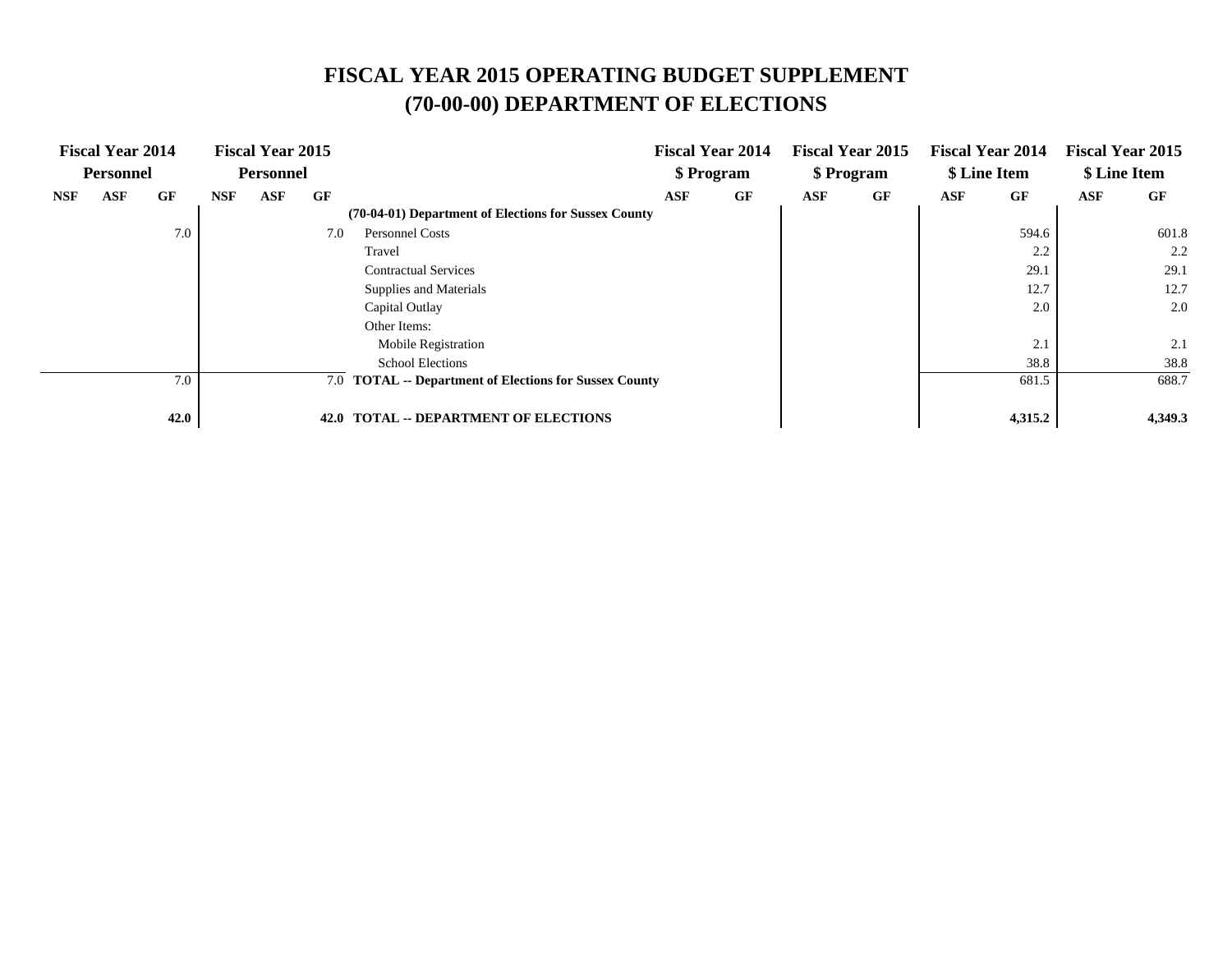# **FISCAL YEAR 2015 OPERATING BUDGET SUPPLEMENT (75-00-00) FIRE PREVENTION COMMISSION**

|            | <b>Fiscal Year 2014</b> |      |            | <b>Fiscal Year 2015</b> |                 |                                                 |                | <b>Fiscal Year 2014</b> |            | <b>Fiscal Year 2015</b> | <b>Fiscal Year 2014</b> |                 | <b>Fiscal Year 2015</b> |         |
|------------|-------------------------|------|------------|-------------------------|-----------------|-------------------------------------------------|----------------|-------------------------|------------|-------------------------|-------------------------|-----------------|-------------------------|---------|
|            | <b>Personnel</b>        |      |            | Personnel               |                 |                                                 |                | \$ Program              |            | \$ Program              | \$ Line Item            |                 | \$ Line Item            |         |
| <b>NSF</b> | <b>ASF</b>              | GF   | <b>NSF</b> | <b>ASF</b>              | $\bf{G} \bf{F}$ |                                                 | $\mathbf{ASF}$ | $\bf{G} \bf{F}$         | <b>ASF</b> | $\bf{G} \bf{F}$         | <b>ASF</b>              | $\bf{G} \bf{F}$ | $\mathbf{ASF}$          | GF      |
|            |                         |      |            |                         |                 | (75-01-01) Office of the State Fire Marshal     |                |                         |            |                         |                         |                 |                         |         |
|            | 27.2                    | 27.8 |            | 27.2                    | 27.8            | <b>Personnel Costs</b>                          |                |                         |            |                         | 1,745.2                 | 2,301.8         | 1,745.2                 | 2,307.2 |
|            |                         |      |            |                         |                 | Travel                                          |                |                         |            |                         | 34.0                    |                 | 34.0                    |         |
|            |                         |      |            |                         |                 | <b>Contractual Services</b>                     |                |                         |            |                         | 366.8                   | 235.2           | 366.8                   | 280.2   |
|            |                         |      |            |                         |                 | Energy                                          |                |                         |            |                         |                         | 71.8            |                         | 71.8    |
|            |                         |      |            |                         |                 | Supplies and Materials                          |                |                         |            |                         | 81.0                    | 23.4            | 81.0                    | 23.4    |
|            |                         |      |            |                         |                 | Capital Outlay                                  |                |                         |            |                         | 311.0                   |                 | 311.0                   |         |
|            |                         |      |            |                         |                 | Other Items:                                    |                |                         |            |                         |                         |                 |                         |         |
|            |                         |      |            |                         |                 | Juvenile Firesetter Intervention Program        |                |                         |            |                         |                         | 2.0             |                         | 2.0     |
|            |                         |      |            |                         |                 | Revenue Refund                                  |                |                         |            |                         | 1.5                     |                 | 1.5                     |         |
|            | 27.2                    | 27.8 |            | 27.2                    |                 | 27.8 TOTAL -- Office of the State Fire Marshal  |                |                         |            |                         | 2,539.5                 | 2,634.2         | 2,539.5                 | 2,684.6 |
|            |                         |      |            |                         |                 | (75-02-01) State Fire School                    |                |                         |            |                         |                         |                 |                         |         |
| $0.5\,$    |                         | 18.5 | 0.5        |                         | 18.5            | Personnel Costs                                 |                |                         |            |                         |                         | 1,804.8         |                         | 1,837.7 |
|            |                         |      |            |                         |                 | <b>Contractual Services</b>                     |                |                         |            |                         |                         | 251.0           |                         | 251.0   |
|            |                         |      |            |                         |                 | Energy                                          |                |                         |            |                         |                         | 207.5           |                         | 207.5   |
|            |                         |      |            |                         |                 | Capital Outlay                                  |                |                         |            |                         |                         | 35.0            |                         | 35.0    |
|            |                         |      |            |                         |                 | Other Items:                                    |                |                         |            |                         |                         |                 |                         |         |
|            |                         |      |            |                         |                 | <b>Stress Management</b>                        |                |                         |            |                         |                         | 4.6             |                         | 4.6     |
|            |                         |      |            |                         |                 | <b>EMT</b> Training                             |                |                         |            |                         |                         | 95.0            |                         | 95.0    |
|            |                         |      |            |                         |                 | Local Emergency Planning Commission             |                |                         |            |                         | 50.0                    |                 | 50.0                    |         |
| 0.5        |                         | 18.5 | 0.5        |                         |                 | 18.5 TOTAL -- State Fire School                 |                |                         |            |                         | 50.0                    | 2,397.9         | 50.0                    | 2,430.8 |
|            |                         |      |            |                         |                 | (75-03-01) State Fire Prevention Commission     |                |                         |            |                         |                         |                 |                         |         |
|            |                         | 2.0  |            |                         | 2.0             | Personnel Costs                                 |                |                         |            |                         |                         | 134.2           |                         | 135.0   |
|            |                         |      |            |                         |                 | Travel                                          |                |                         |            |                         |                         | 14.5            |                         | 14.5    |
|            |                         |      |            |                         |                 | <b>Contractual Services</b>                     |                |                         |            |                         |                         | 27.0            |                         | 27.0    |
|            |                         |      |            |                         |                 | Supplies and Materials                          |                |                         |            |                         |                         | 3.1             |                         | 3.1     |
|            |                         |      |            |                         |                 | Other Items:                                    |                |                         |            |                         |                         |                 |                         |         |
|            |                         |      |            |                         |                 | Statewide Fire Safety Education                 |                |                         |            |                         |                         | 78.9            |                         | 78.9    |
|            |                         |      |            |                         |                 | Governor's Fire Safety Conference               |                |                         |            |                         | 7.0                     | 4.7             | $7.0\,$                 | 4.7     |
|            |                         |      |            |                         |                 | Mid-Atlantic Fire Conference                    |                |                         |            |                         | 4.0                     |                 | 4.0                     |         |
|            |                         | 2.0  |            |                         |                 | 2.0 TOTAL -- State Fire Prevention Commission   |                |                         |            |                         | 11.0                    | 262.4           | 11.0                    | 263.2   |
| 0.5        | 27.2                    | 48.3 | 0.5        | 27.2                    |                 | <b>48.3 TOTAL -- FIRE PREVENTION COMMISSION</b> |                |                         |            |                         | 2,600.5                 | 5,294.5         | 2,600.5                 | 5,378.6 |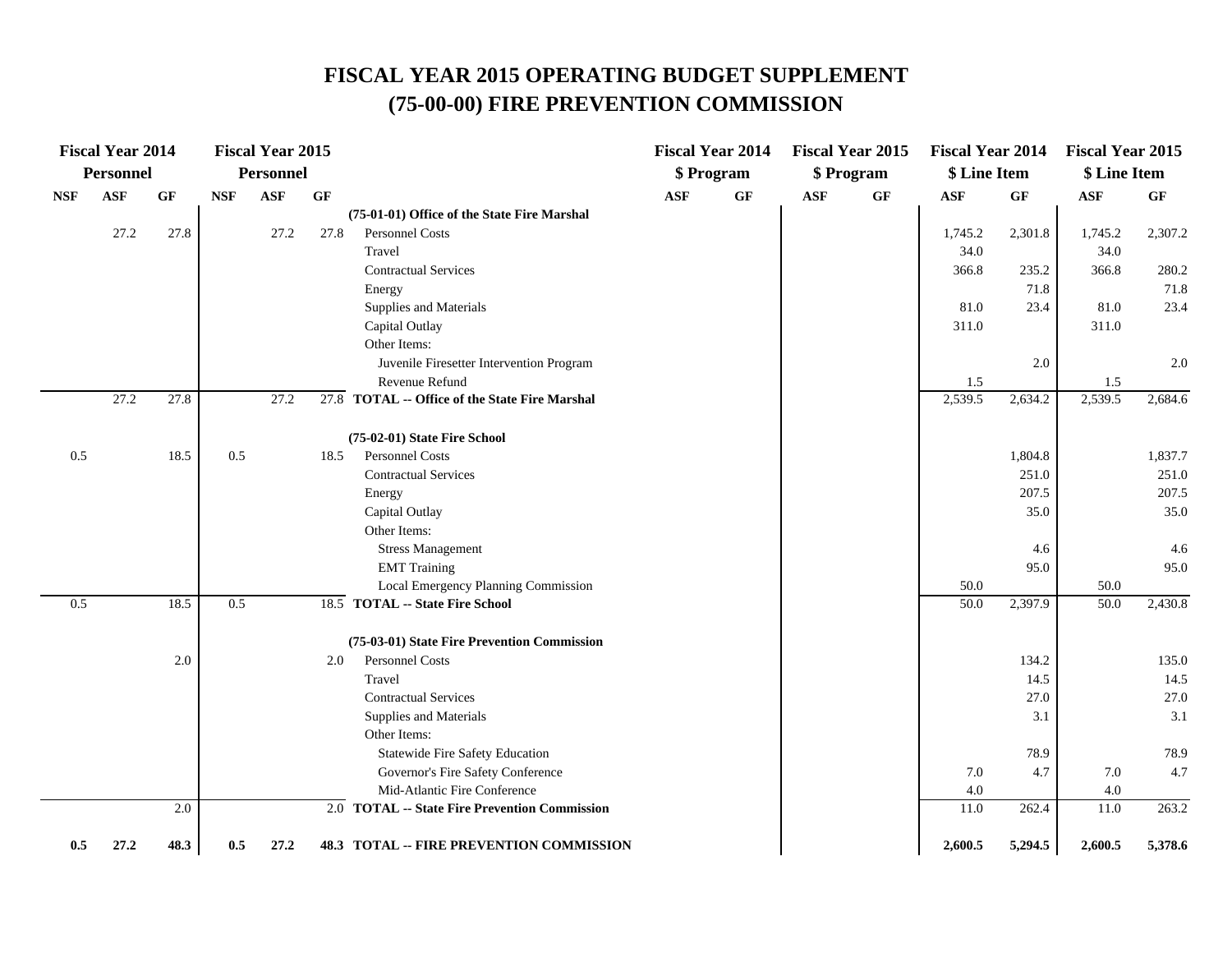# **FISCAL YEAR 2015 OPERATING BUDGET SUPPLEMENT (76-00-00) DELAWARE NATIONAL GUARD**

|            | <b>Fiscal Year 2014</b> |      |            | <b>Fiscal Year 2015</b> |             |                                         |     | <b>Fiscal Year 2014</b> |     | <b>Fiscal Year 2015</b> |     | <b>Fiscal Year 2014</b> |     | <b>Fiscal Year 2015</b> |
|------------|-------------------------|------|------------|-------------------------|-------------|-----------------------------------------|-----|-------------------------|-----|-------------------------|-----|-------------------------|-----|-------------------------|
|            | <b>Personnel</b>        |      |            | <b>Personnel</b>        |             |                                         |     | \$ Program              |     | \$ Program              |     | \$ Line Item            |     | \$ Line Item            |
| <b>NSF</b> | ASF                     | GF   | <b>NSF</b> | <b>ASF</b>              | GF          |                                         | ASF | GF                      | ASF | GF                      | ASF | GF                      | ASF | GF                      |
|            |                         |      |            |                         |             | (76-01-01) Delaware National Guard      |     |                         |     |                         |     |                         |     |                         |
| 85.0       |                         | 29.0 | 85.0       |                         | 29.0        | <b>Personnel Costs</b>                  |     |                         |     |                         |     | 3,020.3                 |     | 3,042.7                 |
|            |                         |      |            |                         |             | Travel                                  |     |                         |     |                         |     | 10.0                    |     | 10.0                    |
|            |                         |      |            |                         |             | <b>Contractual Services</b>             |     |                         |     |                         |     | 464.7                   |     | 506.7                   |
|            |                         |      |            |                         |             | Energy                                  |     |                         |     |                         |     | 846.7                   |     | 846.7                   |
|            |                         |      |            |                         |             | Supplies and Materials                  |     |                         |     |                         |     | 140.0                   |     | 140.0                   |
|            |                         |      |            |                         |             | Other Items:                            |     |                         |     |                         |     |                         |     |                         |
|            |                         |      |            |                         |             | Unit Fund Allowance                     |     |                         |     |                         |     | 12.2                    |     | 18.1                    |
|            |                         |      |            |                         |             | <b>Educational Assistance</b>           |     |                         |     |                         |     | 300.0                   |     | 300.0                   |
| 85.0       |                         | 29.0 | 85.0       |                         |             | 29.0 TOTAL -- Delaware National Guard   |     |                         |     |                         |     | 4,793.9                 |     | 4,864.2                 |
|            |                         |      |            |                         |             |                                         |     |                         |     |                         |     |                         |     |                         |
| 85.0       |                         | 29.0 | 85.0       |                         | <b>29.0</b> | <b>TOTAL -- DELAWARE NATIONAL GUARD</b> |     |                         |     |                         |     | 4,793.9                 |     | 4,864.2                 |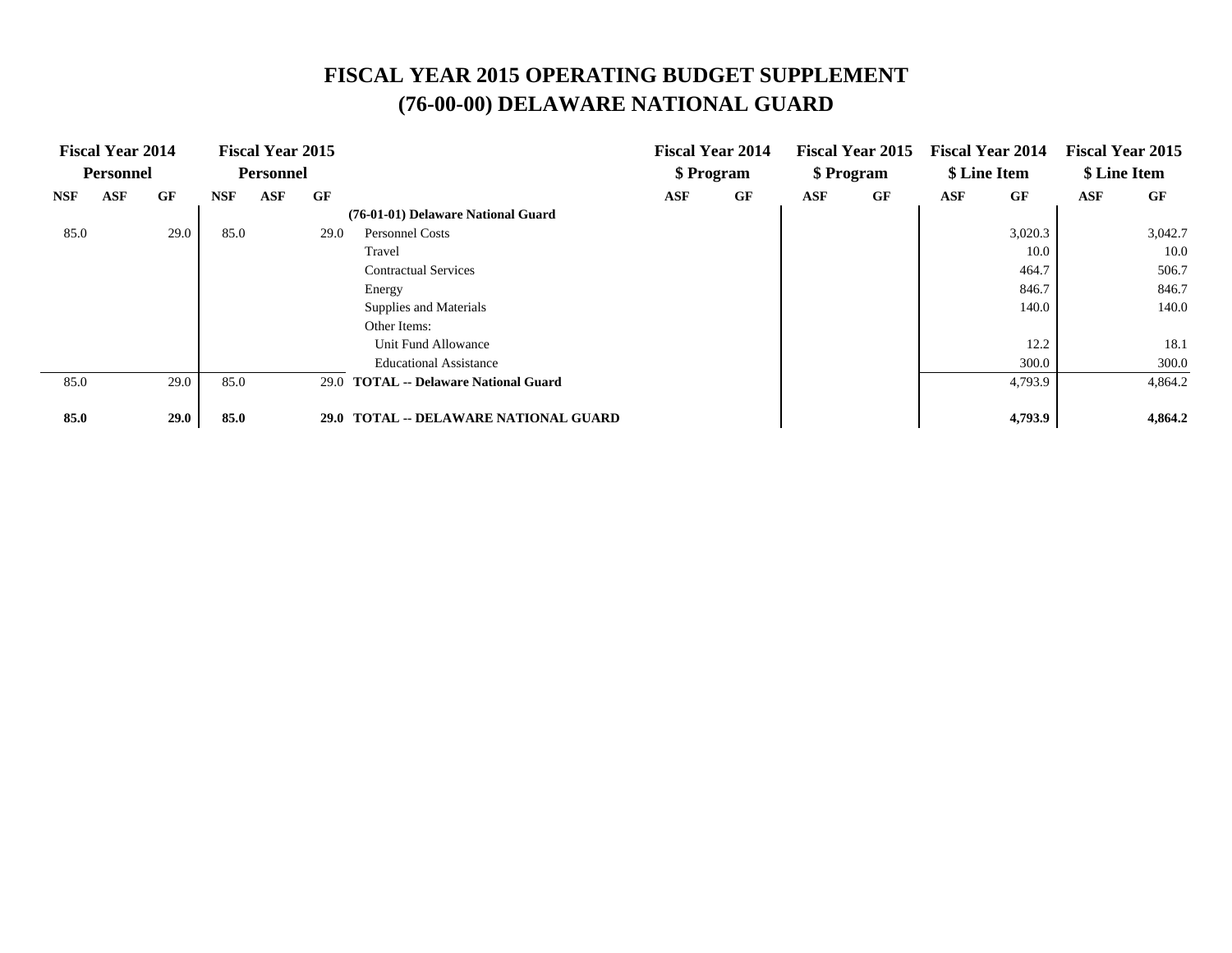# **FISCAL YEAR 2015 OPERATING BUDGET SUPPLEMENT (77-00-00) ADVISORY COUNCIL FOR EXCEPTIONAL CITIZENS**

| <b>Fiscal Year 2014</b><br><b>Personnel</b> | <b>Fiscal Year 2015</b><br><b>Personnel</b>                             | <b>Fiscal Year 2014</b><br>\$ Program |    | <b>Fiscal Year 2015</b><br>\$ Program |    | <b>Fiscal Year 2014</b><br>\$ Line Item |       | <b>Fiscal Year 2015</b><br>\$ Line Item |       |
|---------------------------------------------|-------------------------------------------------------------------------|---------------------------------------|----|---------------------------------------|----|-----------------------------------------|-------|-----------------------------------------|-------|
| GF<br><b>ASF</b><br><b>NSF</b>              | GF<br>ASF<br>NSF                                                        | <b>ASF</b>                            | GF | ASF                                   | GF | ASF                                     | GF    | <b>ASF</b>                              | GF    |
|                                             | (77-01-01) Advisory Council<br>for Exceptional Citizens                 |                                       |    |                                       |    |                                         |       |                                         |       |
| 3.0                                         | 3.0<br><b>Personnel Costs</b>                                           |                                       |    |                                       |    |                                         | 171.3 |                                         | 173.2 |
|                                             | Travel                                                                  |                                       |    |                                       |    |                                         | 6.5   |                                         | 6.5   |
|                                             | <b>Contractual Services</b>                                             |                                       |    |                                       |    |                                         | 13.4  |                                         | 13.4  |
|                                             | Supplies and Materials                                                  |                                       |    |                                       |    |                                         | 5.6   |                                         | 5.6   |
| 3.0                                         | 3.0 TOTAL -- Advisory Council                                           |                                       |    |                                       |    |                                         | 196.8 |                                         | 198.7 |
|                                             | for Exceptional Citizens                                                |                                       |    |                                       |    |                                         |       |                                         |       |
| 3.0                                         | <b>3.0 TOTAL -- ADVISORY COUNCIL FOR</b><br><b>EXCEPTIONAL CITIZENS</b> |                                       |    |                                       |    |                                         | 196.8 |                                         | 198.7 |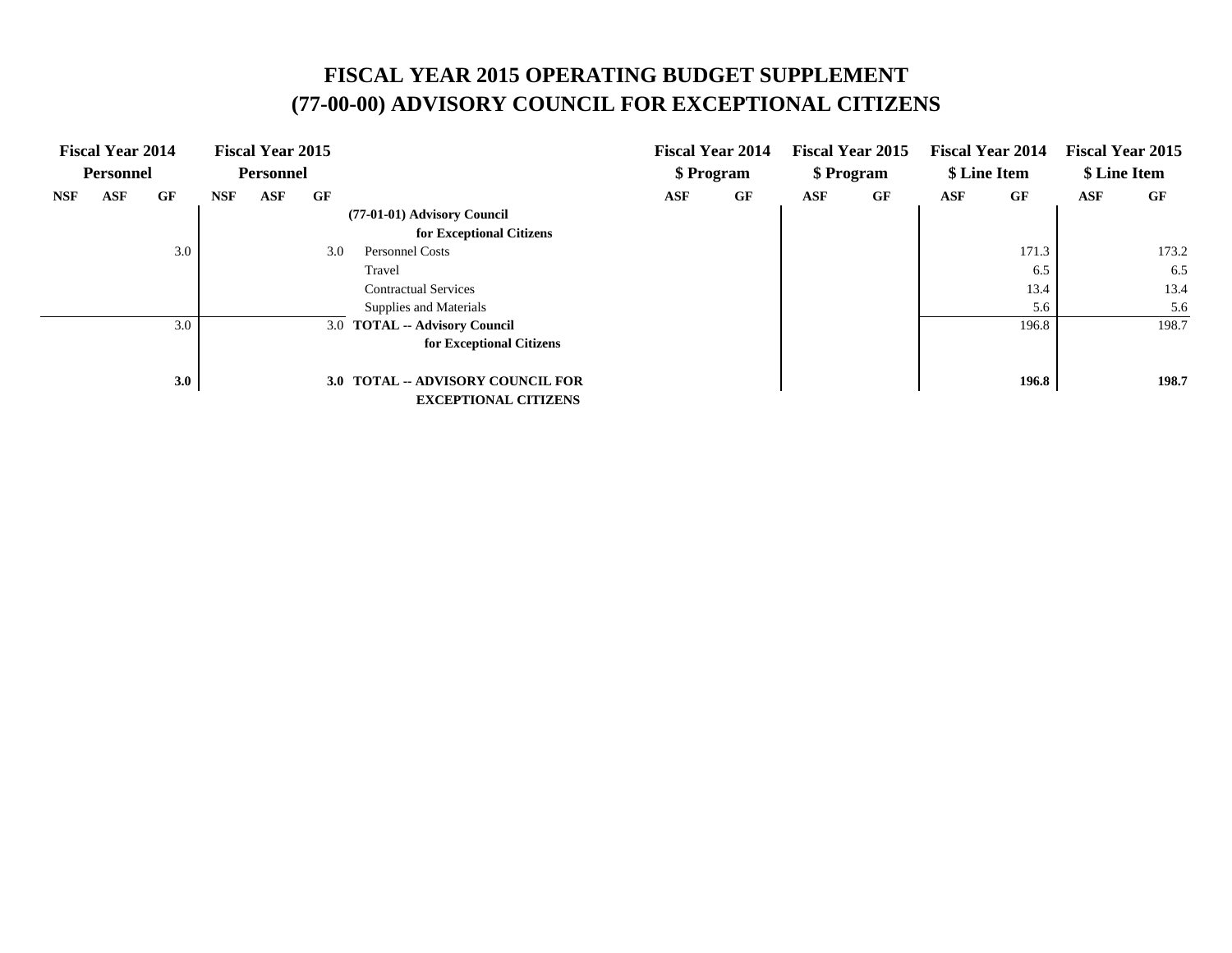#### **FISCAL YEAR 2015 OPERATING BUDGET SUPPLEMENT (90-00-00) HIGHER EDUCATION**

|     | <b>Fiscal Year 2014</b> |    |            | <b>Fiscal Year 2015</b> |    |                                              |                | <b>Fiscal Year 2014</b> |            | <b>Fiscal Year 2015</b> | <b>Fiscal Year 2014</b> |           | <b>Fiscal Year 2015</b> |              |
|-----|-------------------------|----|------------|-------------------------|----|----------------------------------------------|----------------|-------------------------|------------|-------------------------|-------------------------|-----------|-------------------------|--------------|
|     | <b>Personnel</b>        |    |            | <b>Personnel</b>        |    |                                              |                | \$Program               |            | \$ Program              | \$ Line Item            |           |                         | \$ Line Item |
| NSF | <b>ASF</b>              | GF | <b>NSF</b> | <b>ASF</b>              | GF |                                              | $\mathbf{ASF}$ | GF                      | <b>ASF</b> | GF                      | $\mathbf{ASF}$          | GF        | <b>ASF</b>              | GF           |
|     |                         |    |            |                         |    | (90-01-00) University of Delaware            |                |                         |            |                         |                         |           |                         |              |
|     |                         |    |            |                         |    | (90-01-01) University of Delaware            |                |                         |            |                         |                         |           |                         |              |
|     |                         |    |            |                         |    | Operations                                   |                |                         |            |                         |                         | 89,536.2  |                         | 90,478.6     |
|     |                         |    |            |                         |    | Scholarships                                 |                |                         |            |                         |                         | 10,355.7  |                         | 10,355.7     |
|     |                         |    |            |                         |    | Nursing Expansion                            |                |                         |            |                         |                         | 250.0     |                         | 250.0        |
|     |                         |    |            |                         |    | College of Business and Economics            |                |                         |            |                         |                         | 1,680.1   |                         | 1,697.8      |
|     |                         |    |            |                         |    | College of Agriculture and Natural Resources |                |                         |            |                         |                         | 5,250.7   |                         | 5,298.6      |
|     |                         |    |            |                         |    | College of Arts and Sciences                 |                |                         |            |                         |                         | 2,693.4   |                         | 3,013.0      |
|     |                         |    |            |                         |    | College of Earth, Ocean and Environment      |                |                         |            |                         |                         | 804.4     |                         | 812.7        |
|     |                         |    |            |                         |    | College of Health Sciences                   |                |                         |            |                         |                         | 520.6     |                         | 528.7        |
|     |                         |    |            |                         |    | College of Engineering                       |                |                         |            |                         |                         | 1,072.3   |                         | 790.5        |
|     |                         |    |            |                         |    | College of Education and Human Development   |                |                         |            |                         |                         | 2,396.3   |                         | 2,421.1      |
|     |                         |    |            |                         |    | Other Programs                               |                |                         |            |                         |                         | 1,386.6   |                         | 1,397.0      |
|     |                         |    |            |                         |    | TOTAL -- University of Delaware              |                |                         |            |                         |                         | 115,946.3 |                         | 117,043.7    |
|     |                         |    |            |                         |    | (90-01-02) Delaware Geological Survey        |                |                         |            |                         |                         |           |                         |              |
|     |                         |    |            |                         |    | Operations                                   |                |                         |            |                         |                         | 1,730.9   |                         | 1,748.6      |
|     |                         |    |            |                         |    | River Master Program                         |                |                         |            |                         |                         | 107.5     |                         | 107.5        |
|     |                         |    |            |                         |    | TOTAL -- Delaware Geological Survey          |                |                         |            |                         |                         | 1,838.4   |                         | 1,856.1      |
|     |                         |    |            |                         |    | <b>TOTAL -- University of Delaware</b>       |                |                         |            |                         |                         | 117,784.7 |                         | 118,899.8    |
|     |                         |    |            |                         |    | (90-03-00) Delaware State University         |                |                         |            |                         |                         |           |                         |              |
|     |                         |    |            |                         |    | $(90-03-01)$ Operations                      |                |                         |            |                         |                         |           |                         |              |
|     |                         |    |            |                         |    | Operations                                   |                |                         |            |                         |                         | 27,780.8  |                         | 27,441.1     |
|     |                         |    |            |                         |    | Nursing Expansion                            |                |                         |            |                         |                         | 250.0     |                         | 250.0        |
|     |                         |    |            |                         |    | Work Study                                   |                |                         |            |                         |                         | 211.7     |                         | 211.7        |
|     |                         |    |            |                         |    | Mishoe Scholarships                          |                |                         |            |                         |                         | 50.0      |                         | 50.0         |
|     |                         |    |            |                         |    | Cooperative Extension                        |                |                         |            |                         |                         | 254.3     |                         | 566.5        |
|     |                         |    |            |                         |    | Cooperative Research                         |                |                         |            |                         |                         | 338.6     |                         | 650.8        |
|     |                         |    |            |                         |    | Title VI Compliance                          |                |                         |            |                         |                         | 220.0     |                         | 220.0        |
|     |                         |    |            |                         |    | Academic Incentive                           |                |                         |            |                         |                         | 50.0      |                         | 50.0         |
|     |                         |    |            |                         |    | General Scholarships                         |                |                         |            |                         |                         | 786.0     |                         | 786.0        |
|     |                         |    |            |                         |    | Athletic Grant                               |                |                         |            |                         |                         | 133.1     |                         | 133.1        |
|     |                         |    |            |                         |    | Aid to Needy Students                        |                |                         |            |                         |                         | 2,057.4   |                         | 2,057.4      |
|     |                         |    |            |                         |    | Energy                                       |                |                         |            |                         |                         | 2,195.9   |                         | 2,195.9      |
|     |                         |    |            |                         |    | TOTAL -- Operations                          |                |                         |            |                         |                         | 34,327.8  |                         | 34,612.5     |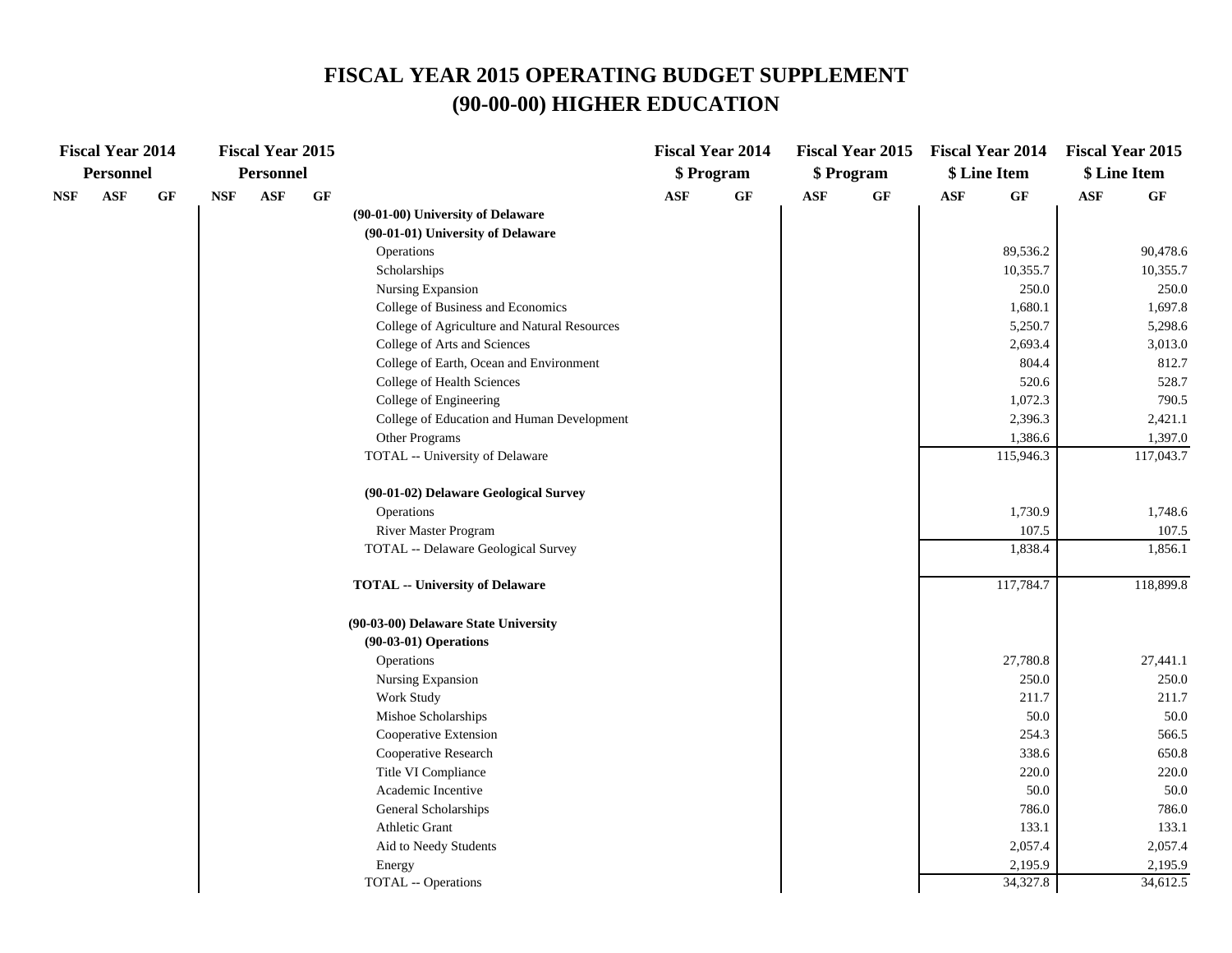# **FISCAL YEAR 2015 OPERATING BUDGET SUPPLEMENT (90-00-00) HIGHER EDUCATION**

|            | <b>Fiscal Year 2014</b> |                 |            | <b>Fiscal Year 2015</b> |       |                                                       |                | <b>Fiscal Year 2014</b> |                | <b>Fiscal Year 2015</b> | <b>Fiscal Year 2014</b> |                   | <b>Fiscal Year 2015</b> |                   |
|------------|-------------------------|-----------------|------------|-------------------------|-------|-------------------------------------------------------|----------------|-------------------------|----------------|-------------------------|-------------------------|-------------------|-------------------------|-------------------|
|            | Personnel               |                 |            | <b>Personnel</b>        |       |                                                       |                | \$ Program              |                | \$ Program              | \$ Line Item            |                   |                         | \$ Line Item      |
| <b>NSF</b> | <b>ASF</b>              | $\bf{G} \bf{F}$ | <b>NSF</b> | <b>ASF</b>              | GF    |                                                       | $\mathbf{ASF}$ | $\bf{G} \bf{F}$         | $\mathbf{ASF}$ | $\bf{G} \bf{F}$         | $\mathbf{ASF}$          | $\bf{G} \bf{F}$   | $\mathbf{ASF}$          | $\bf{G} \bf{F}$   |
|            |                         |                 |            |                         |       | (90-03-05) Sponsored Programs and Research            |                |                         |                |                         |                         |                   |                         |                   |
|            |                         |                 |            |                         |       | <b>TOTAL -- Delaware State University</b>             |                |                         |                |                         |                         | 34,327.8          |                         | 34,612.5          |
|            |                         |                 |            |                         |       | (90-04-00) Delaware Technical and Community College   |                |                         |                |                         |                         |                   |                         |                   |
|            |                         |                 | 42.0       |                         | 49.0  | (90-04-01) Office of the President<br>Personnel Costs |                |                         |                |                         |                         |                   |                         |                   |
| 35.0       |                         | 49.0            |            |                         |       | Aid to Needy Students                                 |                |                         |                |                         |                         | 11,564.4<br>39.3  |                         | 8,908.0<br>39.3   |
|            |                         |                 |            |                         |       | Academic Incentive                                    |                |                         |                |                         |                         | 50.0              |                         | 50.0              |
|            |                         |                 |            |                         |       | Associate in Arts Program - Operations                |                |                         |                |                         |                         | 293.3             |                         | 293.3             |
|            |                         |                 |            |                         |       | Associate in Arts Program - Academic                  |                |                         |                |                         |                         | 1,624.7           |                         | 1,624.7           |
| 35.0       |                         | 49.0            | 42.0       |                         | 49.0  | TOTAL -- Office of the President                      |                |                         |                |                         |                         | 13,571.7          |                         | 10,915.3          |
|            |                         |                 |            |                         |       | (90-04-02) Owens Campus                               |                |                         |                |                         |                         |                   |                         |                   |
| 70.0       |                         | 218.0           | 75.0       |                         | 218.0 | Personnel Costs                                       |                |                         |                |                         |                         | 17,941.1          |                         | 19,249.1          |
|            |                         |                 |            |                         |       | <b>Environmental Training Center</b>                  |                |                         |                |                         |                         | 250.0             |                         | 250.0             |
|            |                         |                 |            |                         |       | Grants                                                |                |                         |                |                         |                         | 48.2              |                         | 48.2              |
|            |                         |                 |            |                         |       | Aid to Needy Students                                 |                |                         |                |                         |                         | 244.8             |                         | 244.8             |
|            |                         |                 |            |                         |       | Work Study                                            |                |                         |                |                         |                         | 31.2              |                         | 31.2              |
| 70.0       |                         | 218.0           | 75.0       |                         | 218.0 | <b>TOTAL -- Owens Campus</b>                          |                |                         |                |                         |                         | 18,515.3          |                         | 19,823.3          |
|            |                         |                 |            |                         |       | (90-04-04) Wilmington Campus                          |                |                         |                |                         |                         |                   |                         |                   |
| 67.0       |                         | 162.0           | 69.0       |                         | 162.0 | Personnel Costs                                       |                |                         |                |                         |                         | 13,136.7          |                         | 13,645.0          |
|            |                         |                 |            |                         |       | <b>Contractual Services</b>                           |                |                         |                |                         |                         | 392.8             |                         | 392.8             |
|            |                         |                 |            |                         |       | Aid to Needy Students                                 |                |                         |                |                         |                         | 199.8             |                         | 199.8             |
|            |                         |                 |            |                         |       | Grants                                                |                |                         |                |                         |                         | 32.5              |                         | 32.5              |
|            |                         |                 |            |                         |       | Work Study                                            |                |                         |                |                         |                         | 40.1              |                         | 40.1              |
| 67.0       |                         | 162.0           | 69.0       |                         | 162.0 | <b>TOTAL -- Wilmington Campus</b>                     |                |                         |                |                         |                         | 13,801.9          |                         | 14,310.2          |
|            |                         |                 |            |                         |       | $(90-04-05)$ Stanton Campus<br><b>Personnel Costs</b> |                |                         |                |                         |                         |                   |                         |                   |
| $71.0\,$   |                         | 204.0           | 74.0       |                         | 204.0 | Aid to Needy Students                                 |                |                         |                |                         |                         | 16,706.4<br>184.8 |                         | 17,894.7<br>184.8 |
|            |                         |                 |            |                         |       | Grants                                                |                |                         |                |                         |                         | 27.5              |                         | 27.5              |
|            |                         |                 |            |                         |       | Work Study                                            |                |                         |                |                         |                         | 41.1              |                         | 41.1              |
| 71.0       |                         | 204.0           | 74.0       |                         | 204.0 | <b>TOTAL -- Stanton Campus</b>                        |                |                         |                |                         |                         | 16,959.8          |                         | 18,148.1          |
|            |                         |                 |            |                         |       |                                                       |                |                         |                |                         |                         |                   |                         |                   |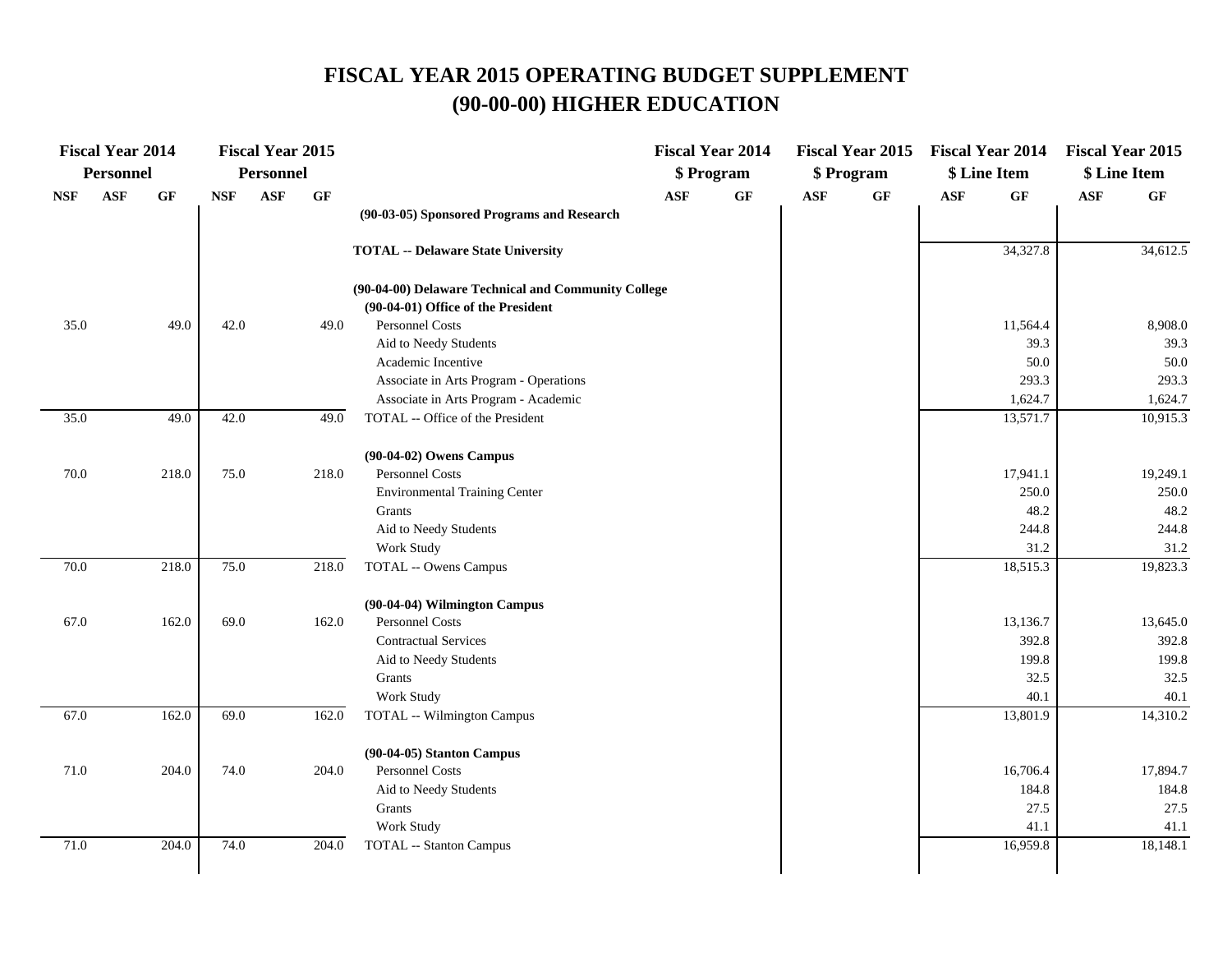# **FISCAL YEAR 2015 OPERATING BUDGET SUPPLEMENT (90-00-00) HIGHER EDUCATION**

|            | <b>Fiscal Year 2014</b> |       |            | <b>Fiscal Year 2015</b> |           |                                                          |     | <b>Fiscal Year 2014</b> |     | <b>Fiscal Year 2015</b> |     | <b>Fiscal Year 2014</b> |            | <b>Fiscal Year 2015</b> |
|------------|-------------------------|-------|------------|-------------------------|-----------|----------------------------------------------------------|-----|-------------------------|-----|-------------------------|-----|-------------------------|------------|-------------------------|
|            | <b>Personnel</b>        |       |            | <b>Personnel</b>        |           |                                                          |     | \$ Program              |     | \$ Program              |     | \$ Line Item            |            | \$ Line Item            |
| <b>NSF</b> | <b>ASF</b>              | GF    | <b>NSF</b> | ASF                     | <b>GF</b> |                                                          | ASF | GF                      | ASF | GF                      | ASF | GF                      | <b>ASF</b> | GF                      |
|            |                         |       |            |                         |           | $(90-04-06)$ Terry Campus                                |     |                         |     |                         |     |                         |            |                         |
| 92.0       |                         | 152.0 | 94.0       |                         | 152.0     | Personnel Costs                                          |     |                         |     |                         |     | 12,091.4                |            | 12,701.1                |
|            |                         |       |            |                         |           | Aid to Needy Students                                    |     |                         |     |                         |     | 218.3                   |            | 218.3                   |
|            |                         |       |            |                         |           | Work Study                                               |     |                         |     |                         |     | 21.7                    |            | 21.7                    |
|            |                         |       |            |                         |           | Grants                                                   |     |                         |     |                         |     | 21.0                    |            | 21.0                    |
| 92.0       |                         | 152.0 | 94.0       |                         | 152.0     | <b>TOTAL</b> -- Terry Campus                             |     |                         |     |                         |     | 12,352.4                |            | 12,962.1                |
|            |                         |       |            |                         |           |                                                          |     |                         |     |                         |     |                         |            |                         |
| 335.0      |                         | 785.0 | 354.0      |                         | 785.0     | <b>TOTAL -- Delaware Technical and Community College</b> |     |                         |     |                         |     | 75,201.1                |            | 76,159.0                |
|            |                         |       |            |                         |           | (90-07-01) Delaware Institute of Veterinary              |     |                         |     |                         |     |                         |            |                         |
|            |                         |       |            |                         |           | <b>Medical Education</b>                                 |     |                         |     |                         |     |                         |            |                         |
|            |                         |       |            |                         |           | <b>Tuition Assistance</b>                                |     |                         |     |                         |     | 292.6                   |            | 277.0                   |
|            |                         |       |            |                         |           | <b>TOTAL</b> -- Delaware Institute of Veterinary         |     |                         |     |                         |     | 292.6                   |            | 277.0                   |
|            |                         |       |            |                         |           | <b>Medical Education</b>                                 |     |                         |     |                         |     |                         |            |                         |
| 335.0      |                         | 785.0 | 354.0      |                         |           | <b>785.0 TOTAL -- HIGHER EDUCATION</b>                   |     |                         |     |                         |     | 227,606.2               |            | 229,948.3               |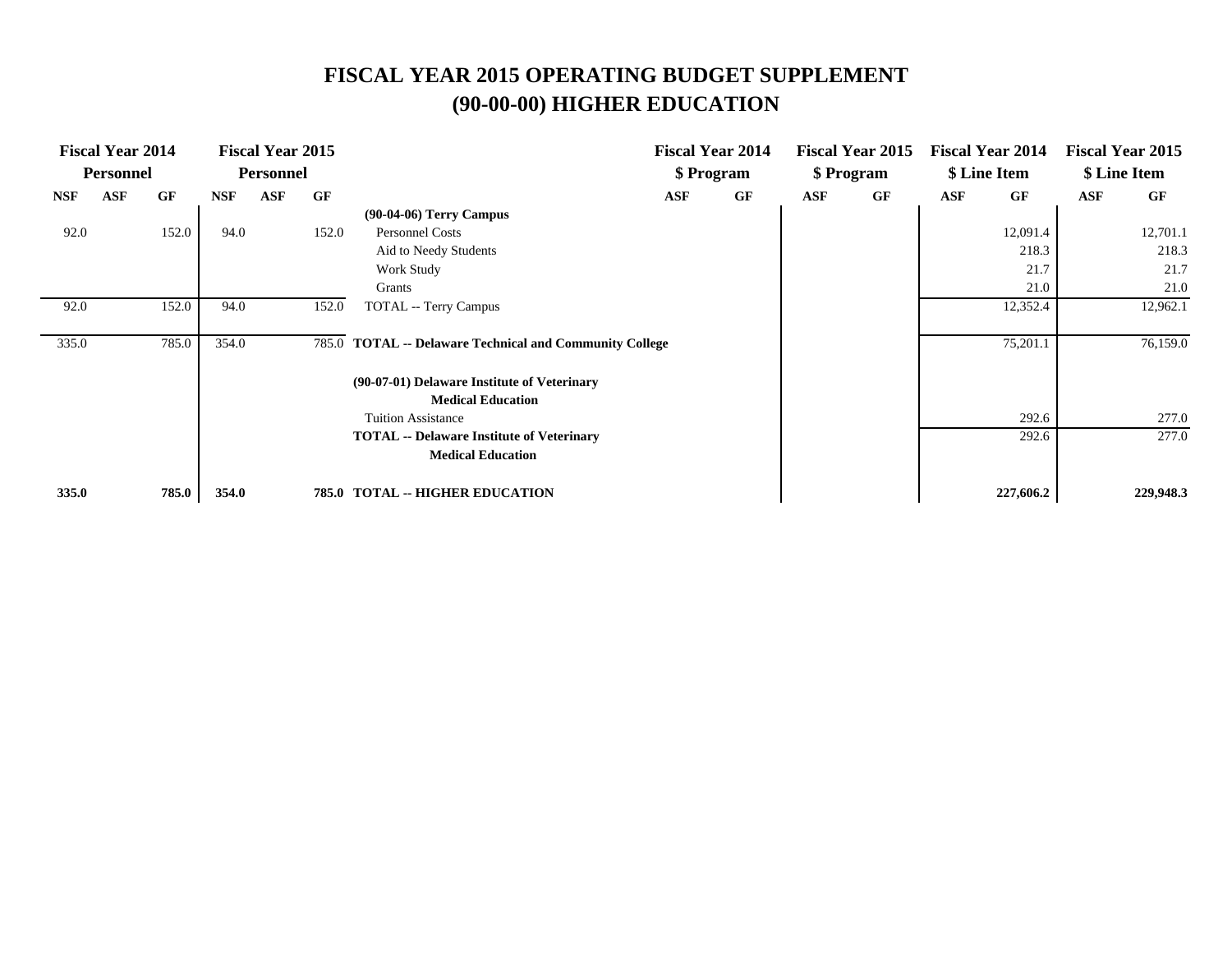|      | <b>Fiscal Year 2014</b> |       |            | <b>Fiscal Year 2015</b> |       |                                               |            | <b>Fiscal Year 2014</b> |            | <b>Fiscal Year 2015</b> | <b>Fiscal Year 2014</b> |          | <b>Fiscal Year 2015</b> |          |
|------|-------------------------|-------|------------|-------------------------|-------|-----------------------------------------------|------------|-------------------------|------------|-------------------------|-------------------------|----------|-------------------------|----------|
|      | Personnel               |       |            | <b>Personnel</b>        |       |                                               |            | \$ Program              |            | \$ Program              | \$ Line Item            |          | \$ Line Item            |          |
| NSF  | <b>ASF</b>              | GF    | <b>NSF</b> | ASF                     | GF    |                                               | <b>ASF</b> | $\bf{G} \bf{F}$         | <b>ASF</b> | GF                      | $\bf{ASF}$              | GF       | <b>ASF</b>              | GF       |
|      |                         |       |            |                         |       | (95-01-00) Department of Education            |            |                         |            |                         |                         |          |                         |          |
| 57.5 | 3.0                     | 132.5 | 56.0       | 3.0                     | 147.0 | <b>Personnel Costs</b>                        |            |                         |            |                         |                         | 16,789.8 |                         | 18,250.3 |
|      |                         |       |            |                         |       | Travel                                        |            |                         |            |                         |                         | 14.5     |                         | 14.5     |
|      |                         |       |            |                         |       | <b>Contractual Services</b>                   |            |                         |            |                         |                         | 602.8    |                         | 602.8    |
|      |                         |       |            |                         |       | Energy                                        |            |                         |            |                         |                         | 75.0     |                         | 75.0     |
|      |                         |       |            |                         |       | Supplies and Materials                        |            |                         |            |                         |                         | 38.4     |                         | 38.4     |
|      |                         |       |            |                         |       | Capital Outlay                                |            |                         |            |                         |                         | 33.2     |                         | 33.2     |
|      |                         | 1.0   |            |                         | 1.0   | State Board of Education                      |            |                         |            |                         |                         | 223.1    |                         | 223.1    |
|      |                         |       |            |                         |       | <b>DCET</b> Operations                        |            |                         |            |                         |                         |          |                         | 348.8    |
|      |                         |       |            |                         |       | <b>DHEO</b> Operations                        |            |                         |            |                         |                         |          |                         | 301.2    |
|      |                         |       |            |                         |       | Scholarships and Grants                       |            |                         |            |                         |                         |          |                         | 3,142.8  |
|      |                         |       |            |                         |       | Michael C. Ferguson Awards                    |            |                         |            |                         |                         |          |                         | 300.0    |
|      |                         |       |            |                         |       | SEED Scholarship                              |            |                         |            |                         |                         |          |                         | 4,594.0  |
|      |                         |       |            |                         |       | Inspire                                       |            |                         |            |                         |                         |          |                         | 1,607.0  |
|      |                         |       |            |                         |       | Other Items:                                  |            |                         |            |                         |                         |          |                         |          |
|      |                         |       |            |                         |       | Odyssey of the Mind                           |            |                         |            |                         |                         | 51.0     |                         | 51.0     |
|      |                         |       |            |                         |       | <b>Infrastructure Capacity</b>                |            |                         |            |                         |                         | 600.0    |                         | 600.0    |
|      |                         |       |            |                         |       | <b>Educator Accountability</b>                |            |                         |            |                         |                         | 2,400.0  |                         | 2,400.0  |
|      |                         |       |            |                         |       | Pupil Accounting                              |            |                         |            |                         |                         | 1,073.5  |                         |          |
|      |                         |       |            |                         |       | Private Business and Trade School             |            |                         |            |                         |                         | 2.0      |                         | 2.0      |
|      |                         |       |            |                         |       | P-20 Council                                  |            |                         |            |                         |                         | 11.7     |                         | 11.7     |
|      |                         |       |            |                         |       | Evaluation - Higher Education                 |            |                         |            |                         |                         | 1.0      |                         | 1.0      |
|      |                         |       |            |                         |       | Teacher of the Year                           |            |                         |            |                         |                         | 58.6     |                         | 58.6     |
|      |                         |       |            |                         |       | <b>Computing Center</b>                       |            |                         |            |                         | 215.0                   | 498.4    |                         |          |
|      |                         |       |            |                         |       | <b>Educator Certification and Development</b> |            |                         |            |                         |                         | 160.8    |                         | 160.8    |
|      |                         | 1.0   |            |                         | 1.0   | Professional Standards Board                  |            |                         |            |                         |                         | 164.5    |                         | 164.5    |
|      |                         |       |            |                         |       | <b>School Profiles</b>                        |            |                         |            |                         |                         | 82.5     |                         |          |
|      |                         |       |            |                         |       | Delaware Comprehensive Assessment System      |            |                         |            |                         |                         | 6,050.1  |                         | 6,050.1  |
|      |                         |       |            |                         |       | <b>Student Standards and Assessment</b>       |            |                         |            |                         | 100.0                   | 329.6    |                         | 329.6    |
|      |                         |       |            |                         |       | Accelerated Academic Fund                     |            |                         |            |                         |                         | 300.0    |                         | 600.0    |
|      |                         |       |            |                         |       | <b>State Testing Computers</b>                |            |                         |            |                         |                         | 2,650.0  |                         | 2,650.0  |
|      |                         |       |            |                         |       | Charter School Performance Fund               |            |                         |            |                         |                         | 2,000.0  |                         | 2,000.0  |
|      |                         |       |            |                         |       | Physical Fitness Assessment                   |            |                         |            |                         |                         | 20.0     |                         | 20.0     |
|      | 2.0                     |       |            | 2.0                     |       | Delaware Interscholastic Athletic Fund        |            |                         |            |                         | 775.0                   |          | 775.0                   |          |
|      |                         |       |            |                         |       | Delaware Science Coalition                    |            |                         |            |                         | 1,442.0                 | 1,010.3  | 1,442.0                 | 1,010.3  |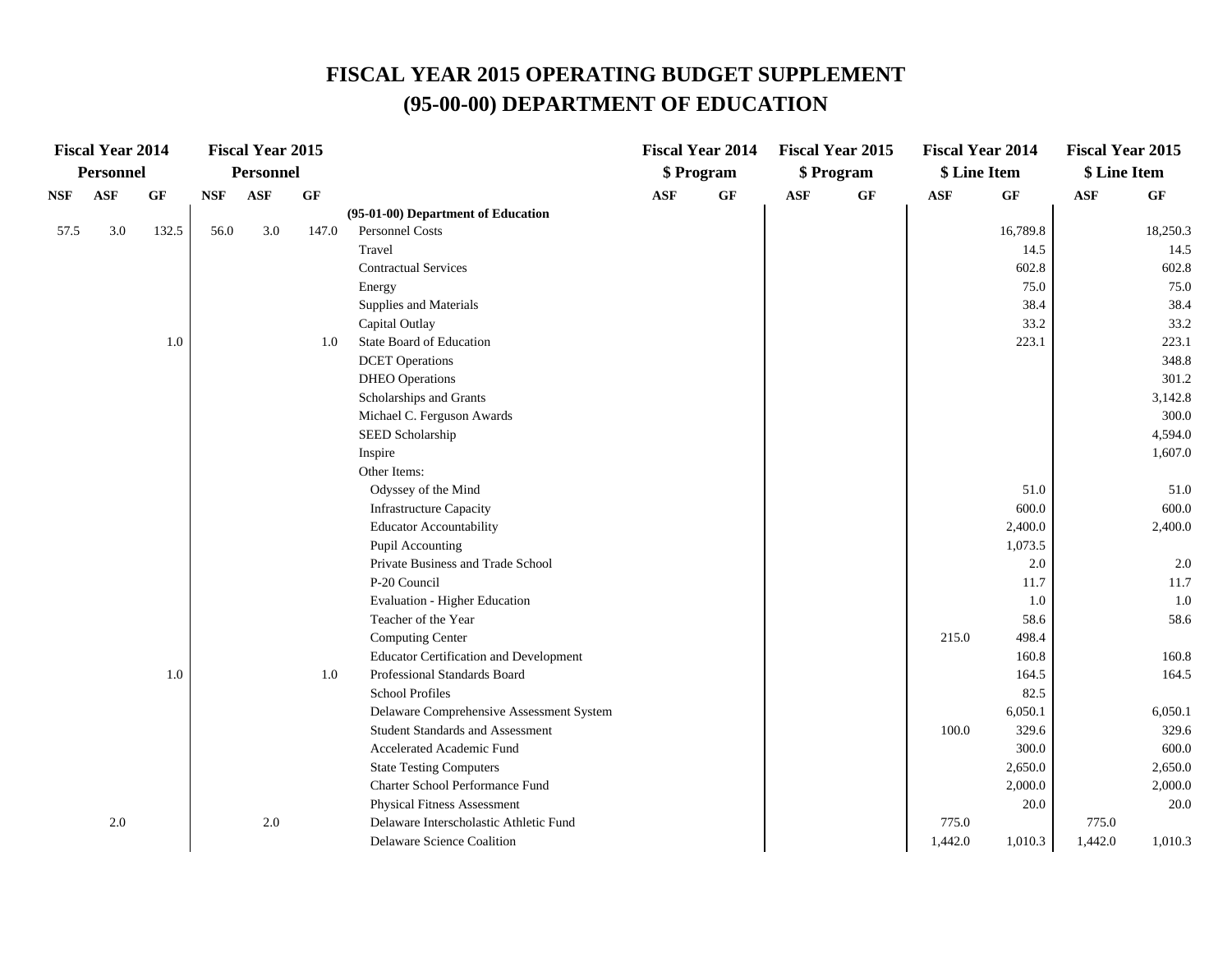|            | <b>Fiscal Year 2014</b> |          |            | <b>Fiscal Year 2015</b> |          |                                                      | <b>Fiscal Year 2014</b> |                 | <b>Fiscal Year 2015</b> |             | <b>Fiscal Year 2014</b> |           | <b>Fiscal Year 2015</b> |             |
|------------|-------------------------|----------|------------|-------------------------|----------|------------------------------------------------------|-------------------------|-----------------|-------------------------|-------------|-------------------------|-----------|-------------------------|-------------|
|            | <b>Personnel</b>        |          |            | <b>Personnel</b>        |          |                                                      | \$ Program              |                 | \$ Program              |             | \$ Line Item            |           | \$ Line Item            |             |
| <b>NSF</b> | ASF                     | GF       | <b>NSF</b> | <b>ASF</b>              | GF       |                                                      | $\mathbf{ASF}$          | $\bf{G} \bf{F}$ | <b>ASF</b>              | $\bf GF$    | $\mathbf{ASF}$          | GF        | <b>ASF</b>              | GF          |
|            |                         |          |            |                         |          | Parents as Teachers                                  |                         |                 |                         |             |                         | 1,121.6   |                         | 1,121.6     |
|            |                         |          |            |                         |          | <b>Student Organization</b>                          |                         |                 |                         |             |                         | 222.4     |                         | 222.4       |
|            |                         |          |            |                         |          | World Language Expansion                             |                         |                 |                         |             |                         | 1,938.9   |                         | 1,938.9     |
|            |                         |          |            |                         |          | <b>Technology Operations</b>                         |                         |                 |                         |             |                         |           | 215.0                   | 1,654.4     |
|            |                         |          |            |                         |          | <b>College Access</b>                                |                         |                 |                         |             |                         |           |                         | 1,500.0     |
|            |                         |          |            |                         |          | Teacher and Leader Development                       |                         |                 |                         |             |                         |           |                         | 1,700.0     |
| 57.5       | 5.0                     | 134.5    | 56.0       | 5.0                     |          | 149.0 TOTAL -- Department of Education               |                         |                 |                         |             | 2,532.0                 | 38,523.7  | 2,432.0                 | 53,778.0    |
| 57.5       | 5.0                     | 134.5    | 56.0       | 5.0                     | 149.0    | (-01) Department of Education                        | 2,532.0                 | 38,523.7        | 2,432.0                 | 53,778.0    |                         |           |                         |             |
| 57.5       | 5.0                     | 134.5    | 56.0       | 5.0                     |          | 149.0 TOTAL -- Internal Program Unit                 | 2,532.0                 | 38,523.7        | 2,432.0                 | 53,778.0    |                         |           |                         |             |
|            |                         |          |            |                         |          | (95-02-00) School District Operations                |                         |                 |                         |             |                         |           |                         |             |
|            |                         |          |            |                         |          | Division I Units (FY13 9,143) (FY14 9,363):          |                         |                 |                         |             |                         |           |                         |             |
|            |                         | 13,712.0 |            |                         | 13,932.0 | <b>Personnel Costs</b>                               |                         |                 |                         |             |                         | 781,963.3 |                         | 840,314.9   |
|            |                         |          |            |                         |          | Cafeteria Funds                                      |                         |                 |                         |             |                         | 13,211.8  |                         | 13,211.8    |
|            |                         |          |            |                         |          | Division II Units (FY13 10,379) (FY14 10,584):       |                         |                 |                         |             |                         |           |                         |             |
|            |                         |          |            |                         |          | All Other Costs                                      |                         |                 |                         |             |                         | 28,896.8  |                         | 29,502.5    |
|            |                         |          |            |                         |          | Energy                                               |                         |                 |                         |             |                         | 23,814.7  |                         | 24,313.8    |
|            |                         |          |            |                         |          | Division III:                                        |                         |                 |                         |             |                         |           |                         |             |
|            |                         |          |            |                         |          | Equalization                                         |                         |                 |                         |             |                         | 82,211.8  |                         | 87,627.7    |
|            |                         |          |            |                         |          | Other Items:                                         |                         |                 |                         |             |                         |           |                         |             |
|            |                         |          |            |                         |          | General Contingency                                  |                         |                 |                         |             |                         | 7,905.2   |                         | 8,992.3     |
|            |                         |          |            |                         |          | School Improvement Funds                             |                         |                 |                         |             |                         | 2,500.0   |                         | 2,500.0     |
|            |                         |          |            |                         |          | Other Items                                          |                         |                 |                         |             |                         | 527.6     |                         | 527.6       |
|            |                         |          |            |                         |          | <b>Delmar Tuition</b>                                |                         |                 |                         |             |                         | 536.7     |                         | 536.7       |
|            |                         |          |            |                         |          | <b>Technology Block Grant</b>                        |                         |                 |                         |             |                         | 2,250.0   |                         | 2,250.0     |
|            |                         |          |            |                         |          | Skills, Knowledge and Responsibility Pay Supplements |                         |                 |                         |             |                         | 5,992.5   |                         | 5,992.5     |
|            |                         |          |            |                         |          | Full-Day Kindergarten Implementation                 |                         |                 |                         |             |                         | 21,529.9  |                         |             |
|            |                         |          |            |                         |          | <b>Educational Sustainment Fund</b>                  |                         |                 |                         |             |                         | 27,425.1  |                         | 27,425.1    |
|            |                         |          |            |                         |          | Dual Enrollment/Dual Credit                          |                         |                 |                         |             |                         |           |                         | 300.0       |
|            |                         | 13,712.0 |            |                         |          | 13,932.0 TOTAL -- School District Operations         |                         |                 |                         |             |                         | 998,765.4 |                         | 1,043,494.9 |
|            |                         | 13,712.0 |            |                         | 13,932.0 | (-01) Division Funding                               |                         | 930,098.4       |                         | 994,970.7   |                         |           |                         |             |
|            |                         |          |            |                         |          | $(-02)$ Other Items                                  |                         | 68,667.0        |                         | 48,524.2    |                         |           |                         |             |
|            |                         | 13,712.0 |            |                         |          | 13,932.0 TOTAL -- Internal Program Units             |                         | 998,765.4       |                         | 1,043,494.9 |                         |           |                         |             |
|            |                         |          |            |                         |          |                                                      |                         |                 |                         |             |                         |           |                         |             |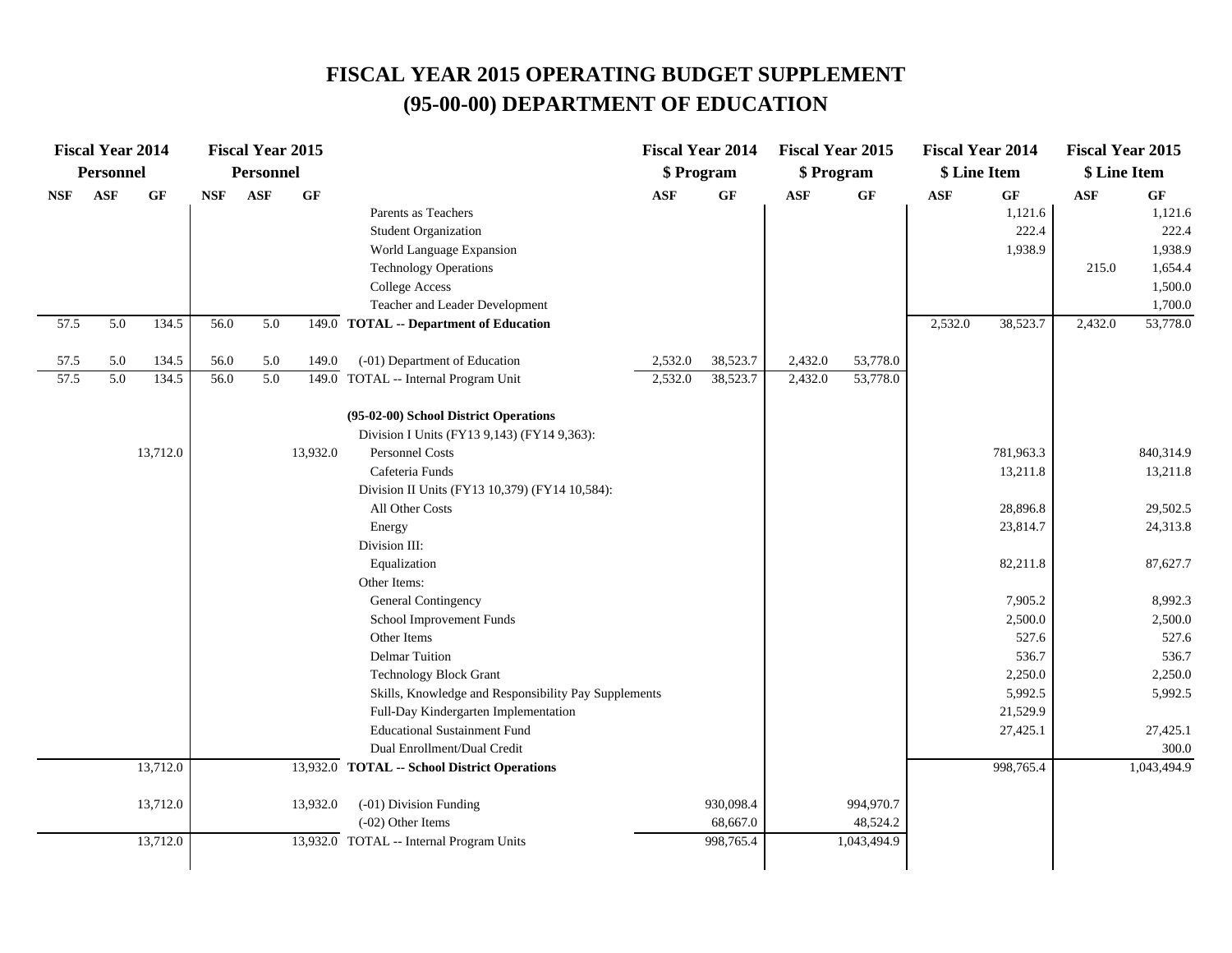|     | <b>Fiscal Year 2014</b> |      |            | <b>Fiscal Year 2015</b> |      |                                               |            | <b>Fiscal Year 2014</b> |     | <b>Fiscal Year 2015</b> | <b>Fiscal Year 2014</b> |          | <b>Fiscal Year 2015</b> |          |
|-----|-------------------------|------|------------|-------------------------|------|-----------------------------------------------|------------|-------------------------|-----|-------------------------|-------------------------|----------|-------------------------|----------|
|     | <b>Personnel</b>        |      |            | <b>Personnel</b>        |      |                                               |            | \$ Program              |     | \$ Program              | \$ Line Item            |          | \$ Line Item            |          |
| NSF | <b>ASF</b>              | GF   | <b>NSF</b> | <b>ASF</b>              | GF   |                                               | <b>ASF</b> | $\bf{G} \bf{F}$         | ASF | GF                      | <b>ASF</b>              | GF       | <b>ASF</b>              | GF       |
|     |                         |      |            |                         |      | (95-03-00) Block Grants and Other Pass        |            |                         |     |                         |                         |          |                         |          |
|     |                         |      |            |                         |      | <b>Through Programs</b>                       |            |                         |     |                         |                         |          |                         |          |
|     |                         |      |            |                         |      | <b>Education Block Grants:</b>                |            |                         |     |                         |                         |          |                         |          |
|     |                         |      |            |                         |      | Adult Education and Workforce Training Grant  |            |                         |     |                         |                         | 8,849.5  |                         | 8,849.6  |
|     |                         |      |            |                         |      | Professional Accountability and Instructional |            |                         |     |                         |                         | 3,671.0  |                         | 3,671.0  |
|     |                         |      |            |                         |      | <b>Advancement Fund</b>                       |            |                         |     |                         |                         |          |                         |          |
|     |                         |      |            |                         |      | Academic Excellence Block Grant               |            |                         |     |                         |                         | 34,258.2 |                         | 36,669.6 |
|     |                         |      |            |                         |      | K-12 Pass Through Programs:                   |            |                         |     |                         |                         |          |                         |          |
|     |                         |      |            |                         |      | Children's Beach House                        |            |                         |     |                         |                         | 54.8     |                         | 54.8     |
|     |                         |      |            |                         |      | Summer School - Gifted and Talented           |            |                         |     |                         |                         | 140.0    |                         | 140.0    |
|     |                         |      |            |                         |      | Delaware Institute for Arts in Education      |            |                         |     |                         |                         | 117.6    |                         | 117.6    |
|     |                         |      |            |                         |      | Delaware Teacher Center                       |            |                         |     |                         |                         | 444.9    |                         | 444.9    |
|     |                         |      |            |                         |      | <b>On-Line Periodicals</b>                    |            |                         |     |                         |                         | 604.4    |                         | 604.4    |
|     |                         |      |            |                         |      | Achievement Matters Campaign                  |            |                         |     |                         |                         | 116.3    |                         | 116.3    |
|     |                         |      |            |                         |      | <b>Career Transition</b>                      |            |                         |     |                         |                         | 62.0     |                         | 62.0     |
|     |                         |      |            |                         |      | Delaware Geographic Alliance                  |            |                         |     |                         |                         | 48.5     |                         | 48.5     |
|     |                         |      |            |                         |      | Center for Economic Education                 |            |                         |     |                         |                         | 214.0    |                         | 214.0    |
|     |                         |      |            |                         |      | Speech Pathology                              |            |                         |     |                         |                         | 800.0    |                         | 800.0    |
|     |                         |      |            |                         |      | Gay Straight Alliance                         |            |                         |     |                         |                         | 10.0     |                         | 10.0     |
|     |                         |      |            |                         |      | Special Needs Programs:                       |            |                         |     |                         |                         |          |                         |          |
|     |                         |      |            |                         |      | Early Childhood Assistance                    |            |                         |     |                         |                         | 6,149.3  |                         | 6,149.3  |
|     | 1.0                     |      |            | 1.0                     |      | <b>Unique Alternatives</b>                    |            |                         |     |                         | 890.7                   | 8,872.0  | 890.7                   | 8,872.0  |
|     |                         |      |            |                         |      | Exceptional Student Unit - Vocational         |            |                         |     |                         |                         | 360.0    |                         | 360.0    |
|     |                         |      |            |                         |      | Related Services for the Handicapped          |            |                         |     |                         |                         | 2,870.7  |                         | 2,870.7  |
|     |                         |      |            |                         |      | <b>Adolescent Day Program</b>                 |            |                         |     |                         |                         | 36.0     |                         | 36.0     |
|     | 5.0                     |      |            | 5.0                     |      | Children Services Cost Recovery Project       |            |                         |     |                         | 1,599.8                 |          | 1,599.8                 |          |
|     |                         |      |            |                         |      | Delaware School for the Deaf                  |            |                         |     |                         |                         | 40.0     |                         | 40.0     |
|     |                         |      |            |                         |      | Tech-Prep $2 + 2$                             |            |                         |     |                         |                         | 530.1    |                         | 530.1    |
|     |                         |      |            |                         |      | <b>First State School</b>                     |            |                         |     |                         |                         | 314.5    |                         | 314.5    |
|     |                         | 39.7 |            |                         | 39.7 | Prison Education                              |            |                         |     |                         |                         | 4,163.7  |                         | 4,198.5  |
|     |                         |      |            |                         |      | <b>Student Discipline Program</b>             |            |                         |     |                         |                         | 5,335.2  |                         | 5,335.2  |
|     |                         |      |            |                         |      | Early Childhood Initiatives                   |            |                         |     |                         |                         | 3,300.0  |                         | 3,300.0  |
|     |                         | 2.0  |            |                         | 2.0  | Interagency Resource Management Committee     |            |                         |     |                         |                         | 265.0    |                         | 265.0    |
|     |                         |      |            |                         |      | Driver Training:                              |            |                         |     |                         |                         |          |                         |          |
|     | 1.0                     | 12.0 |            | 1.0                     | 12.0 | Driver's Education                            |            |                         |     |                         | 84.1                    | 1,914.2  | 84.1                    | 1,987.1  |
|     | 7.0                     | 53.7 |            | 7.0                     |      | 53.7 TOTAL -- Block Grants and Other Pass     |            |                         |     |                         | 2,574.6                 | 83,541.9 | 2,574.6                 | 86,061.1 |
|     |                         |      |            |                         |      | <b>Through Programs</b>                       |            |                         |     |                         |                         |          |                         |          |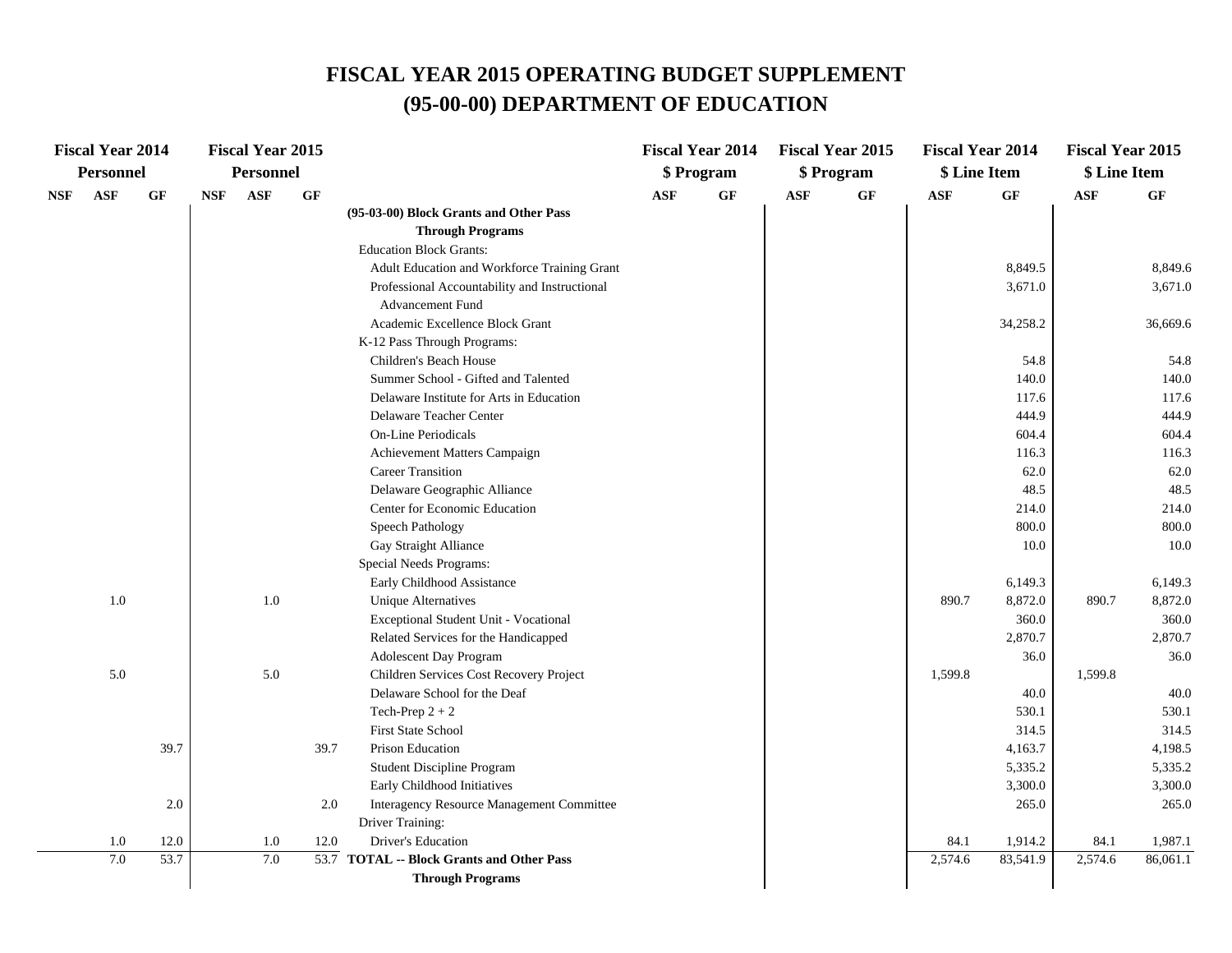|            | <b>Fiscal Year 2014</b> |      |            | <b>Fiscal Year 2015</b> |                 |                                                                      | <b>Fiscal Year 2014</b> |          | <b>Fiscal Year 2015</b> |          |            | <b>Fiscal Year 2014</b> | <b>Fiscal Year 2015</b> |          |
|------------|-------------------------|------|------------|-------------------------|-----------------|----------------------------------------------------------------------|-------------------------|----------|-------------------------|----------|------------|-------------------------|-------------------------|----------|
|            | <b>Personnel</b>        |      |            | <b>Personnel</b>        |                 |                                                                      | \$ Program              |          | \$ Program              |          |            | \$ Line Item            | \$ Line Item            |          |
| <b>NSF</b> | ASF                     | GF   | <b>NSF</b> | <b>ASF</b>              | $\bf{G} \bf{F}$ |                                                                      | <b>ASF</b>              | GF       | <b>ASF</b>              | GF       | <b>ASF</b> | GF                      | <b>ASF</b>              | GF       |
|            |                         |      |            |                         |                 | (-10) Education Block Grants                                         |                         | 46,778.7 |                         | 49,190.2 |            |                         |                         |          |
|            |                         |      |            |                         |                 | (-15) K-12 Pass Through Programs                                     |                         | 2,612.5  |                         | 2,612.5  |            |                         |                         |          |
|            | 6.0                     | 41.7 |            | 6.0                     | 41.7            | (-20) Special Needs Programs                                         | 2,490.5                 | 32,236.5 | 2,490.5                 | 32,271.3 |            |                         |                         |          |
|            | 1.0                     | 12.0 |            | $1.0\,$                 | 12.0            | (-30) Driver Training                                                | 84.1                    | 1,914.2  | 84.1                    | 1,987.1  |            |                         |                         |          |
|            | 7.0                     | 53.7 |            | 7.0                     |                 | 53.7 TOTAL -- Internal Program Units                                 | 2,574.6                 | 83,541.9 | 2,574.6                 | 86,061.1 |            |                         |                         |          |
|            |                         |      |            |                         |                 | (95-04-00) Pupil Transportation                                      |                         |          |                         |          |            |                         |                         |          |
|            |                         |      |            |                         |                 | Public School Transportation                                         |                         |          |                         |          |            | 83,550.5                |                         | 86,007.3 |
|            |                         |      |            |                         |                 | Non-Public School Transportation Reimbursement                       |                         |          |                         |          |            | 1,848.6                 |                         |          |
|            |                         |      |            |                         |                 | <b>TOTAL -- Pupil Transportation</b>                                 |                         |          |                         |          |            | 85,399.1                |                         | 86,007.3 |
|            |                         |      |            |                         |                 | (-01) Transportation                                                 |                         | 85,399.1 |                         | 86,007.3 |            |                         |                         |          |
|            |                         |      |            |                         |                 | TOTAL -- Internal Program Unit                                       |                         | 85,399.1 |                         | 86,007.3 |            |                         |                         |          |
|            |                         |      |            |                         |                 | (95-06-00) Delaware Advisory Council on                              |                         |          |                         |          |            |                         |                         |          |
|            |                         |      |            |                         |                 | <b>Career and Technical Education</b>                                |                         |          |                         |          |            |                         |                         |          |
|            |                         | 3.0  |            |                         | 3.0             | <b>Personnel Costs</b>                                               |                         |          |                         |          |            | 263.0                   |                         | 264.5    |
|            |                         |      |            |                         |                 | Travel                                                               |                         |          |                         |          |            | 2.8                     |                         | 2.8      |
|            |                         |      |            |                         |                 | <b>Contractual Services</b>                                          |                         |          |                         |          |            | 57.2                    |                         | 57.2     |
|            |                         |      |            |                         |                 | Supplies and Materials                                               |                         |          |                         |          |            | 3.3                     |                         | 3.3      |
|            |                         | 3.0  |            |                         |                 | 3.0 TOTAL -- Delaware Advisory Council on                            |                         |          |                         |          |            | 326.3                   |                         | 327.8    |
|            |                         |      |            |                         |                 | <b>Career and Technical Education</b>                                |                         |          |                         |          |            |                         |                         |          |
|            |                         | 3.0  |            |                         | 3.0             | (-01) Advisory Council                                               |                         | 326.3    |                         | 327.8    |            |                         |                         |          |
|            |                         | 3.0  |            |                         |                 | 3.0 TOTAL -- Internal Program Unit                                   |                         | 326.3    |                         | 327.8    |            |                         |                         |          |
|            |                         |      |            |                         |                 | (95-07-00) Delaware Center for Educational                           |                         |          |                         |          |            |                         |                         |          |
|            |                         |      |            |                         |                 | <b>Technology</b>                                                    |                         |          |                         |          |            |                         |                         |          |
|            |                         | 7.0  |            |                         |                 | Personnel Costs                                                      |                         |          |                         |          |            | 707.5                   |                         |          |
|            |                         |      |            |                         |                 | Operations                                                           |                         |          |                         |          |            | 148.8                   |                         |          |
|            |                         | 7.0  |            |                         |                 | <b>TOTAL -- Delaware Center for Educational</b><br><b>Technology</b> |                         |          |                         |          |            | 856.3                   |                         |          |
|            |                         |      |            |                         |                 |                                                                      |                         |          |                         |          |            |                         |                         |          |
|            |                         | 7.0  |            |                         |                 | (-01) Delaware Center for Educational Technology                     |                         | 856.3    |                         |          |            |                         |                         |          |
|            |                         | 7.0  |            |                         |                 | TOTAL -- Internal Program Unit                                       |                         | 856.3    |                         |          |            |                         |                         |          |
|            |                         |      |            |                         |                 |                                                                      |                         |          |                         |          |            |                         |                         |          |